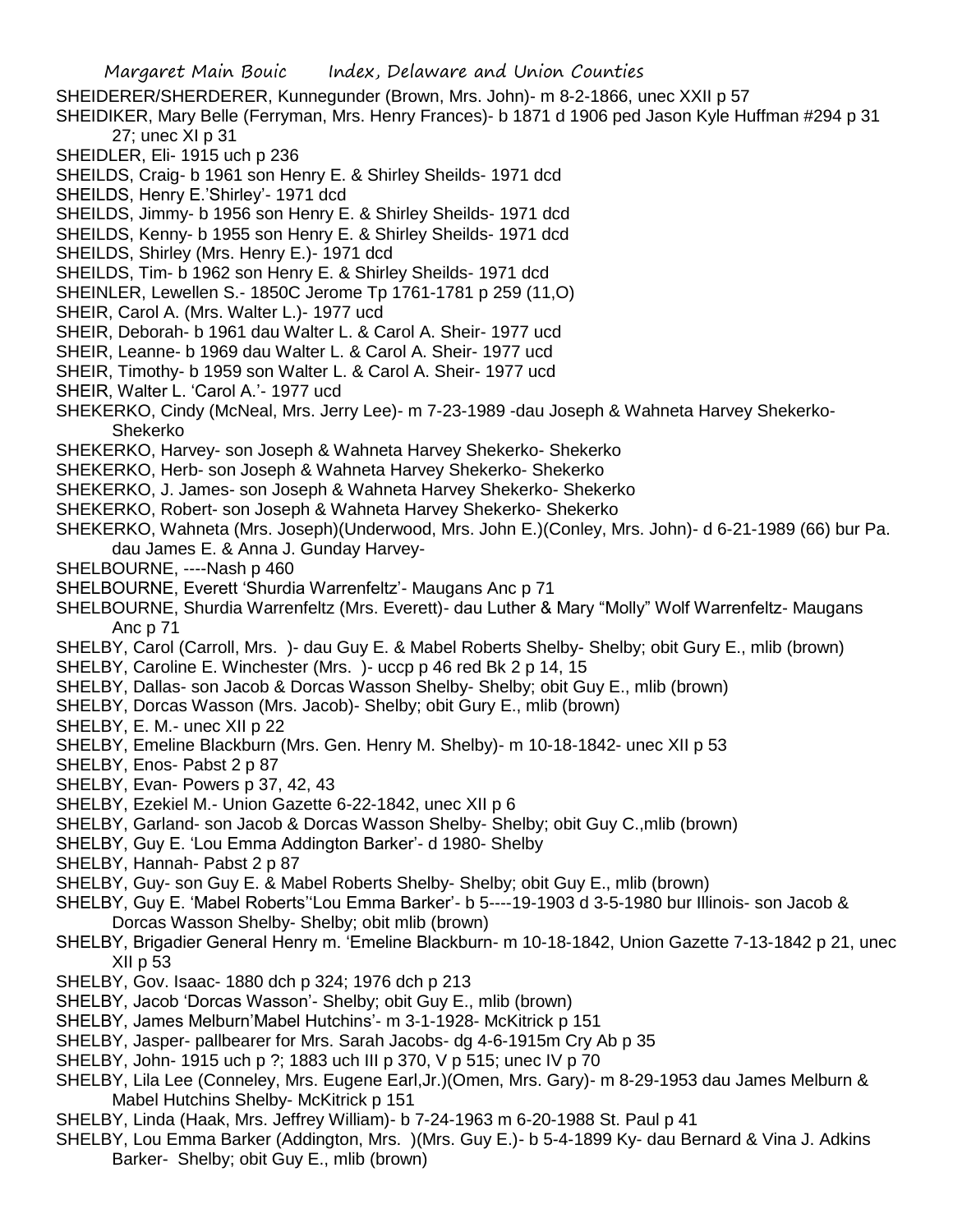- SHELBY, Mabel/Mable Hutchins (Mrs. James Melburn)- b 5-3-1909 m 3-1-1928 d 12-10-1931 dau James Lee & Fidelia Kidd Huitchjins- McKitrick p 151
- SHELBY, Mabel Roberts (Mrs. Guy E.)-- Shelby obit Guy E., mlib (brown)
- SHELBY, Marion- unec IV p 70
- SHELBY, Mary Ann Winchester (Mrs. )- dau Stephen Winchester- uccp p 46, Rec. Book 2 p 14, 15
- SHELBY, M. S.- unec XII p 22
- SHELBY, Otho- son Jacob & Dorcas Wasson Shelby- Shelby; obit Guy C., mlib (brown)
- SHELDEN, H. B.- Pabst 7 p 54
- SHELDERFER, Emma- d 3-9-1966 bur Elyria- Shelderfer
- SHELDERFER, Minnie- sister Emma Shelderfer- Shelderfer
- SHELDERFER, -----(Decker, Mrs. Alfred)- sister Emma Shelderfer- Shelderfer
- SHELDON, Rev.- pmc p 2
- SHELDON, Abigail- d 9-10-1850 (8-10-5) Baughan Cem, lptw p 7- dau Thomas & Maria Clark Sheldon- 1850C Liberty Tp Un Co 912-919 p 1136 (8,O)
- SHELDON, Ailcey/Elsea Mariah (Dodds, Mrs. James H.)- m 3-27-1851 ucm dau Eli & Nabby Sheldon- 1850C Dover Tp 799-815 (7,); unec III p 48, GS 73
- SHELDON, Ann (Maine, Mrs. Stephen, perhaps)- Asp (172)
- SHELDON, Arba (York, Mrs. Jeremiah)- Asp (156-1)
- SHELDON, Ardell- d 9-5-1850 (5y1d) Baughan Cem, lptw p 7 -dau Thomas & Maria Clark Sheldon- 1850C Liberty Tp Un Co 912-919 p 136 (4,O)
- SHELDON, Arthur M.- b 1872 d 2-19-1876 (3y9m) son H. G. & Frances M. Sheldon- dcdeaths; Oak Grove Cem, Powell p 441
- SHELDON, Carol Ann Blase- b 10-14-1946 dau James & Jean Marie Gibbons, adopted by Richard James Blase- Weiser p 130
- SHELDON, Catherine (Boynton, Mrs. )- dau Eugene Sheldon- Sheldon
- SHELDON, Charles- son-in-law of Ephraim Lloyd- dg 8-14-1896, Cry Ab p 81
- SHELDON, Christopher Scott- b 8-19-1980 son Scott & Pam Sheldon- Sheldon; 1981, 1983, 1991 ucd
- SHELDON, Clara (Mrs. Jack)- Sheldon
- SHELDON, Dorothy (Mrs. )- Sheldon
- SHELDON, Dorothy Drake (Mrs. )- b 1919 d 1954 Byhalia Cem, lptw p 131
- SHELDON, Edith L. (Mrs. William A.)- d 7-18-1981 (96) Greenlawn Cem, Cols.- Sheldon
- SHELDON, Edna Humphrey (Mrs. Horace Lindley)- Sheldon; 1949, 1959, 1962 ucd
- SHELDON, —(Riner, Mrs. J. R.)- dau Rev. Horace Lindley & Edna Humphrey Sheldon- Sheldon
- SHELDON, —(Tanner, Mrs. Arnold)- dau Rev. Horace Lindley & Edna Humphrey Sheldon- Sheldon
- SHELDON, Eli Ezra- d 3-1-1844 (11m 10d) Mt. Herman Cem, djlm p 13
- SHELDON, Eli 'Nabby'- d 3-12-1843 (34y4m) Mt. Herman Cem, djlm p 13; 1883 uch V p 362, 367, 368; mt 12- 22-1852 Abs p 10; unec III p 47, IV p 34, VI p 23, XII p 56, 59, 70; 1840C Dover Tp (30-40) 1 F (30-
	- 40), 1 F (1-15) 1 M (20-30) 2F 95-10-), 2 F (-5); uccp p 26, est JB 3 p 273; uccp JB3 p 107, 373
- SHELDON, Elizabeth Way (Mrs. James W.)- Sheldon
- SHELDON, Elsey Mariah (12 on 3-4-1845) dau Eli & Nabby Sheldon; uccp p 26, JB3 p 273; uccp p 42, JB4 p 291
- SHELDON, Erastus- 1883 uch V p 58
- SHELDON, Eugene 'Janice' son Dorothy Sheldon- Sheldon
- SHELDON, Frances (Mrs. )- dau of Mrs.Dr. D. D. Mather- dg 7-14-1896, Cry Ab p 77
- SHELDON, George Searight- b 4-2-1971 (96) Green Lawn Cem, 1961, 1964, 1969 dcd, Concord Tp
- SHELDON, —(Alexander, Mrs. Richard)- dau George Searight Sheldon- Sheldon
- SHELDON, Gladys/Glada- dau William & Ivah Sheldon- 1949, 1959(15), 1962 ucd
- SHELDON, Hannah Record (Mrs. James)- Asp p 82
- SHELDON, Henry E.- 1908 dch p 514
- SHELDON, Henry G.- d 4-12-1889 (50) Delaware , b Huron Co- dcdeaths; 1880 dch p 228; 1908 dch p 331, 405; wsc Grah p 54; dumch p 350
- SHELDON, Mrs. H. G.- 1908 dch p 173
- SHELDON, Horace- 1908 dch p 405
- SHELDON, Rev. Horace Lindley 'Edna Humphrey'- b 9-25-1877 d 1-11-1963 (85) bur Waterford- son James R. & Elizabeth Way Sheldon- Sheldon; 1949, 1959, 1962 ucd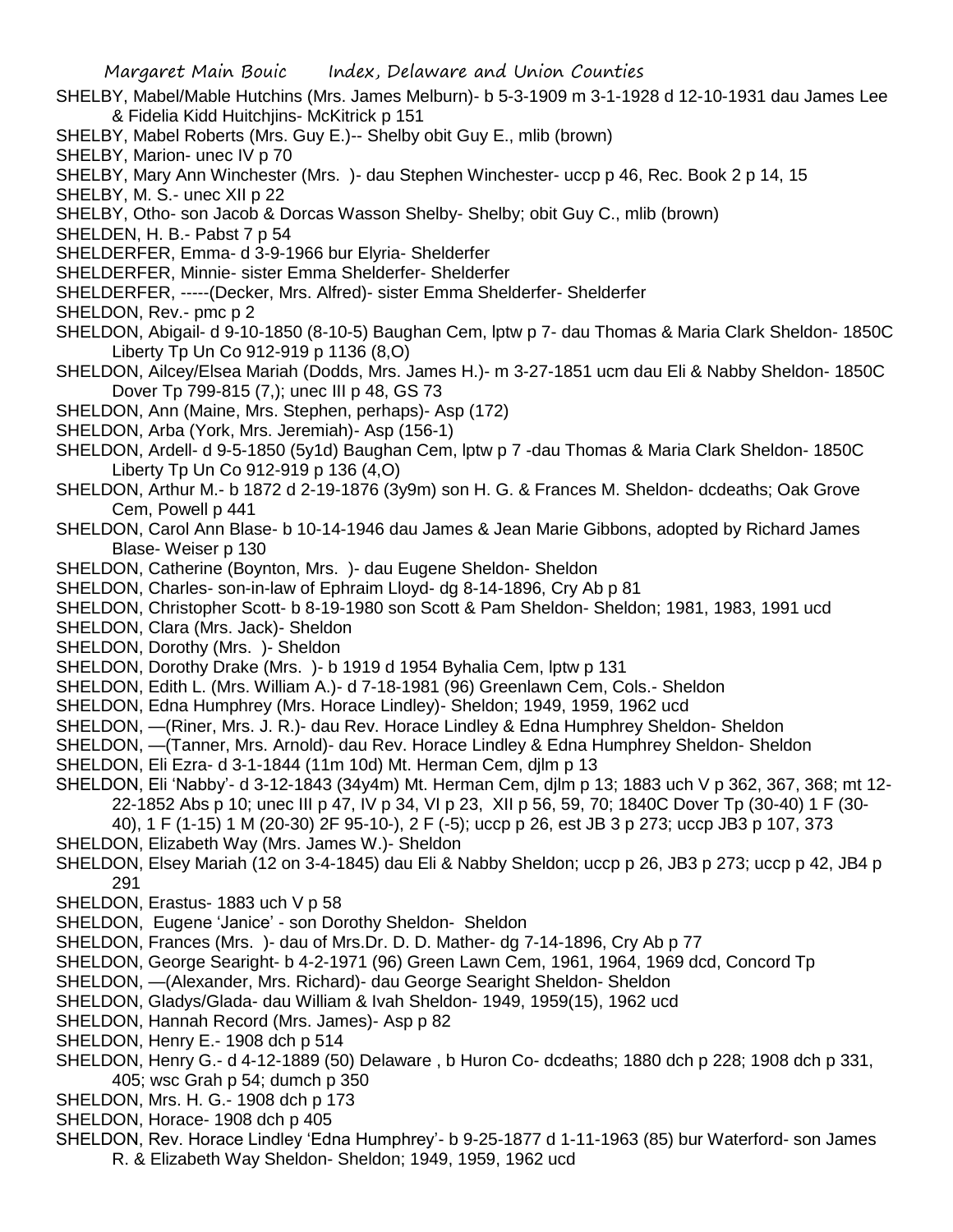- SHELDON, Isaac 'Sarah James'- b 1716 son Isaac & Susannah Porter Sheldon- Asp p 82
- SHELDON, Isaac 'Susannah Porter'- son John Sheldon- Asp p 82
- SHELDON, Ivah M. (Mrs. William A.)- b 1912, York Cem, Sec E p 92; 1949, 1959, 1962 ucd
- SHELDON, Jack 'Clara'- son William A. & Edith Hall Sheldon- Sheldon
- SHELDON, James 'Hannah Record'- b 1743 son Isaac & Sarah James Sheldon- Asp p 82
- SHELDON, James 'Jean Marie Gibbons'- m 10-4-1944, divorced- Weiser p 130
- SHELDON, James R. 'Elizabeth Way'- Sheldon
- SHELDON, Jane (Mrs. Thomas H.)- Sheldon; 1961 dcd
- SHELDON, Janice (Mrs. Eugene)(Sherman, Mrs. Clarence)- Sheldon
- SHELDON, Janis (Hines, Mrs. Lawrence Ray) (Roof, Mrs. Donald)- d 10-27-1996 (80) Fairview Mem. Pk- dau William A. & Edith Hall Sheldon- Sheldon
- SHELDON, Jean M.- d 9-16-1982 (19) Ashley Union Cem- dau Eugene & Janice Sheldon- Sheldon; accident SHELDON, Jean Marie Gibbons (Mrs. James)(Blase, Mrs. Richard James)- b 8-24-1924 m(1) 10-4-1944, div,
- m(2) 8-4-1949 dau Michael Joseph & Anna Marie Manon Gibbons- Weiser p 130
- SHELDON, Jennie (Gibson, Mrs. )- sister William A. Sheldon- Sheldon
- SHELDON, Joe- son Thomas H. & Jane Sheldon- 1961(18) dcd
- SHELDON, John 'Sarah'- son William Sheldon- Asp p 82
- SHELDON, John- b about 1663 son John & Sarah Sheldon- Asp p 82
- SHELDON, June (Kehl, Mrs. Stewart Roosevelt)- Weiser p 527
- SHELDON, Karla- b 1984 dau M. Scott & Pam Sheldon- 1991 ucd
- SHELDON, Kathy- dau Yvonne Sheldon- Sheldon
- SHELDON, Larry- son William & Ivah Sheldon- 1949, 1962 ucd
- SHELDON, Laura M. (Voorhees, Mrs. Andrew)- m 8-27-1849 Madison Co, unec XI p 44
- SHELDON, Linda (Hall, Mrs. )- dau Eugene Sheldon- Sheldon
- SHELDON, Marcia- Sheldon
- SHELDON, Margaret Jane- b 1-24-1839 dau Eli & Nabby Sheldon- 1850C Dover Tp 799-815 (11,O); uccp p 26 JB3 p 273; uccp p 42 JB4 p 291; unec III p 48
- SHELDON, Maria Clark (Mrs. Thomas A.)- m 9-25-1840 ucm 659 or 10-1-1840 (Hearl); lptw p 7; unec V p 37; 1850C Liberty Tp Un Co 912-929 p 136 (27,O)
- SHELDON, Mark- son Eugene Sheldon- Sheldon
- SHELDON, Martha Almira (Winget, Mrs. James C.)- m 3-22-1853 ucm 1932 mt 3-30-1853, Abs p 11- dau Eli & Nabby Sheldon- unec IV p 71, VIII p 11; XIII p 20; 1850C Dover Tp 799-815 (13,O); unec III p 48
- SHELDON, Martha (Greene, Mrs. Edward)- Asp p 127
- SHELDON, Mary Ann (Tanner, Mrs. Luther C. )- (13 on 10-22-1844) m 11-1-1849 ucm 1468- dau Eli & Nabby Sheldon- uccp p 26, JB 3 p 107; unec III p 48, VII p 46
- SHELDON, Mary- dau Thomas H. & Jane Sheldon- 1961 (12) dcd
- SHELDON, Mary M.- d 10-29-1850 (7m18d) Baughan Cem, lptw p 7- dau Thomas & Maria Clark Sheldon-1850C Liberty Tp Un Co 912-929 p 136 (5/12,O)
- SHELDON, Matia H. (Mrs. George Searight)- d 3-19-1960 (83) Green Lawn Cem- Sheldon
- SHELDON, Melinda J.- 1961 dcd
- SHELDON, Michael- son Eugene Sheldon- Sheldon
- SHELDON, Mike- son Thomas H. & Jane Sheldon- 1961 (15) dcd
- SHELDON, Miranda E.- dau Thomas & Maria Clark Sheldon- 1850C Liberty Tp Un Cp 912-919 p 136 (2,O)
- SHELDON, Nabby (Mrs. Eli)- mt 12-22-1852, abs p 10; unec IV p 34, VI p 23, XII p 59; 1840C Dover Tp 1402
- (30-40); 1850C Dover Tp 799-815 p 121 (42,NY); uccp p 26 JB 3 p 273; uccp p 24 JB 4 p 291
- SHELDON, Nancy E. (Irwin, Mrs. Archibald S.)- m 10-23-1846 ucm 1167- dau Eli & Nabby Sheldon- uccp p 26 JB 3 p 273; (17 on 2-5-1845); unec III p 48, VI p 69
- SHELDON, Nancy- dau Thomas H. & Jane Sheldon- 1961 (13) dcd
- SHELDON, Nellie E. Wagner (Mrs. William E.)- b 4-11-1904 dau Harry A. & Minnie A. Wagner- Weiser p 782 SHELDON, Netta- aiuthor of history of Henry Sager- 1985 uch p 122
- SHELDON, Orpha/Orphael Louise- b 10-15-1845 dau Eli & Nabby Sheldon- 1850C Dover Tp 799-815 p 121 (9,O); uccp p 26 JB 3 p 273; uccp p 42, JB 4 p 291; unec III p 48
- SHELDON, Pam A. Cody(Mrs. M.Scott)- du Thomas Cody- Sheldon; 1979 ucd; 1981, 1983, 1991 ucd SHELDON, Randy Joe 'Robin Rene Wilson'- m 6-28-1977 son Carl H. Jr. & Patty Sheldon- Sheldon SHELDON, R. H.- b 11-3-1900 Delaware Tp son H. E. & Della Moore Sheldon- dcbirths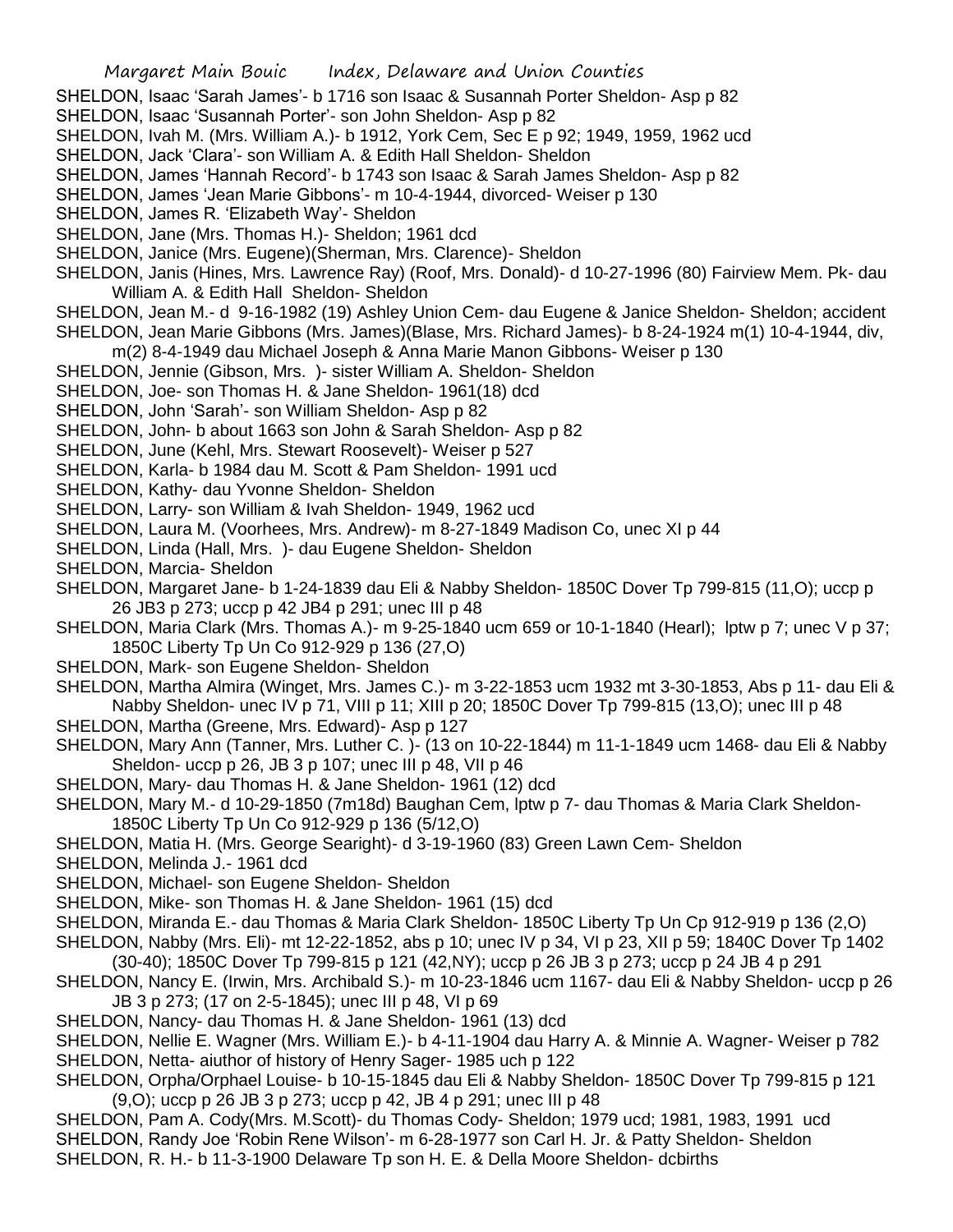- SHELDON, Richard- son Eugene Sheldon- Sheldon
- SHELDON, Robin Rene Wilson (Mrs. Randy Joe)- m 6-28-1977 dau Carmon L. & Maxine Wilson- Sheldon SHELDON, Rose (Greenawalt, Mrs. )- sister William A. Sheldon- Sheldon
- SHELDON, S. A.- member Chruch of Christ, Lib. Tp unec VIII p 31
- SHELDON, Sarah James (Mrs. Isaac)- Asp p 82
- SHELDON, Sarah (Mrs. John)- Asp p 82
- SHELDON, Seth- d 10-8-1859 93-7-25) Baughan Cem, lptw p 7- son Thomas A. & Maria Sheldon
- SHELDON, M.Scott 'Pam A.Cody'- son Mrs. Gladys Godfrey- Sheldon; 1979, 1981, 1983. 1991 ucd
- SHELDON, Steven- son Eugene Sheldon- Sheldon
- SHELDON, Susannah (Maine, Mrs. James)- b 10-11-1796 m 3-6-1813 d 5-30-1879 dau James & Hannah Record Sheldon- Asp p 82
- SHELDON, Teri- dau Eugene Sheldon- Sheldon
- SHELDON, Thomas- uccp p 36, appraiser JB 4 p 99; letter, unec VI p 23, XII p 63 (1843); p 76 (1844)
- SHELDON, Rev. Thomas- license to perform marriages, uccp p 44, JB 4 p 364; unec XVI p 30, 42, 59a; XVII p 6, 35, 54, 64; unec XXII p 28
- SHELDON, Thomas A. 'Maria Clark'- m 9-25-1840 ucm 659 or 10-1-1840 (Hearl); unec V p 37; 1883 uch V p 368; lptw p 7; unec VIII p 22, 31, 32; 1850C Liberty Tp Un Co 912-929 p 136 (32,O); letter, 1844, unec X p 53, letter 1845, unec XI p 15, 29, (squirrel hunter)- p 67
- SHELDON, Thomas C.- son Thomas A, & Maria Clark Sheldon- 1850C Liberty Tp Un Co 912-929 p 136 (6,O)
- SHELDON, Thomas H.- Pabst Pion II p 213
- SHELDON, Thomas H. 'Jane'- son William A. & Edith Sheldon-Sheldon; 1961 dcd
- SHELDON, William- 1835 men p 12 #106 p 15 Bennington Tp
- SHELDON, William- Asp p 82
- SHELDON, William A. 'Edith'- d 2-18-1975 (90) Green Lawn Cem- Sheldon
- SHELDON, William E. 'Nellie E. Wagner'- Weiser p 782
- SHELDON, William- brother Rev. Horace Lindley Sheldon- Sheldon
- SHELDON, William J.- son William A. & Edith Sheldon- Sheldon
- SHELDON, William L. 'Ivah'- b 1899 d 10-10-1969 York Cem, Sec E. p 92; 1949, 1959, 1962 ucd
- SHELDON, Winifred (Adams, Mrs. Cyrus Barton)- m 10-24-1889 dau Capt. H. G. Sheldon- dumch p 350 SHELDON, Yvonne (Mrs. )- Sheldon
- SHELDORFER, Emma Clara- b 8-9-1896 dau John Jacob & Mary Elizabeth Hoffman Sheldorfer- dcb; dg 8-8- 1916, Cry Ab p 80
- SHELDORFER, John Jacob 'Mary Elizabeth Hoffman'- d Saturday (63) Oak Grove Cem, dg 8-8-1916, Cry Ab p 80; (36-1896) dcb (Emma Clara)
- SHELDORFER, —(Keenan, Mrs. Edward)- dau John Jacob & Mary Elizabeth Hoffman Sheldorfer- dg 8-8- 1916, Cry Ab p 80
- SHELDORFER, —(Sparks, Mrs. H. G.)- dau John Jacob & Mary Elizabeth Hoffman Sheldorfer- dg 8-8-1916, Cry Ab p 80
- SHELDORFER,—(Ziegler, Mrs. Frank)- dau John Jacob & Mary Elizabeth Hoffman Sheldorfer- dg 8-8-1916, Cry Ab p 80
- SHELDORFER, —(Decker, Mrs. Fred)- dau John Jacob & Mary Elizabeth Hoffman Sheldorfer- dg 8-8-1916, Cry Ab p 80
- SHELDORFER, —(Worlzteacher, Mrs. George)- dau John Jacob & Mary Elizabeth Hoffman Sheldorfer- dg 8- 8-1916, Cry Ab p 80
- SHELDORFER, Mary Elizabeth Hoffman (Mrs. John Jacob)- (38-1896);dcb (Emma Clara)
- SHELDORFER, Mary Elizabeth- d Thursday (68) Oak Grove Cemk, dg 6-13-1913, Cry Ab p 42
- SHELDORFER, Minnie- dau John Jacob & Mary Elizabeth Hoffman Sheldorfer- dg 8-8-1916, Cry Ab p 80
- SHELDRICK, Amy- b 1971 dau Joseph E. & Bette E. Sheldrick- 1971 dcd
- SHELDRICK, Bette E. (Mrs. Joseph E.)- 1971, 1980 dcd
- SHELDRICK, David Walter- d 7-7-1976 son Joseph & Betty Sheldrick- Sheldrick, Eagle Scout SHELDRICK, Joseph- Sheldrick
- 
- SHELDRICK, Joseph E. 'Bette E.'- 1971, 1980 dcd SHELEY, Earl (Cap) 'Lillian'- d 8-19-1967 (68)- Sheley
- 
- SHELEY, Lillian (Mrs. Earl)- Sheley
- SHELHART, Andrew- b 1885 d 1962 Claibourne Cem p 82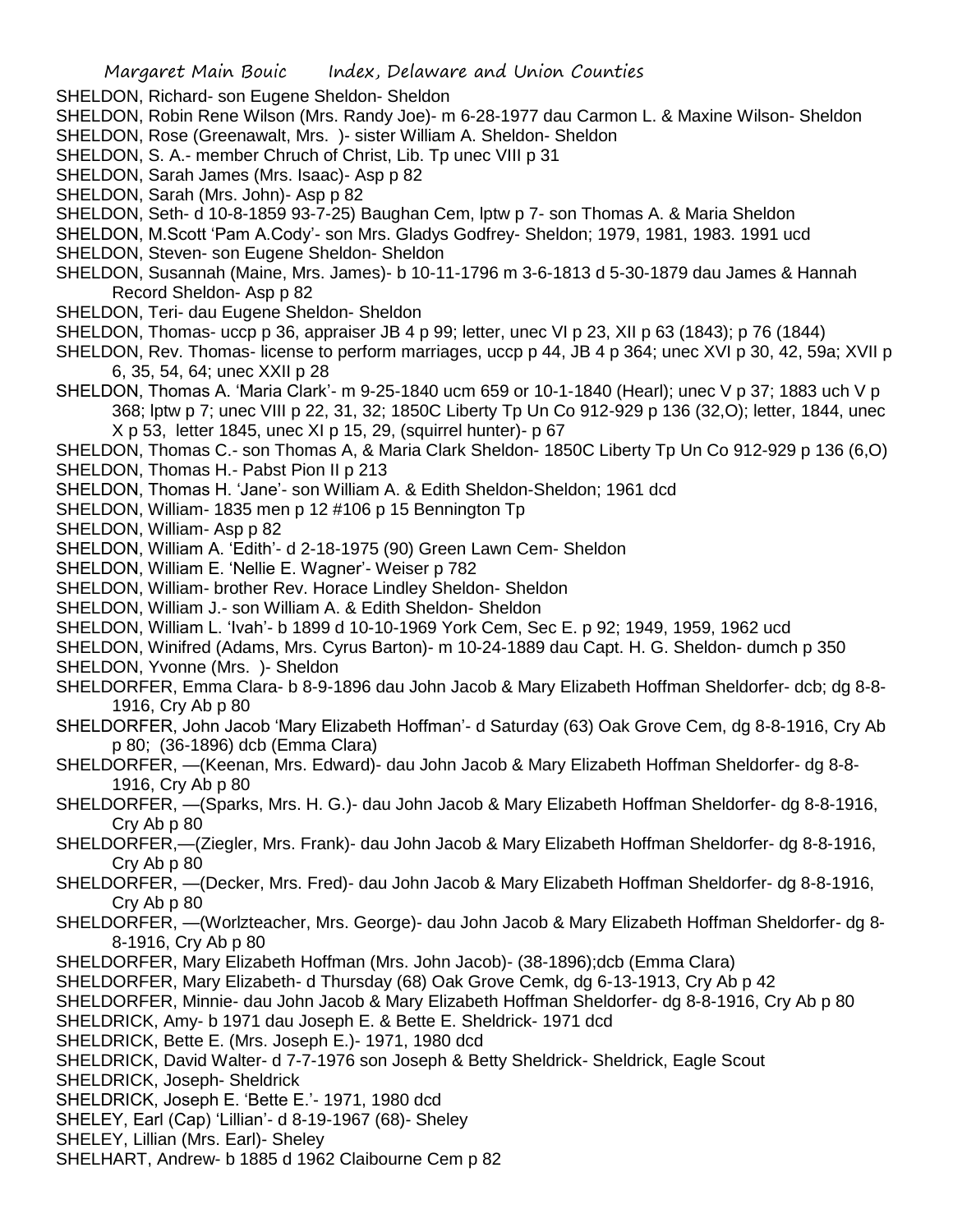- SHELHART, Belle M. (Mrs. Oscar J. Sr.)- Claibourne Cem p 55
- SHELHART, Charles M. 'Lillie L.'- b 1875 d 1964 Claibourne Cem p 70
- SHELHART, Harry L.- b 5-25-1916 d 4-12-1940 Claibourne Cem p 67
- SHELHART, Lillie L. (Mrs. Charles M.)- b 1878 d 1956 Claibourne Cem p 70
- SHELHART, Oscar J.Sr. 'Belle M.'- b 1887 d 1951 Claibourne Cem p 55
- SHELHART, Tilla (Revenaugh, Mrs. Rev. J. S.)- hmp p 282
- SHELHASE, Tillie (Lapp, Mrs. Thomas)- Sheldon- 625
- SHELHORN, Mable L.- dau Gideon W. & Lucy Belle Shelhorn- 1920C Jackson Tp 223-226 p 9B (6,O,O,O)
- SHELHORN, Vera J.- dau Gideon W. & Lucy Belle Shelhorn- 1910C Jackson Tp 223-226 p 9B (9,O,O,O)
- SHELHORNE, Gideon W. 'Lucy Belle Allen'- b 1862 m 2-12-1889 ucm (Hearl) d 1928 Price Cem, djlm p 41; 1910C Jackson Tp 223-226 p 9B (47,O,Ger,O) m 22y
- SHELHORNE, Lucy Belle Allen(Mrs. Gideon W.)- b 1868 m 2-12-1889 ucm (Hearl) d 1929 Price Cem, djlm p 41; 1910C Jackson Tp 223-226 p 9B (40,O,O,Vt) m 22y, 2 ch
- SHELINE/SCHLINE, Clarence 'Myrta Ferguson'- b 3-29-1886 WVa d 10-7-1957 Unionville Cem, DJ p 38, 47, 49. interment 10-10-1957- son John & Lucy Jolly Sheline, obit, mlib
- SHELINE, John 'Lucy Jolly'- obit Clarence, mlib
- SHELINE, Lucy Jolly (Mrs. John)- obit Clarence, mlib
- SHELINE, Myra Ferguson (Ms. Clarence)- m 6-30-1915 d 1-2-1949- obit Clarence, mlib
- SHELL, Aaron- son John & Nancy Shell- 1880C Liberty Tp Un Co 104-105 p 11 (10,O,O,O)
- SHELL, Ambrose- 1880C Liberty Tp Un Co 100-101 p 11 (18,ILL,O,O)
- SHELL, Anna E. "Katherine"- 1819 Pioneer #113; unec XIX p 32
- SHELL, Catherine (Parthemore, Mrs. John)- b 1767 d 1828 ped Ruth Bigelow Stewart #13 21 unec II p 39
- SHELL, C. F. 'Marie Hutchisson '- Hutchisson p 37
- SHELL, Flora- dau John & Nancy Shell- 1880C Liberty Tp Un Co104-105 p 11 (8,O,O,O)
- SHELL, Gerald- Shell
- SHELL, Jery Lynn Cremeans (Mrs. Kevin Lee)- m 7-4-1993 dau Edward Cremeans- Shell
- SHELL, John 'Nancy'- 1880C Liberty Tp Un C0 104-015 p 11 (39,O,NJ,NJ)
- SHELL, Kevin Lee 'Jery Lynn Cremeans'- m 7-4-1993 son Gerald & Bette Shell- Shell
- SHELL, Leily- dau John & Nancy Shell- 1880C Liberty Tp Un Co104-015 p 11 (15,O.O,O)
- SHELL, Marie Hutchisson (Mrs. C. F.)-b 1894 dau William Perry & Nettie Coleman Sheldon- Sheldon p 37
- SHELL, Mary E. (Parker, Mrs. Nathan Silas)- m 5-12-1858 ucm 2729; unec XII p 30, XVIIII p 47
- SHELL, Nancy (Mrs. John)- 1880C Liberty Tp Un C0 104-105 p 11 (40,O,O,NJ)
- SHELL, Robert- son C. F. & Marie Hutchisson Shell- Hutchisson p 37
- SHELLABARGER, Jeff- son Rick & Joetta Shellabarger- 1983 ucd
- SHELLABARGER, Joetta (Mrs. Rick)- Shellabarger; 1983, 1991 ucd
- SHELLABARGER, Paul R.- d 2-22-1987 (64) Enon Cem- Shellabarger
- SHELLABARGER, Rick 'Joetta'- son Paul R. Shellabarger- Shellabarger; 1981, 1983, 1991 ucd
- SHELLENBARGER, Martha Allen (Mrs. )- sister Jeanette Patingale- Allen
- SHELLENBURGER, Jim- 1981 ucd
- SHELLER, Christiana (Mrs. John)- 1870C Marysville-Paris Tp 294-302 p 34 (35,Wurtemburg)
- SHELLER, John (22-1889) Paris Tp, uninf p 6, 7, 21
- SHELLER, John 'Christiana'- 1870C Marysville-Paris Tp 294-302 p 34 (39,Bavaria)
- SHELLER, John B. 'Mary E. Karch'- Pounds 4
- SHELLER, John- son John & Christiana Sheller- 1870C Marysville-Paris Tp 294-302 p 34 (3,O)
- SHELLER, Leonard- son John & Christiana Sheller- 1870C Marysville-Paris Tp 294-302 p 34 (4/12,O)
- SHELLER, Louiza- dau John & Christiana Sheller- 1870C Marysville-Paris Tp 294-302 p 34 (14,O)
- SHELLER, Margret- dau John & Christiana Sheller- 1870C Marysville-Paris Tp 294-302 p 34 (11,O)
- SHELLER, Mary E. Karch (Mrs. John B.)- dau Frederick & Mary Elizabeth Pounds Karch- Pounds 4
- SHELLER, Mary- dau John & Christiana Sheller- 1870C Marysville-Paris Tp 294-302 p 34 (6,O)
- SHELLER, Sandra (Stephens, Mrs. Richard- 1985 uch p 133
- SHELLEY, —(Mrs. )- sister Aaron Heller- dg 5-23-1890, Cry Ab p 19
- SHELLEY, Abbie- 1870C Union Tp 7 (38,Pa)
- SHELLEY, Angeline- b 2-1857- 1900C Washington Tp 212 p 10A (43,O,Irel,Irel) wid, 3 ch
- SHELLEY, Brittani Marie- b 9-5-1986 dau Stephen & Christina Shelley- Shelley
- SHELLEY, Christina (Mrs. Stephen)- Shelley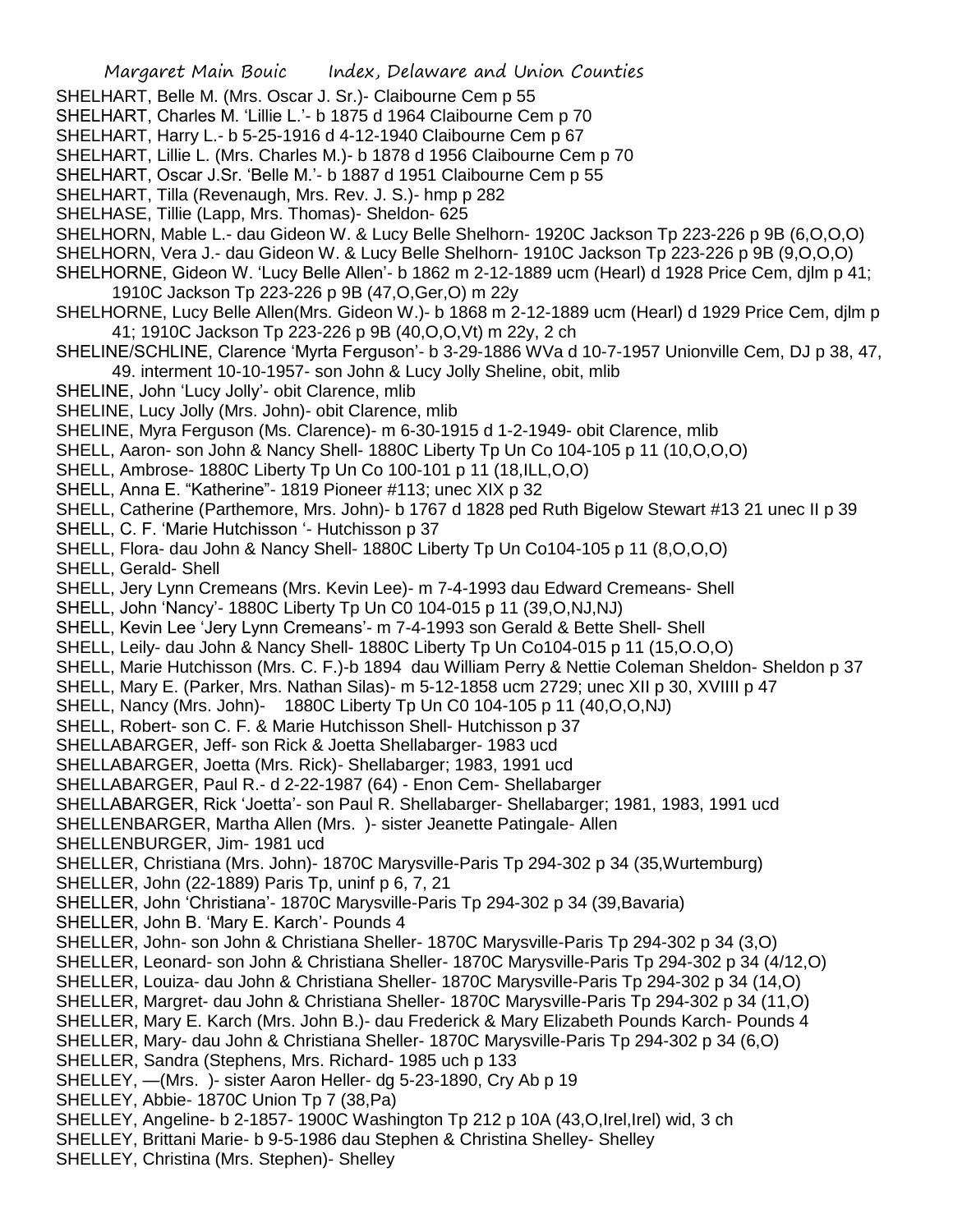- SHELLEY, Deron 'Tonya Gwilliams'- Shelley
- SHELLEY, Ella- b 2-1890 dau Angeline Shelley- 1900C Washington Tp 212 p 10A (10,O,O,O)
- SHELLEY, Enoch- 1880 dch p 412
- SHELLEY, Harley- b 1-1878- son Angeline Shelley- 1900C Washington Tp 212 p 10A (22,O,O,O)
- SHELLEY, Jennie O. (Mrs. Ottie D.)- b 1891 d 1965 Byhalia Cem, lptw p 128
- SHELLEY, Lillie B.- b 5-1870- 1870C Union Tp 7 (1/12,O)
- SHELLEY, Mabel V. (Schultz, Mrs. George)- Schultz p 6
- SHELLEY, Madison Lawane- b 12-22-1997- twin son Deron & Tonya Gwilliams Shelley- Shelley
- SHELLEY, Mason Cole- b 12-22-1997 twin son Deron & Tonya Gwilliams Shelley- Shelley
- SHELLEY, Ottie D. 'Jennie O.'- b 12-1886 d 1945 Byhalia Cem, lptw p 128- son Angeline Shelley- 1900C Washington Tp 212 p 10A (13,O,O,O)
- SHELLEY, Stephen 'Christina'- Shelley
- SHELLEY, Stephen 'Karen'- optician- dg 12-10-1980- Shelley
- SHELLEY, Tonya Gwilliams (Mrs. Deron)- dau Rpger & Eddean Gwilliams- Shelley
- SHELLHARD, David- bur W. Salem, mt 9-13-1899, Abs p 62
- SHELLHART, Andrew- b 1-29-1875 d 11-18-1962 Claibourne Cem- son George W. & Rebecca Hines Shellhart- Shellhart
- SHELLHART, Charles 'Lilly Daniels'- b 3-20-1875 d 12-30-1964 son George W. Shellhart- Shellhart
- SHELLHART, Elizabeth (Galbreath, Mrs. )- dau George W. & Rebecca Hines Shellhart- Shellhart
- SHELLHART, George W. 'Rebecca Hines'- Shelolhart
- SHELLHART, Isaac- son George W. & Rebecca Hines Shellhart- Shellhart
- SHELLHART, Lilly Daniels (Mrs. Charles)- d 6-1956- Shellhart
- SHELLHART, Rebecca Hines (Mrs. George S.)- Shellhart
- SHELLHORN, Anna (Ohaver, Mrs. William)- m 11-25/26-1867 ucm 4290
- SHELLHORN, Gideon 'Lucy Belle Allen'- b 9-1862 m 2-12-1889 ucm (Hearl); 1900C Jackson Tp 193-196 p 9A (37,O,O,O) m 10y
- SHELLHORN, Lucy Belle Allen (Mrs. Gideon)- m 2-12-1889 ucm (Hearl)- dau James Harvey & Sarah Perry Allen- 1985 uch p 6; 1900C Jackson Tp 193-196 p 9A (32,O,O,O) m 10y, no ch
- SHELLHOUSE, David- son Robert Shellhouse- Shellhouse
- SHELLHOUSE, Jane (Jacobus, Mrs. Ruby)- m 12-25-1843 dcm
- SHELLHOUSE, Robert- Shellhouse
- SHELLITO, Brad 'Linda Boal'- m 9-8-1973 -Shellito
- SHELLITO, Julie Anne- b 9-15-1979 dau Brad Shellito- Shellito
- SHELLITO, Linda Boal (Mrs. Brad)- m 9-8-1973- Shellito
- SHELLMAN, William- 1820C Union Tp 206 (45+)
- SHELMER, Chas. B.- b 3-17-1903 Delaware Town son Stephen & Daisy Smith Shelmer- dcbirths
- SHELLY, Anna Frances Liddick (Mrs. John William)(Baker, Mrs. Titus Franklin)- b 6-27-1918 m (1) 12-4-1934
- div m(2) 6-16-1952 dau Calder Raymond & Verna Salome Lenker Liddick- Weiser p 327
- SHELLY, E.- Pabst 7 p 39
- SHELLY, Elizabeth Ann Curran (Mrs. Ronald William)- b 2-19-1938 m 8-3-1957- Weiser p 327
- SHELLY, Enos 'Hannah Slough'- m 7 -9-1857 dcm; 1870C Delaware Tp p 269 (51\*)
- SHELLY, Hannah Slough (Mrs. Enos)- m 7-9-1857 dcm; 1870C Delaware Tp p 269 (48)
- SHELLY, Hetty Brown (Mrs. James)- dau John4, Adam 3, Adam 2; WBrown VI p 779
- SHELLY, James 'Hetty Brown'- WBrown VI p 779
- SHELLY, Jean Ardella (Wright, Mrs. Richard Arnold)- b 7-24-1935 m 10-28-1950 dau John William & Anna Frances Liddick Shelly- Weiser p 327
- SHELLY, John William 'Anna Frances Liddick'- b 2-4-1911 m 12-4-1934, div- Weiser p 327
- SHELLY, Rhonda Lynn- b 2-16-1958 dau Ronald William & Elizabeth Ann Curran Shelly- Weiser p 327
- SHELLY, Ronald William 'Elizabeth Ann Curran'- b 6-6-1937 m 8-3-1957 son John William & Anna Frances Liddick Shelly- Weiser p 327
- SHELLY, William- d 3-16-1881 (20) dcdeaths- son Enos & Hannah Slough Shelly- 1870C Delaware Tp p 269 (10)
- SHELMAN, Cornelius- Paris Tp c 1830- unec XV p 68
- SHELOR, Mrs. Daisy (Barger, Mrs. (Mrs. )- Shelor; Pabst 8 p 40
- SHELP, Betsey Maine (Mrs. Henry)- b 4-9-1809 dau Ezekiel & Rebecca Smith Maine- Asp 4534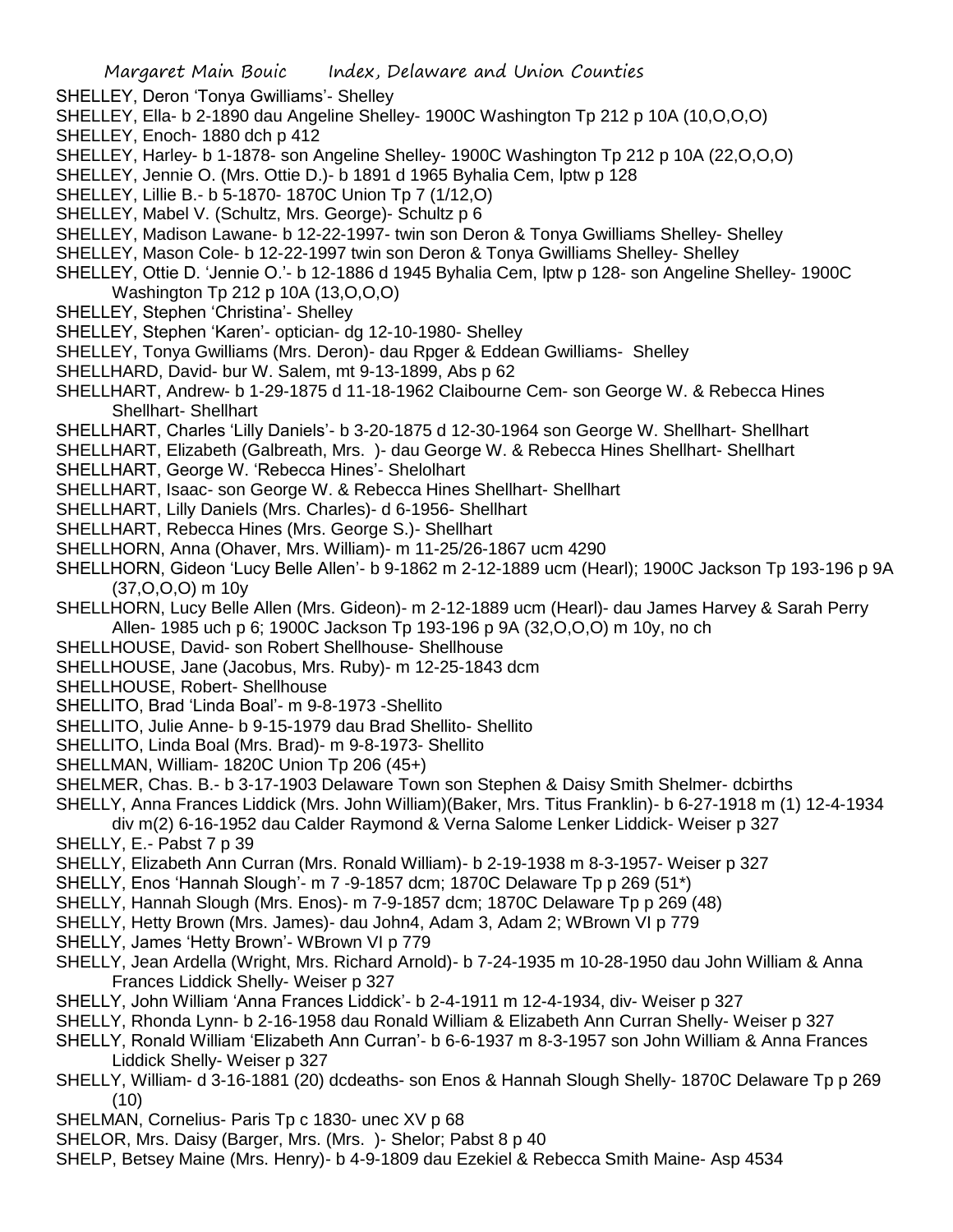- SHELP, Cathaine (Maine, Mrs. Ezekiel)- Asp (453e)
- SHELP, Dorothy- dau --- & Minnie Ruefendall Shelp- Weiser p 545
- SHELP, Esie- ch --- & Minnie Ruefendall Shelp- Weiser p 545
- SHELP, Eustes- ch -- & Minnie Ruefendall Shelp- Weiser p 545
- SHELP, Minnie Ruefendall (Mrs. )- dau Dan & Sarah Bower Ruefendall- Weiser p 545
- SHELP, Vernice- ch --- & Minnie Ruefendall Shelp- Weiser p 545
- SHELPMAN, –family of Enid Macken #318 unec XI p 13
- SHELPMAN, —query by June Jordan- unec XII p 27
- SHELPMAN, (Mrs. Abigail)- letter, unec XI p 15
- SHELPMAN, Betty (Herron, Mrs. James)- dau James P. Shelpman- Shelpman
- SHELPMAN, Cloa P. (Mrs. Earl E.)- 1967, 1971, 1973, 1977 ucd
- SHELPMAN, Cornelius 'Mary Witten'- m 2-17-1832 ucm 261; 1840C Paris Tp 974 p 43 (20-30), 1 m (5-10) 2 f (-5); uccp p 22, estate JB2 p 291 (Mary Mullen, m 2-16-1832 ucm, 261; unec II p 34, III p 46 X p 52
- SHELPMAN, Earl E. 'Cloa P.'- Shelpman; 1967, 1971, 1973 ucd
- SHELPMAN, Elizabeth (Page, Mrs. William M.)- m 10-24-1839 ucm 588
- SHELPMAN, Eunice (Wheland, Mrs. Ralph)- dau James P. Shelpman- Shelpman
- SHELPMAN, Fay (Murray, Mrs. Adolf)- dau James P. Shelpman- Shelpman
- SHELPMAN, Florence Harsh (Mrs. James P.)- Shelpman
- SHELPMAN, Gilbert- son James P. Shelpman- Shelpman
- SHELPMAN, Hannah Randall (Mrs. William)- m 1-16/14-1838 ucm 474 dau Alvin & Elizabeth Rogers Randall-1883 uch V p 67, 333; unec III p 30
- SHELPMAN, James,Jr.- son James P. Shelpman- Shelpman
- SHELPMAN, James P. 'Molly Souders''Florence Harsh'- b 3-26-1890 d 2-4-1963 Woodstock- son Sumner Shelpman- Shelpman
- SHELPMAN, query by Enid Macken, needs parents of Joseph Shelpman- unec X p 26
- SHELPMAN, Joseph W.- 1964 dcd
- SHELPMAN, Jennie (Murray, Mrs. Millard)- dau James P. Shelpman- Shelpman
- SHELPMAN, Letitia (Mullen, Mrs. Stephen)- m 7-5-1833 ucm 299; unec II p 35
- SHELPMAN, Mary Mullen (Mrs. Cornelius)- m 2-16-1832 ucm 261; unec II p 34
- SHELPMAN, Mary Witten (Mrs. Cornelius)- m 2-17-1832 ucm 261
- SHELPMAN, Molly Souders (Ms. James P.)- d 1935- Shelpman
- SHELPMAN, Nancy M. (Phelps, Mrs. Albert)- b 9-16-1846 ucm 1159; unec VI p 69
- SHELPMAN, Sandra- dau Earl E. & Cloa P. Shelpman- Shelpman
- SHELPMAN, Sarah (Woods, Thomas F.)- m 6-30-1825 ucm 97; unec II p 15
- SHELPMAN, Sumner- Shelpman
- SHELPMAN, William- 1840C Paris Tp p 43 , 1 m (60-70), 1 f (60-700, 1 m (10-15-), 1 f (10-15), 1 m (5-10), 2 f (5-10); d 2-14-1845 (78) unec XI p 16, XII p 51
- SHELPMAN, William 'Hannah Randall'- m 1-16-1838 ucm 474; 1915 uch p 516
- SHELPMAN, William 'Hannah Randall'- m 1-14-1838 ucm 474; unec III p 30
- SHELTMAN, Cornelius- 1883 uch V p 16
- SHELTMAN, William- 1830C Paris Tp 320 p 291 (60-70)
- SHELTON, –family of Ned Sharp #140, unec V p 14, VI p 2. VII p 8
- SHELTON—performed marriage- unec V p 60
- SHELTON, J. Adam- b 5-11-1880 d 6-22-1921- Broadway Cem, lptw p 78
- SHELTON, Agnes(Sellards, Mrs. J. W.)-dau George C. & Nellie McGlothlin Shelton-obit George C.
- SHELTON, Albert- son William G. & Sarah Shelton- 1850C Berkshire Tp 169 p 17 (13,O)
- SHELTON, Annie (Rosette, Mrs. John E.)- m 1873; 1883 uch V p 647
- SHELTON, Annie Settles (Ms. Samuel)- m 9-14-1864 dcm
- SHELTON, Bert J. 'Nettie Wyeth'- b 1878 d 1942 Broadway Cem, lptw p 72 son W. T. & Jane A. Flora Shelton- dumch p 359; 1915 uch p 133; unec VII p 27, XVI p 57a; 1880C Taylor Tp 41-42 p 4
- (2,O,O,O); Grad Broadway HS 1898, unec III p 18
- SHELTON, Beverly Jean Phipps (Mrs. Thomas)- b 5-15-1949 m 1-10-1973 d 10-15-1999 (50) Hale Cem- auto accident- dau Harry & Helen Bigelos Phipps- Shelton
- SHELTON, Brenda- dau Robert J. & Clara Shelton- 1964(14) dcd
- SHELTON, Beurel B.- son John E.,Sr. & Estelle Shelton- 1910C Taylor Tp 70-72 p 3B (5,O,O,O)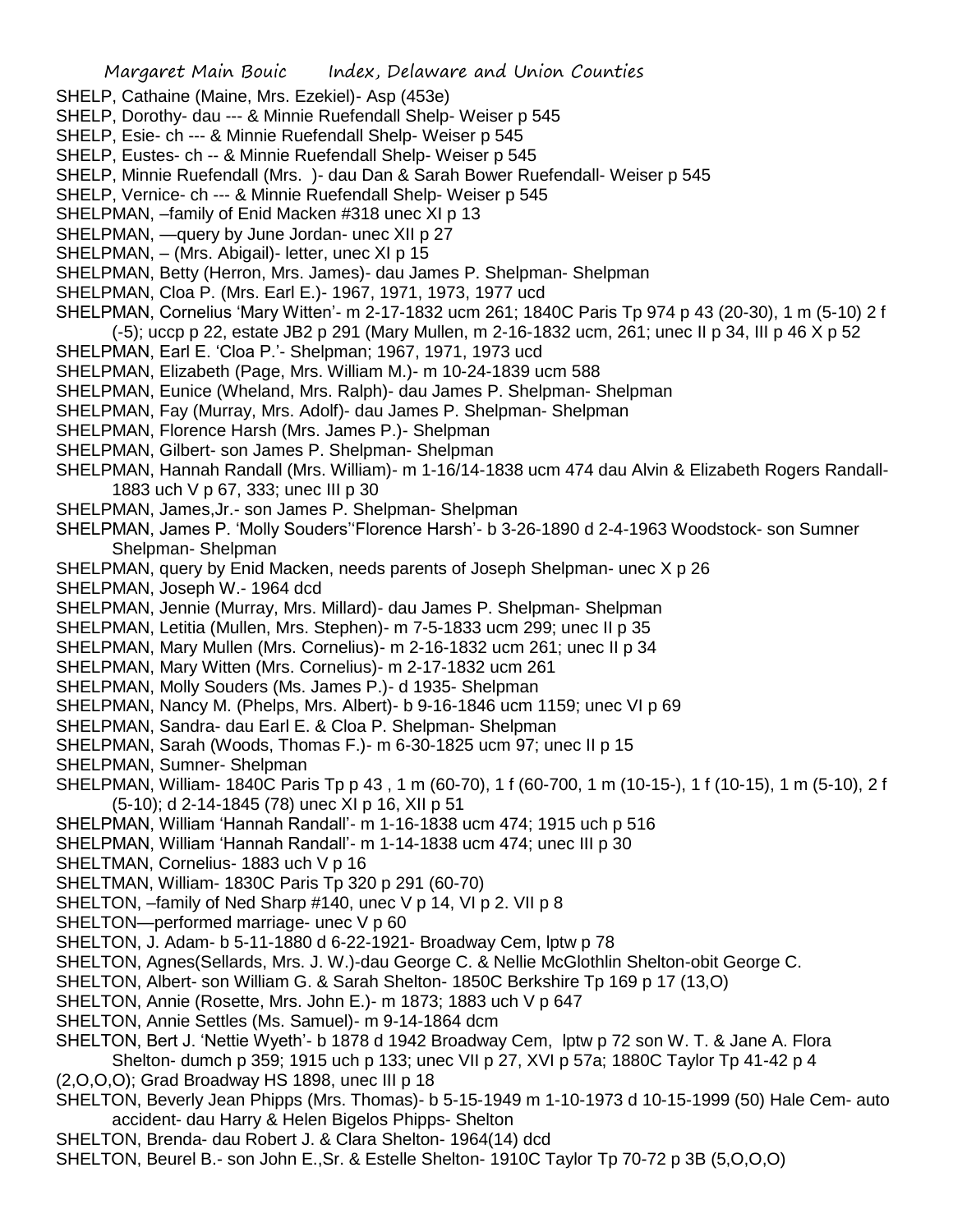- SHELTON, Carol- dau Nolan G. & Elizabeth Shelton- 1959(7) ucd
- SHELTON, Caroline Prather (Mrs. Jeremiah)- ped ned Sharp 25; unec VIII p 63
- SHELTON, Charlie- grandson & Pallbearer for Grandpa Shelton- mt 4-18-1894 p 5, Abs p 50
- SHELTON, Charles D.'Freelove Bault'- b 10-2-1854 m 4-7-1885 ucm (Hearl) son W. T. & Jane A. Flora
- Shelton- dumch p 359; umec XVI p 57a; unec III p 3; 1880C Taylor Tp 41-42 p 4 (20,O,O,O)
- SHELTON, Charlotte (Gilmore, Mrs. Bailey)- dau William & Etta Henegar Shelton- Shelton
- SHELTON, Cheryl (Turner, Mrs. )- dau Floyd G. & Elizabeth T. Price Shelton- Shelton
- SHELTON, Clara C. (Mrs. Robert J.)- 1964, 1969, 1971, 1980 dcd
- SHELTON, Clara- dau Charles D. & Greelove Bault Shelton- dumch p 359
- SMITH, Claude E.- grandson J. J. & Mary J. N. Watts- 1910C Taylor Tp 146-152 p 6B (20,O,O,O)
- SHELTON, Clay (Burns, Mrs. Max)- dau George C. & Nellie McGlothlin Shelton- obit George C., mlib
- SHELTON, Claude E. 'Leila Lee'- b 7-1889 d 2-11-1974 (84) bur Iberia son John E. & Estella Yearsley Shelton- Shelton; 1915 uch p 778; obit Leila Lee, mlib (brown); 1900C Taylor Tp 203-208 p 9B (10,O,O,O)
- SHELTON, Clough- 1883 uch V p 489
- SHELTON, Crispin- Maugans Anc p 199
- SHELTON, Danny- son Nolan G. & Elizabeth Shelton- 1959 (9) ucd
- SHELTON, Dr. A. Dennis- son George C. & Nellie McGlothlin Shelton- obit George C., mlib
- SHELTON, Dode W. 'Josephine Knox''Effie Willoughby'- b 8-16-1893 m(2) 1926 d 2-20-1965 Broadway Cem, lptw p 77- son John E. & Estella Yearsley Shelton- 1915 uch p 778; 1900C Taylor Tp 203-208 p 9B (6,O,O,O); 1910C Taylor Tp 70-72 p 3B (17,O,O,O)
- SHELTON, Dorothy (Ruth, Mrs. Kenneth)- dau William & Etta Henegar Shelton- Shelton
- SHELTON, Douglas- BroAdway HJS 1927, unec III p20
- SHELTON, Douglas- son Grant & Martha Ann Shelton- 1910C Taylor Tp 88-92 p 4A (7/12,O,O,O)
- SHELTON, Dwight J.- b 3-1886- son John E. & Estella Yearsley Shelton- Shelton; 1900C Taylor Tp 203-208 p 9B (14,O,O,O); Grad Broadway HS 1904, unec III p 19
- SHELTON, Eddie C.- son George C. & Nellie McGlothlin Shelton- obit George C., mlib
- SHELTON, Edward G. 'Elsie Louise Evans'- Thomas 4; Carr (1147136)
- SHELTON, Edith/Edythe (Potts, Mrs. )- dau John E. & Estella Yearsley Shelton- Shelton; 1915 uch p 778
- SHELTON, Effie M. Willoughby (Mrs. Dode W.)- b 1901 d 1976 Broadway Cem, lptw p 71
- SHELTON, Elizabeth- b 2-4-1854 d 6-11-1933 Broadway Cem, lptw p 79
- SHELTON, Elizabeth (Mrs. Nolan G.)- 1959 ucd
- SHELTON, Elizabeth Price (Mrs. Floyd G.)- d 1-10-1971/2 (30) Oak Grove Cem- Shelton
- SHELTON, Ella Willis (Mrs. Grant)- m 1-16-1895 ucm (Hearl)
- SHELTON, Ellouise (Knutson, Mrs. Dennis)- dau George C. & Nellie McGlothlin Shelton- obit George C., mlib
- SHELTON, Elsie Louise Evans (Mrs. Edward C.)- dau George Coleman & Louise Agnes Taylor Evans-
	- Thomas 4; Carr 1147136
- SHELTON, Emily- d 1-1-1850 (10y10m) Berkshire Cem, dau W. G/C & S. A.- Powell p 4
- SHELTON, Estella Yearsley (Mrs. John E.)- b 1867 m 4-19-1885 ucm (Hearl) d 1918 Broadway Cem, lptw p 69- dau Nathan & Mary M. Hartshorn Yearsley- 1915 uch p 778; Shelton; mt 9-19-1888, Abs p 2; ped Ned Sharp #140 7; unec VIII p 63;1900C Taylor Tp 203-208 p 9B (32,O,Pa,O) m 15y, 6 ch; 1910C Taylor Tp 70-72 p 3B (43,O,Pa,O) m 25y, 11 ch, 10 living
- SHELTON, Esther Cook (Mrs. )- Sbc p 46
- SHELTON, Esther (Hershberger, Mrs. )- dau John E. & Estella Yearsley Shelton- Shelton; 1915 uch p 778; 1910C Taylor Tp 70-72 p 3B (8,O,O,O)
- SHELTON, Ethel M. (Welch, Mrs. Edgar)- b 1-1892 dau John E. & Estella Yearsley Shelton- Shelton; 1915 uch p 778; 1900C Taylor Tp 203-208 p 9B (8,O,O,O); 1910C Taylor Tp 70-72 p 3B (18,O,O,O)
- SHELTON, Etta Henegar (Mrs. William)- Shelton
- SHELTON, Fannie (Mrs. )(Walker, Mrs. William F.)- mt 11-21-1888 Abs p 3
- SHELTON, Ferne Thelma (Sharp, Mrs. Howard Curtis)- b 1909 d 1975 dau John E. & Estella Yearsley Shelton- Shelton; 1915 uch p 778; ped Ned Sharp #140 3; unec VIII p 63; 1910C Taylor Tp 70-72 p 3B  $(3/12, 0, 0, 0)$
- SHELTON, Floyd G. 'Elizabeth' 'Patricia'- d 5-4-1985 Oller Cem-
- SHELTON, Frank- funeral 9-26-1886 mt 10-13-1886 p2 c6, Ab p 28
- SHELTON, Freda (Womack, Mrs. J. W.)- dau George C. & Nellie McGlothlin Shelton- obit George C., mlib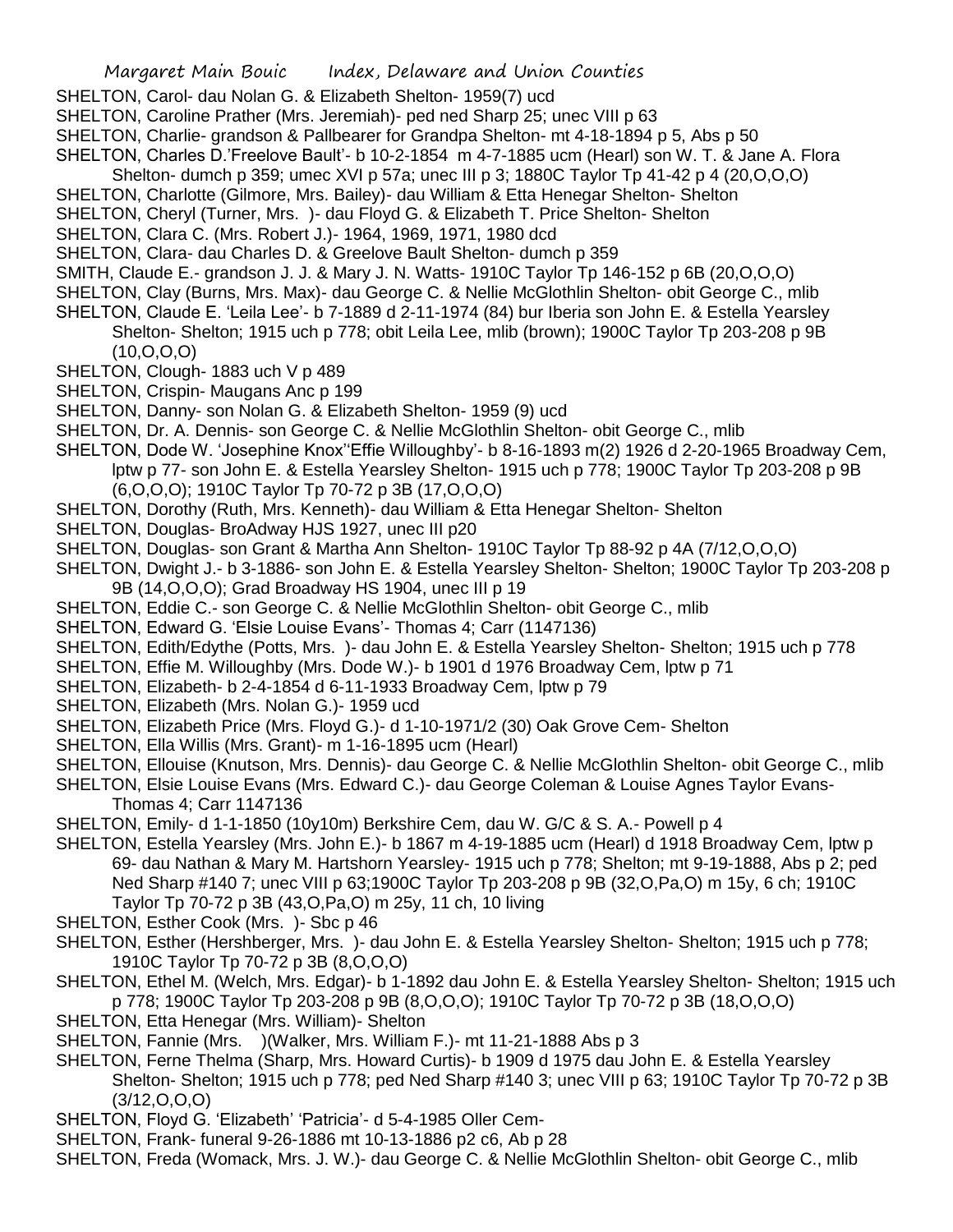- SHELTON, Freelove Bault (Mrs. Charles D.)- m 4-7-1885 ucm (Hearl)- dau John Harry & Susan Brake Baultdumch p 359; mt 12-28-1901 p8c2; Abs p 16; unec XVI p 57a
- SHELTON, George C. 'Nellie McGlothlin'- b 1-11-1898 m 5-1-1918 d 12-15-1981 (83) Marion Cem, obit, mlib; Marion Star
- SHELTON, George- son George C. & Nellie McGlothlin Shelton- obit George C., mlib
- SHELTON, George W.- hadc p 16; CCC p 52
- SHELTON, Geraldine J. (Mrs. Nolan G.)- 1971 dcd
- SHELTON, Glada (Bull, Mrs. Jack)- dau George C. & Nellie McGlothlin Shelton- obit George C., mlib
- SHELTON, Glora- dau Charles D. & Freelove Bault Shelton- dumch p 359
- SHELTONk Grace (Swain, Mrs. Gene)- dau William & Etta Henegar Shelton- Shelton
- SHELTON, Grandpa- funeral Sunday, mt 4-18-1894, p 5, Abs p 50
- SHELTON, Grant T.'Ella Willis'- b 1867 m 1-16-1895 ucm (Hearl) d 1936 Broadway Cem, lptw p 77 son Wm. T. & Jane A. Flora Shelton- 1880C Taylor Tp 41-42 p 4 (10,O,O,O); Janitor Broadway HJS 1922, unec III p 3, 18
- SHELTON, Grant 'Martha Ann'- 1910C Taylor Tp 88-92 p 4A (42,O,O,O) m 15y
- SHELTON, Gwynn- shot 12-12-1907 (21-6-10) son David Shelton- dg 12–17-1907, Cry Ab p 88; dg 1-10-1908, Cry Ab p 97
- SHELTON, Hannah E. (Sanderson, Mrs. Daniel J.)- m 8-6-1882 ucm 7208- dau W. T. & Jane A. Flora Sheltondumch p 359; 1915 uch p 723; unec III p 31 (19-1882) , XVI p 57a; 1880C Taylor Tp 41-42 p 4 (17,O,O,O)
- SHELTON, Harriet- b 8-28-1881 d 7-16-1969 Broadway Cem, lptw p 78
- SHELTON, Harry- brother George C. Shelton- obit George C., mlib
- SHELTON, Irene (Broun, Mrs. Edwin)- Weiser p 278
- SHELTON, Jane A. Flora (Mrs. William T)- b 3-13-1835 d 4-21-1930 Broadway Cem, lptw p 73;dau Thomas Flora- ped Ned Sharp #140 13, unec VIII p 63; dumch p 359; 1915 uch p 723; unec XVI p 57a; 1880C Taylor Tp 41-42 p 4 (45,O,Va,Va)- wid; 1900C Taylor Tp 234-239 p 10B (65,O,Ky,Va) wid, 8 ch, 7 living; 1910C Taylor Tp 91-95 p 4A (74,O,Va,Va)- 11ch, 7 living
- SHELTON, Jane- dau John E. & Estella Yearsley Shelton- 1915 uch p 776
- SHELTON, Jane (Perkins, Mrs. Richard,Sr.)- dcc James Fathbruckner 913
- SHELTON, Jane/Jean (Todd, Mrs. William)- m 1774 dau Crispin Shelton- Maugans Anc p 199
- SHELTON, Jean- d 1950 sister Floyd G. Shelton- Shelton
- SHELTON, Jeffery 'Waheeda Rakeeb'- m 9-12-1989 Shelton
- SHELTON, Jenna Kay (Fahmie, Mrs. Tony)- dau Julia anne Grace Shelton- Shelton
- SHELTON, Jennie- (7-18820) Broadway SS, unec III p 4
- SHELTON, Jennie B. (Truitt, Mrs. Daniel P.)- m 11-29-1894 ucm (Hearl) dau W. T. & Jane A. Flora Sheltondumch p 3359; 1880C Taylor Tp 41-42 p 14 (5,O,O,O)
- SHELTON, Jeremiah 'Caroline Prather'- ped Ned Sharp #140 24; unec VIII p 63; XVI p 57a, Broadway M. E. church
- SHELTON, Jesse B.- b 5-1878 1900C Taylor Tp 234-239 p 11A (22,O,O,O) -son William T. & Jane Sheltonteacher
- SHELTON, Jimmy Dean- son Paul Dean Shelton- Shelton
- SHELTON, John- Broadway HS 1922- unec III p 20
- SHELTON, John- grandson & pallbearer for Grandpa Shelton- mt 4-18-1894 p 5, Abs p 50
- SHELTON, Rev. John Bass- conducted funeral of Emnie Farrand, dg 7-8-1910, Cry Ab p 136; funeral of Mrs. Ruth Good Elzey, dg 8-9-1910, Cry Ab p 144
- SHELTON, John E.'Estella Yearsley'-b 1861 m 4-19-1885 ucm (Hearl) d 1940 Broadway Cem, lptw p 62- son William T. & Jane A. Flora Shelton; ped Ned Sharp #140 6; unec VIII p 63; 1915 uch p 778; Shelton; mt 9-19-1888 Abs p 2; 1900C Taylor Tp 203-208 p 9B (39,O,O,O) m 10y, 1910C Taylor Tp 70-72 p 3B (48,O,O,O) m 25y, undertaker; carpenter, house building
- SHELTON, John E.- son John E. & Estella Yearsley Shelton- 1915 uch p 778; 1910C Taylor Tp 70-72 p 3B  $(6, 0, 0, 0)$
- SHELTON, John E.- son W. T. & Jane A. Flora Shelton- dumch p 359; 1915 uch p 513; 1880C Taylor Tp 41-42 p 4 (19,O,O,O)
- SHELTON, Josephine Knox (Mrs. Dode W.)- b 1895 d 1918 Broadway Cem, lptw p 72; Shelton
- SHELTON, Joyce- dau Floyd G. & Elizabeth T. Price Shelton- Shelton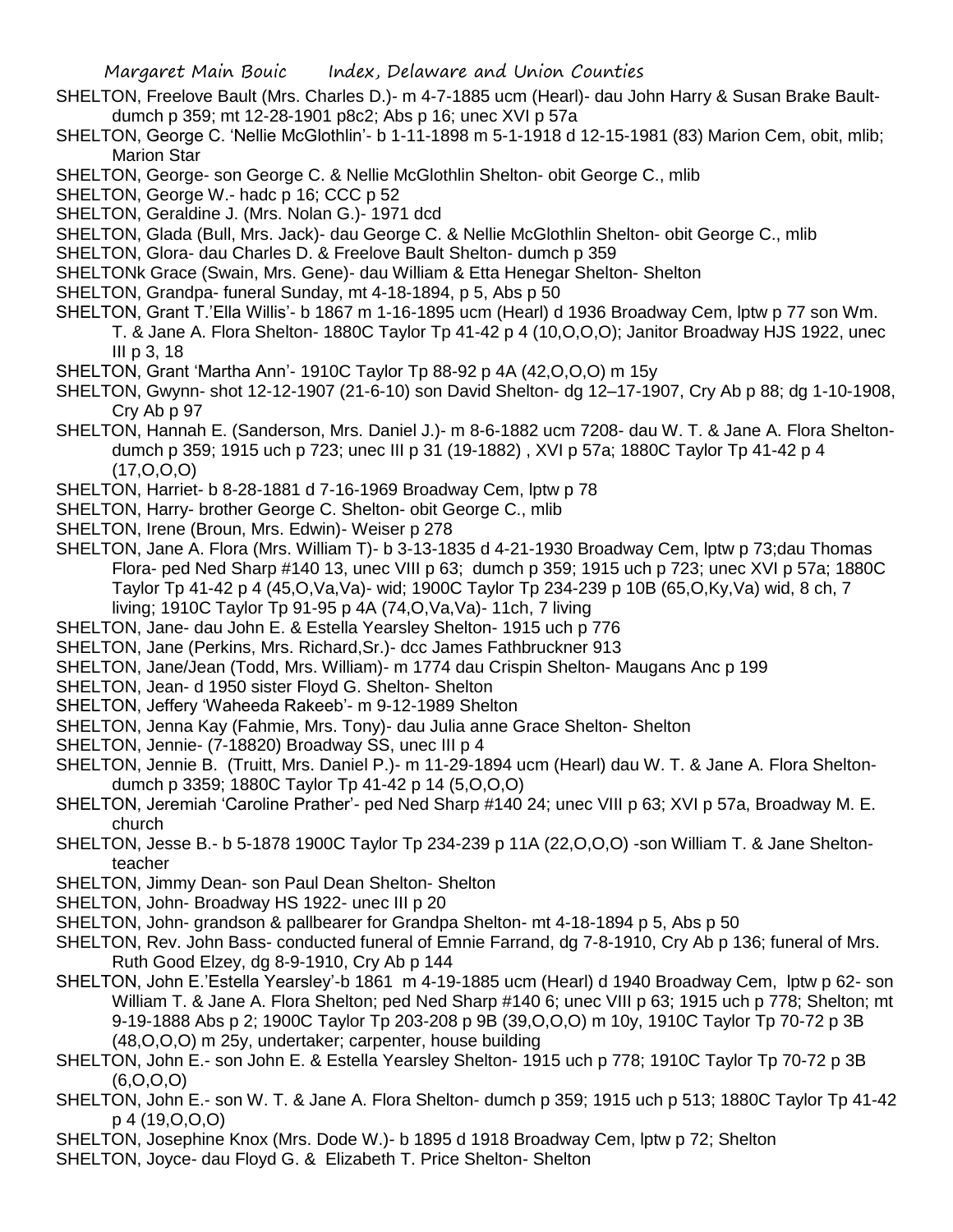- SHELTON, Judy (Lehner, Mrs. Robert)- dau George C. & Nellie McGlothlin Shelton- obit George C., mlib
- SHELTON, Julia Anne Grace (Mrs. )- d 7-1-1980 (39) bur Pleasant Cem, Marion, dau Otto Grace- Shelton SHELTON, Kathleen Rae (Whitt, Mrs. Charles)\_- dau Julia anne Grace Shelton- Shelton
- SHELTON, Keith- son Nolan G. & Elizabeth Shelton- 1959 ucd (7)
- SHELTON, C. Kelly- son George C. & Nellie McGlothlin Shelton- obit George C., mlib
- SHELTON, Landa- b 1965 ch Nolan G. & Geraldine J. Shelton- 1971 dcd
- SHELTON, Laura Frances (Clutter, Mrs. Bruce Allen)- m 8-10-1994- dau Dr. A. Dennis Shelton- Shelton
- SHELTON, Leila Lee (Mrs. Claude)- b 4-30-1894 m 1914 d 10-1-1970 dau Josiah & Tella Dodge Lee- Shelton; obit, mlib (brown)
- SHELTON, Lela Agnes (Hutcheson, Mrs. Benjamin LaFayette)- b 9-20-1870 m 6-13-1886 d 6-4-1951- Hutchisson p 70
- SHELTON, Levon (Long, Mrs. George)- dau Dode W. & Josephine Knox Shelton- Shelton
- SHELTON, Lloyd- son Floyd G. & Elizabeth T. Price Shelton- Shelton
- SHELTON, Lucille Hazel Watkins (Mrs. )- d 6-21-1974 (70) Oak Grove Cem- sister Donald Watkins- Shelton
- SHELTON, Mamie- b 5-6 d 9-4-1888 (4m) Broadway Cem, lptw p 69- dau John F. & Estelle Shelton- mt 9-19- 1888, Abs p 2
- SHELTON, Margo- dau Floyd G. & Elizabeth T. Price Shelton- Shelton
- SHELTON, Marie A. (Mrs. Glenn)- d 12-4-1971 (55) bur Oak Hill- Shelton
- SHELTON, Marilyn (Mrs. Paul D.)- 1962 ucd
- SHELTON, Marjory Barns (Rusk, Mrs. Gordon James)- b 10-19-1923 m 10-6-1942- Weiser p 694
- SHELTON, Marla- b 1964 ch Robert J. & Clara C. Shelton- 1971, 1980 dcd
- SHELTON, Martha Ann (Mrs. Grant)- 1910C Taylor Tp 88-92 p 4A (41,O,O,O) m 15y, 5 ch
- SHELTON, Martha E.(Mrs. Thomas G.)- b 6-1869 d 1938 Broadway Cemk lptw p 77; 1900C Taylor Tp 237- 242 p 11A (30,O,O,O) m 5y2ch
- SHELTON, Mary (16-1882)- Broadway , unec III p 3
- SHELTON, Mary Belle- b 1904 d 1973 Broadway Cem, lptw p 77
- SHELTON, Mary F. (Stevens, Mrs. Frank)- dau W. T. & Jane A. Flora Shelton- dumch p 359
- SHELTON, Mary- dau Grant & Martha Ann Shelton- 1910C Taylor Tp 88-90 p 4A (6,O,O,O)
- SHELTON, Mary (Hicks, Mrs. Breece)- dau George C. & Nellie McGlothilin Shelton- obit George C., mlib
- SHELTON, Mary (Howard, Mrs. )- sister George C. Shelton- obit George C., mlib
- SHELTON, Mary Jane (Mrs. )- d 11-1928 (93) Shelton
- SHELTON, Mary- b 1958 dau Nolan G. & Geraldine J. Shelton- 1971 dcd
- SHELTON, Mildred (Adams, Mrs. )- sister George C. Shelton- obit George C., mlib
- SHELTON, Monnie (Williams, Mrs. Floyd O.)- Shelton
- SHELTON, Nabby (Prince, Mrs. Joseph)- m 5-12-1822 dau Selah Shelton, Berkshire Tp; dcga p 4 Del Pat & Franklin Chronicle
- SHELTON, Nalanda- b 1963 ch Nolan G. & Geraldine J. Shelton- 1971 dcd
- SHELTON, Nathan- b 6-1899 son John E. & Estella Yearsley Shelton- 1915 uch p 778; 1900C Taylor Tp 203- 208 p 9B (11/12,O,O,O); 1910C Taylor Tp 70-72 p 3B (11,O,O,O); Broadway HS 1917, unec III p 19
- SHELTON, Nellie McGlothlin (Mrs. George C.)- m 5-1-1918- obit George C., mlib
- SHELTON, Nelson E. G.- b 10-6-1848 d 5-15-1889 Broadway Cem, lptw p 79
- SHELTON, Nettie Wyeth (Mrs. Bert J.)- b1879 d 1959 Broadway Cem II RT; Broadway HS 1898- unec III p 18
- SHELTON, Nolan G. 'Elizabeth'- 1959 ucd
- SHELTON, Nolan G. 'Geraldine J.- 1971 dcd
- SHELTON, Noland- b 1965 ch Nolan G. & Geraldine J. Shelton- 1971 dcd
- SHELTON, Pamela- b 1957 dau Robert J. & Clara Shelton- 1964, 1969 dcd
- SHELTON, Paul- son Claude E. & Leila Lee Shelton- Shelton; obit Leila L, mlib (brown)
- SHELTON, Paul Dean. 'Marilyn'- b 2-1-1935 d 8-18-1989 (54) Greenlawn Cem, W. Mansfield son William & Etta Henegar Shelton- Shelton; 1962 ucd
- SHELTON, Paul E/C.- b 1897 d 1918 Co 7 2nd TR.B. N. Broadway Cem, lptw p 69 son John E. & Estella Yearsley Shelton- 1915 uch p 778; 1910C Taylor Tp 70-72 p 3B (13,O,O,O)
- SHELTON, Phoebe (Mrs. Sol?) Powell p p 4
- SHELTON, Polly (Prince, Mrs, Joseph)- m 6-6-1824 dcga p 24, Del Pat & Fr Chron
- SHELTON, Rawine/Rarvine- dau Grant & Martha Ann Shelton- 1910C Taylor Tp 88-90 p 4A (8,O,O,O)
- SHELTON, R. C.- d 8-24-1977 (48) bur Tennessee- Shelton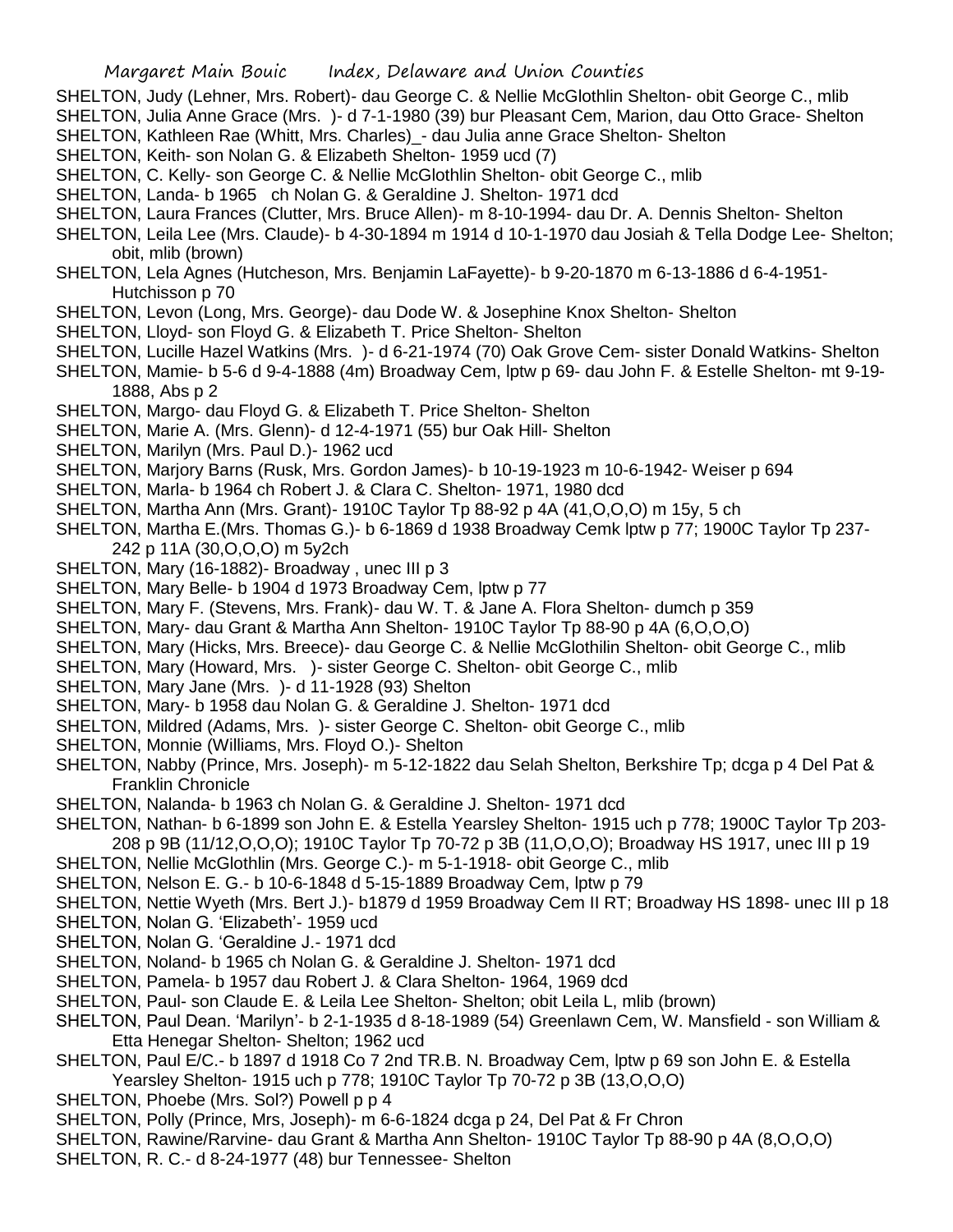- SHELTON, Rick D.- son George C. & Nellie McGlothlin Shelton- obit George C., mlib
- SHELTON, Robert- son Grant & Martha Ann Shelton- 1910C Taylor Tp 88-92 p 4A (11,O,O,O)
- SHELTON, Robert J. 'Clara'- 1964, 1969, 1971 dcd
- SHELTON, Robert- son Robert J. & Clara Shelton- 1964 (15) dcd
- SHELTON, Robert W.- b 10-1898 d 1929 Broadway Cem- lptw p 77- son Thomas G. & Martha E. Shelton-1900C Taylor Tp 237-242 p 11A (1,O,O,O)
- SHELTON, Ronna (Shafer, Mrs. Ronna)- dau Thomas & Beverly Jean Phipps Shelton- Shelton
- SHELTON, Ruth- dau Grant & Martha Ann Shelton- 1910C Taylor Tp 88-92 p 4A (14,O,O,O)
- SHELTON, Ruth J.- b 4-1895 dau Thomas G. & Martha E. Shelton- 1900C Taylor Tp 237-242 p 11A (5,O,O,O)
- SHELTON, Ruth (Stiltner, Mrs. )- sister George C. Shelton- obit George C., mlib
- SHELTON, Samuel 'Annie Settles'- m 9-14-1864 dcm
- SHELTON, Sara (Mrs. William G.)- 1850C Berkshire Tp 169 p 17 (36,O)
- SHELTON, Selah- Berkshire Tp, dcga p 4
- SHELTON, Sewell B.- b 1901 d 1923 Broadway Cem,. Lptw p 77; son John E. & Estella Yearlsey Shelton-1915 uch p 778
- SHELTON, Sherry- b 1955/8 ch Robert J. & Clara Shelton- 1964, 1969, 1971 dcd
- SHELTON, Stacy (Zuniga, Mrs. Roberto)- dau Thomas & Beverly Jean Phipps Shelton- Shelton
- SHELTON, Teresa Lynn (Kidd, Mrs. )- dau Paul Dean & Marilyn Shelton- Shelton; 1962 ucd
- SHELTON, Terry- ch Robert J. & Clara Shelton- 1964 (14) dcd
- SHELTON, Thomas 'Beverly Jean Phipps'- m 1-10-1973- Shelton
- SHELTON, Thomas G. 'Martha E.'- b 10-1866 1900C Taylor Tp 237-242 p 11A (33,O,O,O) m 5y
- SHELTON, Waheeda Rakeeb (Mrs. Jeffery)- m 9-12-1989 dau Robert & Sandra Hicks- Shelton
- SHELTON, Dr. William- son Claude E. & Leila Lee Shelton- Shelton; obit Leila l. mlib (brown)
- SHELTON, William 'Etta Henegar'- Shelton
- SHELTON, Dr. William R.- query- Julia Engle m John Rudolph- unec XX p 38
- SHELTON, William G. 'Sarah'- 1835 men p 6 #79 p 4 Berkshire Tp; 1840C Berkshire Tp p 180 (30-40); 1850C Berkshire Tp 169 p 17 (41,Ct)
- SHELTON, William T.'Jane A. Flora' b 6-5-1835 d 2-17-1878/9 military marker, Broadway Cem, lptw p 73 or d 1–17-1888 (44) -son Jermiah & Caroline Prather Shelton- ped Ned Sharp #140 12; unec VIII p 63; dumch p 359; 1915 uch p 723
- SHELTON, William T.- son William T. & Jane A. Flora Shelton- dumch p 359; 1880C Taylor Tp 41-42 p 4  $(4.0.0.0)$
- SHELTON, Willie (5-1882) unec III p 4
- SHELTON, Yvonne, Mrs. )- Shelton
- SHELTRAW, Sarah Jane McKittrick (Mrs. )- b 1923 dau John Patrick & Sarah Ellen Shaughnessy McKittrick-McKitrick p 410
- SHELY, Josephine (Schwab, Mrs. Gustav)- m 1945- Weiser p 190
- SHEMAN, Jessee- unclaimed letter, unec VIII p 44
- SHENABERRY, —research by Jean Gleibs #688; unec XXII p 70
- SHENABERRY, Lydia (Davis, Mrs. Joseph)- dumch p 114, 178, 484
- SHENAMAN, author of "Hildreth Family'- 1985 uch p 140
- SHENAMAN. Barbara Koffroth- mother- b 1845 d 1922 Claibourne Cem p 50]
- SHENAMAN, David- 1850C Allen Tp 1474-11493 p 219 (13,Va)
- SHENAMAN, Henry H.- 1850C Allen Tp 1474-1493 p 219 (10,Ky)
- SHENBERGER, Alice (Doerer, Mrs.Charles)- b 11-29-1861 d 7-8-1951 dau Baltzer & Leah Sunday Shenberger- dcq Olive Doerrer Rush 3
- SHENBERGER, Baltzer 'Leah Sunday'- b 3-8-1829 d 4-1-1921 son Baltzer & Mary Sharick Shenberger- dcq Olive Doerrer Rush 6
- SHENBERGER, Baltzer 'Mary Sharick'- b 12-27-1778 dcq Olive Doerrer Rush; 12
- SHENBERGER, Leah Sunday (Mrs. Baltzer)- b 2-15-1837 d 9-30-1891 dau John & Leah Gardner Sunday- dcq Olive Doerrer Rush (7)
- SHENBERGER, Mary Sharick (Mrs. Baltzer)- b 7-27-1797- dcq Olive Doerrer Rush 13
- SHENDOLLAR, David- 1850C Delaware Tp 1387 p 98 (8,O)
- SHENDOLLAR, see Shindollar- Henry- 1850C Delaware Tp 1387 p 98 (16,O)
- SHENDOLLAR, Isaac- 1850C Delaware Tp 1387 p 98 (5,O)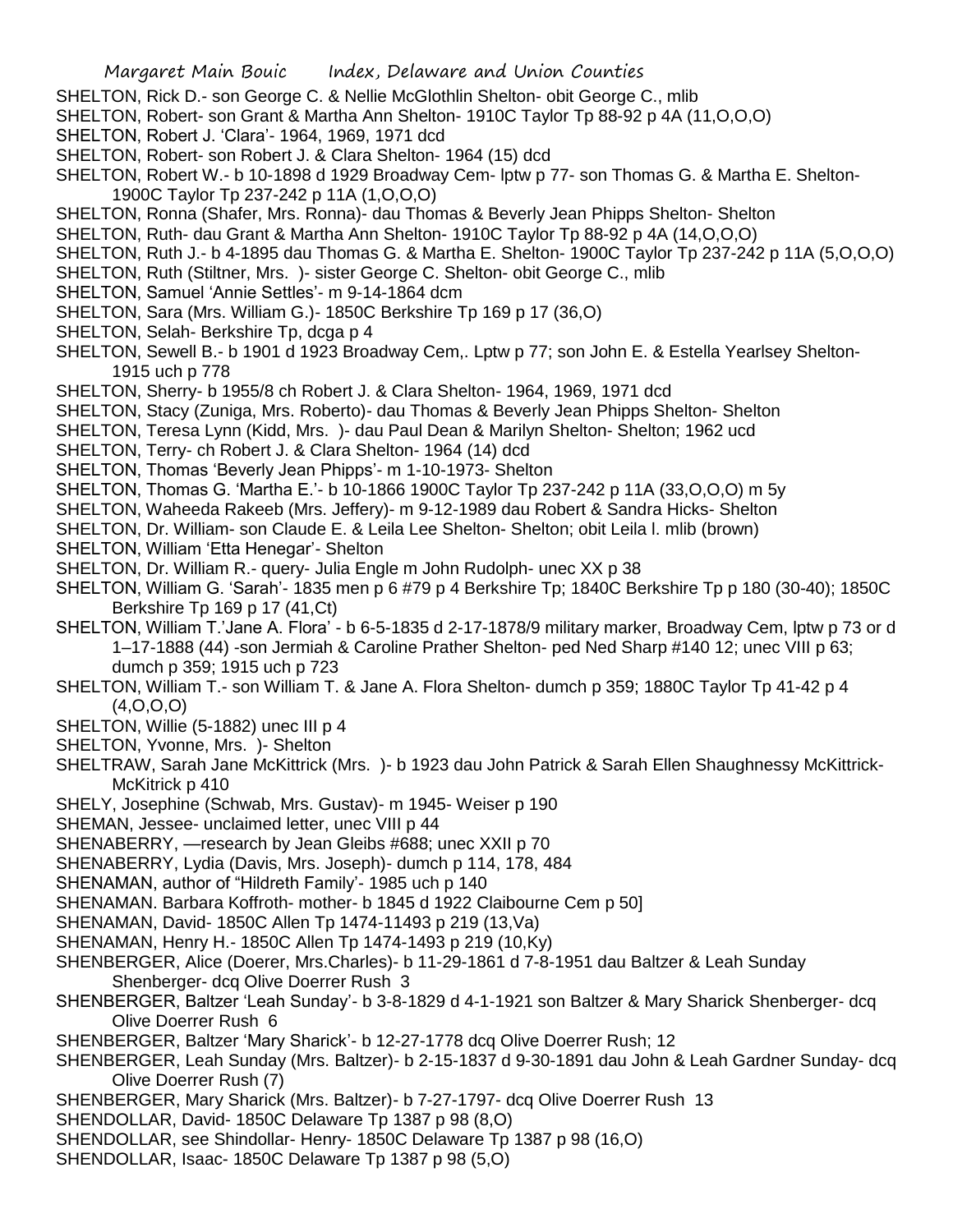- Margaret Main Bouic Index, Delaware and Union Counties
- SHENDOLLAR, John- 1850C Delaware Tp 1387 p 98 (15,O)
- SHENDOLLAR, Lewis- 1850C Delaware Tp 1387 p 98 (12,O)
- SHENDOLLAR, Phillip- 1850C Delaware Tp 1387 p 98 (13,O)
- SHENDOLLAR, Reuben- 1850C Delaware Tp 1387 p 98 (11,O)
- SHENDOLLAR, Samuel- 1850C Delaware Tp 1387 p 98 (6,O)
- SHENDOLLAR, S. M.- 1850C Delaware Tp 1387 p 98 (3,O) live with Jacob & Fredrica Myers
- SHENDOLLAR, Sobella- 1850C Delaware Tp 1387 p 98 (7,O)
- SHENDOLLAR, William- 1850C Delaware Tp 1387 p 98 (10,O)
- SHENEAN, Sarah (Spain, Mrs. Washington)- m 11-19-1846 ucm (Hearl)
- SHENEBERGER, Ellen (Kehl, Mrs. Aaron)- Weiser p 537
- SHENEBERRY, Lydia (Davis, Mrs. Joseph)- m 12-3-1818; 1883 uch V p 203
- SHENEFELT, Rev. Arthur M. 'Marion Baird'- wsc Graj [ 59. 62' Powers Pat p 280
- SHENEFELT, Arthur B.- son Rev. Arthur M. & Marion Baird Shenefelt- Shenefelt
- SHENEFELT, Jean (Watkins, Mrs. William Welch)- b 1-25-1922 m 12-31-1943 dau Rev. Arthur M. & Marion Baird Shenefelt - Shenefelt; Powers Pat p 280
- SHENEFELR, Marion Baird (Mrs. Rev. Arthur M.)- d 4-18-1985- Shenefelt
- SHENFIELD, Amanda Joy Ann- b 3-23-1995 dau Jason & Karen Shenefield- Shenfield
- SHENEFIELD, Audrey L. (Mrs. Lucian)- b 9-27-1923 d 3-18-1981 (57) Green Camp Cem; obit, mlib
- SHENEFIELD, Billie J. (Mrs.Myron N.)- 1964 dcd
- SHENEFIELD, Clifford- son Lucian & Audrey L. Shenefield- obit Audrey, mlib
- SHENEFIELD, Douglas- b 1976 son William R. & Linda K. Shenefield- 1991 ucd
- SHENEFIELD, Haven- ch Myron N. & Billie J. Shenefield- 1964 (1 1/2) dcd
- SHENEFIELD, Jason 'Karen'- Shenefield
- SHENEFIELD, Joe D.'Lynette'- son Kenneth Myron & Ruth Iris Peak Shenefield- Shenefield
- SHENEFIELD, Karen (Mrs. Jason)- Shenefield
- SHENEFIELD, Kenneth Myron 'Ruth Iris Peak'- b 4-27-1917 m 9-3-1938 d 2-7-2003 (85) Marlborough Cemson Edna Shenefield- Shenefield
- SHENEFIELD, Leah (Bailey, Mrs. )- sister Kenneth Myron Shenefield- Shenefield
- SHENEFIELD, Linda K. (Mrs. William Roger)- 1983, 1991 ucd
- SHENEFIELD, Lucian 'Audrey L.'- obit Audrey, mlib
- SHENEFIELD, Lynette (Mrs. Joe D.)- Shenefield
- SHENEFIELD, Myron N. 'Billie J.'- son Kenneth Myron & Ruth Iris Peak Shenefield- Shenefield; 1964 dcd
- SHENEFIELD, Patricia (James, Mrs. )- dau Lucian & Audrey L. Shenefield- obit Audrey, mlib
- SHENEFIELD, Phillip- son Lucian & Audrey L. Shenefield- obit Audrey, mlib
- SHENEFIELD, Robin- ch Roger & Shirley Shenefield- 1979, 1981, 1991 ucd
- SHENEFIELD, Roger 'Shirley/Linda K.'- 1979, 1971, 1983 ucd
- SHENEFIELD, Ruth Iris Peak (Mrs. Kenneth Myron)- b 6-9-1917 m 9-3-1938 d 4-2-1996 (78) Marlborough Cem- dau Ralph & Mabel Hall Peak- Shenfield
- SHENEFIELD, Shirley (Mrs. Robert)- 1979, 1981 ucd
- SHENEFIELD, William R. 'Linda K.'- 1991 ucd
- SHENELES, Anson 'Jane'- 1860C Claibourne Tp 711-694 p 94 (24,Mass)
- SHENELES, Clarissa- dau Anson & Jane Sheneles- 1860C Claibourne Tp 711-694 p 94 (1,O)
- SHENELES, Jane (Mrs. Anson)- 1860C Claibourne Tp 711-694 p 94 (24,O)
- SHENNEMAN, Anna (Parthemer, Mrs. Elbert L.)- m 10-3-1878 ucm 6330
- SHENNEMAN, Eva (Brown, Mrs. William F.)- m 1-19-1881 ucm 6897; WBrown V p 647; 1985 uch p 18
- SHENEMAN, research by Christine Coats #730, unec XXII p 70
- SHENEMAN, ----(76-1921)- uninf p 18
- SHENEMAN, Allen D.- b 2-1896 son Emanuel & Lucy E. Hildreth Sheneman- 1900C Leesburg Tp 53 p 3B (4,O,O,O)
- SHENEMAN, Angeline (Hedges, Mrs. )(Parthemore, Mrs. Elbert)- b 1-1-1859 d 10-5-1945 Oakdale I p 47 (E-
- R46-2) twin dau David & Elziabeth Machling Sheneman- 1883 uch V p 691; 1860C Taylor Tp 988-1005 p 131  $(1,0)$
- SHENEMAN, Anna/Love (Parthemer, Mrs. Elbert Lovett'- m 10-8-1878- dau David & Elizabeth Machling Sheneman, mt 12-28-1904 p1c5, Abs p 28; ; mt 5-24-1905 p1c2; Abs p 14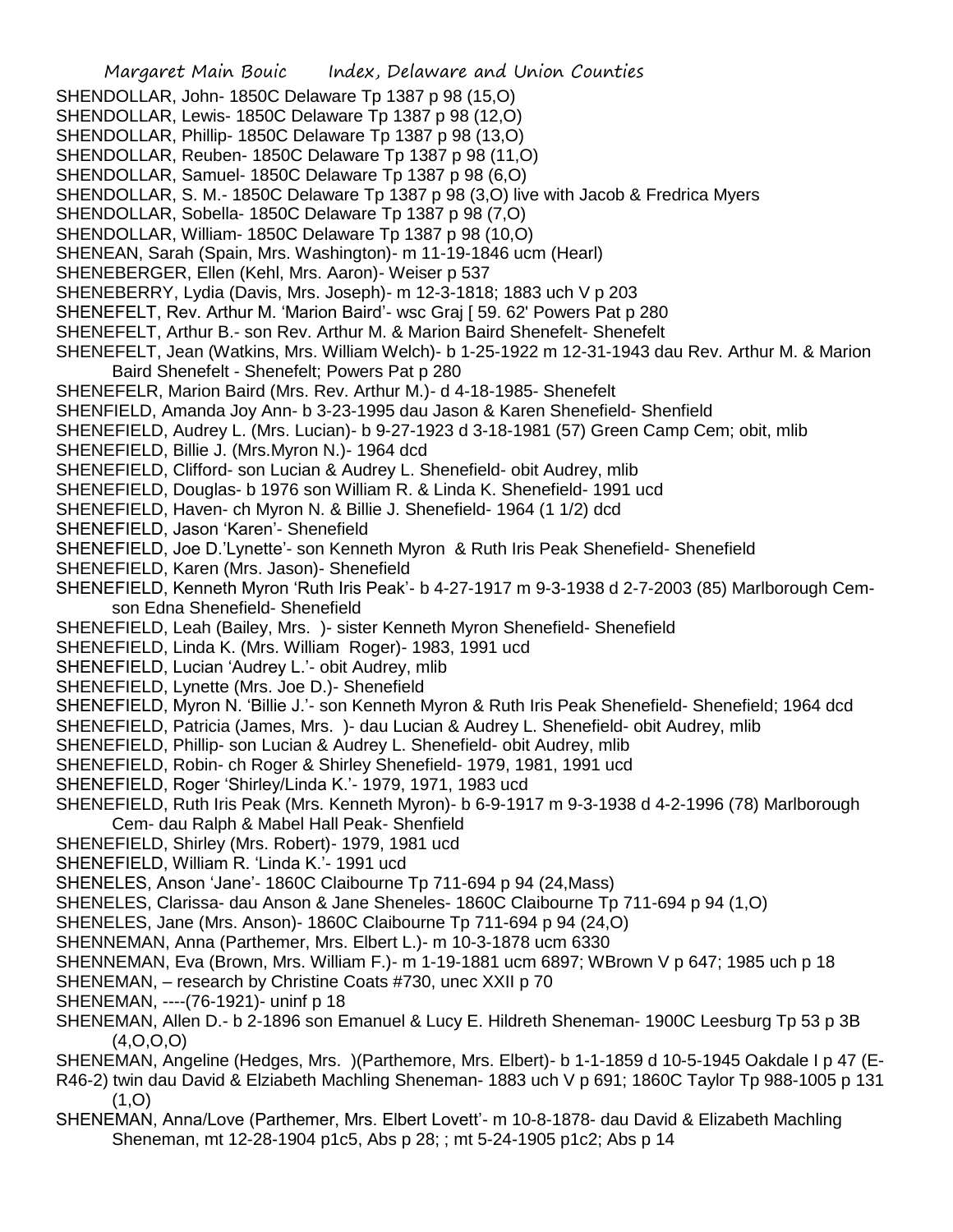- SHENEMAN, Barbara E. (Leeper, Mrs. John W.)- m 10-3-1873 ucm 5334- dau David & Elizabeth Machling Sheneman- 1883 uch V p 691;; 1860C Taylor Tp 988-1005 p 131 (6,O)
- SHENEMAN, Barbara (Mrs. Jacob)- 1910C Paris Tp 164-166 p 9A (64,O,O,O) m2 1 y, 5 ch, 4 living
- SHENEMAN, David- 1850C Allen Tp 1474-1493 p 219 (13,Va)
- SHENEMAN, David J. P.- unec XXI p 8, 18, 43
- SHENEMAN, David Americus. 'Dora B. Miller'- b 11-1875 m 4-11-1896 ucm (Hearl)- son Emanuel & Lucy E. Hildreth Sheneman- unec IV p 54; 1880C Leesburg Tp 121 p 12 (4, O, O, O); 1900C Leesburg Tp 63 p 3B (24,O,O,O) m 4y
- SHENEMAN, David 'Elizabeth Machling'- b 6-13-1824 Holmes Co, m 4-14/18-1852 d 9-7-1893 (69-2-13) Oakdale 1960(290E) I p 46 (E-R45-2)- son Henry & Julia Ann Mary Bickel Sheneman- mt 9-13-1893 p 41; Abs p 41; mt 12-28-1902 p 1c5, Abs p 28; 1883 uch V p 684, 691; ped Trella Hemmerly Romine #75 14; unec VI p 34, XXII p 8, 33, 43, 57; 1860C Taylor Tp 988-1005 p 131 (35,O); 1870C Taylor Tp 138-130 p 16 (46,O); 1880C Taylor Tp 80-81 p 7 (56,O,Pa,Pa); blacksmith
- SHENEMAN, Dora B. Miller(Mrs. David A.) b 3-1878 m 4-11-1896 ucm (Hearl)- slip, unec IV p 54; 1900C Leesburg Tp 63 p 3B (22,O,O,O) m 4y, 1 ch
- SHENEMAN, Elizabeth Machling (Mrs. David)- b 3-7-1831/O Westmoreland Co, Pa m 4-14/18-1852 d 12-25- 1904 Oakdale Cem 1934 I p 46 (E-R45-2); dau Philip & Barbara Sickafoos Machling- ped Trella Hemmerly Romine #75 15, unec VI p 34; mt 9-13-1893, Abs p 41; mt 12-28-1904 p1c5,Ab p 28; 1883 uch V p 691; 1860C Taylor Tp 988-1005 (30,Pa); 1870C Taylor Tp 138-130 p 16 (40,Pa); 1880C Taylor Tp 80-81 p 7 (48,Pa,Pa,Pa); 1900C Taylor Tp 11 p 1A (69,Pa,Pa,Pa)
- SHENEMAN, Ellen (Leeper, Mrs. )- dau David & Elizabeth Machling Sheneman- mt 12-28-1904 p1c5, Abs p 28; 1870C Taylor Tp 138-130 p 16 (16,O)
- SHENEMAN, Elnora Mae (Morris, Mrs.Frank Lloyd)- m 1891- unec IV p 66 dau Emanuel & Lucy T. Hildreth Sheneman- 1880C Leesburg Tp 121 p 12 (6,O,O,O)
- SHENEMAN, Emanuel M. 'Lucy Elizabeth Hildreth'- b 10-31-1848 Licking Co d 11-23-1927 Oakdale 3978 (G76) II p 34 (G-R3-18)- son David & Elizabeth Machling Sheneman; 1883 uch V p 691; mt 12-28-1904 p1 c5, Abs p 28; ped Trella Hemmerly Romine #75 6, unec VI p 34; 1860C Taylor Tp 988-1005 p 131 (12,O); 1880C Leesburg Tp 121 p 12 (35,O,O,O); 1900C Leesburg Tp 53 p 3A (51,O,O,Pa)- m 27y; unec IV p 66
- SHENEMAN, Evaline (Brown, Mrs. )- twin dau David & Elizabeth Machling Sheneman- mt 12-28-1904 p1c5, Abs p 28; 1883 uch V p 691; 1860C Taylor Tp 988-1005 p 131 (1,O); 1880C Taylor Tp 80-81 p 7 (-, O,O,Pa)
- SHENEMAN, Henry H.- 1850C Allen Tp 1477-1496 p 220 (10,Ky)
- SHENEMAN, Henry 'Julia Ann Mary Bickel'- b 1786 m 1809 d 3-1865/7, Miami Co- ped Trella Hemmerly Romine #75 24, unec VI p 34; 1883 uch V p 691; mt 9-13-1893, Abs p 41
- SHENEMAN, Hermon L.- b 5-1897 son David A. & Dora B. Sheneman- 1900C Leesburg Tp 63 p 2B (3,O,O,O) SHENEMAN, Jacob 'Barbara'- 1910C Paris Tp 164-166 p 9A (60,O,O,Pa) m2 1y
- SHENEMAN, James A.- son Emanuel & Lucy E. Hildreth Sheneman- 1880C Leesburg Tp 121 p 12  $(7, 0, 0, 0)$
- SHENEMAN, Julia Ann Mary Bickel (Mrs. Henry)- b 1784 m 1809 d 10-16-1843 Holmes Co- ped Trella Hemmerly Romine #75 25; unec VI p 34; 1883 uch V p 691; mt 9-13-1893, Abs p 41
- SHENEMAN, Laura Ann (Leffler, Mrs. George)(Mrs. William)- b 10-3-1862 d 10-25-1845 Oakdale ; dau Benjamin & Nancy McAdams Overfield- obit, mlib
- SHENEMAN, Lucy Elizabeth Hildreth (Mrs. Emanuel W. )- b 4-7-1852 d 4-4-1955 Oakdale II p 32 (G-R3-18) dau David & Eliza Ann Riley Hildreth- ped Trella Hemmerly Romine #75 7; unec VI p 34; 1880C Leesburg Tp 121 p 12 (27,O,O,O); 1900C Leesburg Tp 53 p 3A (47,O,O,Va)
- SHENEMAN, Lydia T. E.- dau Emanuel & Lucy E. Hildreth Sheneman- 1880C Leesburg Tp 121 p 12  $(1, 0, 0, 0)$
- SHENEMAN, Myrtle Ivaloo (Hemmerly, Mrs. David Ray) .- b 8-1890 dau Emanuel M. & Lucy Elizabeth Hildreth Sheneman- ped Trella Hemmerly Romine #75 3, unec VI p 34; 1900C Leesburg Tp 53 p 3A (9,O,O,O) SHENEMAN, Sarah (Spain, Mrs. Washington) m 11-19-1846 ycn 1175 see Shineman
- SHENEMAN, William Henry.- b 1856 d 4-12-1921 Oakdale I p 46 (E-R45-2)- son David & Elizabeth Machling Sheneman- 1883 uch V p 691; 1915 uch p 539; mt 12-28-1904 p1c5, Abs p 28; 1860C Taylor Tp 988- 1005 p 131 (13,O); 1910C Paris Tp 37-38 p 2A (53,O,Pa,Pa)
- SHENEMAN, W. H.- letter mt 7-3-1889 Abs p 9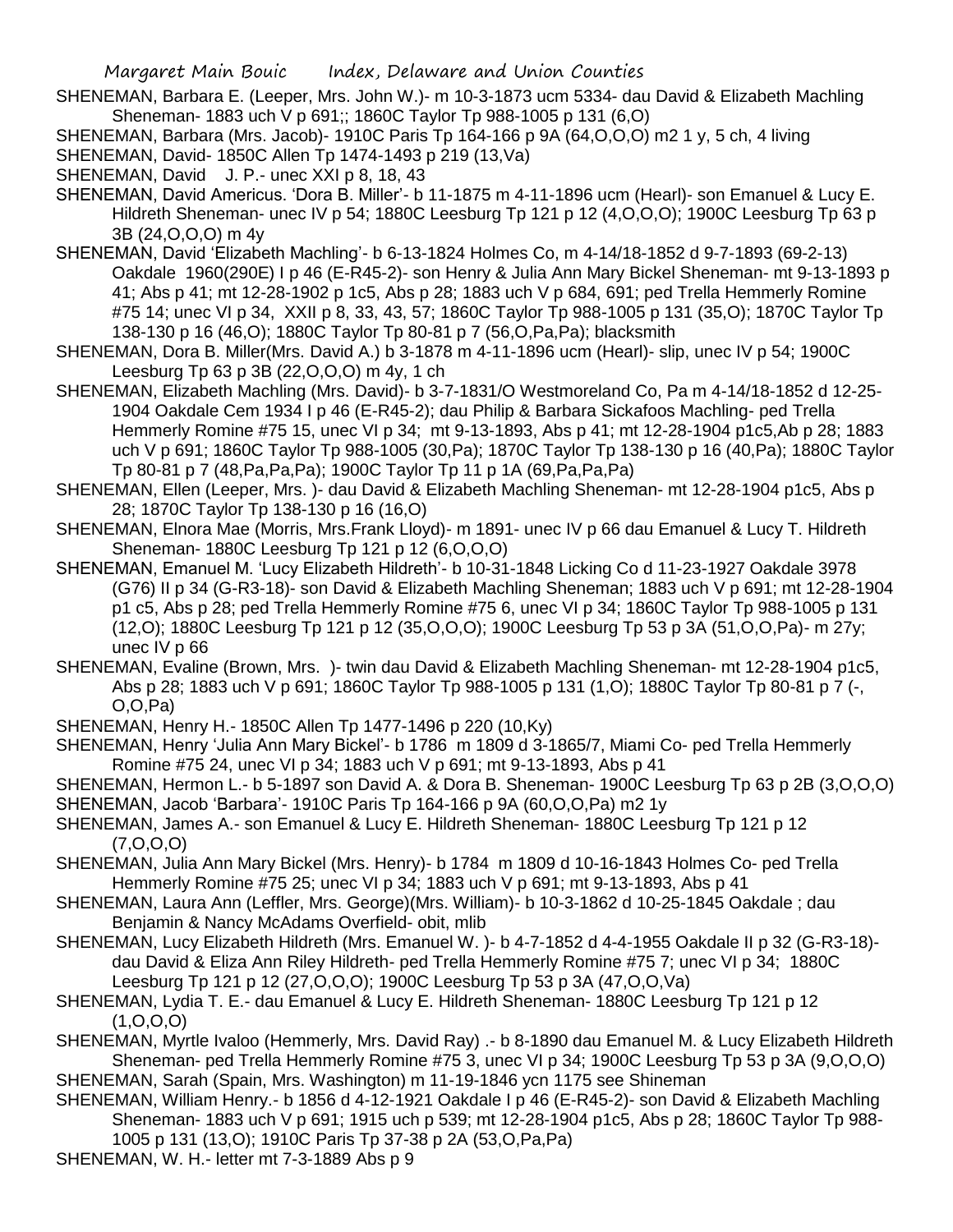Margaret Main Bouic Index, Delaware and Union Counties SHENEMAN, William 'Laura Ann'- obit, Laura Ann, mlib SHENEN, Emily- dau Martha W. Shenen- dcw Bk 2 p 437 SHENEN, Julia- dau Martha W. Shenen- dcw Bk 2 p 437 SHENEN, Louisa- dau Martha W. Shenen- dcw Bk 2 p 437 SHENEN, Martha- dau Martha W. Shenen- dcw Bk 2 p 437 SHENEN, Martha W.- sister of Louisa C. Shaw- dcw Bk 2 p 437 SHENENBURGER, infant child died at Arbela- mt 1-6-1891 p 8 c1; Abs p 18 SHENIMAN, Margaret (Poling, Mrs. Samuel)- m 3-5-1846 ucm 1120 SHENK, Barbara- dau John A. Shenk- Shenk SHENK, Catherine (Bram, Mrs. Frederick)- m 4-20-1854 dcm SHENK, Dennis- b 9-17-1942 son Jacob Melvin & Evelyn Marie Engle Shenk- Weiser p 335 SHENK, Evelyn Marie Engle (Mrs.Jacob Melvin)- b 4-4-1917 m 6-14-1940 dau Norman Peter & Lottie May Kebaugh Engle- Weiser p 335 SHENK, Jacob Melvin 'Evelyn Marie Engle'- b 11-6-1916 m 6-14-1940- Weiser p 335 SHENK, John A.- Shenk SHENK, Kerry- b 7-4-1948 ch Jacob Melvin & Evelyn Marie Engle Shenk- Weiser p 335 SHENKLE, Amy (Mrs. Brian)- Shenkle SHENKLE, Brian 'Amy'- Shenkle SHENKLE, Chloe Brianne- b 11-13-2001 dau Brian & Amy Shenkle- Shenkle SHENNEMAN, H.- d 11-1864- 1883 uch IV p 500 SHENNEMAN, Jane Nancy- 1870C Allen Tp 212-204 p 14 (64,O) SHENNEMAN, Lucina (Mrs. William)- 1870C Allen Tp 192-185 p 12 (22,O) SHENNEMAN, Ward E.- son William & Lucina Shenneman- 1870C Allen Tp 192-185 p 12 (1,O) SHENNEMAN, William 'Lucina' -1870C Allen Tp 192-185 p 12 (28,Vt) SHENNEMAN, William- son William & Lucinda Shenneman- 1870C Allen Tp 192-185 p 12 (5,O) SHENNY, Abby Wilkinson (Mrs. Cyrus)- m 3-5-1854 ucm 2089 SHENNY, Cyrus 'Abby Wilkinson'- m 3-5-1854 ucm 2089 SHENZ, Anna (Robson, Mrs. Thomas0- b 1871 d 1947 dau Ignatz & Anna Kaiser Siegel Schenz- ped Joan Robson Grube #299 9; unec XI p 52 SH(E)OLER, Louisa P. (Evans, Mrs. William E.)- m 8-27-1875 ucm 5719; mt 3 p 14, mt 8-4-1875 SHEPARD, Allen,Jr.- Shepard; 1983 ucd SHEPARD, Allen,Sr. 'Mary A.'- Shepard; 1983 ucd SHEPARD, Amos B. 'Barbara Hibbard'- b 10-2-1887 m 4-22-1930 d 6-1964 son William Shepard- Shepard SHEPARD, Ann M. (Mrs. Richard J.)- 1980 dcd SHEPARD, Barbara Hibbard (Mrs. Amos B.)- Shepard SHEPARD, Benedecta Daye (Mrs. Thomas)- dau Ralph Daye- dcc Maxson Greene 13133 SHEPARD, Benet (Stanley, Mrs. Thomas)- dau John & Rebecca Waller Shepard- dcc Maxson Greene 3283 SHEPARD, Bessie- Shepard SHEPARD, Carol (Mrs. Richard)- Maugans Anc p 7 SHEPARD, Caroline (Ellers, Mrs. Benjamin)- m 3-25-1849 Madison Co, unec XI p 9 SHEPARD, Catherine- 1850C Delaware Town 984 p 78 (56,Is. Jamaca) SHEPARD, Dale- b 1961 son Jimmie R. & Georgianna Shepard- 1977, 1981, 1983, 1991 ucd SHEPARD, Ebenezer 'Harriet'- 1870C Claibourne Tp 37-36 p 6 (42,O); house carpenter SHEPARD, Edward- Powers Pat p 47 SHEPARD, Edward- 1850C Liberty Tp Del Co 1552 p 105 (16,O) SHEPARD, Elmira Dilsaver (Mrs. Henry)- m 4-26-1855 ucm 2280; unec XVII p 35 SHEPARD, Emma R.- b 1891 d 6-9-1912 York Cem, Sec B. p 72 SHEPARD, Florence (Mrs. Waune)- Maugans Anc p 7 SHEPARD, Georgianna (Mrs. Jimmie R.)- 1981 ucd SHEPARD, Harriet (Mrs. Ebenezer)- 1870C Claibourne Tp 37-36 p 6 (44,Va) SHEPARD, Henry 'Elmira Dilsaver'- m 4-26-1855 ucm 2280; unec XVII p 35 SHEPARD, Harry- son Robert & Maureen Shepard- Maugans Anc p 7 see Shepherd SHEPARD, Henry Campbell- d 5-2-1914 Greenlawn Cem- Powers Pat p 196 SHEPARD, Jerry- son Thurman Shepard- Shepard SHEPARD, Jimmie R. 'Georgianna'- 1981 ucd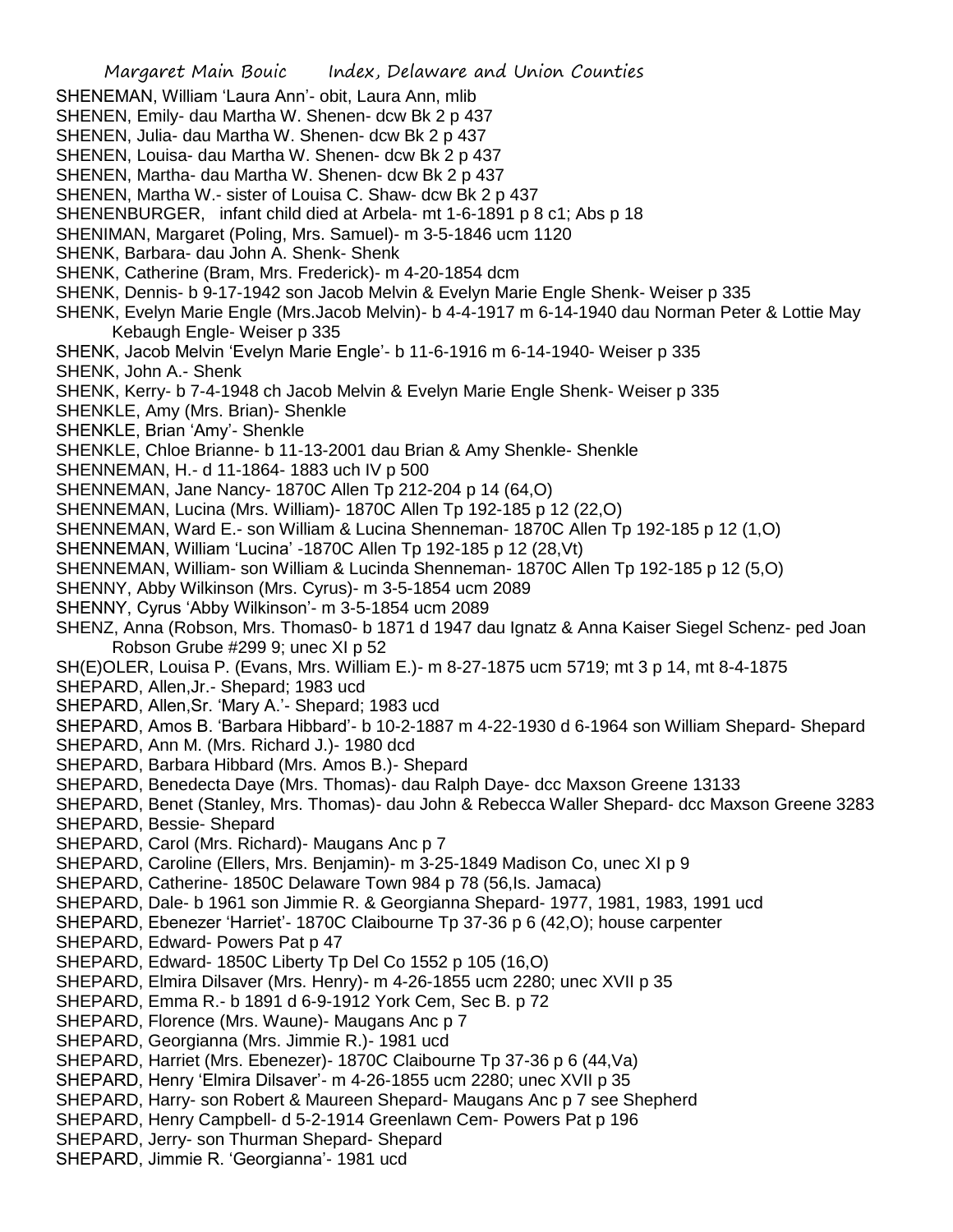- SHEPARD, Jimmie R. 'Jo'- 1983, 1991 ucd
- SHEPARD, Jo (Mrs. Jimmie R.)- 1991 ucd
- SHEPARD, John'Rebecca Waller'-- son Thomas & Benedecta Daye Shepard- dcc Maxson Greene 6566
- SHEPARD, Larry- son Richard & Carol Shepard- Maugans Anc p 7
- SHEPARD, Lula Drumm (Mrs. )- b 5-14-1892 d 4-20-1972 Buxton Cem, djlm p 6- dau Thomas & Mary Richey Drumm- Shepard; Richey
- SHEPARD, Martha Robison- b 6-29-1966 dau Jerry Shepard- Shepard
- SHEPARD, Mary- 1973 dau Richard J. & Ann M. Shepard- 1980 dcd
- SHEPARD, Maryetta March (Mrs. W. A.)- Maugans Anc p 7
- SHEPARD, Maureen (Mrs. Robert)- Maugans Anc p 7
- SHEPARD, Michael- son Wayne & Florence Shepard- Maugans Anc p 7
- SHEPARD, Mikael- b 1968 ch Richard J. & Ann M. Shepard- 1980 dcd
- SHEPARD, Moses 'Polly Price'- m 1-21-1844 Madison Co, unec X p 7
- SHEPARD, Nicholas- McKitrick p 44
- SHEPARD, Patty (Black, Mrs. )- dau Robert & Maureen Shepard- Maugans Anc p 7
- SHEPARD, Philip- mt 10-13-1851, estate Abs p 9; unec XIV p 8
- SHEPARD, Polly Price (Mrs. Moses)- m 1-21-1844 Madison Co, unec X p 7
- SHEPARD, Rachel (Beard, Mrs. Roswell)- b 7-24-1848 m 12-26-1869 d 4-10-1898 (49-8-17) dg 4-19-1898, Cry Ab p 153
- SHEPARD, Ralph- Pabst Pion II p 160
- SHEPARD, Ralph 'Thankslord'- dcc Cameron Schultz 3074; Powers Pat p 216; Pabst Pion II p 160
- SHEPARD, Rebecca Waller (Mrs. John)- dcc Maxson Greene 6567
- SHEPARD, Richard J. 'Ann M.'- 1980 dcd
- SHEPARD, Rickey- b 1967 son Richard J. & Ann M. Shepard- 1980 dcd
- SHEPARD, Roberta- dau Robert & Maurene Shepard- Maugans Anc p 7
- SHEPARD, Roger- son Richard & Carol Shepard- Maugans Anc p 7
- SHEPARD, Russell- son Bessie Shepard- Shepard
- SHEPARD, Samuel- Powers Pat p 46
- SHEPARD, Sarah H. (Gillespy, Mrs. Joseph)- m 4-8-1838 Madison Co, unec IX p 6
- SHEPARD, Sarah (Shotwell, Mrs. Edmund)- Powell p 343
- SHEPARD, Sue A. (Mrs. William M.)- 1971 ucd Shephard
- SHEPARD, Sylvia Lynne (Asbury, Mrs. Rex Lloyd)- m 6-11-1983 dau dau Allen Shepard- Shepard
- SHEPARD, Thankslord (Mrs. Ralph)- dcc Cameron Schultz 3075; Powers Pat p 216
- SHEPARD, Rev. Thomas- Powers Pat p 46
- SHEPARD, Thomas 'Benedecta Daye'- dcc Maxson Greene 13132
- SHEPARD, Thresa- ch Wayne & Florence Shepard- Maugans Anc p 7
- SHEPARD, Thurman- son Bessie Shepard- Shepard
- SHEPARD, Trial (Powers, Mrs. Walter)- b 10-19-1681 m 1662 dau Ralph & Thankslord Shepard- dcc Cameron Schultz 1537; Powers Pat p 216. b 2-1-1641 m 3-11-1661
- SHEPARD, Vale- 1981, 1983, 1991 ucd
- SHEPARD, Virginia B. (Clark, Mrs. Harvey)- lic 12-6-1879 ucm 6609
- SHEPARD, W. A. 'Maryette March'- Maugans Anc p 7; 1908 dch p 424
- SHEPARD, William- Shepard
- SHEPARD, William M. 'Sue A.'- 1971 ucd
- SHEPARD, William- son Robert & Maureen Shepard- Maugans Anc p 7
- SHEPARDSON, Emma May Swick (Mrs. Arthur)- b 8-1886 m 33-1907 dau John & Mary Ann Jones Swick-Weaver 1233(11)
- SHEPERD, John 'Lucinda Vansant'- m 8-5-1866 ucm (Hearl)
- SHEPERD, Lucinda Vansant (Mrs. John)- m 8-5-1866 ucm (Hearl)
- SHEPHARD, Almira (Mrs. Henry)- d 11-17-1881 (43-10-23) Claibourne Cem p 23
- SHEPHARD, Carolyn Sue- b 1949 dau James & Georgianna Shephard- 1967 ucd
- SHEPHARD, Dale Lee- b 1961 son James & Georgianna Shephard-1967, 1971, 1973, 1975, 1979 ucd
- SHEPHARD, David 'Phebe Cady'- Asp (31-3)
- SHEPHARD, Mrs. E. death, mt 4-28-1886 p3c1 Ab p 23; Broadway
- SHEPHARD, Georgianna (Mrs. James R.)- 1967, 1971, 1973, 1975, 1977, 1979 ucd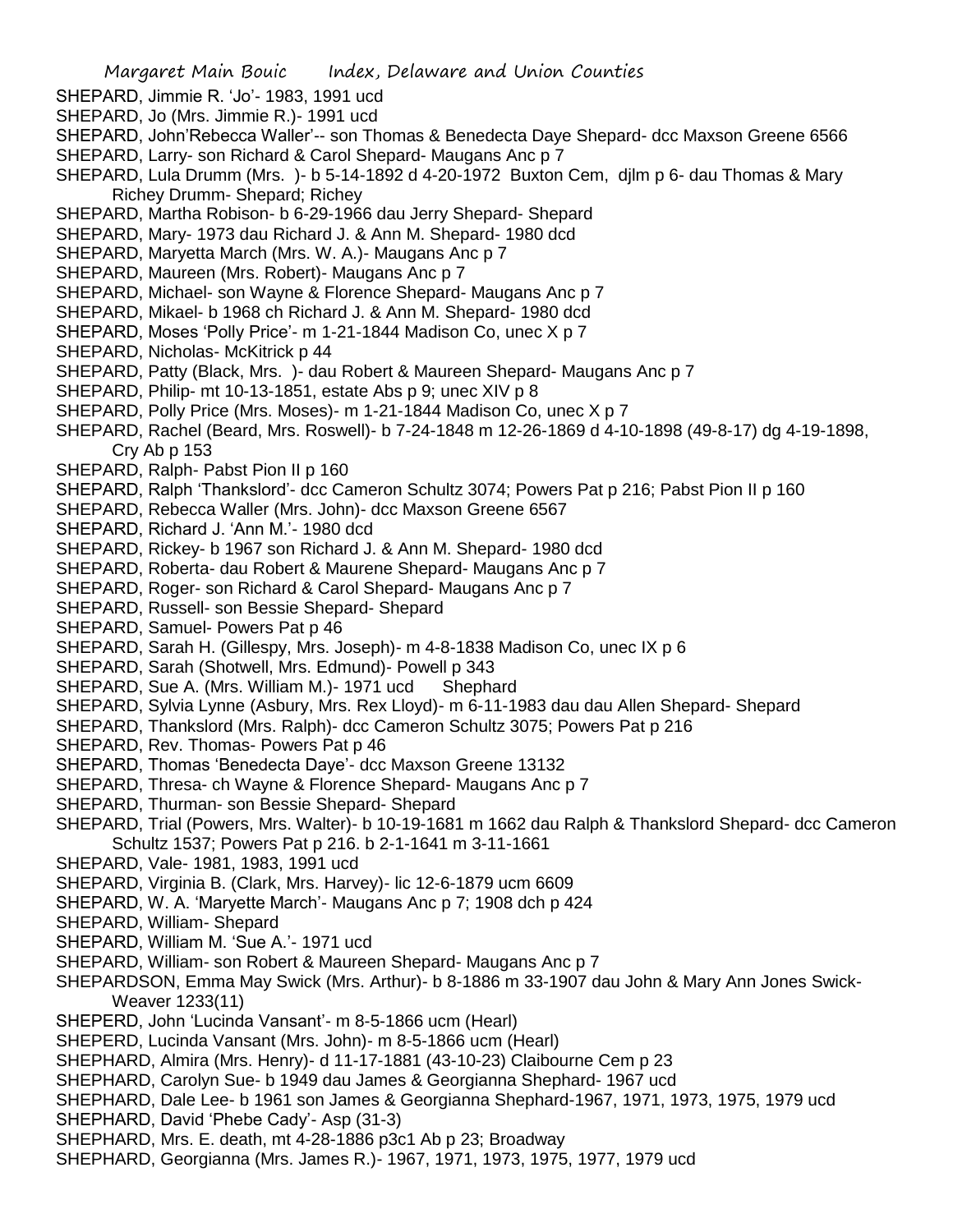- Margaret Main Bouic Index, Delaware and Union Counties SHEPHARD, Henry 'Almira- b 1830 d 1904 Claibourne Cem p 23 SHEPHARD, James R. 'Georgianna'- d 3-1978 (55) Forest Grove Cem- son Bessie Shephard- 1967, 1971, 1972, 1975, 1977, 1979 ucd SHEPHARD, Jeffrey 'Nancy La Rue'- b 4-5-1963 m 8-3-1985 St. Paul p 23 SHEPHARD, Rev. Jeremiah 'Mary Wainright'- Asp p 38 SHEPHARD, Mary Belk (Myers, Mrs. William Fletcher'- dau Timothy Jackson & Rachelle Greenwalt Shephard-1985 uch p 101 SHEPHARD, Mary Wainwright (Mrs. Rev,. Jeremiah)- Asp p 38 SHEPHARD, Mary (Wheeler, Mrs. Isaac)- b 1679 d 9-20-1761 dau Rev. Jeremiah & Mary Mainright Shephard-Asp p 38 SHEPHARD, Nancy La Rue (Mrs. Jeffrey)- b 12-8-1962 m 8-3-1985 dau John & Carolyn Lillia Burns LaRue-St. Paul p 23 SHEPHARD, Phebe Cady (Mrs. Daivd)- b 9-30-1733 dau William & Phebe Kingsbury Cady- Asp 31-3 SHEPHARD, Rachelle Greenwalt (Mrs. Timothy Jackson)- 1985 uch p 10 SHEPHARD, Sean- b 10-12-1990 ch Jeffrey & Nancy LaRue Shephard- St. Paul p 23 SHEPHARD, Skylar- b 5-27-1988 ch Jeffrey & Nancy LaRue Shephard- St. Paul p 23 SHEPHARD, Timothy Jackson 'Rachelle Greenwalt'- 1985 uch p 101 SHEPHARD, Vale Ray- b 1961 ch James & Georgianna Shephard- 1967, 1971, 1973, 1975, 1977, 1979 ucd SHEPHERD, Mrs. died Sunday - dg 11-23-1859m Cry Ab p 9; mother-in-law of Judge Finch SHEPHERD, Alice L. (Mrs. William H.)- 1980 dcd SHEPHERD, Allen S. III- 1991 ucd SHEPHERD, Alma (Parker, Mrs. )- dau Ethel D. Meredith Shepherd- Shepherd SHEPHERD, Ana- d (4) dau Isaiah & Susan Shepherd- Madison Co Democrat, 8-27-1879, unec XII p 8 SHEPHERD, Andrew 'Nancy Price'- m 3-24-1839 Madison Co, unec IX p 17 SHEPHERD, Anna (Davidson, Mrs. Dr. N. P.) M 2-28-1877 dau William & Jenette Shepherd- 1883 uch V p 103 SHEPHERD, Anna (Haude, Mrs. Oswald,Jr)- m 1-28-1979 Shepherd SHEPHERD, Annie C. (McManus, Mrs. Frederick Augustus)- Weiser p 178 SHEPHERD, A. T.- unec IV p 34 SHEPHERD, Beatrice- dau Joseph & Kate Shepherd- 1910C Jerome-Plain Cithy 79-84 p 4A (3,O,O,O) SHEPHERD, Betty J. (Mrs. Holland C.)- 1980 dcd SHEPHERD, Carl- son Samuel & Mary E. Shepherd- 1910C Dover Tp 49-51 p 2B (12,O,O,O) SHEPHERD, Rev. Charles W.,- son I. N. Shepherd- hmp p 37, 39, 143, 194 SHEPHERD, Christopher William- b 12-8-1970 d 8-13-1992 Waldo Cem- son William & Sue Dixon Shepherd-Shepherd, motorcyle accident SHEPHERD, Cindy (Mrs. Elvis)- Shepherd SHEPHERD, Clement 'Marian Amy Weiser'- b 1-26-1921 m 1-13-1946- Weiser p 498 SHEPHERD, Conkie Anne- b 4-12-1997 dau Elvis & Cindy Shepherd- Shepherd SHEPHERD, Cora M.- dau Joseph & Kate Shepherd- 1910C Jerome-Plain City 79-84 p 4A (5,O,O,O) SHEPHERD, D. C.- 1883 uch IV p 473 SHEPHERD, Col. David- 1915 uch p 655 SHEPHERD, David 'Mary Shepherd'- m 1-3-1823 Madison Co, unec IV p 63 SHEPHERD, Deborah (McDaniel, Mrs. )- dau Ethel D. Meredith Shepherd- Shepherd SHEPHERD, Edward P. 'Retha B.'- 1961, 1964, 1969 dcd SHEPHERD, Elizabeth Holbrook (Mrs. John C.)- b 4-18-1854 m 12-16-1870 d 1-1922 dau Kelsey & Ruth A. Mullins Holbrook- ped Elaine Dotson Mohler #491 10; unec XV p 80 SHEPHERD, Elizabeth Stone (Mrs. John)- b ct 1815 d 1880-1890 ped Elaine Dotson Mohler #491 21, unec XV p 80 SHEPHERD, Ella, Miss, WCTU- unec III p 58 SHEPHERD, Elmira Dilsaver (Mrs. Henry)- m 4-21-1855 ucm 2280 SHEPHERD, Elvis 'Cindy'- Shepherd
	- SHEPHERD, E. S.- hmp p 140
	- SHEPHERD, Ethel D. Meredith (Mrs. )- b 9-25-1919 d 1-8-1986 (66) dau Sidney & Myrtle Taylor Meredith **Shepherd**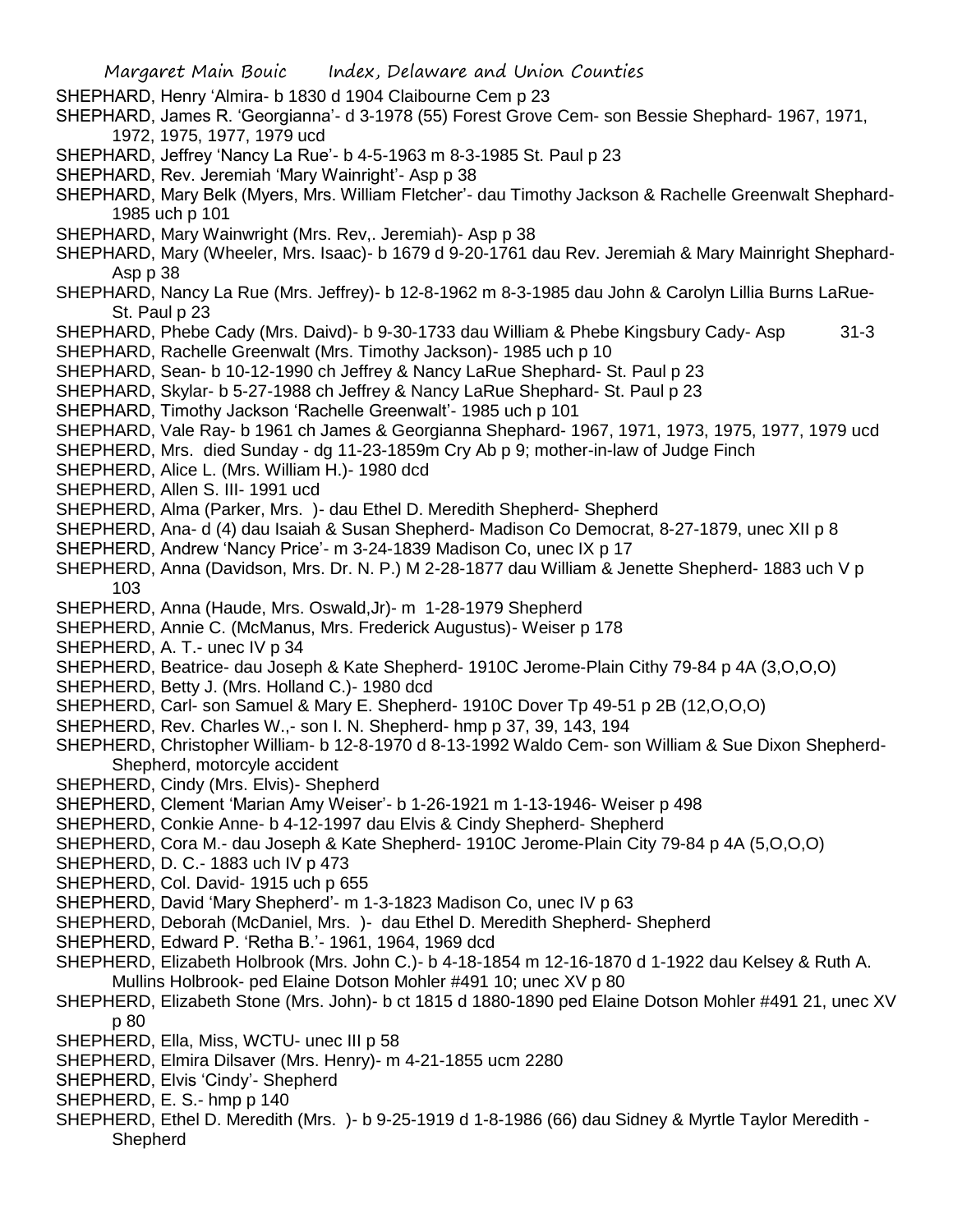- SHEPHERD, Mary Etta (Mrs. William A.)- b 12-18-1870; 1900C Millcreek Tp 119-123 p 6A (23,Kans, O,ILL)- m 12y; 1910C Mil Tp 30-32 p 2A (39,Ks,O,ILL) m 21y, 3 ch 2 living
- SHEPHERD, George Orlando- d at Children's home (4y3m) mt 2-17-1897 p5c4 Abs p 17 (Pl Cy)
- SHEPHERD, Hazel Jean (Ruhl, Mrs. Henry)- dau R. Lou & Thelma Phillians Shepherd- Maugans 7; Phillians 4; Maugans Anc p 7
- SHEPHERD, Hazel- b 5-1889;dau William A. & Eta Shepherd- 1900C Millcreek Tp 119-123 p 6A (11,ILL,O,Ks)
- SHEPHERD, Henry C.- father of William A. Shepherd- 1900C Millcreek Tp 119-123 p 6A ( 74,VT,Vt,Vt) wid;
- 1910C Mil Tp 30-32 p 2A (83,Vt,Vt,Vt,) wid
- SHEPHERD, Henry 'Elmira Dilsaver'- m 4-21-1855 ucm 2280
- SHEPHERD, Hiram- son Noble & Verna Hughes Shepherd- Shepherd
- SHEPHERD, Holland C. 'Betty J.'- 1980 dcd
- SHEPHERD, Rev. I. N.- 1908 dch p 241; hmp p 37, 151, 171, 187, 191, picture p 194
- SHEPHERD, Isaiah 'Susan'- Madison County Democrat 8-27-1879 unec XII p 8
- SHEPHERD, Jacquelyn J.- b 1952 dau Edward P. & Retha B. Shepherd-1961, 1964, 1969, 1971 dcd
- SHEPHERD, James R. 'Mary'- 1961, 1964 dcd
- SHEPHERD, Jenette (Mrs. William)- 1883 uch V p 103
- SHEPHERD, Jennie A.- d 8-24-1867 Greenlawn Cem, Powers Pat p 196
- SHEPHERD, J. H,.- d 5-6-1864; 1883 uch IV p 474, 536
- SHEPHERD, Johannah (Clark, Mrs. John)- m 10-13-1839 Madison Co, unec IX p 18
- SHEPHERD, John 'Elizabeth Burns Stone'- b 1813/1814 d 1880/1890; ped Elaine Dotson Mohler 20; unec XV p 80
- SHEPHERD, John C. 'Elizabeth Holbrook'- b 7-1849 m 12-16-1870 d 1919/1924 son John & Elizabeth Stone Shepherd- ped Elaine Dotson Mohler #491 10; unec XV p 80
- SHEPHERD, John- son Joseph & Kate Shepherd- 1910C Jerome-Plain City 79-84 p 4A (2,O,O,O)
- SHEPHERD, John 'Lucinda Vansant'- m 8-5-1866 ucm 4011; unec XXII p 57; 1870C Leesburg Tp 238-246 p 30 (38,O)
- SHEPHERD, Joseph 'Kate'- 1910C Jerome -Plain City 79-84 p 4A (40,O,O,O) m 7y
- SHEPHERD, Joseph Lawrence- b 12-11-1948 son Clement & Marian Amy Weiser Shepherd- Weiser p 498
- SHEPHERD, Kate (Mrs. Joseph)- 1910C Jerome-Plain Cityh 7 9-84 p 4A (25.O.O.O) m 7y, 5 ch, 3 living
- SHEPHERD, Leslie- son Noble & Verna Hughes Shepherd- Shepherd
- SHEPHERD, Louis- son William A. & Etta Shepherd-1900C Millcreek Tp 119-123 p 6A (6,ILL, O, Ks)
- SHEPHERD, Lucinda Vansant (Mrs. John)- m 8-5-1866 ucm 4011, unec XX p 57; 1870C Leesburg Tp 238- 246 p 30 (41,O)
- SHEPHERD, Lucy- dau Samuel & Mary E. Shepherd- 1910C Dover Tp 49-51 p 2B (16,O,O,O)
- SHEPHERD, Maris (Mrs. )- WCTU unec III p 57
- SHEPHERD, Marian Amy Weiser (Ridolfi, Mrs. Ralph) div (Mrs. Clement)- b 5-11-1926 m(1) 6-1944 (2) 1-13- 1946 dau Clarence Sherman & Anna May Ressler Weiser- Weiser p 498
- SHEPHERD, Mark S.- 1980 dcd
- SHEPHERD, Martha (Minter, Mrs. William C.)- m 11-23-1843 Madison Co,. unec IX p 66
- SHEPHERD, Mary A. (Mrs. Allen,Sr.)- 1983 ucd
- SHEPHERD, Mary Ann Stout (Mrs. )(Weiser, Mrs.Martin)- Weiser p 848
- SHEPHERD, Mary Elizabeth Wright (Mrs. Samuel T.)- 1910C Dover Tp 49-51 p 2B (49,O,O,US) m 23y, 7 ch, 5 living
- SHEPHERD, Mary H.- dau Samuel & Mary E. Shepherd- 1910C Dover Tp 49-51 p 2B (10,O,O,O)
- SHEPHERD, Mary (Mrs. James R.)- 1961, 1964 dcd
- SHEPHERD, Mary J. (Jones, Mrs. James)- m 12-25-1845 Madison Co, unec X p 18
- SHEPHERD, Mary (Kadel, Mrs. ) dau Samuel T. & Mary Elizabeth Wright Shepherd- Shepherd
- SHEPHERD, Mary (Shepherd, Mrs. David)- m 1-3-1823 Madison Co, unec IV p 63
- SHEPHERD, Mattie M. (Mrs. R. W.)- mt 12-26-1894 p 4c4, Abs p 60; dg 12-28-1894, Cry Ab p 189
- SHEPHERD, Melvinia (Dotson, Mrs. Alexander)- b 10-11-1873 Ky m 1-26-1893 d 12-1949 dau John C. &
- Elizabeth Holbrook Shepherd- obit Elaine Dotson Mohler #491 5; unec XV p 80
- SHEPHERD, Nancy Price (Mrs. Andrew)- m 3-24-1839 Madison Co, unec IX p 17
- SHEPHERD, Noble 'Verna Hughes'- Shepherd
- SHEPHERD, Oma- dau Samuel & Mary E. Shepherd- 1910C Dover Tp 49-51 p 2B (20,O,O,O)
- SHEPHERD, Phebe (Gates, Mrs. Robin)- m 6-9-1832 ucm 271; unec II p 35;1985 uch p 18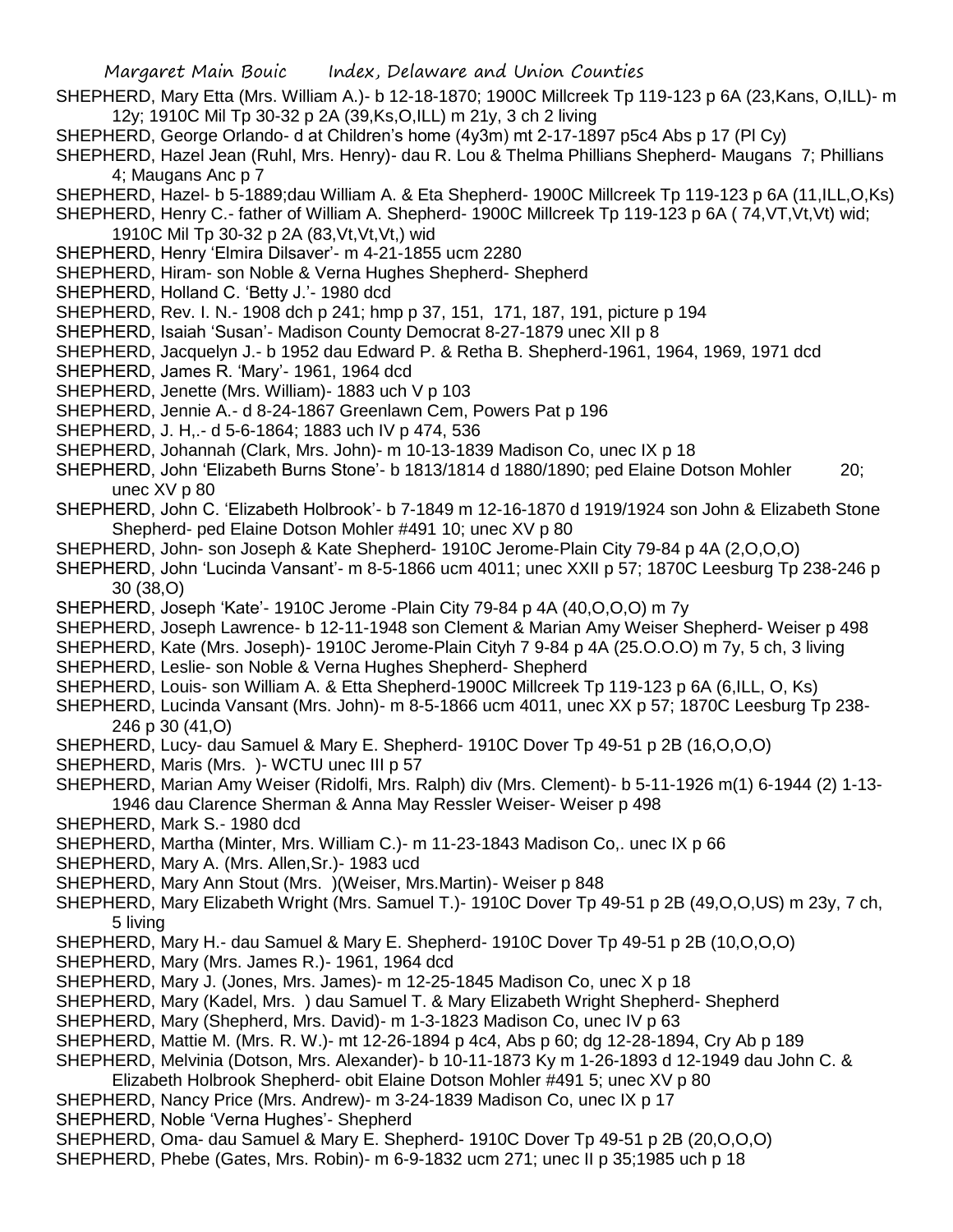| Margaret Main Bouic | Index, Delaware and Union Counties |  |  |
|---------------------|------------------------------------|--|--|
|---------------------|------------------------------------|--|--|

SHEPHERD, Philip- 1850C Millcreek Tp 1938-1959 (73,Va)

- SHEPHERD, Polly Gandy (Mrs. )(Anthony, Mrs. George)- dau Henry Gandy- 1883 uch V p 418
- SHEPHERD, Retha B. (Mrs. Edward P.l)- 1961, 1964, 1969, 1971, 1980 dcd
- SHEPHERD, Richard 'Carol'- son R. Lou & Thelma Phillians Shepherd- Phillians 4; Maugans Anc p 7
- SHEPHERD, Richard Paul- b 3-11-1950 son Clement & Marian Amy Weiser Shepherd- Weiser p 498
- SHEPHERD, Robert J.- 1961, 1964 dcd
- SHEPHERD, Robert 'Maureen'- son R. Lou & Thelma phillians Shepherd- Phillians 4; Maugans Anc p 7, see **Shepard**
- SHEPHERD, Robin W. Carson (Mrs. Todd E.) m 12-16-1995 dau Robert E. & Wilma M. Carson Shepherd
- SHEPHERD, R. Lou 'Thelma Phillians'- b 3–27-1893 m 11-8-1917 son W. A. & Maryetta March Shepherd-
- Phillians 3, 4 ; Maugans Anc p 7; opc 590; see Shepard
- SHEPHERD, Rodney E.- son Edward P. & Retha Shepherd- 1961 (16), 1964 dcd
- SHEPHERD, R. W. 'Mattie M.'- mt 12-226-1894 p 4 c4; Abs p 60; dg 121-28-1894, Cry Ab p 189
- SHEPHERD, Samuel T. 'Mary Elizabeth Wright'- 1910C Dover Tp 49-51 p 2B (53,O,M,O) m 23y; unec XVIII p 65
- SHEPHERD, Sarah B. (Polwin, Mrs. George)- m 11-3-1846 dcm
- SHEPHERD, Sarah (Duke, Mrs. Francis)- dau Col. David Shepherd- 1915 uch p 655
- SHEPHERD, Sarah- b 12-1825 boarder- 1900C Jerome Tp 335-347 p 15A (74,O,Eng.Eng) lived with Rol & Lucy Chapman
- SHEPHERD, Sue Dixon (Mrs. William M.)(Smith, Mrs. Daniel)- Shepherd
- SHEPHERD, Susie (Hamner, Mrs. J. H.)- b Va 12-25-1869 m 1-5-1893 d 12-22-1894 (24-11-29) dau R. W. & Mattie M. Shepherd- mt 12-26-1894 p 4 c4; Abs p 60; dg 12-28-1894, Cry Ab p 189;
- SHEPHERD, Susan (Mrs. Isaiah)- Madison Co Democrat 8-27-1879; unec XII p 8
- SHEPHERD, Susan V.- dau John & Lucinda Vansant- 1870C Leesburg Tp 238-246 p 30 (2,O)
- SHEPHERD, Susannah (Gilliland, Mrs. Enoch)- m 1-30-1834 Madison Co, unec VII p 23
- SHEPHERD, Thelma Phillians (Mrs. R. Lou)(Messmore, Mrs. Loren)- b 12-29-1899 m 11-8-1917 d 2-2-1972 dau David Raymond & Stella Willaims Shepherd- Maugans Anc p 7; Phillians 3, 4
- SHEPHERD, Todd E. 'Robin W. Carson'- m 12-16-1995 son son Barbara S. Gibson- Shepherd
- 
- SHEPHERD, Verna Hughes (Mrs. Noble)- d 1-27-1961 (64) bur Ind. sister Don R. Hughes- Shepherd SHEPHERD, Vernon- son Noble & Verna Hughes Shepherd- Shepherd
- SHEPHERD, Wayne 'Florence'- son R. Lou & Thelma Phillians Shepherd- Phillians 4; Maugans Anc p 7
- SHEPHERD, William A.'Etta'- b 10-1866 son Henry Shepherd- 1900C Millcreek Tp 119-123 p 6A (33,O,Vt,O)
- m 12y; 1910C Mil Tp 30-32 p 2A (44,O,Va,O) m, 21y
- SHEPHERD, William F.- Shepherd
- SHEPHERD, William H. 'Alice L.- 1980 dcd
- SHEPHERD, William 'Jenette'- 1883 uch V p 103
- SHEPHERD, William M. 'Sue Dixon'- son William F. Shepherd Shepherd
- SHEPHERSON, Lucinda Butler (Mrs. Milton) (Hampshire, Mrs. Henry)- b 1816 m(1) 1838 (2) 1847; Shipps p 30
- SHEPHERSON, Milton 'Lucinda Butler'- m 1839 d 1844- Shipps p 30
- SHEPLER, Audrey Sheaffer (Mrs. Harold Eugene)- m 195-- Weiser p 503
- SHEPLER, Bessie Mabel (Lineburg, Mrs. Charles William)- b 12-12-1896 dau John Henry & Sarah Cowden Shepler- Weiser p 504
- SHEPLER, Carrie Myers (Mrs. Norman Edward)- m 12-9-1923 div.- Weiser p 503
- SHEPLER, Chester Theodore- b 9-27-1908 d 1957 son Theodore Henry & Violet Delight Lyter Shepler- Weiser p 504
- SHEPLER, Clare Leroy 'Naomi Arbella Straub'- b 9-26-1911 m 12-17-1930 son Edward Oliver & Mary Helen Magonnel Shepler- Weiser p 504
- SHEPLER, Daisy Marie Railing (Mrs. Norman Edward)-b 5-22-1918- m 3-19-1946 Weiser p 503
- SHEPLER, David Norman- son Harold Eugene Shepler- Weiser p 503
- SHEPLER, Delos H. 'Helen M.'- b 1906 d 1967 Oakdale II p 142 (M-R7-10)
- SHEPLER, Donna Lee- b 3-13-1947 dau Harold Eugene & June C. Cooper Shepler- Weiser p 503
- SHEPLER, Dorothy Ellen (Windsor, Mrs. William Hamilton,Jr.)- b 8-7-1909 m 4-1951 dau Edward Oliver &
	- Mary Helen Magonnel Shepler- Weiser p 504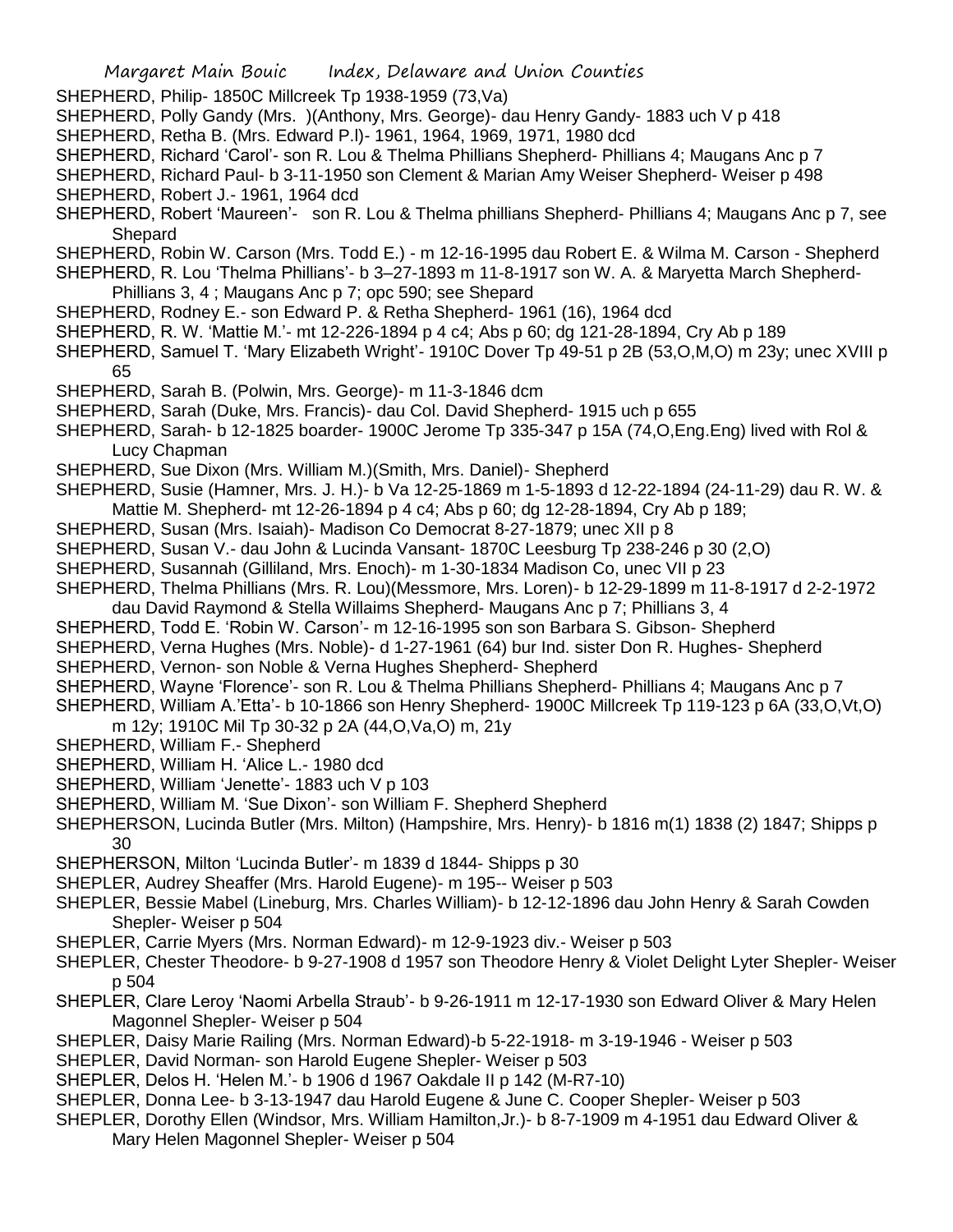- SHEPLER, Edward Oliver 'Mary Helen Magonnel'- b 3-20-1886 m 1-1907 d 3-7-1949 son John Henry & Sarah Cowden Weiser Shepler- Weiser p 504
- SHEPLER, Gary- son Harold Eugene Shepler- Weiser p 503
- SHEPLER, Harold Eugene 'June C. Cooper''Audrey Sheaffer'- b 12-10-1925 m(1) 3-9-1946 (2) 1950 son Norman Edward & Carrie Myers Shepler- Weiser p 503
- SHEPLER, Helen M. (Mrs. Delos H.)- b 1909 Oakdale II p 142 (M-R7-10)
- SHEPLER, John Henry 'Sarah Cowden Weiser'- b 2-6-1859 d 4-13-1921 bur Pa.-Weiser p 502
- SHEPLER, Judith Ann- b 6-3-1948 dau Harold Eugene & June C. Cooper Shepler- Weiser p 503
- SHEPLER, June C. Cooper (Mrs. Harold Eugene)- m 3-9-1946 div- Weiser p 503
- SHEPLER, Louella May (Wilhelm, Mrs. Jacob Ohmit)- b 12-17-1906 m 6-25-1924 dau Theodore Henry & Violet Delight Lyter Shepler- Weiser p 503
- SHEPLER, Mary Helen Magonnel (Mrs. Edward Oliver)- b 3-29-1887 m 1-1907 d 9-1937- Weiser p 504
- SHEPLER, Mary (Reasoner, Mrs. Henry)- m 2-25-1796 d 9-18-1855 ped Allen Bernard Callahan #475 21; unec XIX p 35
- SHEPLER, Meda Catharine- b 7-14-1907 dau Theodore Henry & Violet Delight Lyter Shepler- Weiser p 530
- SHEPLER, Mildred Eleanor (Lytle, Mrs. Charles Richard)- b 9-22-1914 m 3-4- dau Edward Oliver & Mary Helen Magonnel Shepler- Weiser p 504
- SHEPLER, Naomi Arbella Straub (Mrs. Clare Lleroy)- b 10-5-1912 Weiser p 504
- SHEPLER, Norman Edward 'Carrie Myers''Daisy Marie Railing'- b 1-23-1904 m(1) 12-8-1923 div, m(2) 3-19- 1946 son Theodore Henry & Sarah Cowden Weiser- Weiser p 503
- SHEPLER, Patricia Hardy (Mrs. Ronald Eugene)- b 1-1930 m 12-1953- Weiser p 504
- SHEPLER, Richard Allen- b 8-29-1938 son Clare Leroy & Naomie Arbella Strabu Shepler- Weiser p 504
- SHEPLER, Rick Eugene- b 3-8-1958 sonRonald Eugene & Patricia Hardy Shepler- Weiser p 504
- SHEPLER, Ronald Eugene 'Patricia Hardy'- b 6-17-1932 m 12-1953 son Clare Leroy & Naomi Arbella Straub Shepler- Weiser p 504
- SHEPLER, Ron Scott- b 3-3-1955 son ronald Eugene & Patricia Hardy Shepler- Weiser p 504
- SHEPLER, Sarah Cowden Weiser (Mrs. John Henry)- b 11-15-1857 d 11-29-1922 dau Abner & Anna Maria Simpson Weiser- Weiser p 502
- SHEPLER, Smokey- son Harold Eugene Shepler- Weiser p 503
- SHEPLER, Theodore Henry 'Violet Delight Lyter'- b 10-23-1881 m 1-1903 d 1-1923 son John Henry & Sarah Cowden Weiser- Weiser p 503
- SHEPLER, Vesta Irene (Holtry, Mrs. Lloyd A.0- b 9-13-1924 m 1940 dau Norman Edward & Carrie Myers Shepler- Weiser p 503
- SHEPLER, Violet Delight Lyter (Mrs. Theodore Henry)- b 11-1-1887 m 1-1903- Weiser p 503
- SHEPMAN, Hannah Randall- Millcreek Tp 1819, unec XVI p 4
- SHEPMAN, William- Millcreek Tp 1819, unec XVI p 4
- SHEPPARD, Alan E.- son Alan Wayne & Julie E. Sheppard- Sheppard- engaged to Deborah L. Huskey
- SHEPPARD, Alan Wayne 'Julie E.'- Sheppard
- SHEPPARD, Alice- dau Henry & Almira Sheppard- 1880C Claibourne Tp 55-57 p 6 (15,O,O,O)
- SHEPPARD, Alice Jean (Mrs. William R.)- 1964, 1969, 1971, 1980 dcd
- SHEPPARD, Andrew Keith 'Lori Beth Daniels'-m 5-21-1994 son Wayne & Julia Sheppard- Sheppard
- SHEPPARD, Babara Jean Miller (Foos, Mrs. Daniel Lee)- b 8-21-1953 dau Theodore & Kathryn Kirk Miller; 1985 uch p 51, 120
- SHEPPARD, Almira (Mrs. Henry)- 1860C Leesburg Tp 414 924,O); 1880C Claibourne Tp 55-57 (42,O,O,O)
- SHEPPARD, Anna Dilsaver (Mrs. John S.)- m 9-26-1885 ucm (Hearl)
- SHEPPARD, Bernard R. 'Elma'- 1969 dcd
- SHEPPARD, Betty (Mrs. Bob H.)- 1964, 1969, 1971 dcd
- SHEPPARD, Carl- b 10-1897 son Samuel & Elizabeth Sheppard- 1900C Dover Tp 150-152 p 7A (2,O,O,O)
- SHEPPARD, Carl L. Lucy'- 1949 ucd
- SHEPPARD, Cassandra- b 1983 dau James W. & Deborah A. Sheppard- 1983 ucd
- SHEPPARD, David- d 1983 son Earl R. & Mabel D. Like Sheppard- Sheppard
- SHEPPARD, David- b 1971 son George & Virginia Sheppard- 1980 dcd
- SHEPPARD, David- b 1964 son William R. & Alice R. Sheppard- 1969, 1971, 1980 dcd
- SHEPPARD, Deborah A. (Mrs. James W.)- 1981, 1983 ucd
- SHEPPARD, Drew- son WaYne & Julia Sheppard- Sheppard; dg 11-6-1989 Pacer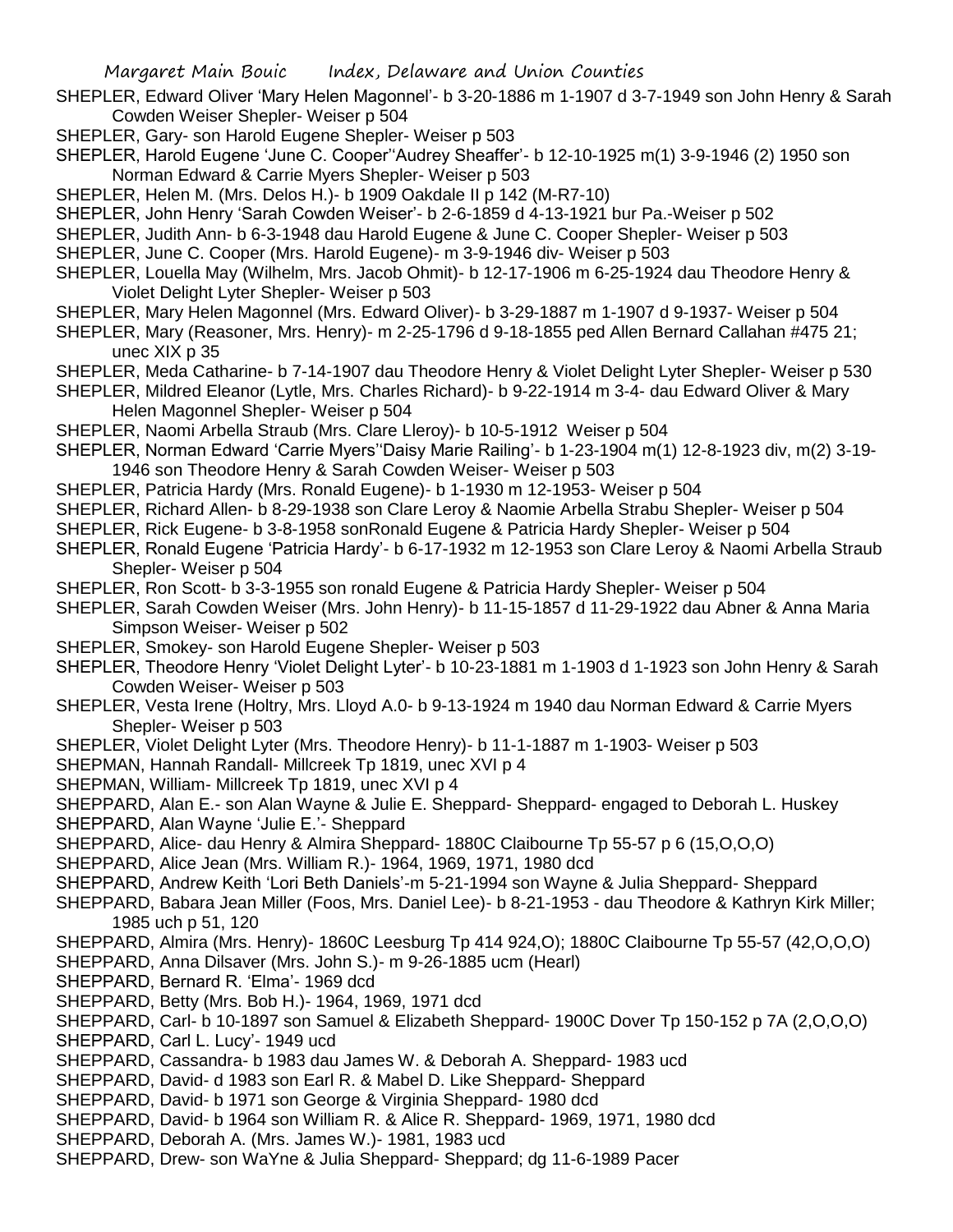- SHEPPARD, Earl R.'Mabel D. Like'- b 7-11-1915 m 4-3-1942 d 5-30-1991 975) Sheppard
- SHEPPARD, W. Earnest- son Earl R. & Mabel D. Lide Sheppard- Sheppard
- SHEPPARD, Ebenezer T. 'Harriet'- d 3-8-1905 at Nashport,O. (77-2-7); mt 3-22-1905 p3c1, Abs p 9; 1860C Claibourne Tp 653 (33,O); 1880C York Tp 3 (52,O,Pa,Pa)
- SHEPPARD, Elizabeth (Mrs. Samuel)- b 8-1860 1900C Dover Tp 150-152 p 7A (39,O,O,O) m 14y, 7 ch, 5 living
- SHEPPARD, Elma (Mrs. Bernard R.)- 1969 dcd
- SHEPPARD, Elmira Dilsaver (Mrs. Henry)- m 1855, slip, unec IV p 17, VIII p 35
- SHEPPARD, Emma A.- b 10-1890 adopted dau Luis & Florence E. Figley- 1900C York Tp 154 p 7A (9,O,O,O)
- SHEPPARD, Emma (Mrs. James W.)- 1975, 1977, 1979 ucd
- SHEPPARD, Enoch S.- hmp p 104
- SHEPPARD, W. Ernest- son Earl & Mabel D. Like Sheppard- Sheppard
- SHEPPARD, E. 'Sarah'- Claibourne Cem p 7
- SHEPPARD, E. (Mrs. R.)- Claibourne Cem p 7
- SHEPPARD, F.- attended funeral of William Myers- mt 7-22-1885, Ab p 16
- SHEPPARD, Florence- b 3-1887 dau Samuel & Elizabeth Sheppard- 1900C Dover Tp 150-152 p 7A (13,O,O,O)
- SHEPPARD, G. (Female) 1860C Claibourne Tp 652 (11.0)
- SHEPPARD, George 'Virginia'- 1964, 1969, 1971, 1980 dcd
- SHEPPARD, Hannah- dau Henry & Almira Sheppard- 1880C Claibourne Tp 55-57 p 6 (17,O,O,O)
- SHEPPARD, Harriet (Mrs. Ebenezer T.)- d 4-18-1886 (58-2-3) Claibourne Cem p 15; 1860C Claibourne Tp 653 (34,Va); 1880C York Tp 3 (53,Va,Va,Va)
- SHEPPARD, Heestia T.- d 7-20-1864 (1-8-8) Claibourne Cem p 7; dau R. & E.
- SHEPPARD, Henry 'Almira Dilsaver'- b 3-1830 m 1855, slip, unec IV p 17, VIII p 35; ; 1860C Leesburg Tp 414 (30,O); 1880C Claibourne Tp 55-57 p 6 (50,O,O,O); 1900C Claib. Tp 45-50 p 2B (70,O,Pa,Pa)
- SHEPPARD, Iola (Patton, Mrs. Benjamine Cornelius)- m 1933- Freshwater p 246
- SHEPPARD, Jacob (56-1914) Paris Tp, d 11-15-1914; uninf p 16
- SHEPPARD, Jim- 1980 dcd
- SHEPPARD, James D. son Earl R. & Mabel D. Like Sheppard- Sheppard
- SHEPPARD, James W. 'Emma K. 'Deborah A.;- 1975, 1977, 1979, 1981, 1983 ucd
- SHEPPARD, James W. Jr.'Deborah Ann Mosier' b 1958 m 8-1980 son James W. & Emma K. Sheppard-1975, 1977, 1979 ucd
- SHEPPARD, James William III- b 11-1-1985 son James William, Jr & Deborah Ann Mosier Sheppard-**Sheppard**
- SHEPPARD, Jane- dau Henry & Almira Sheppard- 1860C Leesburg Tp 414 (3,O)
- SHEPPARD, Jerry- son Thurman & Rue Robinson Sheppard- Sheppard
- SHEPPARD, Jessica Laurell (Holmes, Mrs. Timothy Peter Olmstead)- m 5-21-1988 dau Alan Wayne & Julie E. Sheppard- Sheppard
- SHEPPARD, Julie E. (Mrs. Alan Wayne)- Sheppard
- SHEPPARD, John- Sheppard
- SHEPPARD, John- son Carl & Lucy Sheppard- 1949 ucd
- SHEPPARD, John- son Henry & Almira Sheppard- 1880C Claibourne Tp 55-557 p 6 (19,O,O,O)
- SHEPPARD, John- 1880C Paris Tp 43-56 p 43 (19,O,O,O)
- SHEPPARD, John S. 'Anna Dilsaver'- m 9-26-1885 ucm (Hearl)
- SHEPPARD, John 'Sarah'- 1860C Claibourne Tp 652 (78,O)
- SHEPPARD, Joseph- d 11-5-1854 (17-2-2) Claibourne Cem p 7, son E. & S.
- SHEPPARD, Joshua James- b 8-4-1985 son Tim & —Crago Sheppard- Sheppard
- SHEPPARD, Kara Danielle- b 9-18-1978 dau Barbara Jean Miller Sheppard- 1985 uch p 51, 120
- SHEPPARD, Kenneth 'Marsena'- b 1964 son James W. & Emma K. Sheppard- 1975, 1977, 1979, 1983 ucd
- SHEPPARD, Kirk Wesley- b 3-5-1976 son Barbara Jean Miller Sheppard- 1985 uch p 51, 120
- SHEPPARD, Larry- son Carl & Lucy Sheppard- 1949 ucd
- SHEPPARD, Leslie- b 1960 ch William R. & Alice R. Sheppard- 1964, 1969, 1971, 1980 dcd
- SHEPPARD, Leslie S. dau William R. & Jean Sheppard- Sheppard- engaged to John W. Coonfare
- SHEPPARD, Lisa Jean (Hyatt, Mrs. Daniel Lee)- b 1958 m 4-9-1980- dau William R. & Alice R. Sheppard-Sheppard; 1964, 1969, 1971 dcd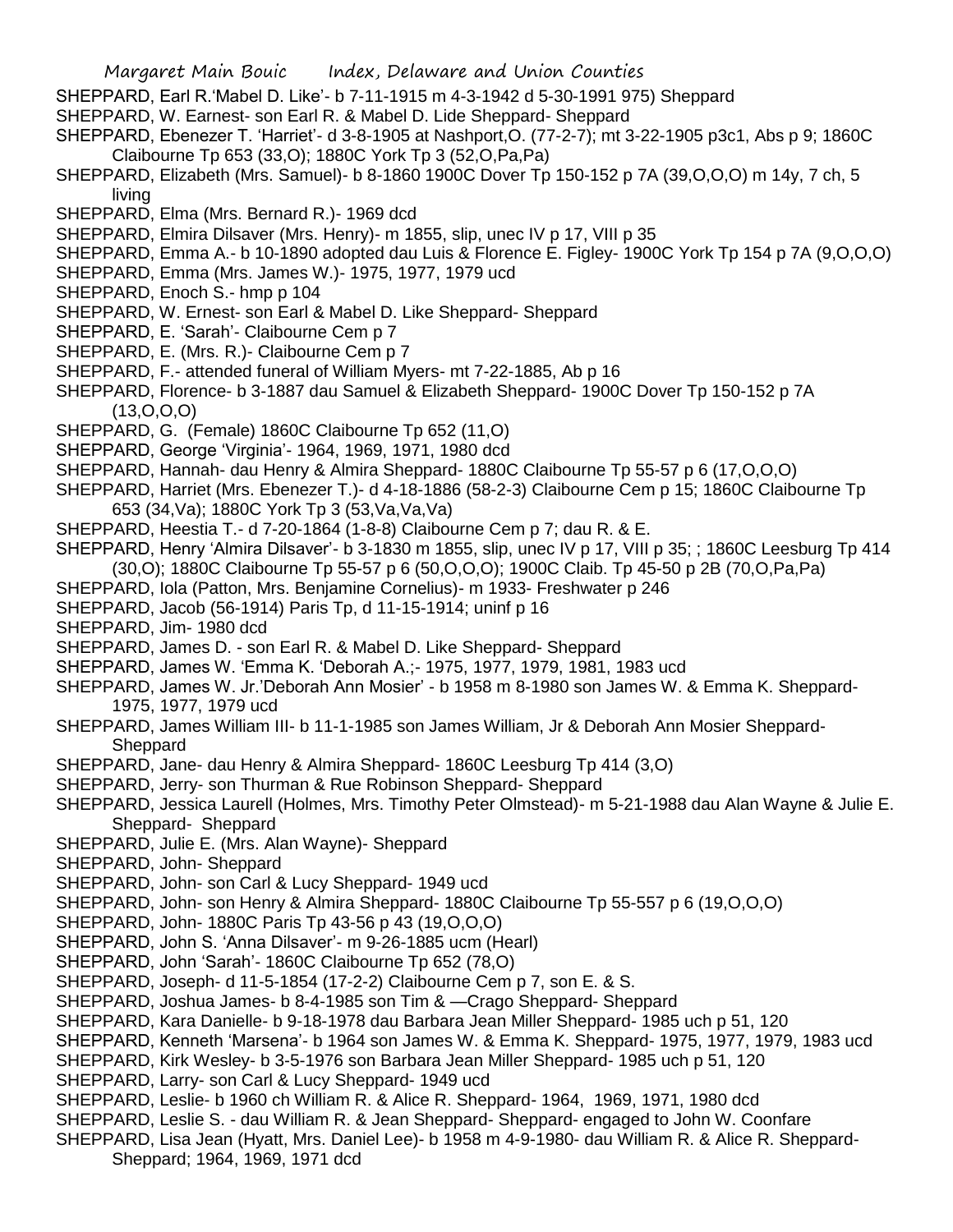Margaret Main Bouic Index, Delaware and Union Counties SHEPPARD, Lori Beth Daniels (Mrs. Andrew Keith)- m 5-21-1994 dau Bill & Judy Daniels- Sheppard SHEPPARD, Lucy (Mrs. Carl L.)- 1949 ucd SHEPPARD, Lucy- b 4-1893 dau Samuel & Elizabeth Sheppard- 1900C Dover Tp 150-152 p 7A (7,O,O,O) SHEPPARD, Luman- 1860C Claibourne Tp 652 (9,O) SHEPPARD, Mabel D. Like (Mrs. Earl)- b 6-22-1916 m 4-3-1942 d 2-25-1985 (68) Prospect Cem- dau Ernest & Luella Koegele Like- Sheppard SHEPPARD, Marchel- d 8-31-1863 (6-7-24) Claibourne Cem p 78 son R. & E. SHEPPARD, Marsena (Mrs. Kenneth H.)- 1983 ucd SHEPPARD, Mary- dau Ebenezer & Harriet Sheppard- 1860C Claibourne Tp 653 (11,O) SHEPPARD, Mary E. (Myers, Mrs. William)- m 10-18-1867 ucm 4258 SHEPPARD, Mary- b 4-1990 dau Samuel & Elizabeth Sheppard- 1900C Dover Tp 150-152 p 7A (1/12,O,O,O) SHEPPARD, Mic?- dau Henry & Almira Sheppard- 1860C Leesburg Tp 414 (5/12,O) SHEPPARD, Mollie Taylor (Mrs. William J.)- Sheppard SHEPPARD, Nach- ch Henry & Almira Sheppard- 1860C Leesburg Tp 414 (7,O) SHEPPARD, Oma- b 3-1890 dau Samuel & Elizabeth Sheppard- 1900C Dover Tp 150-152 p 7A (10,O,O,O) SHEPPARD, Phyllis- 1980 dcd SHEPPARD, R. 'E.'- Claibourne Cem p 7 SHEPPARD, Richard- son Carl & Lucy Sheppard- 1949 ucd SHEPPARD, Rita- dau Bob H- 1964, 1969, 1971 dcd SHEPPARD, Robert "Bob"'Betty' -1964, 1969, 1971 dcd SHEPPARD, Robert- son Carl & Lucy Sheppard- 1949 ucd SHEPPARD, Ruth (Krigbaum, Mrs. Daniel Dwight)- m 7-1-1955- Weiser p 83 SHEPPARD, Rodney-b 1957 son Bob & Betty Sheppard- 1964, 1969, 1971 dcd SHEPPARD, Rue Robinson (Mrs. Thurman)- Sheppard SHEPPARD, Ruthie- dau George & Virginia Sheppard- 1964 (3) dcd SHEPPARD, Ruth L.- 1980 dcd SHEPPARD, Ruth (Richards, Mrs. Henry Reineke)- Weiser p 223 SHEPPARD, Sally- b 1968 dau George & Virginia Sheppard- 1980 dcd SHEPPARD, Samuel 'Elizabeth'- b 9-1856- 1900C Dover Tp 150-152 p 7A (43,O,Md,O)- m 14y SHEPPARD, Sarah (Mrs. E.)- Claibourne Cem p 7 SHEPPARD, Sarah E. (Gantt, Mrs. Frank L.)- m 2-14-1878 ucm 6211 SHEPPARD, Sarah (Mrs. John)- 1860C Claibourne Tp 652 (69,Ireland) SHEPPARD, Silas, Indianapolis lawyer, cousin of Mrs. S. S. Divitt- mt 6-8-1898, p5c2, Abs p 38 SHEPPARD, Stephanie- b 1963 du Bernard R. & Elma Sheppard- 1969 dcd SHEPPARD, Teresa- b 1956 du Bernard R. & Elma Sheppard- 1969 dcd SHEPPARD, Thurman 'Rue Robinson'- d 11-4-1959 (51) bur Washington C. H. son John Sheppard- Sheppard SHEPPARD, Tim ' Crago'- Sheppard SHEPPARD, Rev. T. J.- 1880 dch p 408; 1908 dch p 258 SHEPPARD, Victoria Ann- b 8-11-1990 dau James W. & Deborah Mosier Sheppard- Sheppard SHEPPARD, Virginia (Mrs. George)- 1964, 1969, 1971, 1980 dcd SHEPPARD, Ward- Sheppard; dg 12-15-1986 SHEPPARD, Bill- 1980 dcd SHEPPARD, Mrs. William- Pabst 8 p 41 SHEPPARD, William j. 'Mollie Taylor'- Sheppard SHEPPARD, William R. 'Alice Jean'- 1964, 1969, 1971, 1980 dcd SHEPPART, E. T. 'Harriet'- Claibourne Cem p 15 SHEPPER, Cahtainre Nuessle (Mrs. Jacob)- unec VIII p 35 SHEPPER, Dora- 1870C Delaware Town p 326 (16) SHEPPER, Jacob 'Catharine Nuessle'- unec VIII p 35 SHEPPER, Jacob 'Margaret Russel'- b Indiana, m 3-26-1855 ucm 2260 d 11-15-1914 (56y11m) Oakdale 2700 (C80) SHEPPER, Jacob 'Margaret Nuessel'- m 3-27-1855 ucm 2260; unec XVII p 6 SHEPPER, Margaret Russel (Mrs. Jacob)- m 3-26-1855 ucm 2260; unec VIII p 35 SHEPPER, Margaret Nuessel (Mrs. Jacob)- m 3-27-1855 ucm 2260 unec XVII p 6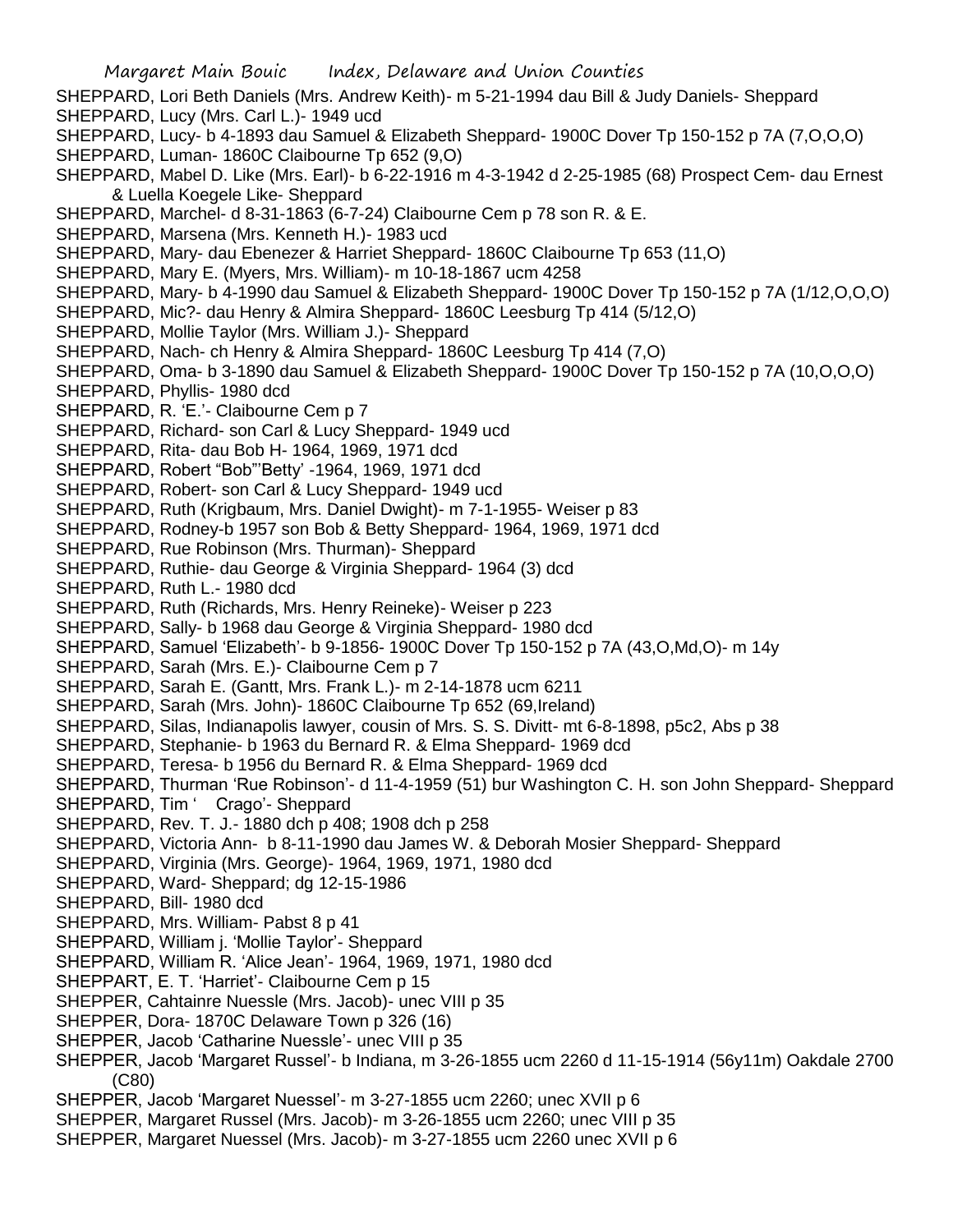Margaret Main Bouic Index, Delaware and Union Counties SHEPPER, Margaret Trapp (Ms. )- sister Elizabeth Trapp Scheiderer- mt 2-28-1906 p3c3, Abs p 4; mt 9-26- 1906 p1c3, Abs p 21; SHEPPERD, George- 1870C Milford 37 p 4 (18,Va) SHEPPERD, Louise D.- 1880C York Tp 3 p 1 (75,) boarder SHEPPERD, Nettie- d 2-23-1890 (28y9m) Oakdale Cem 506 (C83) SHEPPERD, O. W.- b 3-22-1890 Concord Tp dau S. & —Wright Shepperd- dcbirths SHEPPERD, Dr. Robert- d (75) funeral Saturday, dg 3-6-1908, Cry Ab p 114 SHEPPHERD, Ebenezer 'Harriet'- 1880C York Tp 3 p 1 (25,O,Pa,Pa) SHEPPHERD, Edward P. 'Retha'- d 5-2-1969 Oak Grove Cem- Sheppherd SHEPPHERD, Harriet (Mrs. Ebenezer)- 1880C York Tp 3 p 1 (53,Va,Va,Va) SHEPPHERD, Jacquelyn- dau Edward P. & Retha Sheppherd- Sheppherd SHEPPHERD, Louise D.- 1880C York tp 3 p 1 (73,Va,Va,Va) SHEPPHERD, Retha (Mrs. Edward P.)- Sheppherd SHEPPHERD, Rodney- son Edward P. & Retha Sheppherd- Sheppherd SHEPPORD, Anne E. (Cunningham, Mrs. John)- m 1-31-1867 ucm 4134 SHERADIN, Arthur- 1908 dch p 216 SHERAN, Frank- b 7-19-1877 Delaware Town son Edward & Flora Anderson Sheran- dcbirths SHERBONE, George- 1883 uch IV p 486 SHERBORNE, Elizabeth- Powers Pat p 47 SHERBOURN, Mayniard- d 8-20-1866 (3-3-7) Sunbury Cem, Powell p 44- son P. & J. A. SHERBOURNE, Alice H. (Mrs. William O.)- 1964, 1969, 1971, 1980 dcd SHERBOURN, Alma- 1870C Berkshire Tp p 220 (9) SHERBOURNE, Arthur E. 'Lean Fay Reed'- Sherbourne SHERBOURNE, Becky- dau William O. & Alice Sherbourne- 1964(14) dcd SHERBOURNE, Bessie May- b 5-1-1901 Berkshire Tp dau R. W. & Marthie P. Elzie Sherbourne- dcbirths SHERBOURNE, Carol K. Cook (Mrs. William O.Jr)- b 12-21-1946 d 7-6-2001 (54) Sunbury Mem. Pk- dau John J. & Marjorie McElwee Cook- Sherbourne; 1969 dcd SHERBOURNE, Caryn (Stith, Mrs. )- b 1968 dau William O.,Jr. & Carol K. Cook Sherbourne- Sherbourne; 1969, 1980 dcd SHERBOURNE, Catherine (Ingram, Mrs. )- sister Julia Florence Sherbourne- Sherbourne SHERBOURNE, Charles- son Arthur E. & Lena Faye Sherbourne- Sherbourne SHERBOURNE, Cynthia "Cindy"(Howard, Mrs. )- b 1954 dau William O. & Alice Sherbourne- Sherbourne; 1964, 1969, 1971 dcd 'SHERBOURNE, Darwin R. 'Dutch"- b 7-6-1928 d 6-28-1991 (62) bur Mt. Gilead- son Arthur E. & Lena Faye Sherbourne- Sherbourne SHERBOURNE, Darwin- son Darwin R. Sherbourne- Sherbourne SHERBOURNE, Debbi- dau Darwin R. Sherbourne- Sherbourne SHERBOURNE, Donald- son Arhtur E. & Lena Faye Sherbourne- Sherbourne SHERBOURNE, Donna (Allen, Mrs. )- dau Darwin R. Sherbourne- Sherbourne SHERBOURNE, Dorothy (Hanawalt, Mrs. )- sister Julia Florence Sherbourne- Sherbourne SHERBOURNE, Dorothy (Putnam, Mrs. )- dau Aarthur E. & Lena Faye Reed Sherbourne- Sherbourne SHERBOURNE, Elaine (Isaacs, Mrs. )- dau William O. & Alice Sherbourne; Sherbourne;1964(17) dcd SHERBOURN, Festus- 1870C Berkshire Tp p 220 (2) SHERBOURN, George- 1870C Berkshire Tp p 220 (4) SHERBOURNE, Georgianna (Snyder, Mrs. )- sister Julia Florence Sherbourne- Sherbourne SHERBOURNE, Jackie (Mitchell, Mrs. )- sister William O. Sherbourne- Sherbourne SHERBOURNE, Jeffrey- son Darwin R. Sherbourne- Sherbourne SHERBOURNE, Jennie- 12-9-1890 Berkshire Tp dau Robert & Martha Ellsie Sherbourne- dcbirths SHERBOURNE, Jon 'Michelle'- b 1966 ch William O.Jr. & Carol K. Sherbourne- Sherbourne; 1980 dcd SHERBOURNE, Joseph- brother Julia Florence Sherbourne- Sherbourne SHERBOURNE, Judy (Miller, Mrs. )- dau Darwin R. Sherbourne- Sherbourne SHERBOURN, Julia- 1870C Berkshire Tp p 220 (42) SHERBOURNE, Julia Florence - b 1-27-1900 Berkshire Tp d 1-20-1993 (93) cremated, bur Sunbury Cemsister Georgianna , Joseph, Dorothy, Catherine Sherbourne- dau Otis & Elizabeth Charimore Sherbourne- dcbirths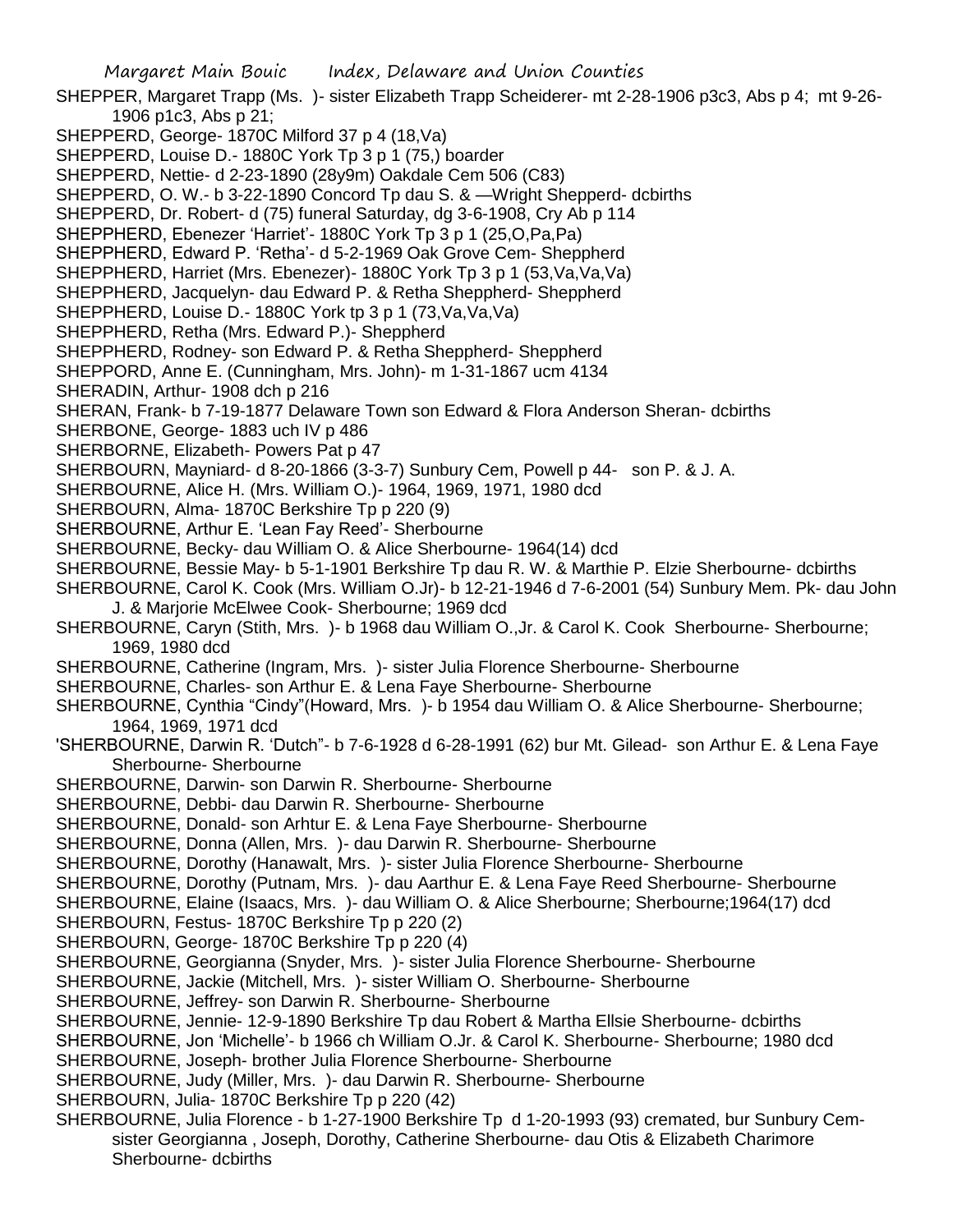- SHERBOURNE, Lena Faye Reed (Mrs. Arthur E. )- d 2-23-1977 (70) bur Croton- Sherbourne
- SHERBOURNE, Mable- b 1-9-1897 d 1-30-1897 (21 days)- Sunbury- dau Robert & Mattie Elsie Sherbournedcbirths, dcdeaths
- SHERBOURNE, Maynard- d 8-20-1855 Trenton Tp (3y3m); dg 8-24-1866, Cry Ab p 57
- SHERBOURNE, Michael- son Darwin R. Sherbourne- Sherbourne
- SHERBOURNE, Michelle (Mrs. Jon)- Sherbourne
- SHERBOURNE, Peter- d 3-3-1898 (77-0-23) Sunbury- dcdeaths; 1870C Berkshire Tp p 220 (\*46)
- SHERBOURNE, Ralph- b 9-15-1886 Berkshire Tp son Robert & Mattie Elsey Sherbourne- dcbirths
- SHERBOURNE, Rebecca Ann (Dixon, Mrs. )- dau William & Alice Sherbourne- Sherbourne
- SHERBOURN, Robert- 1870C Berkshire Tp p 220 (12)
- SHERBOURNE, Sandra- dau Darwin R. Sherbourne- Sherbourne
- SHERBOURNE, William M.- d 6-20-1971 (84) bur Sunbury Cem,- Sherbourne
- SHERBOURNE, William O.Jr. 'Carol K. Cook'- son William O. & Alice Sherbourne- Sherbourne; 1964, 1969, 1980 dcd
- SHERBOURNE, William O. Sr. 'Alice'- d 9-20-1982 Sunbury Mem Pk-- Sherbourne
- SHERBROOK, James- pallbearer for Ernest Pearl- dg 10-19-1906, Cry Ab p 125
- SHERBUNDY, Helen Ann- b 11-16-1955 dau J. & Helen Rosemary Spaeth Sherbundy- Weiser p 516
- SHERBUNDY, Helen Rosemary Spaeth (Mrs. J.)- b 4-21-1924 dau A. W. & Helen Kramer Spaeth- Weiser p 516
- SHERBUNDY, J. 'Helen Rosemary Spaeth'- Weiser p 516
- SHERBUNDY, James Robert- b 6-25-1951 son J. & Helen Rosemary Spaeth Sherbundy- Weiser p 516
- SHERBURN, Bessie Larimore (Mrs. Otis)- dau Robert A. Larimore- dg 2-11-1910, Cry Ab p 96
- SHERBURN, Otis'Bessie Larimore'- dg 2-11-1910, Cry Ab p 96
- SHERBURNE, Caroline Mary Johnson (Mrs. Edwin)(Hepple, Mrs. William) b 3-18-1901 d 11-1946 dau Maggie Marie Johnston- unec XXII p 46
- SHERBURNE, Carolin Johnston (Mrs. Edward)- Sherburne
- SHERBURNE, Christopher Ray- b 3-17-1975 son David & Sharon Glassburn Sherburne- Sherburne- engaged to April Dawn Pack, dau Keith & Nancy Pack
- SHERBURNE, David 'Sharon Glassburn'- Sherburne
- SHERBURNE, Edward 'Caroline Mary Johnston- Sherburne; unec XXII p 46; unec XXII p 46
- SHERBURNE, Malcolm- son Edwin & Caroline Mary Johnston Sherburne- unec XXII p 46
- SHERBURNE, Mona Belle- dau Edwin & Caroline Mary Johnston Sherburne- unec XXII p 46; Sherburne
- SHERBURNE, Mona Belle (Andrews, Mrs. Lawrence "Bud"); b 1-26-1922 d 11-24-1989 (67)- dau Edward & Caroline Johnston Sherburne- Sherburne; Andrews
- SHERBURNE, Pauline (Lybarger, Mrs. Edward)- d 9-21-1989 (66) Oakdale Cem- dau Edward & Caroline Mary Johnston Sherburne- unec XXII p 46; Sherburne
- SHERBURNE, Sharon Glassburn (Mrs. David)- Sherburne
- SHERBURNE, Vivian D.- d 4-20-1986 (71)sister Marjorie Rutherford- Sherburne
- SHERDERER, Kenngunder (Brown, Mrs. John)- m 8-2-1866 ucm 4006
- SHERE, Elizabeth (Schneck, Mrs. Alfred)- m 8-21-1865 dcm
- SHEREMAN, David T.(A)- 1820C Berkshire Tp
- SHEREMAN, Stephen- 1820C Harmony Tp.
- SHERER, Appolonia (Speyer, Mrs. George)- 1985 uch p 132
- SHERER, Archie Andrew- b 7-30-1885 Berlin Tp son Henry Francis & Laura Elnora Clark Sherer- dcbirths
- SHERER, Catherine Hays (Mrs. George)- m 1-13-1847 dcm
- SHERER, Catherine- 1870C Delaware Town p 286 (27)
- SHERER, Connie- twin dau Paul & Vickie Sherer- Sherer; dg Pacer, 4-23-1990
- SHERER, Cristy- twin dau Paul & Vickie Sherer- Sherer; dg Pacer, 4-23-1990
- SHERER, Dellie- b 11-28-1889 Delaware Tp son Jacob A. & Florence Clark Sherer- dcbirths
- SHERER, Edith Eleanor- b 8-25-1882 Delaware Tp dau Henry Francis & Laura Elnora Clark Sherer- dcbirths
- SHERER, George 'Catherine Hays'- m 1-13-1847 dcm
- SHERER, George- 1870C Delaware Town p 286 (65\*)
- SHERER, Henry- Pabst 1 p 68
- SHERER, —(Mrs.Henry)- dau Andrew J. Clark- dg 6-6-1893, Cry Ab p 123
- SHERER, Hetta Mariah (Roth, Mrs. Jacob)- m 9-17-1863 dcm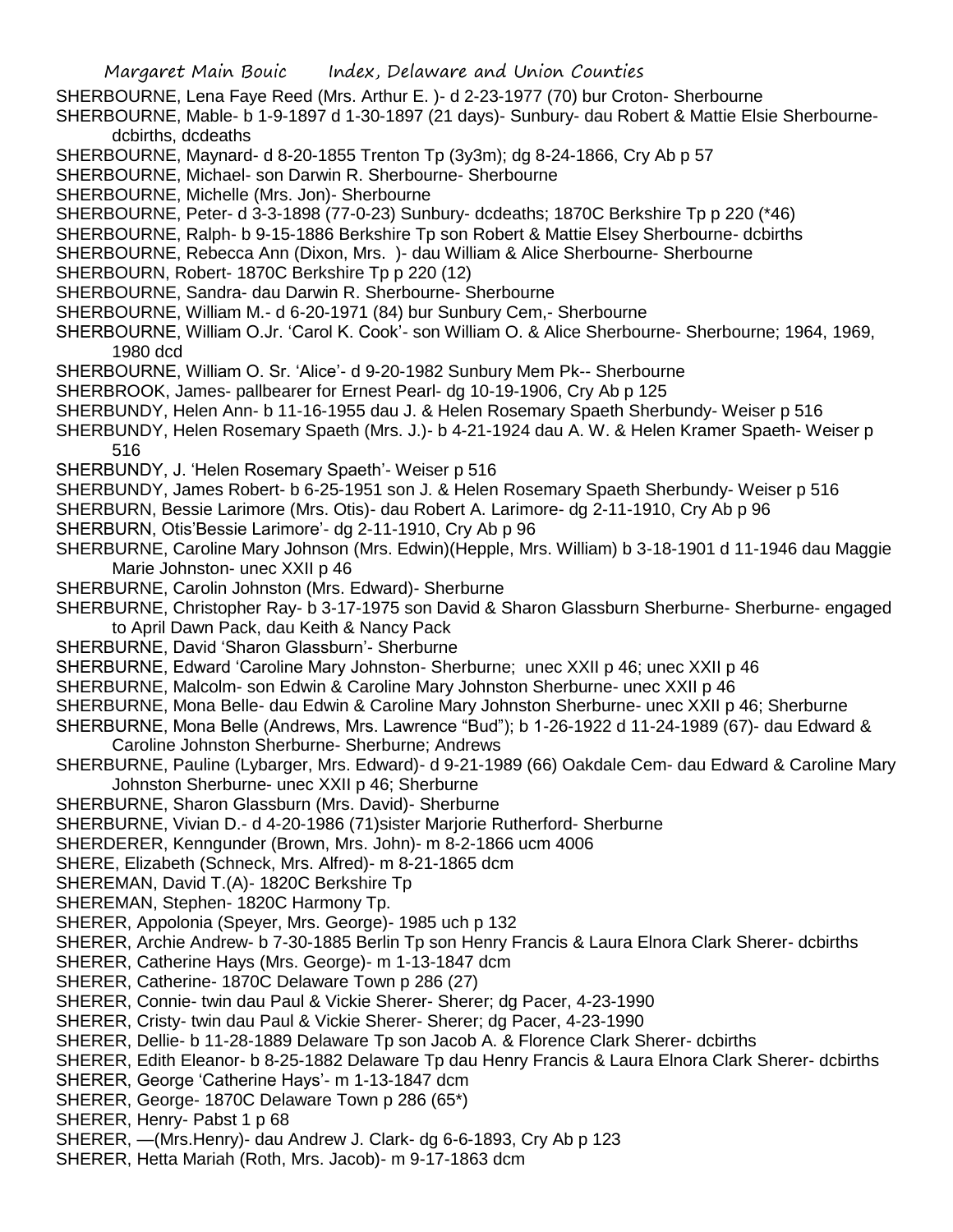SHERER, —(Mrs. J. A,.0- dau Mrs. Mary A. Wottring- dg 6-27-1905, Cry Ab p 33

- SHERER, John- 1870C Delaware Town p 286 (42\*)
- SHERER, Marie E.- 1870C Delaware Town p 286 (7)
- SHERER, Paul 'Vickie'- Sherer
- SHERER, Pearl Whipple- d 7-15-1969 (78) Glendale Cem- Sherer
- SHERER, Vickie (Mrs. Paul)- Sherer
- SHERER, William O.- d 4-19-1913 (59y8m) Oakdale 2543 (B-68); b Perry Co
- SHERETTE, Addie (Clark, Mrs. George)- 1915 uch p 919
- SHERFY, Elaine (Smith, Mrs. )- dau Rolland F. & Nelly Herron Sherfy- Sherfy
- SHERFY, Mabel L. Thomas (Mrs. Ron)- d 4-30-1989 (64) Green Lawn Cem- sister Lester Thomas- Sherfy
- SHERFY, Nelly Herron (Mrs. Rolland F.)- d 12-9-1966 (74) Greenlawn Cem- Sherfy; Sunbury p 25, 144; 1961, 1964 dcd
- SHERFY, Rolland F. 'Nelly Harron'- d 2-20-1988 (98) Greenlawn Cem; Sunbury p 25, 141; Sherfy; 1961, 1964, 1969, 1971, 1980 dcd
- SHERFY, Rolland F.,Jr.-son Rolland F. & Nelly Harron Sherfy- Sherfy
- SHERFY, Ron 'Mabel L. Thomas'- Sherfy
- SHERG, SHERK, reunion unec XIV p 27
- SHERIDAN, --- (Army officer)- 1976 dch p 88
- SHERIDAN, Alma Stanley (Mrs. Harold J.)(Forbes, Mrs. Benjamin P.)- Sheridan; Pabst 8 p 28, 31, 32
- SHERIDAN, Anna A. (Mrs. )- b 7-1854 1900C Marysville 4th ward 328-338 p 13A (45,NJ,NJ,NJ), wid, 5 ch 3 living; 1910C Marysville 279-257 (52,NJ,NJ,NJ) wid, 5 ch 2 living sister of Fredrick Vannesse; attended funeral of Imogene Horr; mt 2-8-1899 p5c5; Abs p 49
- SHERIDAN, Anna Hughes (Mrs. Richard B.)- d 4-1-1863- 1883 uch V p 144
- SHERIDAN, Arthur, pallbearer for Henry Jacob Sherman- dg 4-9-1915 Cry Ab p 37
- SHERIDAN, Bertha- b 11-10-1902 Harlem Tp dau Tilden & Minnie Clark Sheridan- dcbirths
- SHERIDAN, Charles Albert- son Henry & Anna Gussie Vanness Sheridan- 1883 uch V p 144; mt 9-18-1901
- p5c5, Abs p 10; 1880C Marysville 492-539 p 39 (2,O,NY,NJ)
- SHERIDAN, Charles- brother Henry Sheridan- dg 4-9-1915, Cry Ab p 38
- SHERIDAN, Charles- grandson of George McVay- mt 2-3-1897 p3c6; Abs p 16
- SHERIDAN, Charles- son Nathaniel & Margaret Esser Sheridan- dg 9-18-1906, Cry Ab p 119; 1850C Delaware Tp 1326 p 95 (4,O)
- SHERIDAN, Charles S.- b 12-1877 1900C Marysville 4th ward 328-338 p 13A (22,O,NJ,NJ) journalist
- SHERIDAN, Chester H.- 1915 uch p 328
- SHERIDAN, Chester- son Henry & Anna Gussie Vanness Sheridan- mt 9-18-1901 p5c5, Abs p 10
- SHERIDAN, Christine Bertsch #309 query of Stillwell, Harrison unec XI p 3, 50
- SHERIDAN, Daniel- son Nathaniel & Margaret Sheridan- 1850C Delaware Tp 1326 p 95 (5,O)
- SHERIDAN, David- 1870C Delaware Town p 304 (37\*)
- SHERIDAN, E.- 1908 dch p 426
- SHERIDAN, Earl LaRue- son Henry & Gussie Vanness Sheridan- 1883 uch V p 144
- SHERIDAN, Edith Whiteside (Mrs. Robert Mercer)- dau William H. & Mary Thompson Sheridan- Thompson p 3; dg 9-20-1892, Cry Ab p 103
- SHERIDAN, Edward- grandson of George McVay- mt 2-3-1897 p3c6; Abs p 16
- SHERIDAN, Frank- son Richard B. & Anna Hughes Sheridan- 1883 uch V p 144
- SHERIDAN, George B/V.- b 9-1887 f 8-26-1963 (75) Green Lawn Cem- Sheridan; Marysville p 16; 1900C Marysville 4th ward 328-338 p 13A (12,O,NJ,NJ)
- SHERIDAN, Anna Gussie Vanness (Mrs. Henry)- m 1-4-1872 dau George & Anna C. Vanness- 1883 uch V p 144; mt 9-18-1901 p5c5, Ab p 10; 1880C Marysville 493-539 p 39 (-,NJ.NJ.NJ)
- SHERIDAN, Dr. Harold J. 'Alma Stanley'- d 3-12-1961 (76) cremated- Sheridan
- SHERIDAN, Harold Stanley- son Dr. Harold J. & Alma Stanleyu Sheridan- Sheridan
- SHERIDAN, Harry- 1883 uch V p 33
- SHERIDAN, Harry Le Grand- son Henry & Gussie Vanness Sheridan- 1883 uch V p 144
- SHERIDAN, Helen A. Columbus (Mrs. Philip H.)- b 11-14-1920 m 8-1951 d 2-18-1997 dau Roy & Catherine Chamberlain Columbus- obit, mlib, La Rue Cem
- SHERIDAN, Helen Whiteside- dau Robert Mercer & Edith Whiteside Sheridan- Thompson p 3 SHERIDAN, Helen (Mrs. William)- 1961 dcd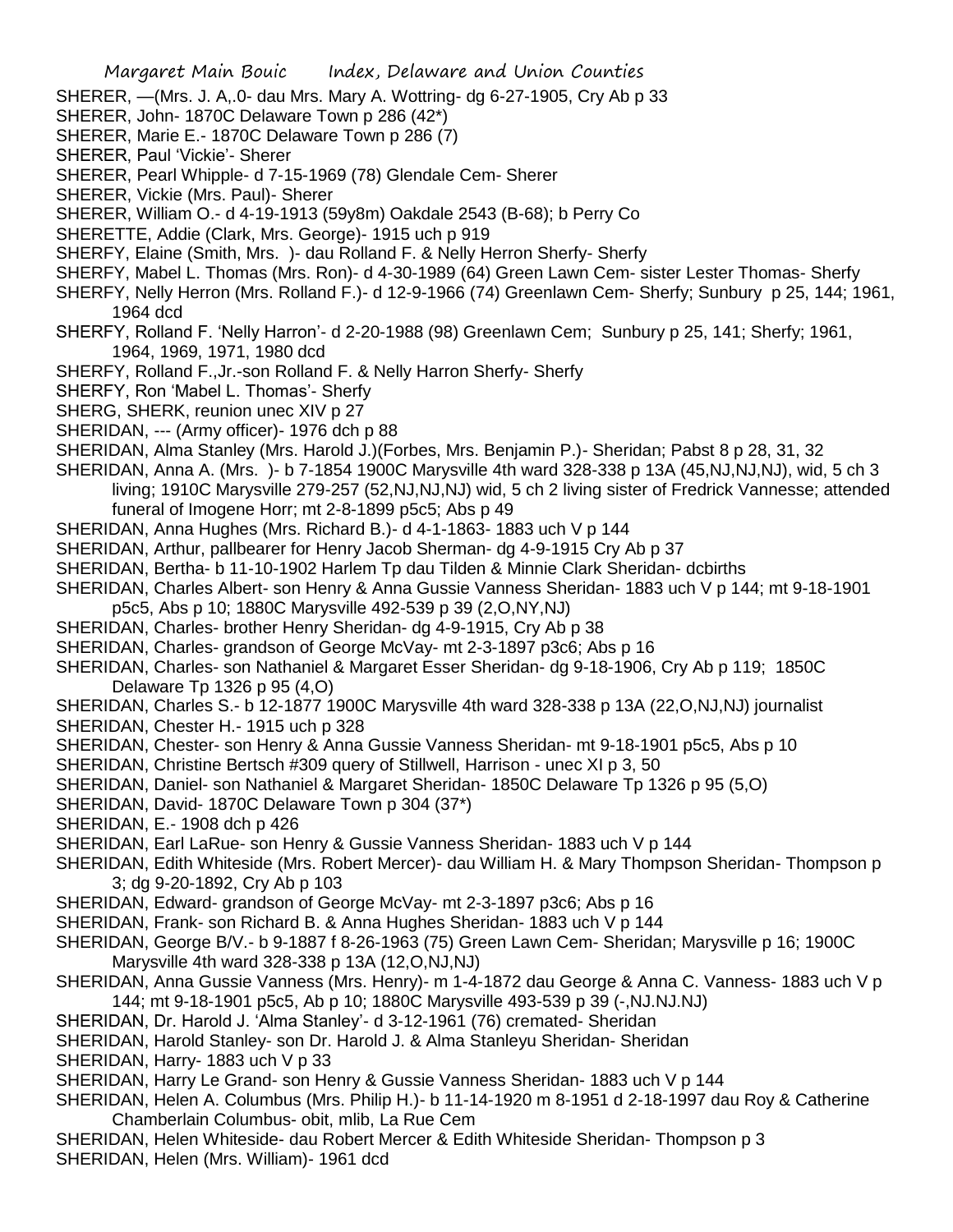SHERIDAN, Henry- Pabst 2 p 86, 89

- SHERIDAN, Henry J.- d Tuesday (79) Oak Grove Cem- dg 4-9-1915 Cry Ab p 37
- SHERIDAN, Henry Chester- b 4/5-1880 son Henry & Anna Gussie Vanness Sheridan- 1880C Marysville 492- 539 p 39 (1/12,O,NY,NJ); 1900C Marysville 4th ward 328-338 p 13A (20,O,NY,NJ)
- SHERIDAN, Henry 'Anna Gussie Vanness'- b 5-23-1849 m 1-4-1872 son Richard B. & Anna Hughes Sheridan- 1883 uch V p 144; 1880C Marysville 492-539 p 39 (- NY.NY,NY)
- SHERIDAN, Henry- son Nathaniel & Margaret Sheridan- dg 9-18-1906, Cry Ab p 119; 1850C Delaware Tp 1326 p 95 (11,O)
- SHERIDAN, James Edward- Sheridan
- SHERIDAN, James Edward,Jr.- son James Edward Sheridan- Sheridan
- SHERIDAN, Jennie- 1870C Delaware Town p 304 (25)
- SHERIDAN, Joseph- grandson of George McVay- mt 2-3-1897 p 3c6; Abs p 16
- SHERIDAN, J. W.- d 5-18-1884 (62) b Irelan- Oakdale 176 I p 19 (sexton record)
- SHERIDAN, Leo F. 'Peggy L.'- 1991 ucd
- SHERIDAN, Margaret (Mrs. Nathaniel)- b 4-1817 m 5-1837 d 9-16-1906 (90) ; dg 9-18-1906, dg 9-21-1906, Cry Ab p 119, 120; 1850C Delaware Tp 1326 p 95 (37,Pa)
- SHERIDAN, Mary (Brehn, Mrs. Robert Luther)- m 9-12-1953- Weiser p 495
- SHERIDAN, Mason- son Nathan & Margaret Esser Sheridan- dg 9-18-1906, Cry Ab p 119
- SHERIDAN, Nathan- Pabst 2 p 87
- SHERIDAN, Nathan- d yesterday- dg 5-17-1872, Cry Ab p 96
- SHERIDAN, Nathan- brother Henry Sheridan- dg 4-9-1915 Cry Ab p 38
- SHERIDAN, Nathan- son Nathaniel & Margaret Sheridan- 1850C Delaware Tp 1326 p 95 (9,O)
- SHERIDAN, Nathaniel 'Margaret Esser'- m 5-1837 d 5-1873, dg 9-21-1906, Cry Ab p 120; 1850C Delaware Tp 1326 p 95 (39,Pa); hadc p 23; CCC
- SHERIDAN, Patrick- son Philip H. & Helen A. Columbus Sheridan- obit Helen A., mlib
- SHERIDAN Peggy L. (Mrs. Leo F.)- 1991 ucd
- SHERIDAN, General Philip- 1915 uch p 319; unec XXI p 26
- SHERIDAN, Phil- son George V. Sheridan- Sheridan
- SHERIDAN, Philip H. 'Helen A. Columbus'- m 8-1951 d 1-26-1982, obit Helen A., mlib
- SHERIDAN, Richard B. 'Anna Hughes'- d 5-13-1870 (50)- 1883 uch V p 144
- SHERIDAN, Robert Mercer 'Edith Whiteside'- Thompson p 3; dg 9-20-1892, Cry Ab p 103
- SHERIDAN, Sarah (Vogt, Mrs. Williard)-- dau Nathaniel & Margaret Sheridan- dg 9-21-1906, Cry Ab p 120; 1850C Delaware Tp 1326 p 95 (1,O)
- SHERIDAN, Stanley Alden- son Harold Stanley Sheridan- Sheridan
- SHERIDAN, Susan- sister Dr.Harold J. Sheridan- Sheridan
- SHERIDAN, Susan Ann- dau Harold Stanley Sheridan- Sheridan
- SHERIDAN, Susan (Bieber, Mrs. Henry)- dau Nathaniel & Margaret Esser Sheridan- dg 9-18-1906, Cry Ab p 119; 1850C Delaware Tp 1326 p 95 (7,O)
- SHERIDAN, William- pallbearer for Henry Jacob Sherman- dg 4-9-1915 Cry Ab p 37
- SHERIDAN, Willie- 1870C Delaware Town p 304 (4)
- SHERIDEN, Helen T. (Mrs. William F.)- 1964, 1969, 1971 dcd
- SHERIDEN, William F. 'Helen T.'- 1961, 1964, 1969, 1971 dcd
- SHERK, Angeline (Brown, Mrs. Daniel)- m 2-24-1864 ucm 3546; unec XXI p 29
- SHERK, Howard- d 2-11-1936 (53) Leesburg Tp, uninf p 23
- SHERK, Lucinda (Johnson, Mrs. Mathew)- m 2-2-1849 ucm 1384 unec VII p 45
- SHERK, Olive (Reed, Mrs. Allen)- unec VIII p 10, slip
- SHERk, Sarah (Miller, Mrs. James A.)- unec VIII p 10, slip
- SHERLOCK, Helen Henrietta (Wiest, Mrs. Calvin Lee)- b 3-29-1939 m 6-14-1958- Weiser p 304
- SHERLOH, Margaret Adeline Ropke (Mrs. Otto) b 3-31-1822 d 2-17-1901- dcc Richard Gillette 29
- SHERLOH, Mary Matzen(Mrs. Otto)- b 3-4-1857 m 11-11-1875 d 5-19-1934 dau John & Fredericka Matzendcc Richard Gillette 15
- SHERLOH, Mato (Mrs. Peter)- b 1-6-1877 m 3-4-1894 d 1-10-1965 dau Otto & Mary Matzen Sherloh- dcc Richard Gillette 7
- SHERLOH, Otto 'Margaret Adeline Ropke'- dcc Richard Gillette 20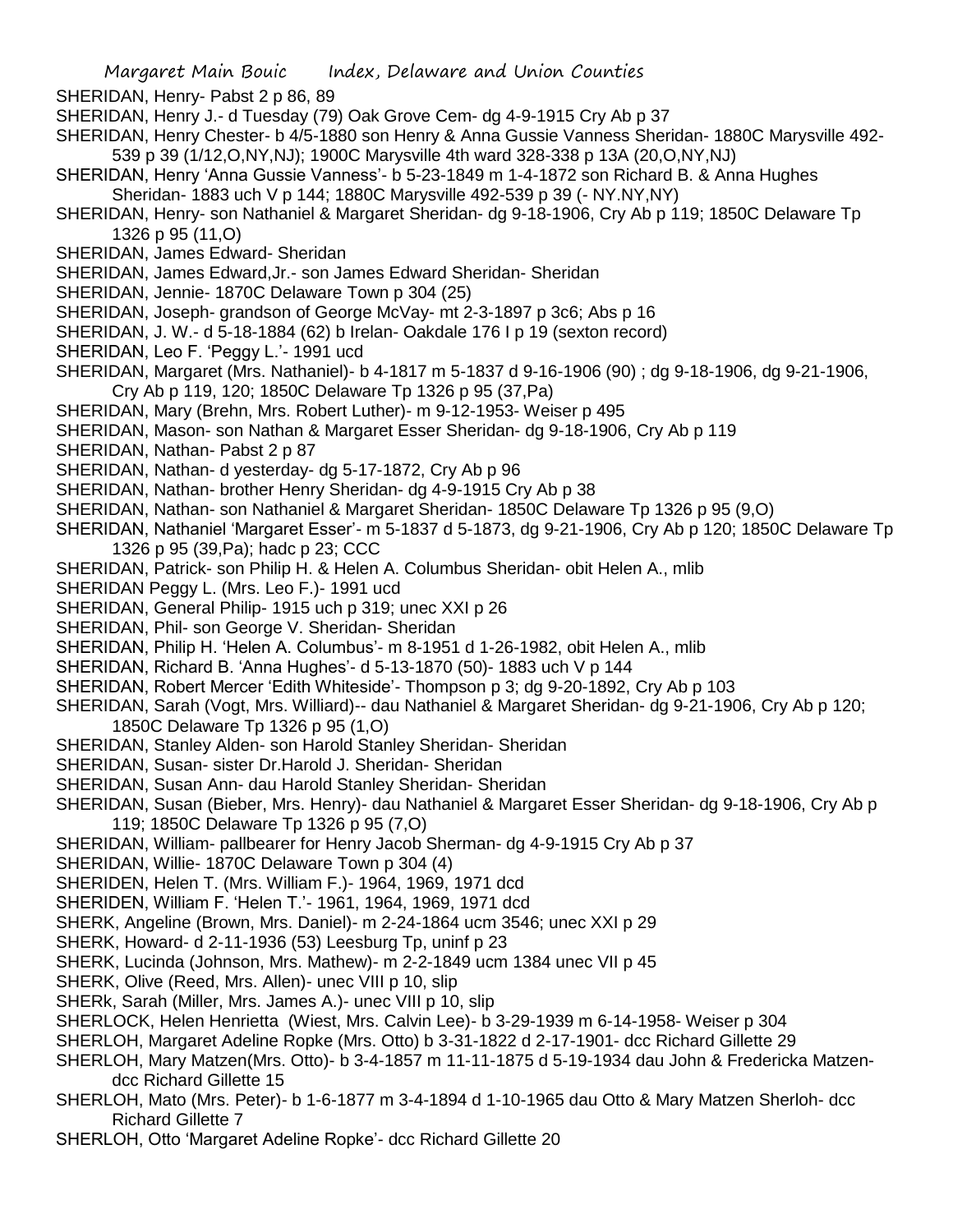- SHERLOH, Otto 'Mary Matzen'- b 4-12-1851 m 11-11-1875 d 10-9-1923 son Otto & Margaret Adeline Ropke Sherloh- dcc Richard Gillette 14
- SHERMAN, —btp p 11, 14
- SHERMAN, –family of Rev. John Gray- unec X p 2
- SHERMAN, --- d infancy- ch James & Mary Stark Sherman- dg 4-18-1913, Cry Ab p 31
- SHERMAN, Mr.- 1880 dch p 347
- SHERMAN, Abby A. Morris (Mrs. Abner)- m 9-10-1845 dcm
- SHERMAN, Abigail (Bell, Mrs. Silas)- b 10-15-1810 m 2-25-1826 or m 3-6-1826 ucm 109 d 7-12-1839- dau John L. & Polly Cadwell Sherman- 1883 uch III p 287, V p 34, VI p 45, Winget Bible; ; Sherman-Fath; unec II p 15
- SHERMAN, Abigail Hathaway (Mrs. David)- m 12-27-1710 dau John & Hannah Burt Hathaway- Maugans Anc p 117, 118
- SHERMAN, Abner 'Abby A. Morris'- m 9-10-1845 dcm
- SHERMAN, Abraham 'Mary'- 1850C Delaware Tp 1460 p 101 (29,Pa)
- SHERMAN, Abraham 'Mary Carroll'- m 12-30-1847 ucm 1284; unec VII p 26
- SHERMAN, Ada- 1870C Trenton Tp p 512 (11)
- SHERMAN, Ada Hoy Taylor (Mrs. Ira O.)- b 12-14-1890 m 11-22-1917 dau William & Mary Hedges Hoy-Sherman
- SHERMAN, Adaline (Hopkins, Mrs. Samuel)- m 6-14-1863 dcm
- SHERMAN, Adam 'Harriet Morrison'- b 2-27-1823 m 3-11/12-1851 d 5-10-1876 (12-3-12) Ashley Cem, Powell p 187- son John & Martha Harold Sherman- 1880 dch p 540, 798; 1908 dch p 477; dcw Bk 3 p 11; hadc p 42; CCC (1849 Oxford Tp)
- SHERMAN, Adelia Olney (Mrs. Edson Orlando)- Maugans Anc p 158
- SHERMAN, Aden- 1820 Bennington Tp
- SHERMAN, Ala (Rogers, Mrs. Alexander)- m 2-4-1853 dcm
- SHERMAN, Albert- Sbc p 5, 45
- SHERMAN, Rev. Albert 'Effie Witter'- m 9-25-1889, mt 10-2-1889 p8c1,2; Abs p 3- son Perry & Martha Sherman- dg 2-20-1914, Cry Ab p 95
- SHERMAN, —(Mrs. Albert)- dau Albert & Susan Bland Witter- mt 3-29-1905 p1c1; Abs p 10
- SHERMAN, Alden- 1835 men p 10 #12 p 11 Bennington Tp
- SHERMAN, Alia- dau Eli & Rachel Sherman- 1850C Troy Tp 2647 p 138 (16,O)
- SHERMAN, Alice E. Weiser (Mrs. )- b 8-9-1857 d 12-3-1930 dau Adam & Susan Bender Weiser- Weiser p 847
- SHERMAN, Alice (Gage, Mrs. Samuel P.)- dumch p 309
- SHERMAN, Alice (Headliska, Mrs. )- dau Edson Oslando Sherman- Maugans Anc p 158
- SHERMAN, Alice- Moses Laird is her guardian- mt 2-24-1875 mt 3 p 8
- SHERMAN, Alice Pugh (Mrs. )- dau Rev. J. S. & Marie F. Randolph Pugh- dg 2-4-1910, Cry Ab p 93
- SHERMAN, Alice Trimble (Mrs. Lemuel P.)- b 1880 d 4-20-1977 York Cem, Sec O p 99; obit Lemuel P, mlib (brown); Sherman
- SHERMAN, Alice (Yessler, Mrs. )- dau James & Lucretia Alice Finley Sherman- Maugans Anc p 158
- SHERMAN, Allie Randolph (Mrs. Lewis C.)- b 11-1874 Sherman; 1900C York Tp 350 p 14B (25,O,O,O) m 5y, 2 ch
- SHERMAN, Alice (Mrs. )- dau Rev. J. A. & Maria F. Randolph Pugh- dg 2-4-1910, Cry Ab p 93
- SHERMAN, Alice- b 6-7-1863 dau Vinson Marion & Hester Hanawalt Sherman-Sherman-; Fath
- SHERMAN, Allen- d 7-5-1856 (69-8-28) Fargo Cem, Powell p 311
- SHERMAN, Alleyne Bodenhammer (Mrs. Roy)- b 4-25-1903 dau John & Mary Etta Stalian Rodenhammer-Freshwater p 215
- SHERMAN, Almeda- 1870C Delaware Town p 284 (12)
- SHERMAN, Almund- son William Henry & Sarah Sherman- 1850C Berkshire Tp 147 p 15 (14,NY)
- SHERMAN, Alta- b 8-1894 grandson John & Anna Boner- 1900C Jerome Tp 351-363 p 16A (5,O,O,O)
- SHERMAN, Alvah- heir of John Sherman- dcw Bk 3 p 11
- SHERMAN, Alva 'Matilda Ann Hall'- m 6-26-1859 dcm
- SHERMAN, Amanda- 1870C Oxford Tp p 436 (12)
- SHERMAN, Amanda Lynn.- b 3-30-1990 dau Dean F. & Loura Ann Picklesimer Sherman- St. Paul p 151; Sherman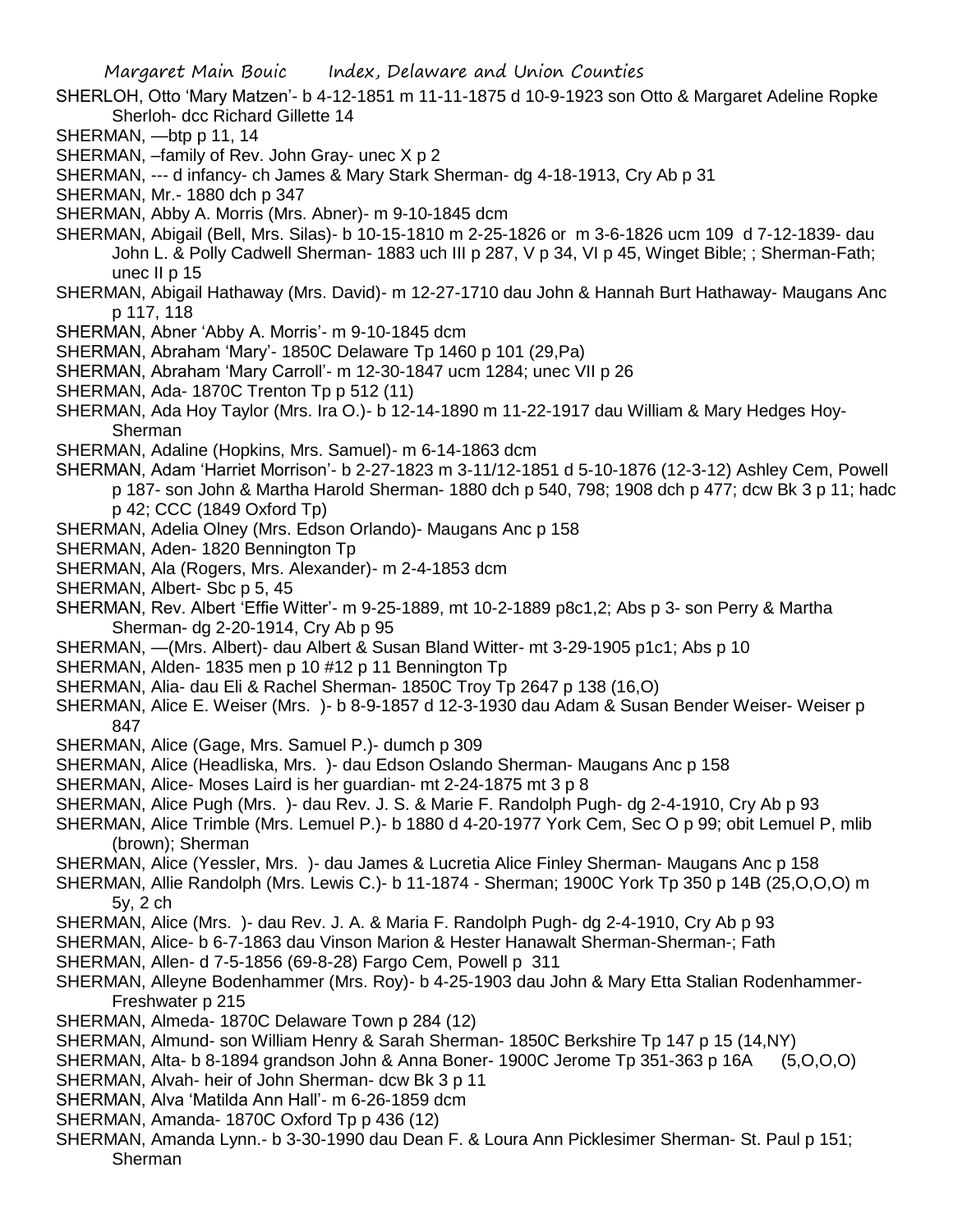- SHERMAN, Amy- b 1969 dau Gregory J. & Karen S. Sherman- 1981, 1983 ucd
- SHERMAN, Amy (Philbrook, Mrs. Joel)- m about 1833 dau Japhet Sherman- Shipps p 38
- SHERMAN, Andrew J. 'Margaret L. Utter'- m 12-31-1843 dcm; 1850C Oxford Tp 2718 p 153 (31,O)
- SHERMAN, Angela- b 1972 dau Gregory J. & Karen S. Sherman- 1981, 1983 ucd
- SHERMAN, Angeline- dau Hiram & Laura Sherman- 1850C Brown Tp 2836 p 157 (15,O)
- SHERMAN, Ann Boyd (Mrs. Henry)- m 11-14-1846 dcm
- SHERMAN, Ann L. Carney (Mrs. George F.)- d 1-13-1863 (40-6-10) Berkshire Cem, Powell p 5- dau Elijah & Mary Carney- 1850C Berkshire Tp 185 p 18 (27,Pa)
- SHERMAN, Anna- Marlborough Cem. p 185
- SHERMAN, Annai- 1850C Leesburg Tp 257-258 p 40 (11,O)
- SHERMAN, Anna Mae- dau Elmer & Maudie Sherman- 1949 ucd
- SHERMAN, Anna Pearl Crowe (Mrs. )- b 9-18-1900 d 8-24-2001 (100) Oak Grove Cem- dau John William & Cora Burton Crowe
- SHERMAN, Annette- dau David T. & Sarah Sherman- 1850C Berkshire Tp 197 p 20 (14,O)
- SHERMAN, Annette (Norton, Mrs. Rollin)- m 11-15-1860 dcm
- SHERMAN, Annie B. Higgins (Mrs. George T.)- m 1-10-1865 dcm
- SHERMAN, Ardath (Stephenson, Mrs. Van)- dau Ross & Katherine Schertzer Sherman- Sherman
- SHERMAN, Arnatatae Robinson (Mrs. Hamer)- b 11-14-1860 m 10-16-1879 ucm 6562 d 7-3-1926 New Millcreek Cem p 37- dau John & Mary Ann Cupp Robinson- dcc James Fathbruckner 29 ; Rittenhouse 4,5; Sherman 2,3; 1880C Dover Tp 149-157 p 34 (19,O); 1900C Dover Tp 144-146 p 7A (39,O,Eng;O) wid, 6 ch, 3 living; 1910C Dover Tp 185-189 p 8A (49, O, Eng, O), 6 ch, 3 living, wid -attended funeral of her uncle John Carpenter, Upper Sandusky- mt 9-13-1899 p6c2, Abs p 62
- SHERMAN, Arthur C.- b 10-7-1864 d 7-26-1865 son James & Mary Stark Sherman- 1880 dch p 818; dg 4-18- 1913, Cry Ab p 31
- SHERMAN, Audra Elizabeth- b 5-10---- dau Dr. Scott & Mary Beth Frentsos Sherman- Sherman
- SHERMAN, Augusta- 1870C Berkshire Tp p 210 (16)
- SHERMAN, Augustus 'Jane'- dg 2-9-1909 Cry Ab p 10
- SHERMAN, Austin B.- b 9-21-1802 son John C. & Polly Ann Cadwell- Sherman-Fath; unec VI p 45, Winget Bible
- SHERMAN, —ly A.- b 5-1-1815 unec VI p 45, Winget Bible
- SHERMAN, Barbara Ann (Rushley, Mrs. David Michael) b 6-5-1957 m 4-7-1979- dau George W. & Ruth Thiergartner Sherman- Sherman; St. Paul p 151
- SHERMAN, Barbara Gwendolyn- b 12-7-1922 dau Dorelle Perry & Josephine Williams Sherman- Sherman-Fath
- SHERMAN, Barbara- dau Herbert R. Sherman- Sherman
- SHERMAN, Barbara S. (Mrs. Donald L.)- Sherman; 1964, 1971 dcd
- SHERMAN, Belle- dau Robert & Rosa S/Leeds Sherman- 1908 dch p 781
- SHERMAN, Belle (Roberts, Mrs. O. W.)- dau James & Lucretia Alice Finely Sherman- Maugans Anc p 158
- SHERMAN, Benjamin- 1850C Leesburg Tp 257-258 p 40 (5,O)
- SHERMAN, Benjamin Christopher- b 10-21-1979 son Jeffrey L. & Deborah Benjamin Sherman- Sherman
- SHERMAN, Bernice- b 4-9-1902 Porter Tp dau Clarence & Nettie Blackledge Sherman- dcbirths
- SHERMAN, Bernice (Mrs. Thomas)- Maugans Anc p 48
- SHERMAN, Bert- 1959, 1962 ucd, York Tp
- SHERMAN, Bertha- dau Ira O. & Ada Hoy Taylor Sherman- Sherman-Fath
- SHERMAN, Bertha Louise (Poling, Mrs. Delmer)- b 7-12-1876 m 11-22-1898 d 3-29-1943 Piqua- dau Jacob & Matilda Bowman Sherman- ped Kenneth Eugene Poling,Sr. #611, 5; unec XVIIII p 58
- SHERMAN, Bertha May (Simon, Mrs. Jacob)(Wolfe, Mrs. )- b 8-3-1894 m(2) 4-1-1909 dau Solomon Caldwell & Emma Jane Boner Sherman- Sherman-Fath
- SHERMAN, Bessie G. (Rogers, Mrs. David Columbus)- b 3-31-1880 m 4-29-1900 d 7-30-1960 dau Solomon Caldwell & Emma Jane Boner Sherman- Sherman-Fath
- SHERMAN, Bessie- dau Robert & Rosa S/Leeds Sherman- 1908 dch p 781
- SHERMAN, Bets(e)y- b 1956 dau E. Richard & Frances V. Sherman- Sherman; 1961, 1964, 1971 dcd
- SHERMAN, Betty (Cornett, Mrs. )- dau William & Mildred Sculter Sherman- Sherman
- SHERMAN, Betty Jo- dau Elmer & Maudie Sherman- 1949 ucd
- SHERMAN, Betty L. Rider (Mrs. W. Michael)- b 10-29-1957 m 8-30-1986 St. Paul p 151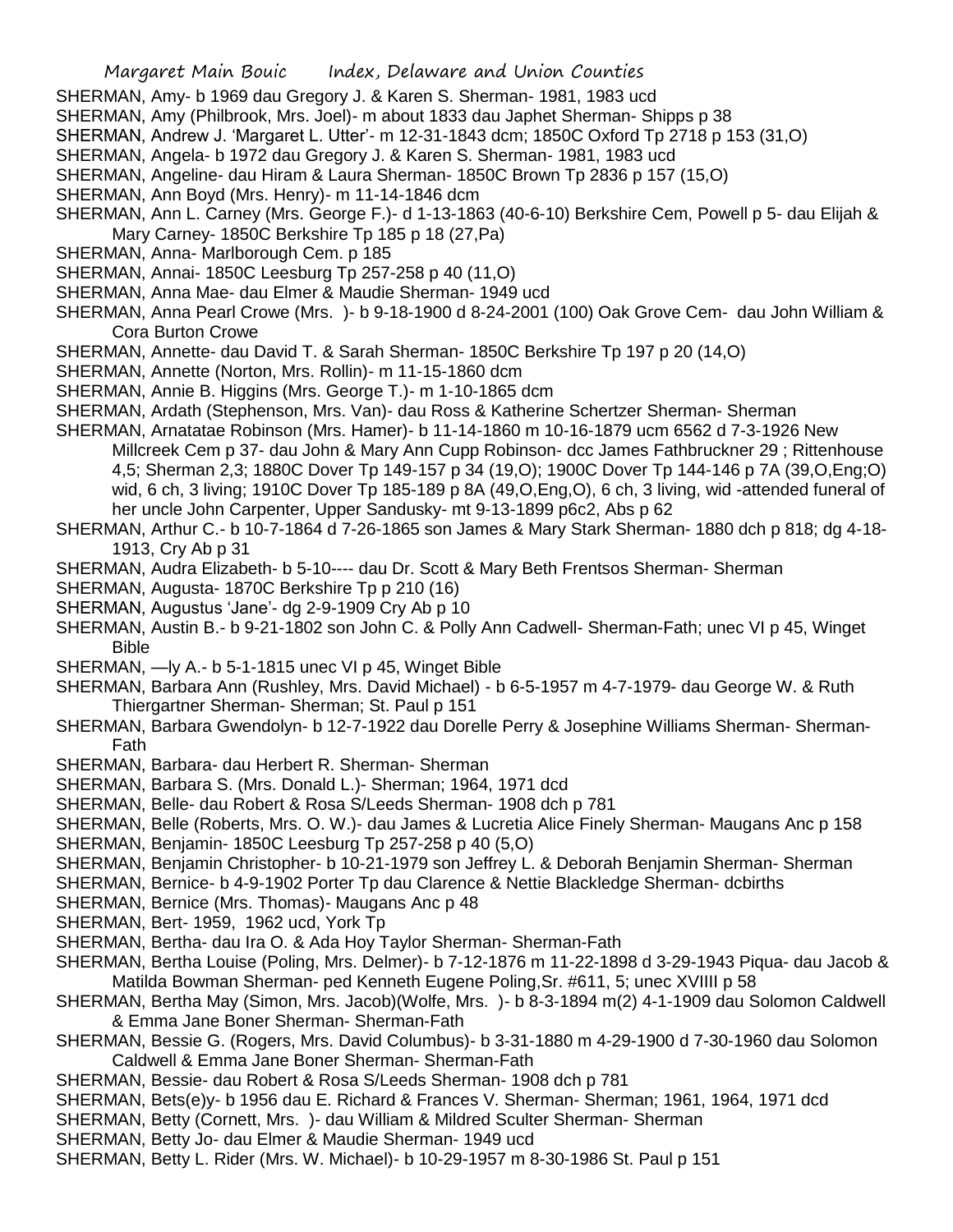SHERMAN, Blanche (Reidy, Mrs. John)- dau Robert & Rosa S/Leeds Sherman- 1908 dch p 781

- SHERMAN, Bonita- b 1959 dau Charles W. & Paula Sherman- 1961, 1969, 1971, 1980 dcd
- SHERMAN, Bonnie- dau William & Mildred Sculer Sherman- Sherman
- SHERMAN, Brenda Ann (Wisse, Mrs. Larry Joseph)- b 4-4-1954 m 3-17-1979- St. Paul p 156
- SHERMAN, Brenda- dau Dick & Maude E. Owens Sherman- Sherman
- SHERMAN, Bruce- brother Herbert H. Sherman- Sherman
- SHERMAN, Buddie- ch Dewey Sherman- Maugans Anc p 158

SHERMAN, Carly Marie- b 10-5-1987 dau Dean F. & Laoura Ann Picklesinmer Sherman- St. Paul p 151; Sherman

- SHERMAN, Carrie E.- b 3-1890 dau Lemuel & Margaret E. Sherman- 1900C York Tp 198 p 9A (10,O,O,O)
- SHERMAN, Carrie Miller (Mrs. Clifford)- b 9-12-1882 m 11-20-1901 d 5-23-1971 Ashley Union Cem- dau John J. & Susan Ashbrook Miller- 1908 dch p 743; 1964, 1969, 1971 dcd
- SHERMAN, Catherine A. Curtiss (Mrs. John F.)- m 9-11-1853 dcm d Saturday.- sister of Sturges Curtis- dg 4- 28-1899; Cry Ab p 55
- SHERMAN, Catharine (Mrs. James)- 1880C Scioto Tp 218 (26,O,O,O)
- SHERMAN, Catharine (Stoughton, Mrs. Benjamin P.)- m 3-5-1863 dcm
- SHERMAN, Catherine Matilda Gross (Mrs. Gustavus)- dau Michael Gross- dcw Bk 4 p 199(22)
- SHERMAN, Charles- 1883 uch IV p 369
- SHERMAN, ---b 11-21-1882 Thompson Tp, dcbirths
- SHERMAN, Charles A.- 1870C Delaware Tp p 277 (18)
- SHERMAN, Charles Albert- b 9-6-1867 d 8-1906 son Henry Clay & Mary Susan McConnell Sherman- Weiser p 753
- SHERMAN, Charles Bernard 'Ruth Baber'- b 3-17-1902 m 9-20-1922 son Stephen Henry & Daisy Gertrude Smith Sherman- Sherman-Fath
- SHERMAN, Charles Bernard,Jr. 'Louisette'- son Charles Bernard & Ruth M. Baber Sherman- Sherman-Fath
- SHERMAN, Charles Bernard III- son Charles Bernard,Jr. & Louisette Sherman- Sherman-Fath
- SHERMAN, Charles- son Dewey Sherman- Maugans Anc p 158
- SHERMAN, Charlie 'Doris Meredith'- Weiser p 27
- SHERMAN, Charles H.- 1870C Berkshire Tp p 210 (13)
- SHERMAN, Charles 'Mary Olney'- b 1874 son James & Lucretia Alice Finley Sherman- Maugans Anc p 158
- SHERMAN, Charles,Jr.- son Charles & Mary Olney Sherman- Maugans Anc p 158
- SHERMAN, Charles- son Omer H. & Elsie Baldwin Sherman- Sherman
- SHERMAN, Charles 'Roxanne'- 1850C Berkshire Tp 191 p 20 (28,O)
- SHERMAN, Charles- son William Henry & Sarah Sherman- 1850C Berkshire Tp 1147 p 15 (10,O)
- SHERMAN, Charles W. 'Paula'- 1964, 1969, 1971, 1980 dcd
- SHERMAN, Chi Son Chang (Mrs. David Douglas)- m 8-18-1982- Sherman-Fath
- SHERMAN, Cindrilla- 1870C Oxford Tp p 436 (14)
- SHERMAN, (C. L. Mrs. )- sister Charrles R. Corbin- dg 8-5-1910, Cry Ab p 142
- SHERMAN, Clarence C. 'Janice N.'- 1980 dcd
- SHERMAN, Clarence C. 'Ruby'- 1964, 1969, 1971 dcd
- SHERMAN, Clarence H.- B 11-15-1886 d 12-1-1886 New Millcreek Cem p 37- son Hamer W. & Arnatatae Robinson Sherman- Sherman-Fath
- SHERMAN, Clarence- son John & Ruth I. Wigton Sherman- Sherman
- SHERMAN, Clarence 'Nettie'- dg 3-20-1908, 3-24-1908, Cry Ab p 117, 120/ Porter Tp
- SHERMAN, Clarence W.- b 3-24-1861 son James & Mary Stark Sherman- 1880 dch p 818; 1908 dch p 818; dg 4-18-1913, Cry Ab p 31; 1870C Kingston Tp p 389 (9)
- SHERMAN, Clarissa (Halley, Mrs. Isaac)- m 7-23-1835 dcm
- SHERMAN, Claudette- dau Charles Bernard,Jr. & Louisette Sherman- Sherman-Fath
- SHERMAN, Clem Sealey (Mrs. David)- m 4-7-1864 dcm
- SHERMAN, Cleo- ch Dewey Sherman- Maugans Anc p 118
- SHERMAN, Cletus 'Marie'- son Charles & Mary Olney Sherman- Maugans Anc p 158
- SHERMAN, Clifton/Clifford Garfield 'Carrie Miller'- m 11-20-1901 d 7-30-1961 (82) Ashley Union Cem- 1908 dch p 743
- SHERMAN, Clyde- 1908 dch p 478
- SHERMAN, Connie (Mrs. Douglas Albert)- Sherman-Fath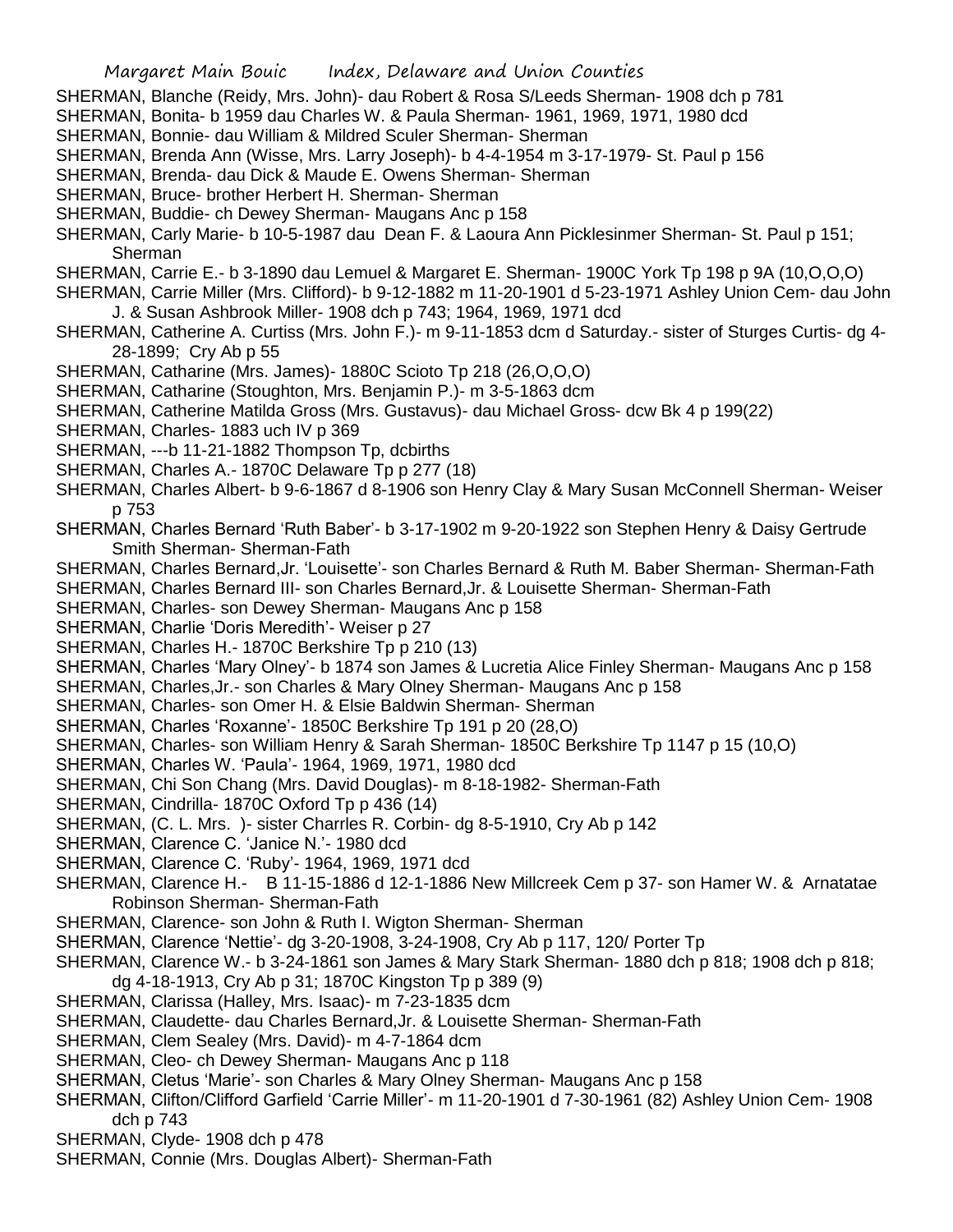SHERMAN, Connie (Mrs. Herbert R.)- Sherman

- SHERMAN, Connie (Mrs. William)- 1971 dcd
- SHERMAN, Cora (Kandel, Mrs. Tuna)(Merry, Mrs. Mark)(Woolums, Mrs. Kelley)- b 7-11-1885 m(1) 1-12-1905 d 2-13-1956 dau Hamer W. & Arnatatae Robinson Sherman- Sherman 3; Sherman-Fath; Rittenhouse 5; 1900C Dover Tp 144-146 p 6B (14,O,O,O)
- SHERMAN, Cordelia- dau Hiram & Laura Sherman- 1850C Brown Tp 2836 p 157 (10,O)
- SHERMAN, Courtland- d 5-4-1863 (25y1m) Berkshire Cem, Powell p 8- son David T. & Sarah Sherman-1850C Berkshire Tp 197 p 29 (10,O)
- SHERMAN, Mrs. C. L.- dau Charles A. Corbin, sister Charles R. Corbin- dg 8-5-1910, Cry Ab p 142
- SHERMAN, Courtley H.- d age 25, dg 5-19-1865 Cry Ab p 47
- SHERMAN, Curtland- b 6-8-1879 Delaware Town son David & Mary Rhods Sherman- dcbirths
- SHERMAN, Cynthia- b 4-7-1971 dau Douglas Albert & Gidget Sherman- Sherman-Fath
- SHERMAN, Daisy Gertrude Smith (Mrs. Steven Henry)- b 1-25-1884 d 6-6-1959 Forest Lawn Cem- dau John & Margaret Jacques Smith- Sherman-Fath
- SHERMAN, Daniel- 3rd O,. ca. Ashley Cem, Powell p 187
- SHERMAN, Daniel F.- will, dcw Bk 4 p 347(36) 1867
- SHERMAN, Daniel K.- b 1822 d 12-8-1890 Marengo Cem, Powell p 376; dg 12-19-1890. Cry Ab p 41
- SHERMAN, Danny- b 1956 son Charles W. & Paula Sherman- 1964, 1969, 1971 dcd
- SHERMAN, David- 1908 dch p 405
- SHERMAN, David- dcw Bk 4 p 347(36) mentioned
- SHERMAN, David- funeral Tuesday- dg 5-5-1916, Cry Ab p 59
- SHERMAN, David 'Abigail Hathaway'- m 12-27-1710- Maugans Anc p 118
- SHERMAN, David A.- son Donald & Barbara Sherman- Sherman engaged to Tabitha Michelle Carter
- SHERMAN, David Cadwel 'Ruth Charlene Kinsel'- b 8-29-1922 m 8-2-1941 son Stephen Henry & Daisy Gertrude Smith Sherman- Sherman-Fath
- SHERMAN, David- son Charles & Roxanne Sherman- 1850C Berkshire Tp 191 p 20 (4,O
- SHERMAN, David 'Clem Sealey'- m 4-7-1864 dcm
- SHERMAN, David- son David T. & Sarah Sherman- 1850C Berkshire Tp 197 p 20 (23,Ct)
- SHERMAN, David Douglas 'Chi Son Chang'- b 2-14-1945 m 8-18-1982 son Milner Douglas & Esther Marie Gilbert Sherman- Sherman-Fath
- SHERMAN, David- b 9-3-1881 Berkshire Tp son E. & Eunice Johnson Sherman- dcbirths
- SHERMAN, David L. 'Mary Kathryn Newland'- m 1-12-1985 son Justin H. & Norma Sherman- Taylor (1111251)
- SHERMAN, David R.- b 10-1880 son Lemuel & Margaret E. Sherman- 1900C York Tp198 p 9A (19,O,O,O)
- SHERMAN, David T.- dcw Bk 4 p 168(19) witness
- SHERMAN, David T. 'Sarah'-d 3-9-1867 (70-3-29) Berkshire Cem, Powell p 8-Sunbury p 6; 1835 men p 6 #91 p 4 Berkshire Tp; dg 3-29-1867 Cry Ab p 61; 1840C Berkshire Tp 181 (40-50); 1850C Berk. Tp 197 p 20 (53,Ct)
- SHERMAN, David 'Velle'- b 2-22 m 1987 son Douglas Albert & Connie Sherman- Sherman-Fath
- SHERMAN, David- son William Henry & Sarah Sherman- 1850C Berkshire Tp 147 p 15 (6,O)
- SHERMAN, Davis- son Ira & Jane Sherman- 1850C Troy Tp 2648 p 138 (8,O)
- SHERMAN, Dawn (Sperry, Mrs. Edwin Ray)- dau Robert & Rosa S/Leeds Sherman- 1880 dch p 661, 781
- SHERMAN, Dean F. 'Loura Ann Picklesimer'- b 7-7-1962 m 5-28-1983 son George W. & Ruth D. Thiergartner Sherman- St. Paul p 151; Sherman
- SHERMAN, Deborah Benjamin (Mrs. Jeffrey L.)- m 8-18-1973 dau M. M. Benjamin Sherman
- SHERMAN, Denise L. (Mrs. James G.)- 1981 dcd
- SHERMAN, Dewey- son Charles & Mary Olney Sherman- Maugans Anc p 158
- SHERMAN, Diana Kay (DePriest, Mrs. )- dau Dick & Maude E. Owens Sherman- Sherman
- SHERMAN, Dolphus- d 11-2/3-1869 (17y)- Oxford Tp son John & Elizabeth Sherman- dcdeaths
- SHERMAN, Donald- b 1961 son Elvie Clyde & Grace Sherman- 1964, 1969, 1971 dcd
- SHERMAN, Donald B.,Sr 'Marilyn'- Sherman
- SHERMAN, Donald, Jr.- son Donald B.,Sr. & Marilyn Sherman- Sherman
- SHERMAN, Donald- son George Eber & Hazel Sherman- Sherman
- SHERMAN, Donald L. 'Barbara S.- 1961, 1964, 1971, 1980 dcd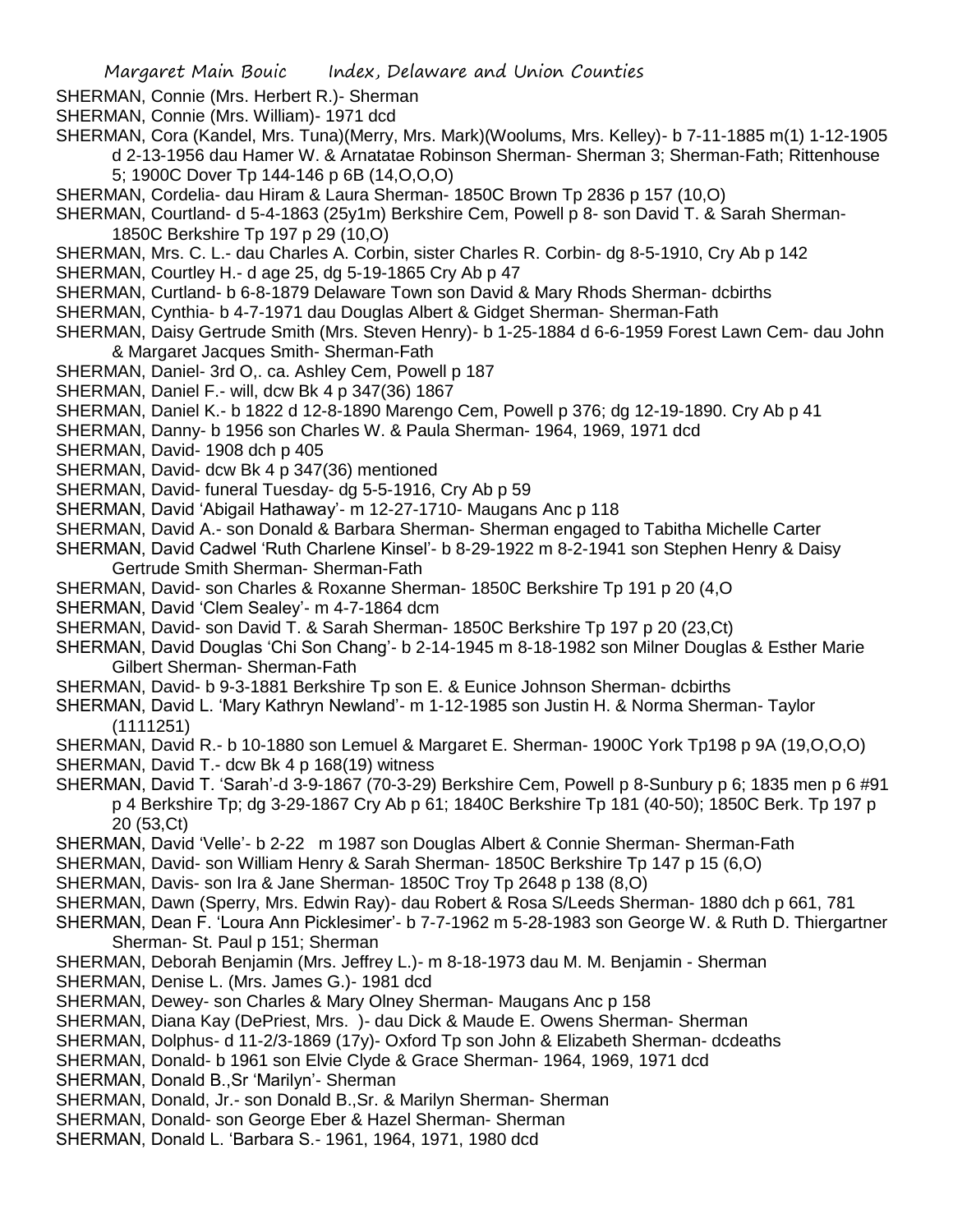SHERMAN, Donald Miller-'Maude Jefferies' (2)' Lillian Clara Smith Wagner',(3)'Dorothy Gladys Sager' (4) 'Eva Mae Nielson Dennis,' (5)' Nellie Mae Arthurs' b 11-16-1897 m(1) 6-2-1918 div 5-18-1927 m(2) 1-5-1928 div 1-12-1935 m(3) 3-9-1935div 4-5-1950 m(4) 7-15-1954, div 2-20-1962 m(5) 6-7-1965- d 12-31-1970 (74) New Millcreek Cem- son Emery C. & Mary Frances Miller Sherman- Sherman-Fath; b 3-16-1896 dcbirths Scioto Tp

SHERMAN, Donna- dau Elvie Clyde & Grace Sherman- 1964, 1969, 1971 dcd

- SHERMAN, Dora Estelle (Van Sickle, Mrs. Clayton)- b 8-15-1855 m 3-13-1879 d 2-3-1909 (53-5-18) dau A ugustus & Jane Sherman, raised by Rev. & Mrs. Brown- dg 2-9-1909, Cry Ab p 10
- SHERMAN, Dorcas (Mrs. Edmund)- 1883 uch V p 118
- SHERMAN, Dorelle Perry 'Josephine Williams''Johannah Josephine Derckaz'- b 11-21-1890 m 12-1935, div 1960 d 6-30-1979 dau Rev. Schuyler Albert & Effa Myrtle Witter Sherman- Sherman -Fath
- SHERMAN, Doris Clare (Bryant, Mrs. Adrin Burdette'- b 5-11-1911 dau Stephen Henry & Daisy Gertrude Smith Sherman- Sherman-Fath
- SHERMAN, Doris Meredith (Ims, Mrs. Cyril P.)(Mrs. Charlie)- b 6-6-1911 m(1) 11-5-1933 dau Von Le Van & Lena Nichols Meredith- Weiser p 27
- SHERMAN, Dorothy Gladys Sager (Mrs. Donald Miller)- b 2-1-1905 m 3-9-1935 div 4-5-1950 dau David A. & Bertha A. Blauser Sager- Sherman-Fath

SHERMAN, Dorothy (Lang, Mrs. )- dau Clifton Garfield & Carrie Miller Sherman- Sherman

- SHERMAN, Douglas Albert 'Connie''Geger''Martha'- b 6-12-1942 son Dorelle Perry & Johanna Josephine Derchaz Sherman- Sherman-Fath
- SHERMAN, Douglas- b 10-11-1973 son Douglas Albert & Gidget Sherman- Sherman-Fath
- SHERMAN, Dwight B.- b 9-2-1881 Berkshire Tp d 1-19-1891 (9-4-16) Galena- dcdeaths; dg 1-23-1891, Cry Ab p 45- son Everett & Eunice Johnson Sherman- dcbirths
- SHERMAN, Earl- son Dewey Sherman- Maugans Anc p 158
- SHERMAN, Eber 'Elizabeth'- d 1884,son George W. & Lucinda Williams Sherman- dg 9-7-1906, dg 9-21-1896, Cry Ab p 118, 120; dg 12-1-1908, Cry Ab p 171
- SHERMAN, Mrs. E. C.- dau Wm & Catherine Schacklet- dg 3-17-1916 Cry Ab p 35
- SHERMAN, Edmund- Powers Pat p 99
- SHERMAN, Edmund 'Dorcas'- Maugans Anc p 118
- SHERMAN, Edna- 1961, 1964 dcd
- SHERMAN, Edna (Mrs. Harold C.)- d 1974- Sherman
- SHERMAN, Edson Oslando 'Adelia Olney''louise Kail'- b 1869 son James & Lucretia Alice Finely Sherman-Maugans Anc p 158
- SHERMAN, Edward- son Hiram & Laura Sherman- 1850C Brown Tp 2836 p 157 (4,O)
- SHERMAN, Edward- son Ira O. & Ada Hoy Taylor Sherman- Sherman-Fath
- SHERMAN, Edward A.- 1908 dch p 405
- SHERMAN, Effa Myrtle Witter (Mrs. Rev.Schuyler Albert)- b 12-31-1867 m 9-25-1889 d 4-12-1926 dau Albert B. & Susan Bland Witter- Sherman-Fath; mt 10-2-1889 p8c1,2 Abs p 3
- SHERMAN, E. H.- b 11-8-1870 Oxford Tp dau John & Elizabeth Uttre Sherman- dcbirths
- SHERMAN, E. L.- Pabst Pion I p 97
- SHERMAN, Eleanor Jane (Waters, Mrs. John)- b 11-15-1830 m 5-18-1854 d 8-9-1906 (75-8-25) Green Mound Cem-, dg 1906, Cry Ab p 111; dau Ira Sherman- 1880 dch p 815; 1850C Troy Tp 2648 p 138 (19,O)
- SHERMAN, Elbert- 1850C Porter Tp 3053 p 165 (20,O)
- SHERMAN, Eldon Richard 'Velma Lee Miller'- b 8-7-1912 m 11-23-1932 son John Douglas & Gertrude Margaret Kaiser Sherman- Sherman-Fath
- SHERMAN, Eleanor Nichols (Mrs. Gustavus)- m 9-10-1835 dcm
- SHERMAN, Elfred E.(Owen, Mrs. Eugene)- b 10-20-1862 dau James & Mary Stark Sherman- 1880 dch p 818; dg 4-18-1913, Cry Ab p 31; 1870C Kingston Tp p 389 (7)
- SHERMAN, Eli 'Nickels'- dg 8-14-`1906, Cry Ab p 114; 1835 men p 60 #12 p 112 Troy Tp
- SHERMAN, Eli 'Rachel'- d 5-11-1881 (72/73-9-6) Marlborough Cem, Powell p 296; 1850C Troy Tp 2647 p 138 (46,O); dcdeaths; 1870C Brown Tp p 238 (63\*)
- SHERMAN, Eli 'Sarah S. Howard'- m 4-22-1863 dcm
- SHERMAN, Eliza A.- d 10-23-1879 (18y9m) Berkshire Tp, dcdeaths
- SHERMAN, Elizabeth- 1850C Leesburg Tp 257-258 p 40 (16,O)
- SHERMAN, Elizabeth F. (Vansickle, Mrs. Orrin)- m 9-1-1839 dcm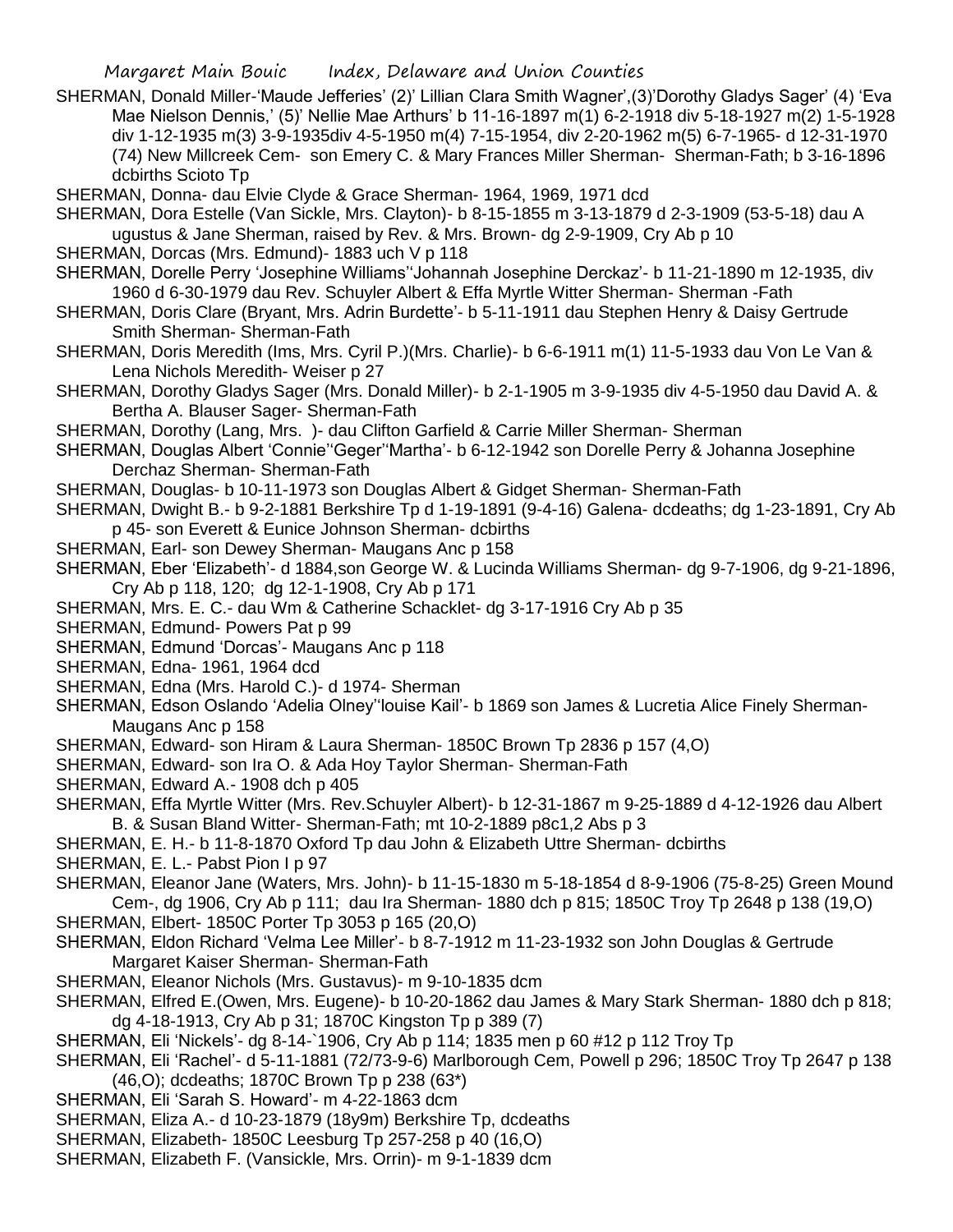- SHERMAN, Elizabeth (Gale, Mrs. mahail)- m 4-1-1858 dcm du John & Martha Herold Sherman- 1880 dch p 792
- SHERMAN, Elizabeth (Hawk, Mrs. John)- m 10-24-1850 dcm
- SHERMAN, Elizabeth (Mrs. John)- 1850C Oxford Tp 2727 p 154 (19,O)
- SHERMAN, Elizabeth Rowe- d 1889 (73)
- SHERMAN, Elizabeth Sagasser (Mrs. John)- b 11-6-1819 Switz d 1-10-1896 ped Kenneth Eugene Poling,Sr. #611, 21; unec XVIII p 58
- SHERMAN, Elizabeth (Mrs. )(Sprague, Mrs. Joseph)- m 2-14-1829 Worthington, dcga p 46 Del Pat & Franklin **Chronicle**
- SHERMAN, Elizabeth Van Sickle (Mrs. Mason F.)- dg 3-28-1890 Cry Ab p 11
- SHERMAN, Elizabeth- b 1830 dau Vincent & Mahala Eubanks Sherman- Sherman-Fath; 1850C Scioto Tp 2362 p 143 (19,O)
- SHERMAN, Elizabeth (Walker, Mrs. James)(Mrs. Eber)- d Saturday (82) dg 12-1-1908, Cry Ab p 171
- SHERMAN, Elizabeth (Wiley, Mrs. William C.)- m 1-4-1849 dcm
- SHERMAN, Ella- dau Charles & Roxanne Sherman- 1850C Berkshire Tp 191 p 20 (2,O)
- SHERMAN, Ella Ferrell (Mrs. Robert)- dau Charles & Catherine Kiplinger Ferrell- Weiser p 626
- SHERMAN, Ella S.- dau George F. & Ann L. Sherman- 1850C Berkshire Tp 185 p 18 (5,O)
- SHERMAN, Ella (Talbot, Mrs. Ed)- d 8-13-1948 dau James & Lucretia Alice Finley Sherman- Maugans Anc p 158
- SHERMAN, Ellen Georgia- d 11-3-1861(5-6-21) Ashley Cem, Powell p186- dau G. W. & M. Sherman
- SHERMAN, Ellen (Waters, Mrs. John)- m 5-18-1854 dcm
- SHERMAN, Elmer E. 'Winifred K. Harris'- b 1861 son Jesse S. & Harriet Cluggage Sherman- Sherman-Fath
- SHERMAN, Elmer 'Maudie'- 1949 ucd
- SHERMAN, Elnathan 'Experience Hathaway'- m 1-2-1723/4 son Edmun & Dorcas Sherman- Maugans Anc p 118
- SHERMAN, Elsie Baldwin (Mrs. Omer H.)- Sherman
- SHERMAN, Elsie G.- b 3-1885 dau Lemuel & Marbgaret E. Sherman- 1900C York tp 198 p 9A (15,O,O,O)
- SHERMAN, Elsie- dau William & Mildred Sculter Sherman- Sherman
- SHERMAN, Elvie Clyde 'Grace'- son John & Ruth I. Wigton Sherman- Sherman1964, 1969, 1971 dcd
- SHERMAN, Ely T.- d 1-18-1860 (1-5-27) Berkshire Cem, Powell p 8- son Everett S. & Julia A. Sherman
- SHERMAN, Emal- 1870C Delaware Town p 321 (21\*)
- SHERTZER, Emilia G.- 1870C Kingston Tp p 389 (1)
- SHERMAN, Emanuel 'Josephine Bower'- m 1-6-1897 ucm (Hearl)
- SHERMAN, Emery Carson 'Mary Frances Miller'- b 9-12-1859 m 9-25-1881 d 11-13-1933 New Millcreek Cem
	- p 7- son Perry J. & Martha Jane Perkins Sherman- Rittenhouse 4,5; 1880 dch p 486; Maugans Anc p 47; Sherman-Fath; dg 2-20-1914, Cry Ab p 95; 1860C Dover Tp 284 (3,O); 1870C Scioto Tp 85 p 480
	- (13,O); 1880C Scioto Tp 214(22,O,O,Va)
- SHERMAN, Emmilie G. (Patrick, Mrs. )- b 11-19-1868 dau James & Mary Stark Sherman- 1880 dch p 818; dg 4-18-1913, Cry Ab p 31
- SHERMAN, Emma- b 1852 d 1930 Marengo Cem, Powell pp 376
- SHERMAN, Emma Bon(n)er (Ms. Solomon C.)- m 6-26-1882 ucm 7187
- SHERMAN, Emma Eliza (Talbott, Mrs. Elmer Ellsworth)- 1985 uch p 107
- SHERMAN, Emma J. (Lucas, Mrs. James B.)(Alvy, Mrs. George)- b 9-1857 m 2-12-1879 dau Jesse S. & Harriet Cluggage Sherman- Sherman-Fath
- SHERMAN, Erdean (Egger, Mrs. John Donald)- b 10-29-1917 m 10-19-1940 dau Grover Robinson & Imogene Crain Sherman- dcc James Fathbruckner 7 ; opc 713; Rittenhouse 6,7; Sherman-Fath
- SHERMAN, Effie Ersel (Maugans, Mrs. Charles)- b 6-15-1883- m 5-6-1902 d 6-15-1958 New Millcreek Cem p 36- dau Emery C. & Mary Frances Miller Sherman- Maugans Anc p 47; Rittenhouse p 5,6; Sherman-Fath
- SHERMAN, Emery- building new house mt 12-5-1894 p7 c 3p Abs p 59
- SHERMAN, Eric Richard- b 1–5-1979 son Gregg A. & Nancy Oberfieod Sherman- Sherman
- SHERMAN, Erma I.- dau Jesse & Harriet Sherman- 1860C Dover Tp 205 (6,O)
- SHERMAN, Erma Ruth (Hickman, Mrs. Oliver K.)(Mrs. Homer C.)- b 7-11-1908 d 1-22-1990 (81) Cheshire Cem- sister of John E. Ruth & Lucile Shwaderer;- Sherman
- SHERMAN, Estell F.- b 10-18-1873 Oxford Tp dau Norman P. & Alice Pugh Sherman- dcbirths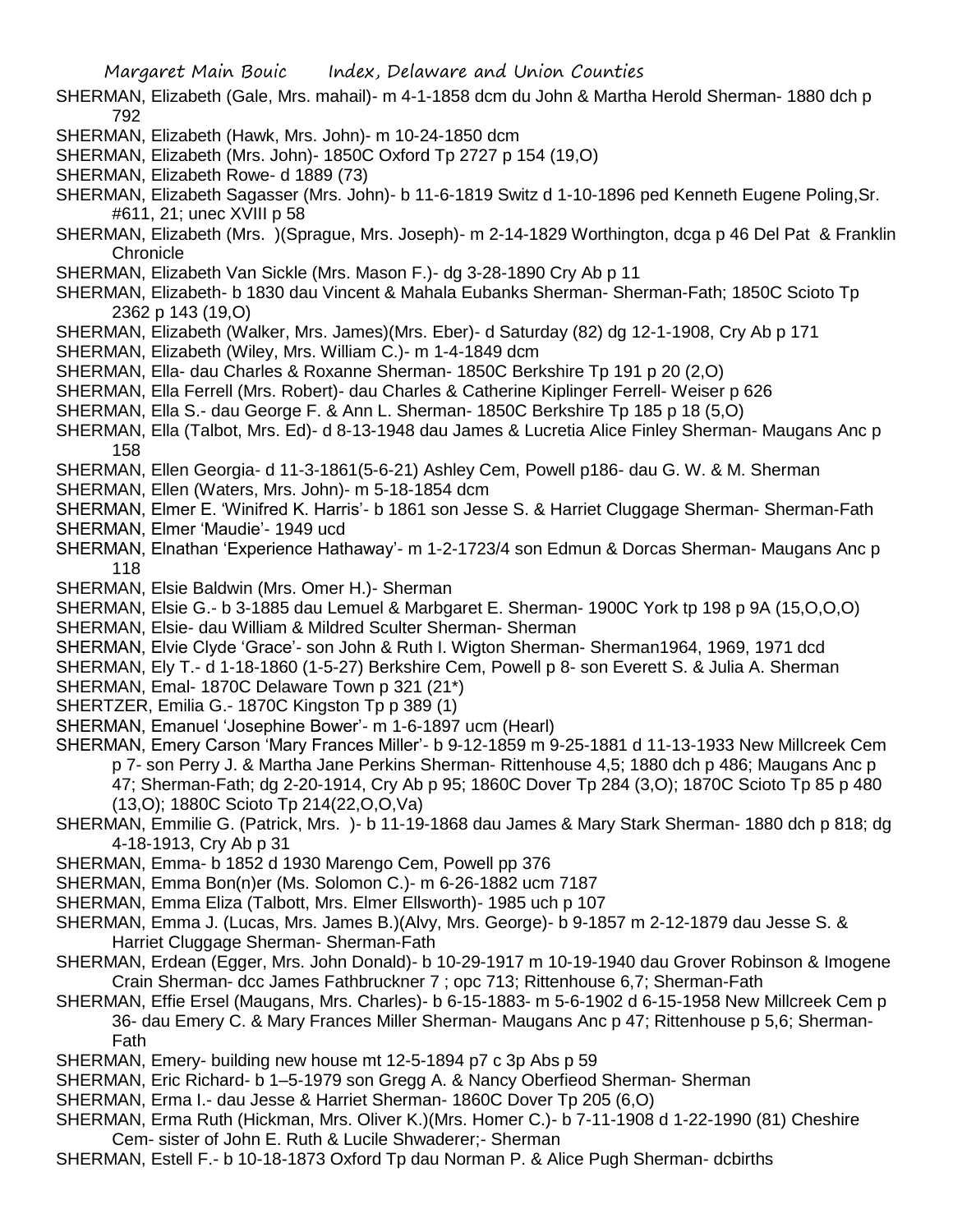- SHERMAN, Esther Marie Gilbert (Mrs. Milner Douglas)- b 6-25-1907 m 5-30-1934 dau Frank P. Jr. & Mary A. Fulcher Gilbert- Sherman-Fath
- SHERMAN, Esther/Ethel (Miller, Mrs. Eston)- dau Lemuel & Margaret Elizabeth Lewis Sherman- Sherman
- SHERMAN, C. Ethel (Miller, Mrs. Howard E.)- dau Lemuel Q. & Margaret Price Sherman- Sherman
- SHERMAN, Ethelwyn- b 8-12-1873 Berkshire Tp dau E. S. & Thersa Jacops Sherman- dcbirths
- SHERMAN, Eunice (Minier, Mrs. Pierce)- m 7-5-1835 dcm
- SHERMAN, Eunice (Morgan, Mrs. Burgess)- m 8-15-1844 dcm
- SHERMAN, Eunice (Pike, Mrs. Charles)- m 4-23-1843 dcm
- SHERMAN, Eva Estelle- b 1-2-1883 d 3-8-1883 New Millcreek Cem p 37- dau Hamer W. & Arnettie Robinson Sherman- Sherman-Fath
- SHERMAN, Eva Mae Neilson (Dennis, Mrs. George Lester)- m 7-15-1954 div 2-20-1962- dau Wilhelm & Sarah Elizabeth Smith Neilson- Sherman-Fath
- SHERMAN, Eve A.- dau John & Mary Sherman- 1850C Porter Tp 3063 p 166 (3,O)
- SHERMAN, Evrett- d 4-10-1891 (36-6-7) Berkshire Tp son Henry Sherman- dcdeaths; 1870C Berkshire Tp p 210 (14)
- SHERMAN, --- d 12-28-1885 (1y6m)- Everett & Eunice Johnson Sherman- dcdeaths
- SHERTZER, Everett S. 1870C Berkshire Tp p 213 (42\*)
- SHERMAN, Everett S. 'Julia A.'- Powell p 8; dcw Bk 4 p 347(36), exec of Daniel Sherman
- SHERMAN, Everett S.- d 6-16-1897 (66y5m) Berkshire Cem, Powell p 7 son David T. & Sarah Sherman-1850C Berkshire Tp 197 p 20 (19,O)
- SHERMAN, Experience Hathaway (Mrs. Elnathan)- m 1-2-1723- Maugans Anc p 118
- SHERMAN, F.- d 1854- Marlborough Cem. p 146
- SHERMAN, F., resident of Delaware dg 8-14-1906, Cry Ab p 114
- SHERMAN, Fannie Belle (Chambers, Mrs. William H.)- b 3-30-1876 d 6-7-1950 bur Fulton, O.- Maugans Anc p 126
- SHERMAN, Florence- d 9-1854 (93y10m) Marlborough Cem. p 146; Powell p 296
- SHERMAN, Florence E. Curl (Mrs. James Grant)- b 1885 d 1-20-1954 York Cem p 41; 1949 ucd
- SHERMAN, Florence Pike (Mrs. William Arthur)- Maugans Anc p 158
- SHERMAN, Francena- d 4-12-1875 (1-5-24) Whitehall Cem, Powell p p 342- dau N. N. & A.
- SHERMAN, Frances A.- dau Charles & Roxanne Sherman- 1850C Berkshire Tp (6/12,O)
- SHERMAn, Frances O.- 1870C Delaware Town p 284 (10)
- SHERMAN, Frances V. (Mrs. Edward Richard)- Sherman; 1961, 1964, 1969, 1971 dcd
- SHERMAN, Francis- will, dcw Bk 4 p 87(11) 1862
- SHERMAN, Francis M. son Francis Sherman- dcw Bk 4 p 87(11)
- SHERMAN, Francis Marion- b 11-8-1853 d 3-25-1911 son Jesse & Harriet Cluggage Sherman- Sherman-Fath; 1860C Dover Tp 205 (8,O)
- SHERMAN, Frank- b 1910 Marlborough Cem. p 185
- SHERMAN, Frank- 1908 dch p 295, 405; Marlborough Cem. p 185
- SHERMAN, Frank 'Mary Bump'- b 3-19-1846 m 6-18-1871 d 3-14-1910- dg 3-18-1910, Cry Ab p 106
- SHERMAN, Mrs. Frank- dau William & Catherine Miller- dg 6-22-1909 Cry Ab p 39
- SHERMAN, (Mrs. Frank)- d Sunday 10-3-1905, Cry Ab p 54
- SHERMAN, Frankie R.- b 12-1899 son Lewis C. & Alie Sherman- 1900C York Tp 350 p 14B (5/12,O,O,O)
- SHERMAN, Franklin- 1870C Brown Tp p 238 (23)
- SHERMAN, Franklin- son Eli & Rachel Sherman- 1850C Troy Tp 2647 p 138 (5,O)
- SHERMAN, --- d 6–17-1888 (0-0-0) ch Frantz & Sophia Kehr Sherman- dcbirths, dcdeaths
- SHERMAN, G. A.- Pabst Pion I p 96
- SHERMAN, General- htp p 7; dg 2-17-1891, Cry Ab p 46
- SHERMAN, Genevieve (Bolinger, Mrs. Cr. Charles E.)- Sherman
- SHERMAN, George A.- son Charles & Roxanne Sherman- 1850C Berkshire Tp 191 p 20 (5,O); Pabst Pion I p 94, 95, 96; dcw Bk 4 p 201(22)
- SHERMAN, George Eber 'Hazel'- d 2-24-1985 Cheshire Cem- Sherman
- SHERMAN, George F. 'Ann L.'- 1850C Berkshire Tp 185 p 18 (31,Ct)
- SHERMAN, George- brother Homer C. Sherman- Sherman
- SHERMAN, George T.- 1840C Berkshire Tp 187; Sunbury (20-30)Sherman
- SHERMAN, George T. 'Annie B. Higgins'- m 1-10-1865 dcm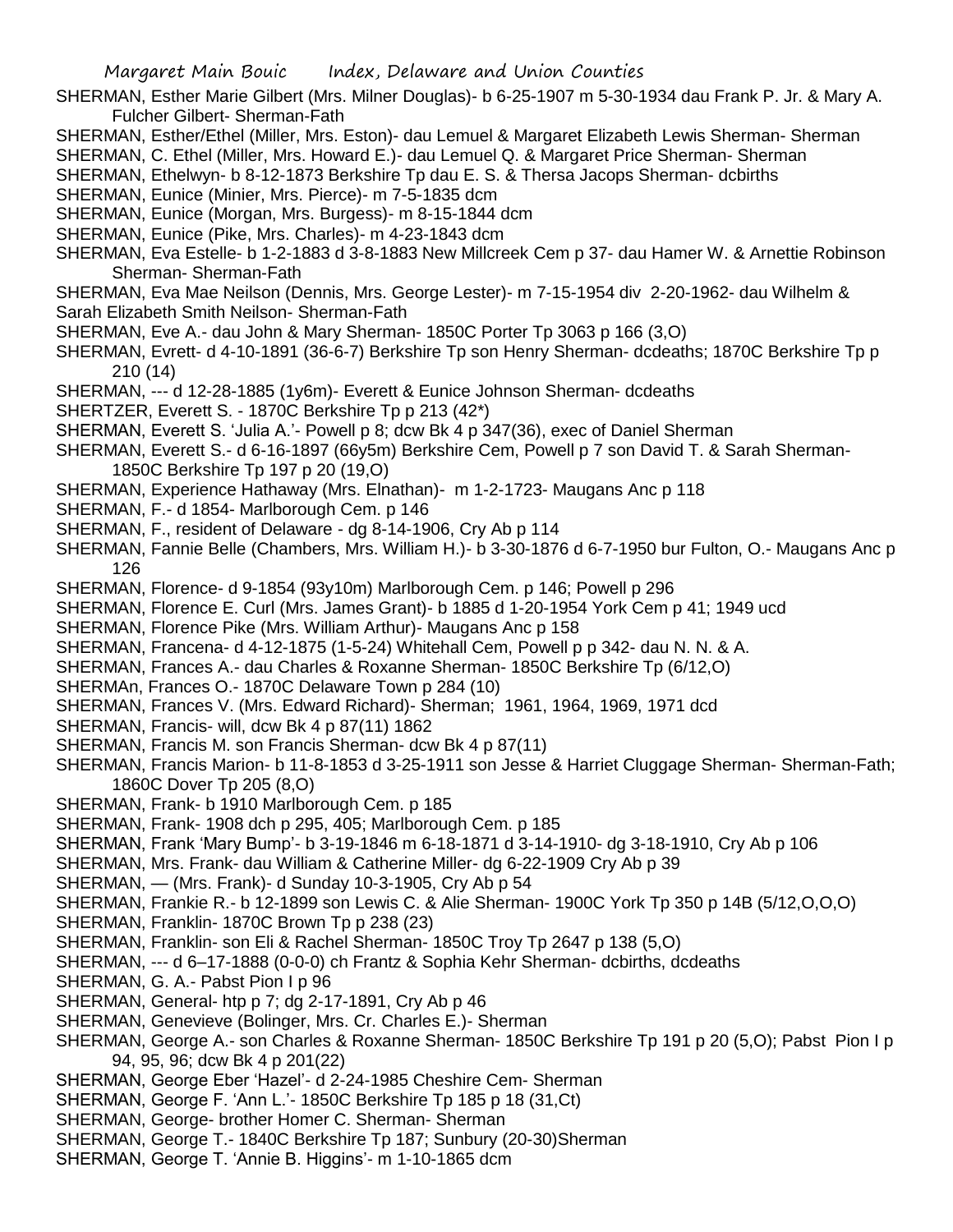- SHERMAN, George T. 'Lucinda A. Carney'- m 9-12-1842 dcm
- SHERMAN, George W. 'Ruth D. Thiergartner'- b 3-28-1932 m 4-25-1954- St. Paul p 151; Sherman
- SHERMAN, George- son William Henry & Sarah Sherman- Pabst 6 p 18; 1850C Berkshire Tp 147-p 15 (20,NY)
- SHERMAN, George W.-1870C Berlin Tp p 235 (20)
- SHERMAN, George W.- son John & Mary Sherman- 1850C Porter Tp 3063 p 166 (7/12,O)
- SHERMAN, George W. 'Lucinda Williams'- d 9-16-1906 (56), dg 9-7-1906, Cry Ab p 118
- SHERMAN, b 3-6-1881 Berkshire Tp son Geroge W. & Lucinda Williams Sherman- dcbirths
- SHERMAN, Gerald Dorelle- b 2-4-1938 son Dorrelle Perry & Johanna Josephine Drerhaz Sherman-Sherman-Fath.
- SHERMAN, Gerald- b 9-7-1935 m 1959 son Roy & Alleyne Rodenhammer Sherman- Freshwater p 21
- SHERMAN, Geraldine Beverly (Soule, Mrs. Roy)(Hale, Mrs. Robert)- dau Dorelle Perry & Josephine Williams Sherman- Sherman-Fath
- SHERMAN, Gertrude Margaret Kaiser (Mrs. John Douglas)- b 1-31-1886 m 1-25-1911 d 8-1-1962 Sunset Cem- dau Nicholas & Elizabeth Strack Kaiser
- SHERMAN, Gertrude May- b 8-20-1899 Troy Tp dau Victor & Anna May Harris Sherman- dcbirths SHERMAN, Gidget (Mrs. Douglas Albert)- Sherman-Fath
- SHERMAN, Gilbert Quncey- b 1-18-1877 not m. d 5-21-1962 York Cem p 98- son Lemuel & Margaret Elizabeth Lewis Sherman- Sherman
- SHERMAN, Grace (Mrs. Elvie Clyde)- 1964, 1969, 1971 dcd
- SHERMAN, Grace Matilda (Jordan, Mrs.Charles Thurman)- b 5-21-1885 d 4-30-1966- 1985 uch p 41
- SHERMAN, Grace (Wentz, Mrs. )- dau John & Ruth I. Wentz Sherman- Sherman
- SHERMAN, Grant David- b 9-13-1995 son David L. & Mary Newland Sherman- Sherman
- SHERMAN, Gregg A. 'Nancy D. Oberfield'- Sherman1991 ucd
- SHERMAN, Gregg H. 'Nancy L. Oberfield'- b 1953 m 4-26-1975 son E. Richard & Frances Sherman- 1961, 1964, 1971 dcd
- SHERMAN, Gregory Douglas- son Douglas Albert & Connie Sherman- Sherman-Falk
- SHERMAN, Gregory 'Karen'- 1991 ucd
- SHERMAN, Grovene (Griswold, Mrs. Damon)- b 8-19-1925 dau Roy & Alleyne Rodenhammer Sherman-Freshwater p 275
- SHERMAN, Grover Robinson 'Imogene Crain'- b 8-16-1888 m 6-24-1914 d 1-12-1957 son Hamer W. & Arnatatae Robinson Sherman- dcc James Fathbruckner 14; 1900C Dover Tp 144-146 p 7A (11,O,O,O); 1910C Dover Tp 185-189 p 8A (21,O,O,O)
- SHERMAN, Gustavus 'Elenaor Nickols'- m 9-10-1835 dcm dg 8-14-1906, Cry Ab p 114
- SHERMAN, Gustavus 'Matilda Gross'- m 4-15-1841 dcm, dcw Bk 4 p 199(22)
- SHERMAN, G. W.- 1908 dch p 427; pallbearer for John Irwin- dg 1-25-1910, Cry Ab p 90; for Ruth Good Elzey- dg 8-9-1910, Cry Ab p 144
- SHERMAN, H.- hadc p 48, Radnor Tp H. (Mrs. L.)- unec XX p 28
- SHERMAN, H.- d 5-28-1874 (81) dg 7-30-1874 Cry Ab p 117 at son-in-law's Upper Sandusky
- SHERMAN, Hamer W. 'Arnatatae Robinson'- b 10-1-1854 m 10-16-1879 ucm 6562 d 4-29-1897 New Millcreek Cem p 37- son Perry & Martha Jane Perkins Sherman- dcc James Fathbruckner 28 ; Sbc p 45; Rittenhouse 4,5; Sherman-Fath; mt 5-5-1897 p5c2. Abs p 20;1860C Dover Tp 284 (5,O); 1870C Scioto Tp 85p 480 (16,O): 1880C Dover Tp 149-157 p 34 (25,O)
- SHERMAN, Hank- parents of Mrs. Dave Norris- Sherman
- SHERMAN, Hannah (Beach, Mrs. David)- m 1717 dau Matthew Sherman, graddau Samuel Sherman- unec XIV p 55
- SHERMAN, Harold C. 'Edna' 'Pearl'- d 9-15-1981 (78) Glendale Cem- brother Frank- Sherman
- SHERMAN, Harriet- 1870C Oxford Tp p 436 (19)
- SHERMAN, Harriet- d Saturday in Dayton- dg 12-26-1893 Cry Ab p 145
- SHERMAN, Harriet Amanda Mack (Mrs. Richard Crain)- b 6-25-1913 div 2-1-1950 dau Herry & Bertha Lealah Rittenhouse Mack- Sherman 4; Rittenhouse 6
- SHERMAN, Harriet Cluggage (Mrs. Jesse)- b 6-13-1828 m 12-11-1851 ucm 1742 d 8-1-1895 Ind dau James & Jeannette Cluggage-Sherman-Fath; mt 5-29-1861, Abs p 2; unec XIV p 66, XX p 28; 1860C Dover Tp 205 (32,Pa)
- SHERMAN, Harriet L. (Mrs. John F.)- d 5-18-1849 (21y9m) Sherman burial plot- Powell p 315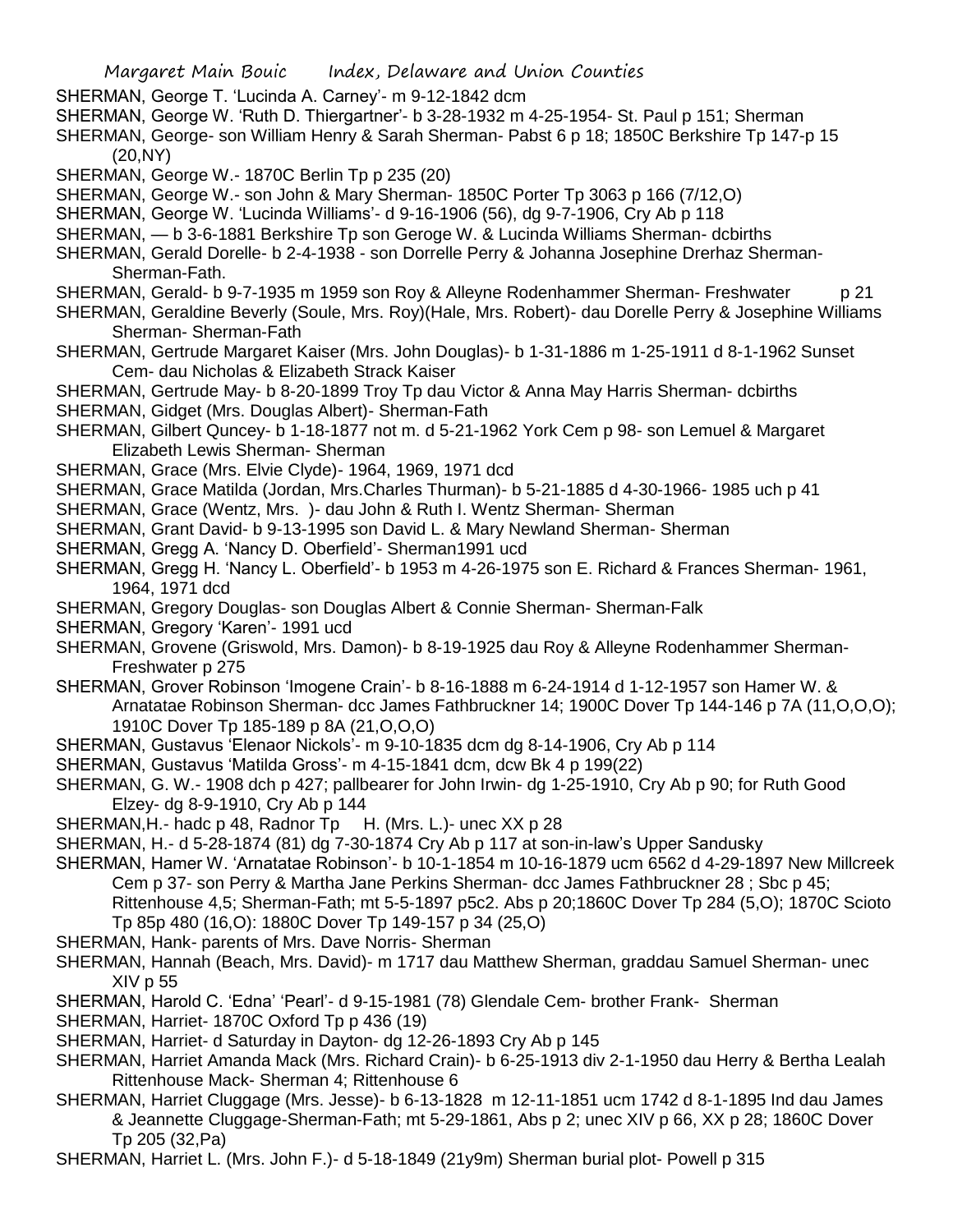- SHERMAN, Harriet Morrison (Mrs. Adam)(Utter, Mrs. Joseph J.) b 9-18-1835 m(1) 3-11/12-1851 dcm (2) 11- 22-1879; 1880 dch p 798
- SHERMAN, Harriet Vannatta (Mrs. Joel)- m 2-20-1857 dcm
- SHERMAN, Harvey M.- b 6-18-1881 d 4-9-1920 New Millcreek Cem p 37- son Hamer W. & Arnatatae Robinson Sherman- Sherman-Fath; Rittenhouse; 1900C Dover tp 144-146 p 6B (18,O,O,O); 1910C Dover Tp 185-189 p 8A (27,O,O,O)
- SHERMAN, Hazel H.- b 8-1892 Wy.- dau Elmer E. & Winifred K. Harris Sherman- Sherman-Fath
- SHERMAN, Hazel M. (Mrs. George Eber)- 1980 dcd
- SHERMAN, Helen F. Stevenson (Mrs. Stephen Henry)- m 11-3-1936 dau Jesse & Myrtle Bousher Stevenson-Sherman-Fath.
- SHERMAN, Helen (Henry, Mrs. )- dau Clifton Garfield & Carrie Miller Sherman- Sherman
- SHERMAN, Helen (Mrs. Ralph)- Maugans Anc p 158
- SHERMAN, Henrietta (Mrs. V. B.)- Sherman
- SHERMAN, Henry- 1880 dch p 287, 288; 1908 dch p 383, 405
- SHERMAN, Henry- son Abraham & Mary Sherman- 1850C Delaware Tp 1460 p 101 (11/12,O)
- SHERMAN, Henry 'Ann Boyd'- m 11-14-1846 dcm
- SHERMAN, Henry Clay 'Mary Susan McConnell'- b 9-26-1842 m 9-26-1866 d 9-29-1896- Weiser p 753
- SHERMAN, Henry Jacob- funeral Thursday- dg 4-9-1915 Cry Ab p 37
- SHERMAN, Henry- son Eli & Rachel Sherman- 1850C Troy Tp 2647 p 138 (7,O)
- SHERMAN, Henry 'Hettie Young'- m 12-1-1847 dcm d 5-13-1880 (55y26d) Berkshire Cem, Powell p 5
- SHERMAN, Henry 'Mary Ann'- 1850C Berkshire Tp 149 p 15 (24,NY); 1870C Berkshire Tp p 210 (45\*)
- SHERMAN, Herbert R. 'Connie'- d 11-4-1974 (47) bur Mt Gilead- Sherman
- SHERMAN, Herman- b 4-27-1884 Berkshire Tp son Everit & Eunice Johnson Sherman- dcbirths
- SHERMAN, Hester Hannawalt (Mrs. Vinson)(Wait, Mrs. George W.)- b 1-1842 m 8-16-1862 ucm 3342 unec IV p 27, XX p 43, m (2)10-9-1867 ucm 4254
- SHERMAN, Hetty- 1870C Berkshire Tp p 210 (44)
- SHERMAN, Hettie Yount (Mrs. Henry)- m 12-1-1847 dcm d 11-11-1876 (50y8m) Berkshire Ceml Powell p 5
- SHERMAN, Hiram- 1835 men p 10 #14 p 11 Bennington Tp
- SHERMAN, Hiram- 1850C Troy Tp 2647 p 138 (11,O) son Eli & Rachel Sherman
- SHERMAN, Hiram 'Laura'- 1850C Brown Tp 2836 p 157 (38,Vt)
- SHERMAN, Hobert R.- b 10-1897 son Lewis C. & Alie Sherman- 1900C York Tp 350 14B (2,O,O,O)
- SHERMAN, Homer C. 'Rema Ruth'- d 4-28-1977 (71) Cheshire Cem- Sherman
- SHERMAN, Horatio 'Lucippa'- 1880 dch p 363; 1908 dch p 197; Poe p 24; 1850C Delaware Town 1141 p 87 (56,Mass)
- SHERMAN, Hosea C.- son George F. & Ann L. Sherman- 1850C Berkshire Tp 185 p 18 (6,O)
- SHERMAN, Howard- Sherman
- SHERMAN, Hubb- 1870C Oxford Tp p 436 (7)
- SHERMAN, Hulda (Beach, Mrs. James Eaton)- unec XV p 11
- SHERMAN, Ida Ray- b 8-6-1877 Berkshire- dau David & Mary M. Sherman- dcbirths
- SHERMAN, Ida (Rock, Mrs. Harold)- dau William Arthur & Florence Pike Sherman- Maugans Anc p 158
- SHERMAN, Imogene Crain (Mrs. Grover Robinson)- b 7-30-1892 m 6-24-1914 d 4-22-1979 New Millcreek Cem- dau Joseph Rudolph & Fannie Adelle Friedly Crain- dcc James Fathbruckner 15; opc 469;
	- Rittenhouse 5,6; 1964, 1969, 1971 dcd
- SHERMAN, Ira- d 6-15-1880 (3m)- Galena, dcdeaths
- SHERMAN, Ira ' Nickels'- dg 8-14-1906, Cry Ab p 114
- SHERMAN, Ira- son Ira & Jane Sherman- 1850C Troy Tp 2648 p 138 (4,O)
- SHERMAN, Ira 'Jane'- 1850C Troy Tp 2648 p 148 (40,O)
- SHERMAN, Ira O. 'Ada Hoy Taylor ''Martha Washington Armentrout Volk'- b 8-21-1887 m(1) 11-22-1917 d 8- 31-1944 Alton Cem- Sherman-Fath
- SHERMAN, Ira- son William Henry & Sarah Sherman- 1880 dch p 574, 815; hmp p 71; dpc p 24; hadc p 56; 1850C Berkshire Tp 147 p 15 (16,NY)
- SHERMAN, Iris (Bear, Mrs. Kenneth)- b 8-15-1923 dau Roy & Allayne Rodenhammer Sherman- Freshwater p 275
- SHERMAN, Isaac- Pabst 1 p 1
- SHERMAN, Isabel- d 1840, Marlborough Cem. p 147 dau J. & J.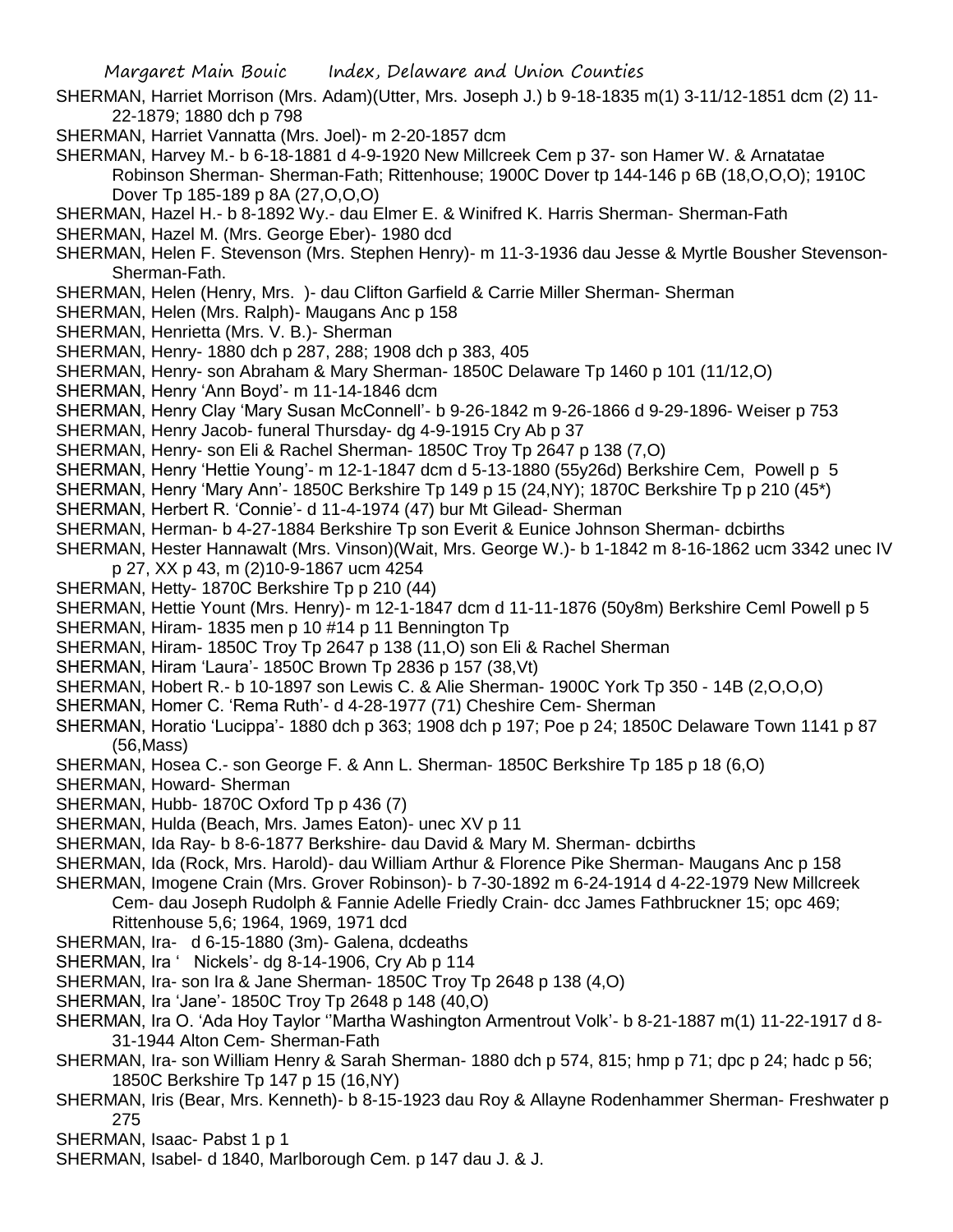- Margaret Main Bouic Index, Delaware and Union Counties SHERMAN, Jack Speakman 'Rachel'- b 3-27-1913 d 1-20-1989 Gladwater, Texas- son Stephen Henry & Daisy Gertrude Smith Sherman- Sherman- Fath; 1967 ucd SHERMAN, Jacob- d 12-31-1861 (28-7-16) Ashley Cem- Powell p 186 SHERMAN, Jacob 'Matilda Bowman'- b 7-15-1843 Switz m 9-19-1869 d 2-17-1930 Kenton; son John & Elizabeth Sagasser Sherman- ped Kenneth Eugene Poling,Sr.- #611 10, unec XVIII p 58 SHERMAN, James- 1915 uch p 149 James- 1959 ucd, York Tp SHERMAN, James- son Andrew J. & Margaret L. Sherman- 1850C Oxford Tp 2710 p 153 (6,O) SHERMAN, James 'Catharine'- 1880C Scioto Tp 218 (23,O,O,O) SHERMAN, James C.- b 1856 son Jesse & Harriet Cluggage Sherman- Sherman-Fath; 1850C Dover Tp 205  $(3,0)$ SHERMAN, James- son C. Ronald & Patricia J. Sherman- 1961(11), 1964, 1969 dcd SHERMAN, James- son Eli & Rachel Sherman- 1850C Troy Tp 2647 p 138 (13,O) SHERMAN, James G. 'Denise L.'- 1980 dcd SHERMAN, James Grant 'Florence Curl'- b 12-24-1882/3 m 1907 d 10-17-1962 York Cem p 41- son Lemuel & Margaret Elizabeth Lewis Sherman- Sherman 1949 ucd; 1900C York Tp 198 p 9A (16,O,O,O) SHERMAN, James- son Ira & Jane Sherman- 1850C Troy Tp 2648 p 138 (15,O) SHERMAN, James- son John & Mary Sherman- 1850C Delaware Town 1184 p 88 (15,O) SHERMAN, James 'Lovina Rogers'- m 12-31-1854 dcm SHERMAN, James 'Lucretia Alice Finley'- b 1838 d 1-18-1915- Maugans Anc p 158 SHERMAN, James 'Mary Stark'- b 11-28-1831/4 m 4-8 or 2-1855 dcm d 4-9-1913 (81-4-11) Stark Cem, Powell p 208; 1880 dch p 818; 1908 dch p 405, 780; dg 4-18-1913 Cry Ab p 31 SHERMAN, James Raymond- b 7-18-1887 d 3-16-1908 (20-7-28) son Clarence & Nettie Sherman- dg 3-24- 1908, Cry Ab p 120; 1870C Kingston Tp p 389 (38\*) SHERMAN, James 'Thankful Green'- m 7-28-1877 ucm 6095 SHERMAN, James- son William Henry & Sarah Sherman- 1850C Berkshire Tp 147 p 15 (18,NY) SHERMAN, Jane (Mrs. Augustus)- dg 2-9-1909, Cry Ab p 10 SHERMAN, Jane (Dix, Mrs. Alfred J.)- 1880 dch p 772 SHERMAN, Jane E. (Brunner, Mrs. Louis A.)- m 10-1-1850 dcm SHERMAN, Jane E.- dau Horatio & Lucippa Sherman- 1850C Delaware Town 1141 p 87 (24,O) SHERMAN, Jane- dau Eli & Rachel Sherman- 1850C Troy Tp 2647 p 138 (9,O) SHERMAN, Jane (Halley, Mrs. George W.)- m 4-3-1836 dcm SHERMAN, Jane (Mrs. (Ira)- Marlborough Cem. p 147, Powell p 295; hadc p 56; 1850C Troy Tp 2648 p 138 (36,O) SHERMAN, Jane- b 1851 dau John & Jane Reading Sherman- 1860C Dover Tp 324 (9,O) SHERMAN, Jane N.- 1870C Delaware Town p 284 (34) SHERMAN, Jane O.- d 4-17-1962 (61)- Sherman SHERMAN, Jane (Mrs. Wheeler)- 1850C Porter Tp 3064 p 166 (62,Vt) SHERMAN, Janetta/Jennette- dau Horatio & Lucippa Sherman- 1880 dch p 364; 1908 dch p 201; 1850C Delaware Town 1141 p 87 (2,O) SHERMAN, Janice N. (Mrs. Clarence C.)- 1980 dcd SHERMAN, Japhet- Shipps p 28 SHERMAN, Jason Richard- b 3-18-1977 son Jeffrey L. & Deborah Benjamin Sherman- Sherman; dg 4-8-1995 SHERMAN, Jean- b 1963 dau Clarence C. & Janice N. Sherman- 1980 dcd SHERMAN, Jean Erdene (Boyd, Mrs. Daniel Leroy)- b 7–25-1920 dau Stephen Henry & Daisy Gertrude Smith Sherman- Sherman-Fath. SHERMAN, Jennette (Beery, Mrs. Anthony)- m 9-4-1856 dcm SHERMAN, Jeffrey L. 'Deborah Lynn Benjamin'- m 8-18-1973 son E. Richard & Frances Sherman- Sherman; 1961(11), 1964, 1971 dcd
- SHERMAN, Jesse 'Harriet'- 1860C Dover Tp 205 (32,O)
- SHERMAN, Jesse S.- son Francis Sherman- dcw Bk 4 p 87(11)
- SHERMAN, Jesse S. 'Harriet Cluggage'- b 1825 m 12-11-1851 ucm 1742 d 1-9-1898 son Vincent & Mahala Eubanks Sherman- Sherman-Fath; 1883 uch V p 372; mt 5-29-1861, Abs p 2; unec XIV p 66, XX p 28; 1860C Dover Tp 205 (32,O)
- SHERMAN, Jessie (Madden, Mrs. Robert)- dau Charles & Mary Olney Sherman- Maugans Anc p 158 SHERMAN, Joel- d 11-18-1833 (2-2-0) Marlborough Cem.p 147, Powell p 295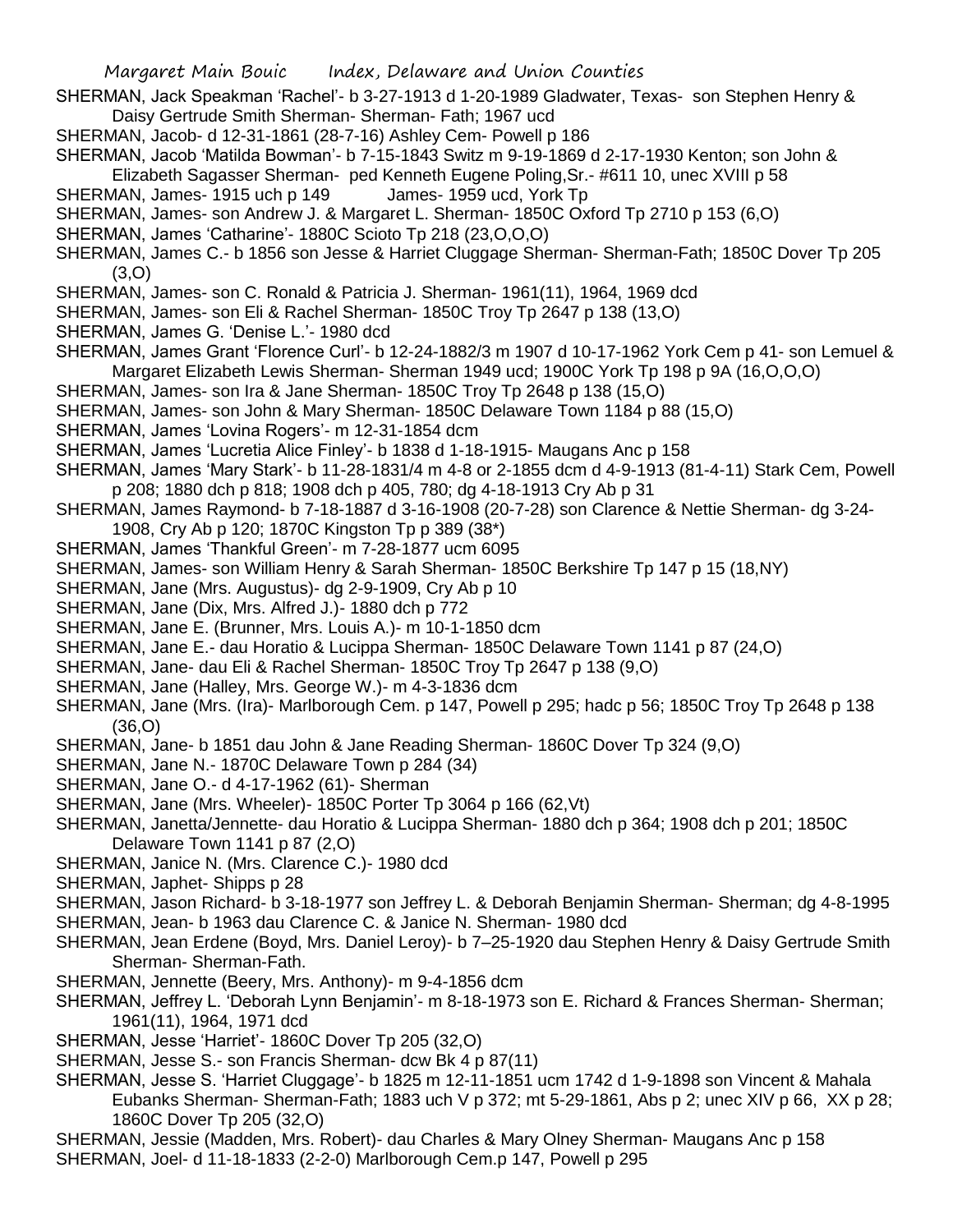SHERMAN, Joel 'Harriet Vannatta'- m 2-20-1857 dcm

- SHERMAN, Joel Robert- b 4-22 19 son Gregg & Nancy Ooberfield Sherman- Sherman
- SHERMAN, Johanna- b 5-1 dau Douglas Albert & Connie Sherman- Sherman-Fath
- SHERMAN, Johanna Josephine Derchez (Mrs. Forrelle Perry)(Novarrd, Mrs. Vincent Andrew)- b 5-12-1911 dau Joseph & Julia Corvelle Derchez- Sherman-Fath
- SHERMAN, John- 1835 men p 45 #73 p 81 Oxford Tp
- SHERMAN, John- 1840C Claibourne Tp 35 (30-40)
- SHERMAN, John- Millcreek Tp 1818-1822; unec XVI p 4
- SHERMAN, John- uccp p 18, horse stealing, JB 2 9-16-1839
- SHERMAN, John- uccp p 2, est, will book p 131; uccp p 3 will Bk p 213, cp p 12; uccp p 3, heir of John Sherman- will Bk p 213, cp p 12
- SHERMAN, John- 1870C Oxford Tp p 436 (46\*)
- SHERMAN, John- Pabst Pion II p 213; CCC, 1900 Berlin Tp; hadc p 92
- SHERMAN, John- 1850C Dover Tp 828-845 p 125 (30,O) Ohio convict
- SHERMAN, John- 1880 dch p 484; 1908 dch p 485; 1915 uch p 432; 1883 uch V p 334; 1820C Millcreek Tp 254
- SHERMAN, John- 1870C Paris p 75-76 p 11 (69,O); infirmary
- SHERMAN, John- dcw Bk 3 p 11, will (Shearman)
- SHERMAN, John A.- 1850C Leesburg Tp 257-258 p 40 (3,O)
- SHERMAN, John 'Martha Herold'- d 2-14-1861 (62-10-18) Ashley Cem, Powell p 186; 1880 dch p 792, 798
- SHERMAN, John 'Mary Burnett'- m 10-28-1838 ucm 511; unec III p 37
- SHERMAN, John- son Clifton Garfield & Carrie Miller Sherman- Sherman
- SHERMAN, John C. 'Martha Ann Farnum'- lic 121-22-1849 ucm 1486 unec VII p 59
- SHERMAN, John C. 'Mary Ann Reading'- m 5-22-1852 ucm 1810- son John L. & Polly Cadwell Sherman-Sherman-Fath; unec p 7, VII p 58
- SHERMAN, John Douglas 'Gertrude Margaret Kaiser'- b 4-11-1891 m 1-29-1911 d 5-20-1962 son Solomon Caldwell & Emma Jane Boner Sherman- Sherman-Fath; 1900C Jerome Tp 351-363 p 16A (8,O,O,O) lived with grandparents, John & Anna Boner
- SHERMAN, John- b Ky- dcc James Fathbruckner 224
- SHERMAN, John 'Elizabeth'- 1850C Oxford Tp 2728 p 154 (25,O)
- SHERMAN, John 'Elizabeth Sagasser'- b 1815 Switz d 11-5-1876 ped Kenneth Eugene Poling,Sr. #611 20; unec XVIII p 58
- SHERMAN, John F. 'Catherine A. Curtiss'- m 9-11-1853 dcm
- SHERMAN, John- son George E. & Hazel Sherman- Sherman
- SHERMAN, John H. 'Rebecca'- d 2-23-1888 (50) Shawtown Cem- Powell p 359
- SHERMAN, John- son Ira & Jane Sherman- 1850C Troy Tp 2648 p 138 (13,O)
- SHERMAN, John L. 'Polly Cadwell'- m 7-21-1799 d 9-27-1824 Jerome Tp- Sherman-Fath; unec VI p 45, Winget Bible
- SHERMAN, John C. 'Martha Ann Farnum'- m 12-22-1849 ucm 1486; unec XIII p 20
- SHERMAN, John 'Mary'- b 1820 d 1869 Cheshire Cem, Powell p 54; 1850C Porter Tp 3063 p 166 (38,O)
- SHERMAN, John 'Mary'- 1850C Delaware Town 1184 p 88 (66,Atlantic Ocean)
- SHERMAN, John 'Mary Elizabeth Utter'- m 1-7-1847 dcm
- SHERMAN, John 'Mary Reading'- b 6-2-1818 m 5-22-1852 ucm 1810; unec VI p 45, Winget Bible; 1860C Dover Tp 324 (42,O)
- SHERMAN, John R.- 1908 dch p 405
- SHERMAN, John R.- son Hiram & Laura Sherman- 1850C Brown Tp 2836 p 157 (7,O)
- SHERMAN, John 'Ruth I. Wigton'- d 1955- Sherman
- SHERMAN, John- son William Henry & Sarah Sherman- 1850C Berkshire Tp 147p 15 (12,O)
- SHERMAN, Joseph- son Andrew J. & Margaret L. Sherman- 1850C Oxford T[p 2710 p 153 (6,O)
- SHERMAN, Joseph- son Herbert T. & Connie Sherman- Sherman
- SHERMAN, Joseph- b 9-11-1898 son Solomon Caldwell Sherman- Sherman,Fath- 1910C Millcreek Tp p 79- 83 p 4A (12,O,O,O)
- SHERMAN, Josephine Bower (Mrs. Emanuel)- m 1-6-1897 ucm (Hearl)
- SHERMAN, Josephine Williams (Mrs. Dorelle Perry)(Bergeson, Mrs. Larry)- d 3-27-1939 dau Elizabeth Williams- Sherman-Fath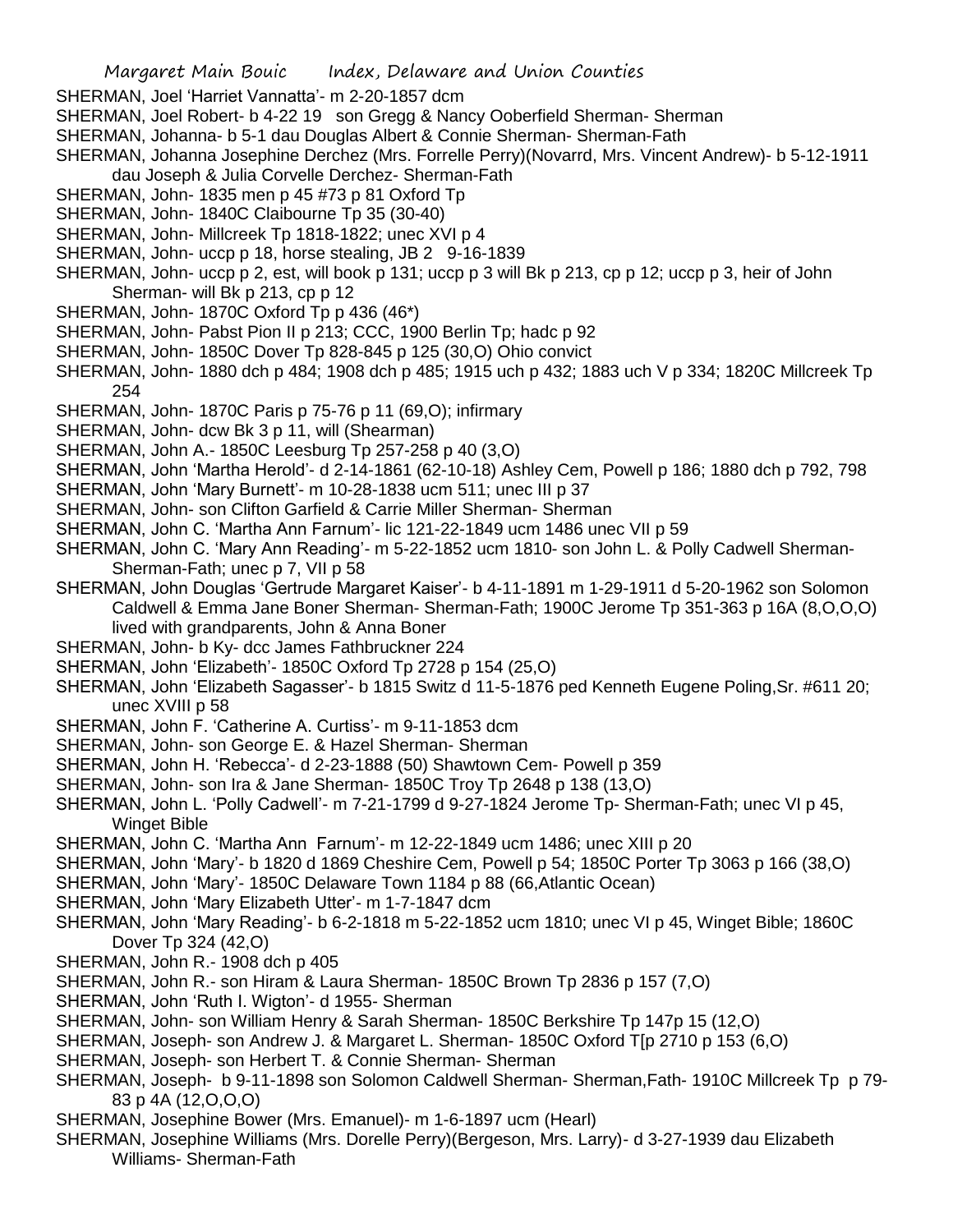- SHERMAN, Josiah- d 5-29-1842 (72) Marlborough Cem. p 1147, Powell pp 295; 1835 men p 61 #52 p 114 Troy Tp
- SHERMAN, Julia A. (Mrs. Everett S.)- d- 4-18-1864 (32-6-28) Berkshire Cem, Powell p 8
- SHERMAN, Julian- heir of John Sherman- (9-1825) uccp p 3, will Bk 213 cp p 12
- SHERMAN, Julianna (Gray, Mrs. John)- b 5-6-1814 m 5-26-1832 d 12-15-1890 dau John L. & Polly Cadwell Sherman- 1985 uch p 62; Sherman-Fath; ped John Robert Gray #23 17; unec II p 35, III p 35
- SHERMAN, Karen S. (Mrs. Gregory J.)- 1981, 1983, 1991 ucd
- SHERMAN, Katherine Schertzer (Mrs. Rose)- Sherman
- SHERMAN, Kathryn Lauren- b 10-5-19 dau David L. & Mary Kathryn Newland Sherman- Sherman
- SHERMAN, Kenny- son William & Mildred Sculer Sherman- Sherman
- SHERMAN, Kitty- b 1-15-1889 d 9-28-1889 (8m10d) Galena- dau Everett & Eunice Johnson Shermandcbirths, dcdeaths
- SHERMAN, L 'H.'- unec XX p 28
- SHERMAN, L.- d 1840 (4-3-10) Marlborough Cem.Cem, Powell p 295
- SHERMAN, Ladoit O.- b 3-23-1858 son James & Mary Stark Sherman- 1880 dch p 818; dg 4-18-1913, Cry Ab p 31; 1870C Kingston Tp p 389 (12)(Ladock)
- SHERMAN, Laura A.- dau George F. & Ann L. Sherman- 1850C Berkshire Tp 149 p 15 (1,O)
- SHERMAN, Laura Bryson (Mrs. Sol)(Wilson, Mrs. Ord)- b 4-13-1876 d 8-4- 1944 New Millcreek Cem p 24- dau
- John & Lydia Fish Bryson; Fish 2,3; Pounds; 1910C Millcreek Tp 79-83 p 4A (39,O,O,Md) 9y, 2 ch
- SHERMAN, Laura (Mrs. Hiram)- 1850C Brown Tp 2836 p 157 (34,O)
- SHERMAN, Laura M.- dau Jora, & Laura Sherman- 1850C Brown Tp 2836 p 157 (-O)
- SHERMAN, Lavinia (Griffith, Mrs.Donald)- dau Homer C. & Erma Ruth Sherman- Sherman
- SHERMAN, Layler A.- 1870C Scioto Tp p 480 (7)
- SHERMAN, L. C.- 1880 dch p 287
- SHERMAN, Lee- son Clifton Garfield & Carrie Miller Sherman- Sherman
- SHERMAN, Lelia J.- 1850C Leesburg Tp 257-258 p 40 (10,O)
- SHERMAN, Lemuel 'Margaret Elizabeth Lewis-Sherman obit Lemuel P., mlib (brown)
- SHERMAN, Lemuel P.'Alice Trimble'- b 10-29-1887 d 2-21969 (81) York Cem p 99 son Lemuel & Margaret Elizabeth Lewis Sherman- Sherman; obit, mlib (brown); 1900C York Tp 198 p 9A (12,O,O,O)
- SHERMAN, Lemuel Q. 'Margaret E. Price'- b 5-1854 d 6-3-1934 York Tp Sec Q p 98; Sherman; 1900C York Tp 198 p 9A (46,O,NY,O) m 26y
- SHERMAN, Lenna A.- dau George F. & Ann L. Sherman- 1850C Berkshire Tp 149 p 15 (3,O)
- SHERMAN, Leota Inez (Bolin, Mrs. Harold)(Bauman, Mrs. Dewitt Andrew)- b 4-10-1915 dau Stephen Henry & Daisy Gertrude Smith Sherman- Sherman-Fath
- SHERMAN, Leroy Howard 'Mary E. McNier'- m 1887 WBrown VI p 767
- SHERMAN, Lewis C. 'Allie Randolph'- b 12-1876 1900C York Tp 250 p 14B (23,O,O,O) m 5y; Sherman
- SHERMAN, Lewis- son Henry & Mary Ann Sherman- 1850C Berkshire Tp 149 p 15 (2,O)
- SHERMAN, Lewis-1870C Trenton Tp p 512 (21\*)
- SHERMAN, L. (Mrs. H.)- mt 5-29-1861 unec XX p 28
- SHERMAN, Lida A.- d 10-23-1879 (17-9-23)Berkshire Cem- Powell p 8- dau Everett & Julia Sherman
- SHERMAN, Lillian Clara Smith (Wagner, Mrs. Russell)(Mrs. Donald Miller)- b 9-11-1900 m 1-5-1928 div 1-12- 1935 dau Edward & Annie Liediger Smith- Sherman-Fath
- SHERMAN, Lindsay K.- b 4-8-1992 adopted dau W Michael & Betty L. Rider Sherman- St. Paul p 151
- SHERMAN, Lizzie L.- 1870C Berlin Tp p 235 (8)
- SHERMAN, Lois (McClaren, Mrs. )- dau Harold C. Sherman-Sherman
- SHERMAN, Louisa Knight (Mrs. William A.)- m 11-14-1865 dcm; Pabst 3 p 30 6 p 9
- SHERMAN, Louise Kail (Mrs. Edson Orlando)- Maugans Anc p 158
- SHERMAN, Louisette (Mrs. Charles Bernard,Jr.)- Sherman-Fath
- SHERMAN, Loura Ann Picklesimer (Mrs. Dean F.)- b 11-1-1962 m 5-28-1983- St. Paul p 151
- SHERMAN, Lovina (Black, Mrs. Henry)- m 7-14-1847 dcm
- SHERMAN, Lovina Rogers (Mrs. James)- m 12-31-1854 dcm
- SHERMAN, Lucille (Johnstone, Mrs. )- dau Harold C. Sherman- Sherman
- SHERMAN, Lucinda- b 1848 d 1906 Cheshire Cem- Powell p 54
- SHERMAN, Lucinda A. Carney (Mrs. George T.)- m 9-13-1842 dcm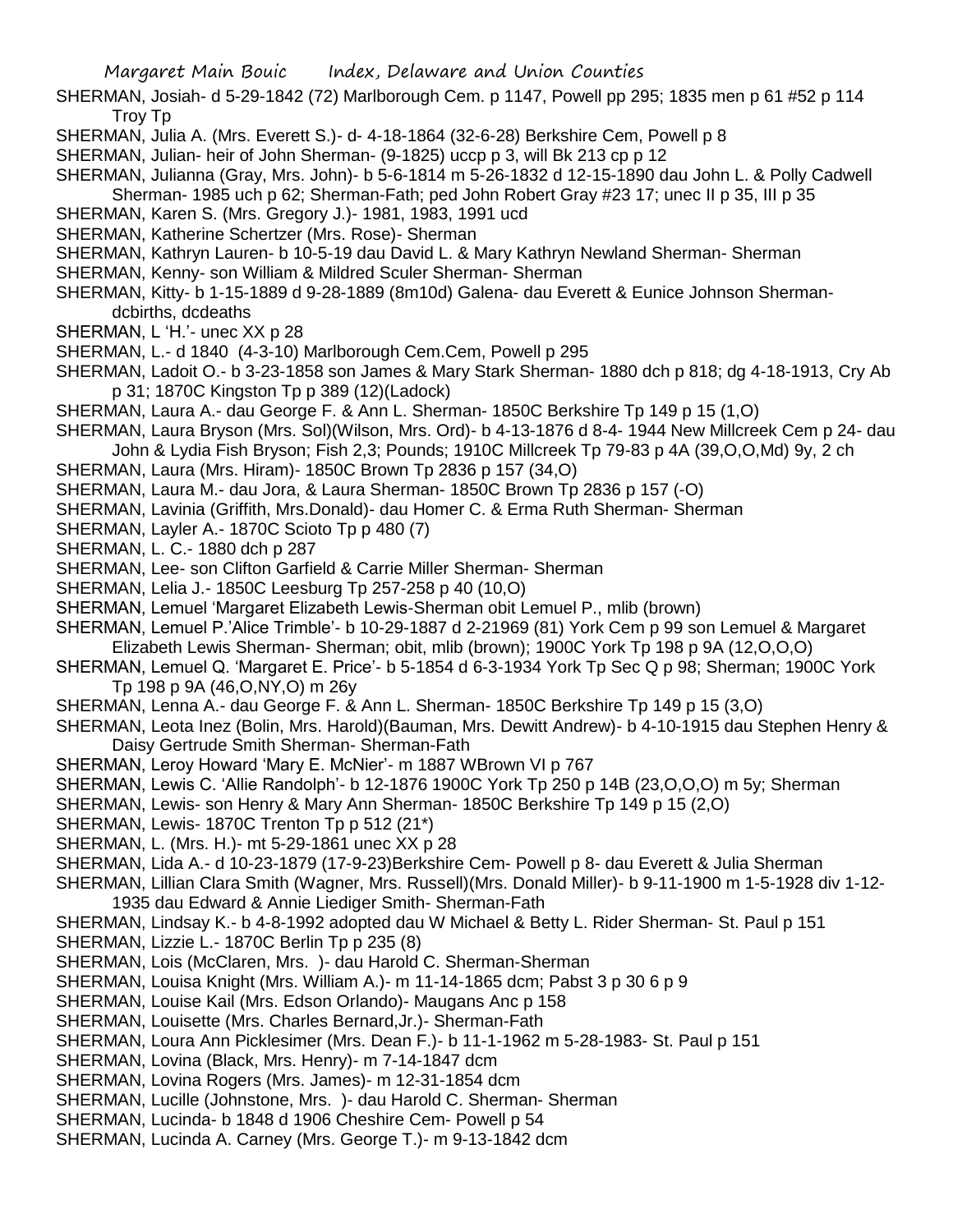- SHERMAN, Lucinda Williams (Mrs. George W.)- b 8-26-1848 m 10-26-1871 d 9-6-1906 (58y11d); dg 9-4- 1906, dg 9-21-1906, Cry Ab p 118, 120
- SHERMAN, Lucippa (Mrs. Horatio)- 1850C Delaware Town 1141 p 87 (56,Conn)
- SHERMAN, Lucretia Alice Finley (Mrs. James)- dau Samuel & Eliza Jones Finley- Maugans Anc p 158
- SHERMAN, Lucy- 1870C Trenton Tp p 512 (30\*)
- SHERMAN, Lyman- 1835 men p 61 #50 p 114 Troy Tp
- SHERMAN, Lynette- Sunbury News 9-23-1971
- SHERMAN, Mable (Vaughn, Mrs. William)- dau Charles & Mary Olney Sherman- Maugans Anc p 158
- SHERMAN, Madeline- b 1911 York Cem Sec Q p 98 dau Lemuel P. & Alice Trimble Sherman- Sherman; obit Lemuel P., mlib (brown)
- SHERMAN, Mahala Eubanks (Mrs. Vincent)- b 3-1804/6 d 12-5-1889/7- New Millcreek Cem- dau Thomas & Elizabeth Eubanks- dcc James Fathbruckner 113; 1883 uch V p 338; 1850C Scioto Tp 2363 p 143 (44,Va); 1880C Scioto Tp 214 (76, KY, Md,Md); unec XVIII p 4
- SHERMAN, Margaret Edgar (Jones, Mrs. Josiah Waters)- b 6-12-1871m 4-20-1898 dau Henry Clary & Mary Susan McConnell Sherman- Weiser p 753
- SHERMAN, Margaret Elizabeth Lewis. (Mrs. Lemuel Q.)- b 3-1852 d 2-8-1938 York Cem, Sec Q p 98; obit Lemuel P, mlib (brown);1900C York Tp 198 p 9A (48,O,O,O) m 26y, 8 ch, 7 living
- SHERMAN, Margaret (Hughes, Mrs. Henry)- dau Lewis & Allie Randolph Sherman- Sherman
- SHERMAN, Margaret Price (Mrs. Lemuel Q.)- Sherman
- SHERMAN, Margaret L. (Utter)(Mrs. Andrew J.)- m 12-31-1843 dcm; 1850C Oxford Tp 2710 p 153 (25,Va)
- SHERMAN, Margaret Pickerson (Mrs. Nichols T.)- m 12-31-1840 dcm
- SHERMAN, Maria (Court, Mrs. Joseph)- 1883 uch V p 91
- SHERMAN, Marie (Mrs. Cletus)- Maugans Anc p 158
- SHERMAN, Marie Louise (Huddlestun, Mrs. Charles M.)- d 12-15-1973 (82)- Sherman
- SHERMAN, Marilyn (Mrs. Donald B.,Sr.)(Ward, Mrs. )- Sherman
- SHERMAN, Marion- d 2-10-1865 (23y9d) New Millcreek Cem p 6; Powell p p 253 son Vincent & Mahala Eubanks Sherman
- SHERMAN, Marissa Blaire- b 11-7-1984 dau Jeffrey L. & Deborah L. Sherman- Sherman
- SHERMAN, Mark- b 1968 son Clarence C. & Janice N. Sherman- 1980 dcd
- SHERMAN, Martha (Mrs. Douglas Albert)- Sherman-Fath
- SHERMAN, Martha Ann Farnum (Mrs. John C.)- lic 12-22-1849 ucm 1486; unec VII p 59, XIII p 20
- SHERMAN, Martha Herold (Mrs. John)- d 4-19-1853 Ashley Cem- Powell p p 186; 1880 dch p 792, 798
- SHERMAN, Martha Jane- d 10-18-1861 (7-3-27)Ashley Cem- Powell p 186- dau C. W. & M. Sherman
- SHERMAN, Martha Jane Perkins (Mrs. Perry J.)- b 2-11-1834 m 2-17-1853 ucm 1916 d 2-17-1914 New Millcreek Cem p 7; Powell p 253- dau Schuyler & Rebecca Rittenhouse Perkins- dcc James Fathbruckner 57; dg2-20-1914, Cry Ab p 95; unec XV p 30; 1850C Dover Tp 284 (26,O); 1870C Scioto Tp 85 p 480 (37,O)
- SHERMAN, Martha M.- mt 2-24-1875, mt 3 p 8, Moses Laird is her guardian
- SHERMAN, Martha M. Bennett (Mrs. William)- m 1-1-1861 dcm
- SHERMAN, Martha Minerva- b 1-4-1865 dau Vinson Marion & Hester Hannawalt Sherman- Sherman-Fath
- SHERMAN, Martha Washington Armentrout (Volk,Mrs. Christopher)(Mrs. Ira O.)- b 2-12-1883 m 3-9-1934 d 2- 18-1953 Alton Cem, dau Jacob & Emma Wilkins Armentrout
- SHERMAN, Mary- b 1905, Marlborough Cem. p 185
- SHERMAN, Mary- dcw Bk 3 p 297
- SHERMAN, Mary- 1870C Berlin Tp p 235 (42\*)
- SHERMAN, Mary (Mrs. Abraham)- 1850C Delaware Town 1460 p 101 (20,O)
- SHERMAN, Mary Ann (Mrs. Henry)- 1850C Berkshire Tp 149 p 15 (22,O)
- SHERMAN, Mary Ann Reading (Mrs. John C.)- m 5-22-1852 ucm 1810; unec VII p 58, XV p 7; 1860C Dover Tp 324 (32,Pa)- Sherman-Fath
- SHERMAN, Mary Bump (Mrs. Frank)- m 6-18-1871, dg 3-18-1910, Cry Ab p 106
- SHERMAN, Mary Burnett (Mrs. John)- m 10-28-1838 ucm 511; unec III p 37
- SHERMAN, Mary Carroll (Mrs. Abraham)- m 12-30-1847 ucm 1284
- SHERMAN, Mary (Dunham, Mrs. Solomon)- m 4-21-1850 dcm
- SHERMAN, Mary E.- d 11-5-1987 (79) Cheshire Cem- Sherman; sister Ralph Sherman & Lavina Griffith; 1961, 1964, 1969, 1971, 1980 dcd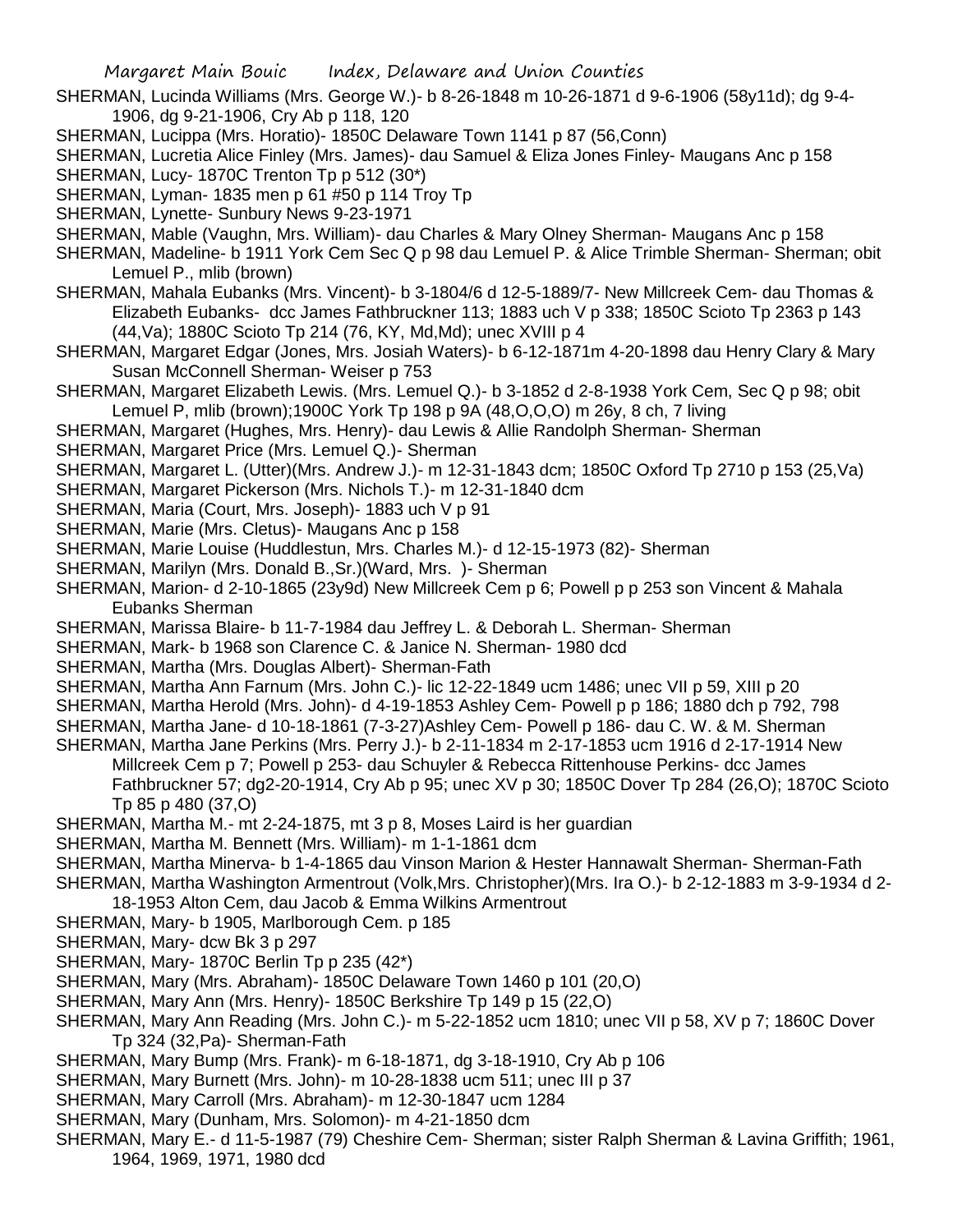SHERMAN, Mary E.- 1870C Oxford Tp p 436 (39)

- SHERMAN, Mary E.- dau Homer C. & Erma Ruth Sherman- Sherman
- SHERMAN, Mary E. (Mrs. John)- b 1827 d 1896 Cheshire Cem, Powell p 54; 1850C Porter Tp 3063 p 166 (22,NY)
- SHERMAN, Mary Elizabeth Frentsos (Mrs. Scott Edward)- m 12-26-1976 dau Potios A. Frentsos- Sherman SHERMAN, Mary Elizabeth Utter (Mrs. John)- m 10-7-1847 dcm
- SHERMAN, Mary E. McNier (Mrs. Leroy Howard)- b ca 1869 m 1887 dau Phillip H. & Rosanna A. Brown McNier- WBrown VI p 767
- SHERMAN, Mary Frances Miller (Mrs. Emery)- m 9-25-1881 d 11-7-1947 Sherman-Fat; Rittenhouse 4,5; Maugans Anc p 49
- SHERMAN, Mary F. Miller (Mrs. )- dau William & Cathryn Schacklet Miller- dg 7-2- 1909, Cry Ab p 43
- SHERMAN, Mary H.- d 2y4m dau Jesse & Harriet Cluggage Sherman- mt 5-29-1861, unec XX p 28- 1860C Dover Tp 205 (1,0)
- SHERMAN, Mary Jane (Houseworth, Mrs. George)- m 8-19-1865 dcm
- SHERMAN, Mary Jane (McCants, Mrs. Richard)- b 4-15-1932 dau Roy & Alleyne Bodenhammer Sherman-Freshwater p 215
- SHERMAN, Mary Jane (Somerlot, Mrs. Christian)- dcc Ivan Hedges 13
- SHERMAN, Mary (Mrs. John)- 1850C Delaware Town 1184p 88 (46,Pa)
- SHERMAN, Mary (Jones, Mrs. John )- b 5-2-1827 Pa d 8-(1)4-1896 (69-3-2) bur Chesterville- dau Henry & Barbara Jones- dg 8-25-1896, Cry Ab p 82dg 8-14-1896, Cry Ab p 80
- SHERMAN, Mary- dau John & Elizabeth Sherman- 1850C Oxford Tp 2727 p 154 (2,O)
- SHERMAN, Mary J. (Williams, Mrs. Charles)- 1908 dch p 339
- SHERMAN, Mary Kathryn Newland (Mrs. David L.)- dau & Bonnie Newland- Taylor 1111251; Sherman
- SHERMAN, Mary (King, Mrs. George)- dau Charles & Mary Olney Sherman- Maugans Anc p 158
- SHERMAN, Mary Lois (Paschal, Mrs. Samuel Scoville)- b 1-5-1875 m 5-12-1897 d 12-29-1948 dau Henry Clay & Mary Susan McConnell Sherman- Weiser p 754
- SHERMAN, Mary Olney (Mrs. Charles)- Maugans Anc p 158
- SHERMAN, Mary R.- b 1859 d bet 1860 and 1870 dau Jesse S. & Harriet Cluggge Sherman- Sherman-Fath SHERMAN, Mary- d 12-1-1902 (68-8-0) Kingston Tp- dcdeaths
- SHERMAN, Mary Stark (Mrs. James)- b 9-15-1834 m 4-2/8-1855 dcm d 1-7-1903 (68-3-22) Stark Cem, Powell p 208; 1908 dch p 780; dumch p 250; 1880 dch p 818 - dau Oliver & Elziabeth Patrick Stark; dg 4-18- 1913, Cry Ab p 31; 1870C Kingston Tp p 389 (35)
- SHERMAN, Mary Susan McConnell (Mrs. Henry Clay)- b 4-2-1847 m 9-26-1866 d 4-1-1918 dau Morris & Sarah Christ McConnell- Weiser p 753
- SHERMAN, Mary- 1860C Taylor Tp 993-1010 p 132 (11,Pa) with Washington McKn
- SHERMAN, Mary (Mrs. )- dau Wm,. Y, Rhoades- dg 7-28-1893, 129
- SHERMAN, Mary- dau William Henry & Sarah Sherman- 1850C Berkshire Tp 147 p 15 (9,O)
- SHERMAN, Mason 'Elizabeth Van Sickle'- b 9-1834 d 3-20-1890 (56) Morrow Co, dg 3-28-1890 Cry Ab p 11
- SHERMAN, Massa M.- 1860C Millcreek Tp 109 (6,O)
- SHERMAN, Matilda Ann Hall (Mrs. Alva)- m 6-26-1859 dcm
- SHERMAN, Matilda Bowman (Mrs. Jacob)- b 3-20-1848 m 9-19-1869 d 3-8-1898 dau William & Susanna Feeman Bowman- ped Kenneth Eugene Poling,Sr. #611; 11; unec XVIII p 58
- SHERMAN, Matilda Cross (Mrs. Gustavus)- m 4-15-1841 dcm
- SHERMAN, Matthew- son Samuel Sherman, unec XIV p 55
- SHERMAN, Maude- 1980 dcd
- SHERMAN, Maudie (Mrs. Elmer)- 1949 ucd
- SHERMAN, Maud Jefferies (Mrs.Donald Miller)- b 1-29-1896 m 6-2-1918 d 5-18-1927 dau William & Flora Betner Jefferies- Sherman-Fath
- SHERMAN, Maude E. Owens (Mrs. Dick)- d 1-12-1994 (74) dau Maywood & Polly Starnes Owens- Sherman SHERMAN, M. D.- 1979, 1981, 1983, 1991 ucd
- SHERMAN, Melvin 'Thelma'- 1969, 1971, 1980 dcd
- SHERMAN, W. Michael 'Betty L. Rider'- b 2-12-1955 m 8-30-1986 son George W. & Ruth D. Thiergartner Sherman- St. Paul p 151; Sherman
- SHERMAN, Michael- son Herbert R. & Connie Sherman- Sherman
- SHERMAN, Mildred Sculter (Mrs. William)- Sherman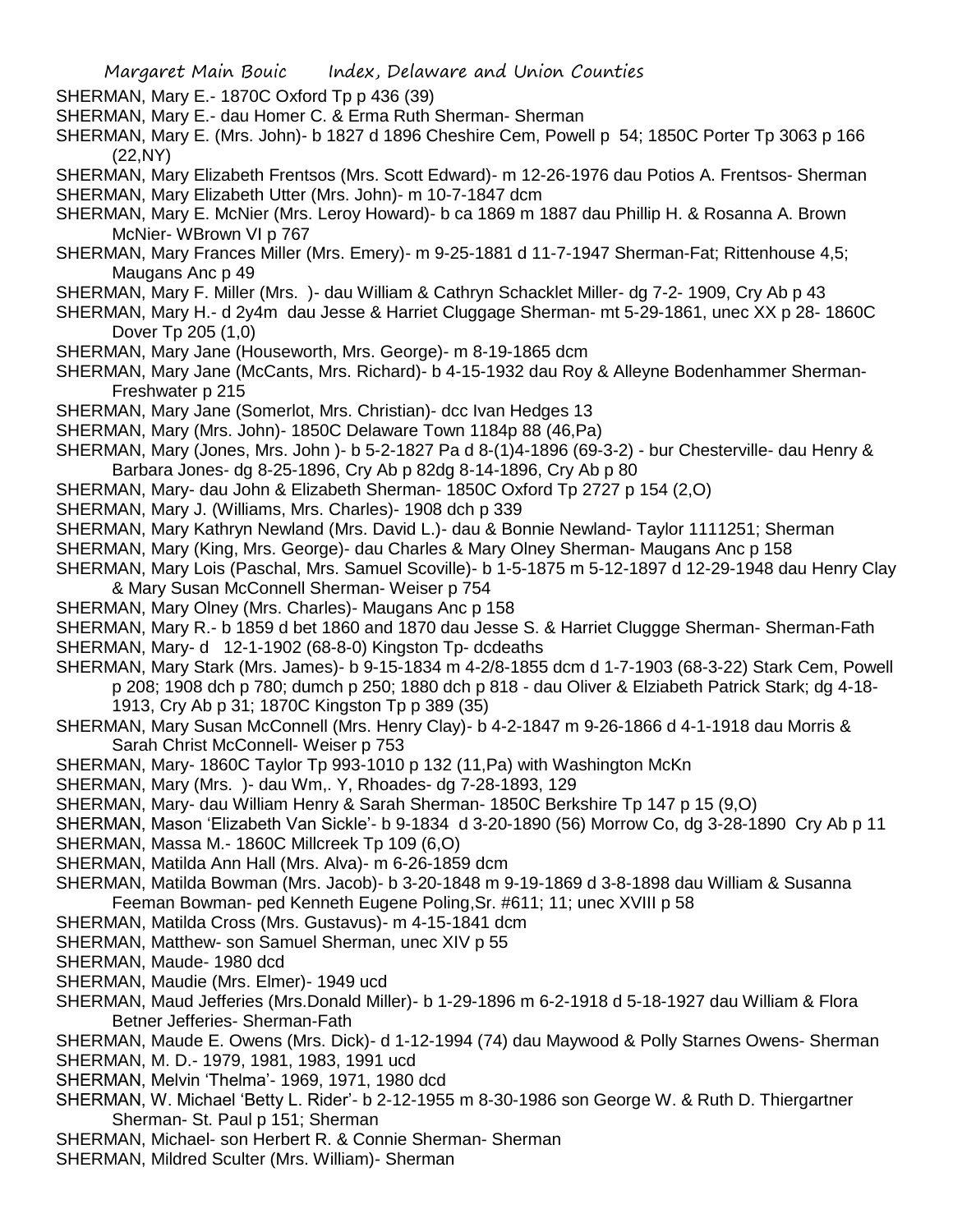- SHERMAN, Milner Douglas 'Esther Marie Gilbert'- b 8-9-1911 m 5-30-1934 son John Douglas & Gertrude Margaret Kaiser Sherman- Sherman-Fath
- SHERMAN, Milton- Co I, Fargo Cem- Powell p 311
- SHERMAN, Mort W.- b 1-28-1890 Kingston Tp son Clarence & Nettie Blackledge Sherman- dcbirths

SHERMAN, Myrna Margaret Belle (Kirschner, Mrs. Louis)(Williams, Mrs. Fred Izar)b 5-19-1904 dau Stephen Henry & Daisy Gertrude Smith Sherman- Sherman-Fath

- SHERMAN, Nancy- 1850C Leesburg Tp 257-258 p 40 (6,O)
- SHERMAN, Nancy- b 1828 d 1907 Marengo Ceml Powell p p 376
- SHERMAN, Nancy Catherine (Hess, Mrs. David)- b 1835 m 2-25-1858 dcm d 4-21-1906 dau Vincent & Mahala Eubanks Sherman- 1850C Scioto Tp 2363 p 143 (15,O)
- SHERMAN, Nancy- b 1964 dau Elvie C. & Grace Sherman- 1969, 1971 dcd
- SHERMAN, Nancy D.Oberfield (Mrs. Gregg H.) m 4-26-1975 dau Robert W. Oberfield- Sherman ; 1991 ucd
- SHERMAN, Nannie Ahern (Mrs. Eugene)- d Thursday (37), dg 1-16-1906, Cry Ab p 74
- SHERMAN, Nellie (Landon, Mrs. )- dau Clifton Garfield & Carrie Miller Sherman- Sherman
- SHERMAN, Nellie Mae Arthurs (Schoonauer, Mrs. John)(Lynch, Mrs. Pearl)(Chist, Mrs. John)(Mrs. Donald Miller)- b 10-17-1895 d 1-16-1976 dau Uriah & Emily Allen Arthurs- Sherman-Fath
- SHERMAN, Nettie (Mrs. Clarence)- dg 3-24-1908, Cry Ab p 120
- SHERMAN, Nichols T. 'Margaret Pickerson'- m 12-31-1840 dcm
- SHERMAN, Nicole- b 1981 dau Gregory J. & Karen S. Sherman- 1981, 1983, 1991 ucd
- SHERMAN, Olive (Strong, Mrs.George)- b 12-14-1874 Berlin Tp dau George W/E. & Lucinda Williams Sherman, dg 9-7-1906, dg 9-21-1906, Cry Ab p 118, 120; dcbirths
- SHERMAN, Omer H. 'Elsie Baldwin'- b 4-10-1930 d 1-19-1997 (66) son William & Mildred Sculer Sherman-**Sherman**
- SHERMAN, Omer, Jr.- son Omer H. & Elsie Baldwin Sherman- Sherman
- SHERMAN, Pamela J. (Feasel. Mrs. W. Howard)- m 7-19-1986 dau Donald B. & Marilyn Sherman- Sherman
- SHERMAN, Patricia J. (Mrs. C. Ronald)- 1961, 1964, 1969, 1980 dcd
- SHERMAN, Paula (Mrs. Charles W.)- 1964, 1969, 1971, 1980 dcd
- SHERMAN, Peleg T.- d 9-23-1865 (70-8-); Powell p p 315; 1820C Bennington Tp; 1835 men 10- #7 p 11 Bennington Tp
- SHERMAN, Perry J..- son Francis Sherman- dcw Bk 4 p 87(11)
- SHERMAN, Perry J. 'Martha Jane Perkins'- b 12-6-1831 m 2-17-1853 ucm 1916 d 5-3-1887 (55-4-28) New Millcreek Cem, Powell p 253- buried Friday, mt 5-11-1887 p3c2, Ab p 34- son Vincent & Mahala Eubanks Sherman- dcc James Fathbruckner 56; Sherman-Fath; 1880 dch p 484; 1908 dch p 688; dg 2-20-1914, Cry Ab p 95; unec XV p 30 1850C Scioto Tp 2363 p 143 (18,O); 1860C Dover Tp 284 (28,O); 1870C Scioto Tp p 480 (39\*)
- SHERMAN, Phillipa (Chase, Mrs. Benjamin)- dau Philip & Sarah Odding Sherman- Maugans Anc p 119, 120
- SHERMAN, Phillip 'Sarah Odding'- Maugans Anc p 120
- SHERMAN, Phebe (Van Sickle, Mrs. Nelson)- m 1-24-1847 dcm
- SHERMAN, Polly Ann (Winget, Mrs. Caleb)- b 10-4-1800 m 4-29-1819 d 4-12-1865 dau John L. & Polly Cadwell Sherman- Sherman-Fath; Winget Bible, unec VI p 45
- SHERMAN, Polly Caldwell (Mrs. John L.)- m 7-21-1799 d 9-15-1819- Sherman-Fath; Winget Bible; unec VI p 45
- SHERMAN, Polly Dunham, Mrs. Solomon)- Pabst 1 p 31, 32
- SHERMAN, Polly- dau Eli & Rachel Sherman- 1850C Troy Tp 2647 p 138 (20,O)
- SHERMAN, Polly (Gray, Mrs. John)- m 5-26-1832; ucm 274
- SHERMAN, Rachael- 1850C Leesburg Tp 257, 258 p 40 (2,O)
- SHERMAN, Rachel (Mrs. Eli)- d 8-10-1862 (51-4-11) Marlborough Cem. p 146, Powell p 296; 1850C Troy Tp 2647 p 138 (40,O)
- SHERMAN, Rachel (Mrs. Jack Speakman)- Sherman-Fath
- SHERMAN, Ralph- brother George Eber Sherman- Sherman
- SHERMAN, Ralph 'Helen'- son William Arthur & Florence Pike Sherman- Maugans Anc p 158
- SHERMAN, Ralph 'Ruby E. Talbert'- brother Homer C. Sherman- Sherman; 1961, 1964, 1969, 1971, 1980 dcd
- SHERMAN, Randy- b 1953 son Clarence C. & Ruby F. Sherman- 1964, 1969, 1971, 1980 dcd
- SHERMAN, Randy Stuart- b 1-5-1963 triplet son Ralph H. & Ruby E. Sherman- Sherman; 1964, 1969, 1971, 1980 dcd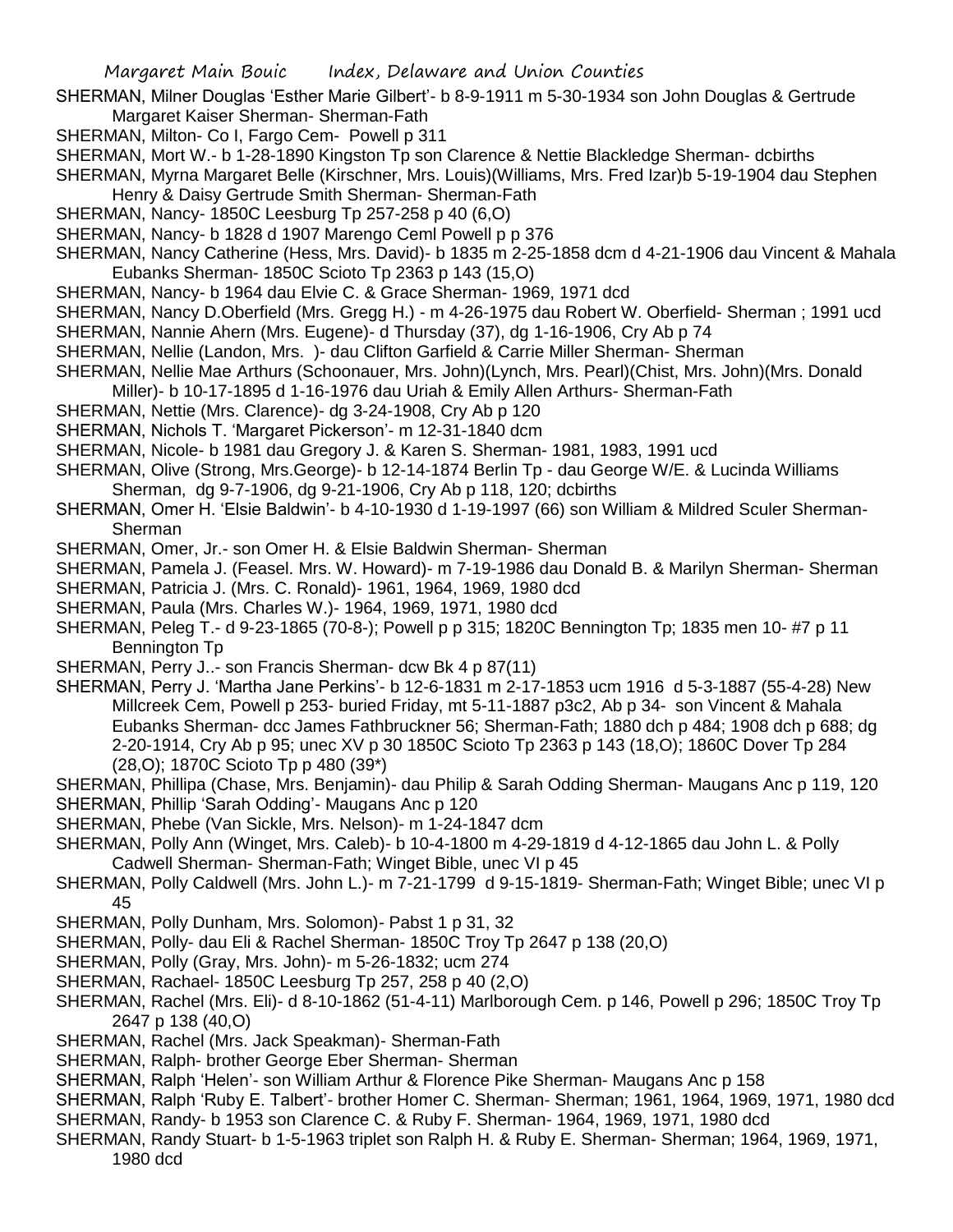- SHERMAN, Raymond- b 9-15-1887 Kingston Tp son Clarance & Nettie Blackledge Sherman- dcbirths
- SHERMAN, Rayne Ann- b 1-5-1963 triplet dau Ralph H. & Ruby E. Sherman- Sherman; 1964, 1969, 1971, 1980 dcd
- SHERMAN, Rebecca A. (Mrs. John H.)- d 4-5-1888 (27y4m) Shawtown Cem, Powell p 359
- SHERMAN, Rebecca (Green, Mrs. Stephen)- Powell p 316
- SHERMAN, Richard Crain 'Harriet Mack'- b 11-22-1915 m 3-15-1937 d 9-11-1958 son Grover Robinson & Imogene Crain Sherman- Sherman; Rittenhouse 6; Crain
- SHERMAN, Edward Richard 'Frances V.'- son Jane O. Sherman- Sherman; 1961, 1964, 1969, 1971 dcd
- SHERMAN, Richard- son Dick & Maude E. Owens Sherman- Sherman
- SHERMAN, Roger- son Dick & Maude E. Owens Sherman- Sherman
- SHERMAN, Robert- son Elmer & Maudie Sherman- 1949 ucd
- SHERMAN, Robert M. 'Rosa L/Seeds'- b 1-31-1854 m 12-24-1874 d 5-10-1876 son Adam & Harriet Morrison Sherman- 1880 dch p 798; 1908 dch p 781
- SHERMAN, Roberta Dian (Silk, Mrs. John Berksley)- m 8-7-1971 dau E. Richard & Frances Sherman-Sherman; dpc p 112; 1961(15), 1964 dcd
- SHERMAN, Rod HowArd- b 1-5-1963 triplet son Ralph H. & Ruby E. Sherman- Sherman; 1964, 1969 dcd
- SHERMAN, Ronald 'Jeannette'- son Dick & Maude E. Owens Sherman- Sherman
- SHERMAN, C. Ronald 'Patricia J. '- 1961 1964, 1969, 1980 dcd
- SHERMAN, Rosa L. Seeds (Mrs. Robert M.)- m 12-24-1874 dau Thomas Mercer & Adelia Shoemaker S/Leeds; 1880 dch p 798; 1908 dch p 781
- SHERMAN, Rosetta J.- d 8-30-1852 (5m6d) Ashley Cem- dau A. & H. L. Sherman- Powell p 186
- SHERMAN, Ross 'Katherine Schertzer'- b 10-9-1880 d 4-24-1963 Hale Cem- son Lemuel & Margaret Elizabeth Lewis Sherman- Sherman
- SHERMAN, Roxannde Thrall (Mrs. Charles)- dau Alexander Thrall- dcw Bk 4 p 20 (22) 1850C Berkshire Tp 191 p 20 (27,O); Pabst Pion I p 94, 95, 96. 97
- SHERMAN, Roy 'Alleyne Bodenhammer'- Freshwater 275
- SHERMAN, Ruby (Mrs. Clarence C.)- 1964, 1969, 1971 dcd
- SHERMAN, Ruby E. Talbert (Mrs. Ralph H.)- d 1-16-1982 (55), Cheshire Cem- Sherman; 1964, 1969, 1971, 1980 dcd
- SHERMAN, Ruthann (Shelly, Mrs. Paul William)- b 10-14-1941 m 8-28-1971 dau Milner Douglas & Esther Marie Gilbert Sherman- Sherman-Fath
- SHERMAN, Ruth ( )- dau Edson & Oslando & Louise Kail Sherman- Washington 158
- SHERMAN, Ruth I Wigton (Mrs. John)(Miller, Mrs. Victor)- b 4-2-1908 d 5-22-1990 (83) Marlborough Cem
- SHERMAN, Ruth- dau J. & M. Sherman- Berkshire Cem. Powell p 12
- SHERMAN, Ruth M. Baber (Mrs. Charles Bernard)- b 7-2-7-1904 m 9-20-1922 d 1-25-1976 dau Pearl & Ella Reedy Baber- Sherman-Fath
- SHERMAN, Ruth (Snider, Mrs. )- dau Clifton G. & Carrie Miller Sherman- Sherman
- SHERMAN, Ruth Thiergartner (Mrs. George W.)- b 1-28-1933 d 3-13-2003 (70) Sunset Cem- dau Fred G. & Frieda E. M. Kleiber Thiergartner- Sherman
- SHERMAN, Sally A.- b 12-21-1804 Winget Bible- unec VI p 45
- SHERMAN, Sally (Thompson, Mrs. William)- m 8-14-1823 ucm 54; unec II p 14
- SHERMAN, Samuel, Sr.- unec XIV p 55
- SHERMAN, Sarah- d 8-6-1881 (63y) infirmary- dcdeaths
- SHERMAN, Sarah- 1870C Brown Tp p 238 (54)
- SHERMAN, Sarah Ann (Rittenhouse, Mrs. )- b 10-5-1843 d 11-4-1914, Winfield, Iowa- dau Vincent & Mahala Eubanks Sherman- Sherman-Fath
- SHERMAN, Sarah (Mrs. David T.)- d 6-30-1868 (68-10-2) Berkshire Cem, Powell p 8; 1850C Berkshire Tp 197 p 20 (50,Ct.)
- SHERMAN, Sarah (Desenberg, Mrs. M. M.)- m 1-1-1856 d 9-30-1890, Cry Ab p 33, mother of Mrs. Gertrude Moist
- SHERMAN, Sarah Jane (Dix, Mrs. Alfred John)- m 8-11-1861 dcm
- SHERMAN, Sarah (Lowther, Mrs. Samuel)- m 6-9-1837 dcm
- SHERMAN, Sarah Odding (Mrs. Philip)- Maugans Anc p 120
- SHERMAN, Sarah (Page, Mrs. Roswell)- 1880 dch p 580
- SHERMAN, Sarah (Rittenhouse, Mrs. Thomas Carson)- m 8-23-1860 dcm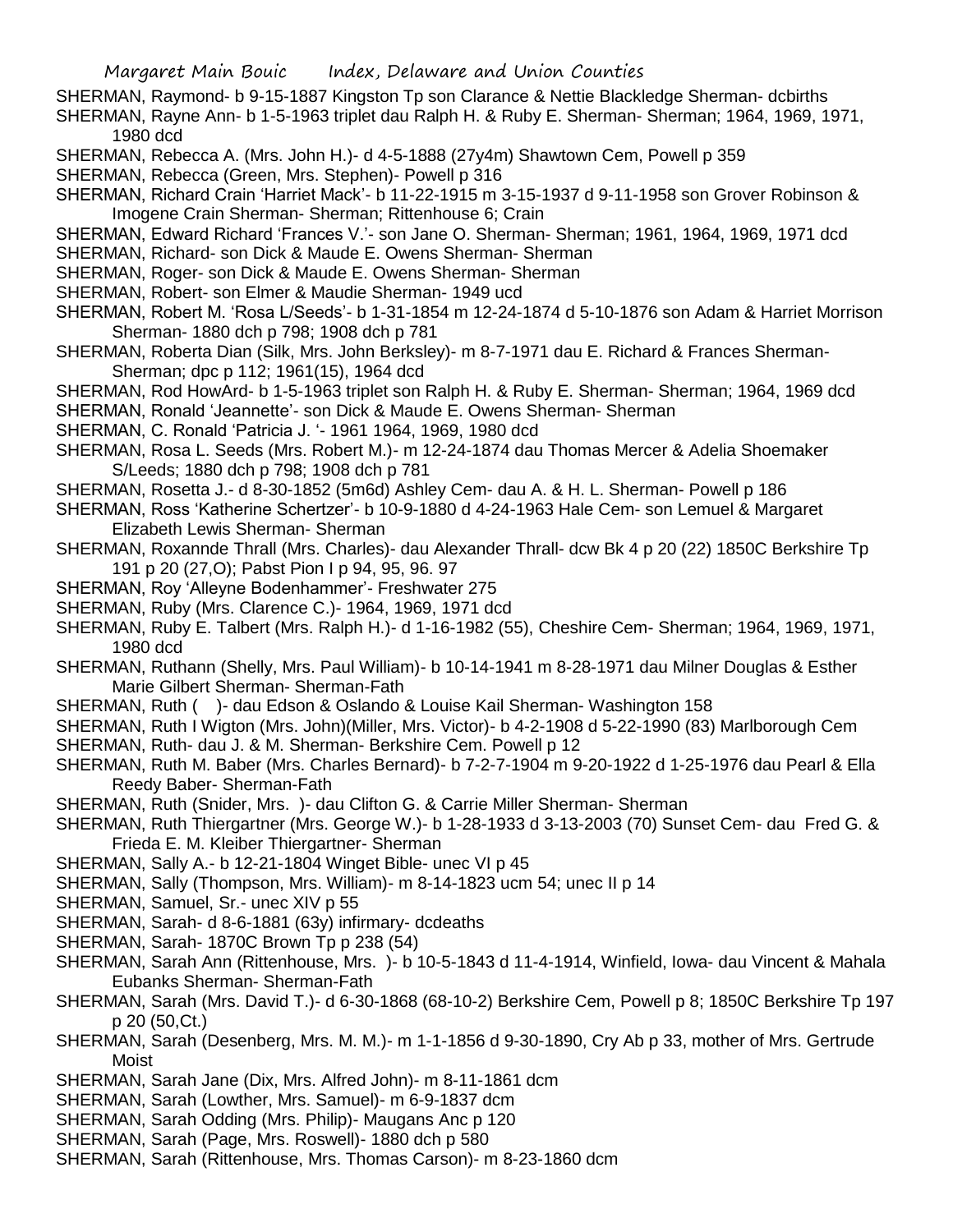SHERMAN, Sarah S. Howard (Mrs. Eli)- m 4-22-1863 dcm

- SHERMAN, Sarah (Thompson, Mrs. William)- b 12-22-1803 m 8-14-1823 ucm 53 d 10-24-1869 dau John C. & Polly Ann Caldwell Sherman- Sherman-Fath; Sater letter; 1883 ucy III p 284; Powell p 258; Thompson 2
- SHERMAN, Sarah (Watkins, Mrs. Wallace)- b 8-22-1917 m 4-12-1941 dau Thomas & Bernice Sherman-Maugans Anc p 48
- SHERMAN, Sarah- dau Vincent & Mahala Sherman- 1850C Scioto Tp 2363 p 143 (8,O)
- SHERMAN, Sarah (Mrs. William Henry)- 1850C Berkshire Tp 147 p 15 (44,Pa)
- SHERMAN, Sarah- dau William Henry & Sarah Sherman- 1850C Berkshire Tp 147 p 15 (7,O)
- SHERMAN, Rev. Schuyler Albert 'Effie Myrtle Witter'- b 2-28-1864 m 9-26-1889 ucm (Hearl) d 4-29-1940 son Perry J. & Martha Jane Perkins Sherman- Sherman 2; Maugans Anc p 47
- SHERMAN, Scott Edward 'Mary Elizabeth Frentsos'- b 1954 m 12-26-1976 son E. Richard & Frances V. Sherman- Sherman; 1961, 1964, 1971 dcd
- SHERMAN, Senator- 1976 dch p 203
- SHERMAN, Silas- 1850C Troy Tp 2648 p 138 (11,O) son Ira & Jane Sherman
- SHERMAN, Silas- d 11-20-1837 (17y10m) Berkshire Cem- son J. & M. Sherman- Powell p 2 SHERMAN, Dr. S. M.- 1908 dch p 365
- SHERMAN, Sol C. ' ''Laura Bryson'- b 1856 d 1926 New Millcreek Cem p 24 son John & Mary E. Reading Sherman- Fish 2,3; 1860C Dover Tp 324 (5,O)
- SHERMAN, Solomon Caldwell 'Emma Bon(n)er'- b 3-15-1855 m 6-26-1882 ucm 7187 d 4-15-192 Sherman-Fath; 1900C Millcreek Tp 75-77 p 4A (45,O,O,O); 1910C Mil Tp 79-83 p 4A (6-.Pa.Pa.Pa) m 9y
- SHERMAN, Sophia- d 9-13-1888 (29-9-8) b Ger d Delaware dau Christian Kehr- dcdeaths
- SHERMAN, Stephen Henry.,Jr. 'Helen F. Stevenson'- b 2-6-1917 m 11-3-1936 son Stephen Henry & Daisy Gertrude Smith Sherman- Sherman-Fath
- SHERMAN, Steve- son Donald B.,Sr. & Marilyn Sherman- Sherman
- SHERMAN, Steven/Stephen Henry 'Daisy Gertrude Smith'- b 8-7-1884 d 8-14-1958 son Solomon Caldwell & Emma Jane Bon(n)er Sherman- Sherman-Fath
- SHERMAN, Susan- 1850C Porter Tp 3063 p 166 (2,O)
- SHERMAN, Susan Johnson (Mrs. Thomas)- m 12-4-1845 dcm
- SHERMAN, Susan- dau C. Ronald & Patricia Sherman- 1961 dcd (17)
- SHERMAN, Susan L.- 1964 dcd, Porter Tp
- SHERMAN, Susan (Mrs. Thomas)- d 12-25-1849 (24-8-9) Fargo Cem Powell p 311
- SHERMAN, Sylvester- b 2-15-1903 d 8-19-1973 New Millcreek Cem son Solomon Caldwell & Laura Bryson Sherman- Fish 3; 1949, 1959, 1962, 1971, 1973 ucd; 1910C Millcreek Tp 7 9-83 p 4A (8,O,O,O)
- SHERMAN, Tami Lynn Marie (Norris, Mrs.David Eugene)- dau Howard Sherman- Sherman
- SHERMAN, Tefae- ch Vincent & Mahala Sherman- 1850C Troy Tp 2363 p 143 (25,O)
- SHERMAN, Teri- b 1965 Ch Clarence C. & Janice N. Sherman- 1980 dcd
- SHERMAN, Thankful Green (Mrs. James)- m 7-28-1877 ucm 6095
- SHERMAN, Thelma E. (Price, Mrs. Adam h.)- b 4-7-1902 m 12-22-1926 d 2-2-1983 (80) Dublin Cem- dau Lewis & Allie Randolph Sherman- Sherman
- SHERMAN, Thelma Louise Brown (Mrs. William)(Zitzman, Mrs. Andrew)- b 11-13-1915 d 12-28-1995 (80) Oakdale Cem- dau Roy & Ethel Wilcox Brown- Sherman
- SHERMAN, Thelma (Mrs. Melvin)- 1969, 1971, 1980 dcd
- SHERMAN, Thera- ch Ralph & Helen Sherman- Maugans Anc p 158
- SHERMAN, Theresa- 1870C Berkshire Tp p 213 (29)
- SHERMAN, Thomas- 1835 men p 10 #6 p 11 Bennington Tp
- SHERMAN, Thomas- 1850C Leesburg Tp 257, 258 p 40 (14,O)
- SHERMAN, Thomas 'Bernice'- Maugans Anc p 48
- SHERMAN, Thomas P.- b 5-7-1860 d 9/12-15-1861 New Millcreek Cem p 7- son Perry & Martha Jane Perkins Sherman- Sherman 2; Rittenhouse 4; Sherman-Fath; 1860C Dover Tp 284 (1/12)
- SHERMAN, Thomas 'Susan Johnson'- m 12-4-1845 dcm
- SHERMAN, V. B. 'Henrietta'- b 11-11-1884 d 2-1-1964 Oak Grove Cem- Sherman
- SHERMAN, Velle (Mrs. David)- Sherman-Fath
- SHERMAN, Velma Lee Miller (Mrs. Eldon Richard)- m 11-23-1932 Sherman-Fath
- SHERMAN, Vera (Miller, Mrs. )- dau William Arthur & Florence Pike Sherman- Maugans Anc p 158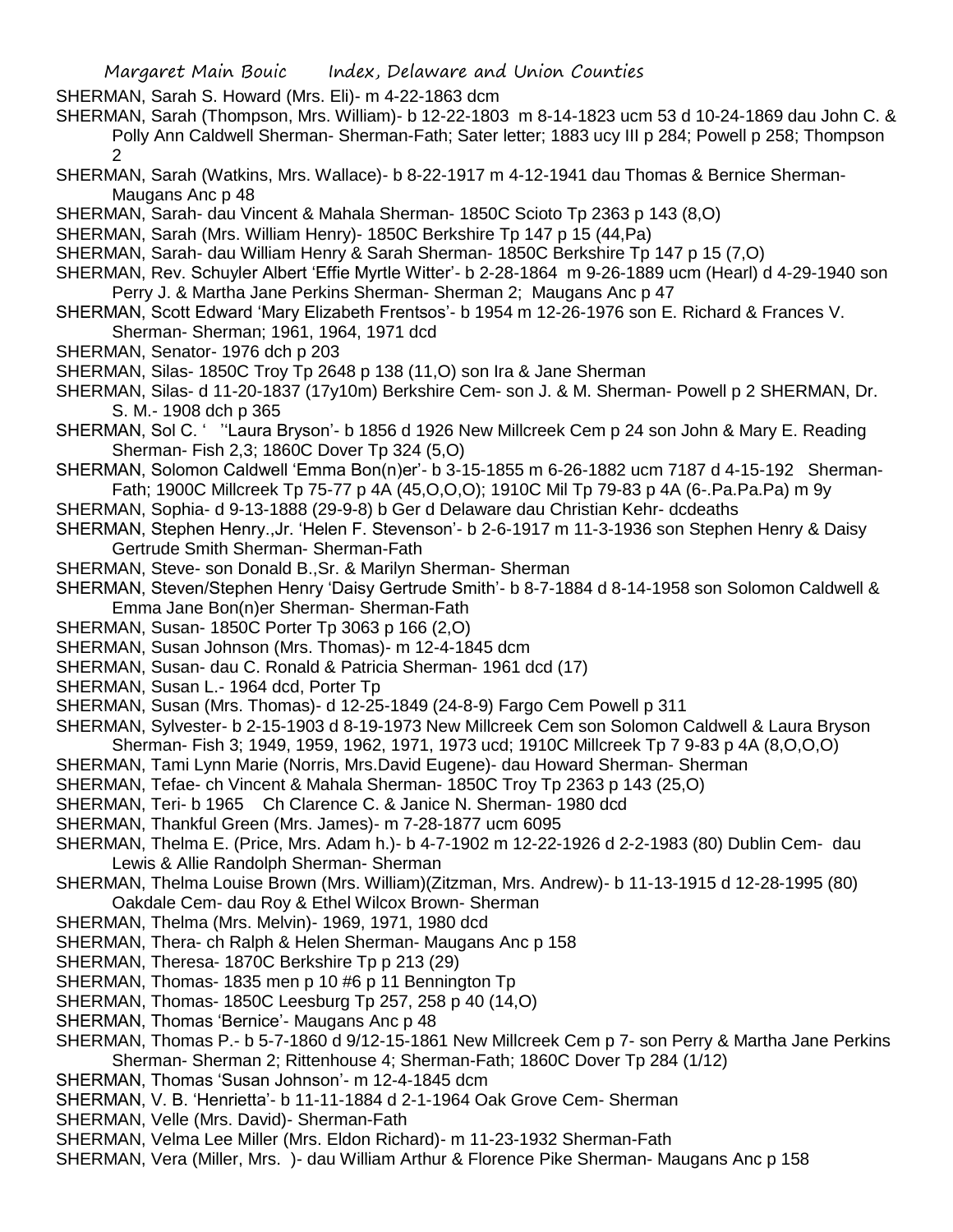SHERMAN, Vernon-b 11-18-1884 Brown Tp- son Frank & Mary Bump Sherman- dg 10-3-1905, Cry Ab p 54; dg 3-18-1910, Cry Ab p 106; dcbirths

SHERMAN, Vicki (Murphy, Mrs. Bill)- dau Dick & Maude Owens Sherman- Sherman

SHERMAN, Victor- b 1949- Marlborough Cem. p 185

- SHERMAN, Victor-v 5-8-1872 Kingston Tp son Frank & Mary Bump Sherman- dg 10-3-1905. Cry Ab p 54; dg 3-18-1910, Cry Ab p 106; dcbirths
- SHERMAN, Victor- pallbearer for A. G. Moses- dg 4-11-1916, Cry Ab p 49; attended funeral of Molly Jacksondg 1-24-1896, Cry Ab p 55
- SHERMAN, Victoria- dau Frank & Mary Bump Sherman- dg 10-3-1905, Cry Ab p 54; dg 3-18-1910, Cry Ab p 106
- SHERMAN, Victoria- dau Mrs. R. K. Willis- dg 3-22-1892, Cry Ab p 90
- SHERMAN, Vincent'Mahala Eubanks'- b 5-3-1807 d 4-19-1862 d 4-19-1862 (54-11-16) New Millcreek Cem p 7; Powell p 253- son John C. & Polly Ann Cadwell Sherman- ; 1883 uch V p 338; 1880 dch p 484; 1908 dch p 485-dcc James Fathbruckner 112; 1830C Scioto Tp 20-30; 1835 men p 54 #4 p 99 Sc Tp; 1840C Scioto Tp (30-40); 1850C Sc Tp 2363 p 143 (44,Va); Sater letter; unec XVIII p 4
- SHERMAN, Vinson Marion. 'Hester Hannawalt'- b 5-2-1806 m 8-16-1842 ucm 3342 d 2-10-1865 New Millcreek Cem- son Vincent & Mahala Eubanks Sherman- unec IV p 27, VI p 45, Winget Bible, XX p 43
- SHERMAN, Viola- d 9-11-1889 (9m11d) Brown Tp dau Frank & Molly Bump Sherman- dcdeaths; dg 3-18- 1910, Cry Ab p 106

SHERMAN, Viola (Bierce, Mrs. )- dau Anna Pearl Crowe Sherman- Sherman

- SHERMAN, Walter L.- b 5-22-1884 d 9-3-1884 New Millcreek Cem p 3- son Hamer W. & Arnettie Robinson Sherman- Sherman-Fath
- SHERMAN, Walter- son Robert & Rosa S/Leeds Sherman- 1908 dch p 781
- SHERMAN, Whealthy, 1870C Oxford Tp p 436 (10)
- SHERMAN, Wheeler 'Jane'- 1850C Porter Tp 3064 p 166 (62,RI) hadc p 46
- SHERMAN, Wilber- he has son born 3-1879, Madison Democrat- unec X p 24
- SHERMAN, William- death mt 2-18-1891, Abs p 7
- SHERMAN, William- 1850C Lelesburg Tp 257,258 p 40 (8,O)
- SHERMAN, William A. 'Louisa Knight'- m 11-14-1865 dcm; Pabst 3 p 30, 6 p 9
- SHERMAN, William- son Andrew J. & Margaret L. Sherman- 1850C Oxford Tp 2710 p 153 (3,O)
- SHERMAN, William Arthur 'Florence Pike'- son James & Lucretia Alice Finley Sherman- Maugans Anc p 158
- SHERMAN, William 'Connie'- 1971 dcd
- SHERMAN, William D.- 1980 dcd
- SHERMAN, William- son Eli & Rachel Sherman- 1850C Troy Tp 2648 p 138 (14,O)
- SHERMAN, William E.- b 5-1894 Texas- son Elmer E. & Winifred K. Harris Sherman- Sherman-Fath
- SHERMAN, William G.- son George Eber & Hazel Sherman- Sherman
- SHERMAN, William H.- 1915 uch p 492
- SHERMAN, William Henry 'Sarah'- 1883 uch V p 572; hadc p 16; CCC p 52; 1850C Berkshire Tp 147 p 15 (46,NY)
- SHERMAN, William- son Hiram & Laura Sherman- 1850C Brown Tp 2836 p 157 (16,O)
- SHERMAN, William 'Martha M. Bennett'- m 1-1-1861 dcm
- SHERMAN, William R.- 1980 dcd
- SHERMAN, William S.- 1908 dch p 405, 426
- SHERMAN, William T.- unec XVI p 51
- SHERMAN, William 'Thelma Louise Brown'- Sherman
- SHERMAN, Gen. William Tecumsah.- McKitrick p 230; 1985 uch p 123; unec XVIII p 39; XXI p 26
- SHERMAN, Winifred K. Harris (Mrs. Elmer E.)- b 12-1868 Sherman-Fath
- SHERMAN, W. S.- 1870C Delaware own p 284 (35\*); pallbearer for Jacob Kruck- dg 6-27-1905, Cry Ab p 33
- SHERMAN, Mrs. W. S.- sister of Miss Avis Lawrence- dg 12-1-1893, Cry Ab p 142
- SHERMAN, Mr. & Mrs. W. S.- parents of Mrs. Allen J. Smith- dg 8-17-1909, Cry Ab p 54
- SHERMAN, -------(Smith, Mrs. Allen J.)- dau Mr. & Mrs. W. S. Sherman- dg 8-17-1909, Cry Ab p 54
- SHERMAN, Yankee G. W.- d 9-12-1864 (4-5-5) Ashley Cem, Powell p p 187 son A. W. & M. A.
- SHERMER, Abraham 'Mary Carroll' m 12-30-1847 ucm 1284 see Sherman
- SHERMER, Mary Carroll (Mrs. Abraham)- m 12-30-1847
- SHERMERHORN, James- McKitrick p 44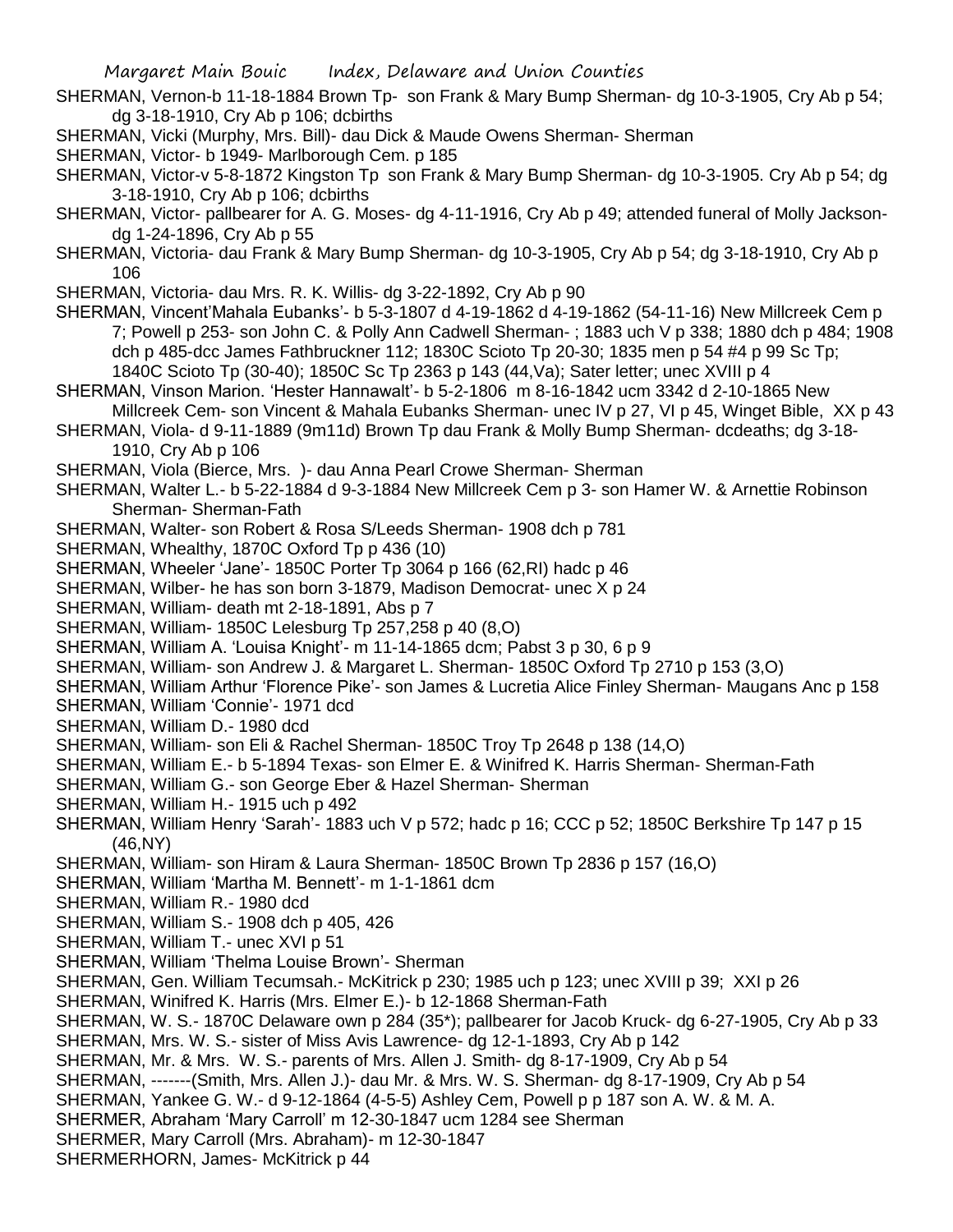- Margaret Main Bouic Index, Delaware and Union Counties SHERNORNE, Lydia (Smothers, Mrs. Emory)- m 9-9-1855 dcm SHERPHERD, Amanda (Mrs. E. R.)- Madison Co, Democrat 7-23-1879 unec XII p 9 SHERPHERD, E. R. 'Amanda'- Madison Co. Democrat 7-23-1879 unec XII p 9 SHERPHERD, May-d (3y20d) dau E. R. & Amanda Sherpherd- Madison Co, Democrat 7-23-1879, unec XII p 9 SHERR, John- 1835 men p 33 #55 p 57 Harmony Tp SHERR, Frank- 1870C Delaware Town p 339 (34\*) SHERR, Frank- 1870C Delaware Town p 339 (2) SHERR, Jeremiah- 1870C Delaware Town p 229 (11) SHERR, Margaret- 1870C Delaware Town p 339 (31) SHERR, Mary- 1870C Delaware Town p 339 95) SHERRAR, Mrs.- funeral Tuesday, Berkshire- dg 4-19-1895, Cry Ab p 18 SHERRARD,- James Thompson 'Rebecca Shannon'- son James Sherrard- dcq Hammond Crawford 14 SHERRARD, James- dcq Hammond Crawford 28 SHERRARD, J. H.- Pabst 3 p 6 SHERRARD, Margaret Jane Neil (Mrs.William)- m 1-5-1852 ucm 1756 SHERRARD, Rebecca Shannon (Mrs.James)- dau Andrew Shannon- dcq Hammond Crawford15 SHERRARD, Sarah Anne (Brandebury, Mrs. James Hamilton)- dau James Thompson & Rebecca Shannon Sherrard- dcq Hammond Crawford 7 SHERRARD, William 'Margaret Jane Neil'- m 1-5-1852 ucm 1756 SHERRER, Jacob- d 8-7-1888 (78) Brown Tp, dcdeaths SHERRETS, Jane- b 1964- dau Karl K. & Lavene Sherrets- 1971 dcd SHERRETS, Karl K. 'LaVerne'- 1969, 1971, 1980 dcd SHERRETS, Kathy- b 1964/5 dau Karl K. & Laverne Sherrets- 1971 dcd SHERRETS, Kay- b 1958 dau Karl K. & E. La Verne Sherrets- 1969, 1971 dcd SHERRETS, LaVerne (Mrs. Karl K.)- 1969, 1971, 1980 dcd SHERRETS, Margaret- b 1957 dau Karl K. & LaVerne Sherrets- 1969, 1971 dcd SHERRICK/SHERROCK- unec XIV p 27 SHERRICK, Atha M. (Mrs. Frank L.)- d 4-1-1988- Sherrick SHERRICK, Benjamin- 1820C Big Rock Tp SHERRICK, Carl- son Charles Arthur & Laura McDonald Sherrick- Sherrick SHERRICK, Charles Arthur 'Laura McDonald'- Sherrick SHERRICK, Event- 1820C Big Rock Tp SHERRICK, Frank L. "Ted" 'Atha M.'- b 8-12-1912 d 1-12-1976 (84) New Lexington cem- son Charles Arthur & Laura McDonald Sherrick - Sherrick SHERRICK, Franklin D. 'Rebecca J.'- 1983 ucd SHERRICK, Hazel (Garey, Mrs. )- dau Charles Arthur & Laura McDonald Sherrick- Sherrick SHERRICK, Laura McDonald (Mrs. Charles Arthur)- Sherrick SHERRICK, Maud (Mayes, Mrs. Edson)- Sherrick SHERRICK, Pearl (Pettit, Mrs. )- dau Charles Arthur & Laura McDonald Sherrick- Sherrick SHERRICK, Peggy (Stoneburner, Mrs. Hugh)- dau Frank L. & Atha M. Sherrick- Sherrick SHERRICK, Raymond D. 'Rita D.'- 1983, 1991 ucd SHERRICK, Rebecca J. (Mrs. Franklin D.)- 1983 ucd SHERRICK, Rita D. (Mrs. Raymond D.)- 1991 ucd SHERRICK, Shelby (Turner, Mrs. Daryle)- dau Frank L. & Atha M. Sherrick- Sherrick SHERRILL, Lavinia- Pabst 7 p 104 SHERRINGTON, Marie O'Donnal'- b 6-1848 1880C Union Tp 86 p 14 (32,NY,Irel, Irel); 1900C Union Tp 165- 171 p 9A (51,NY,Irel,Ind) wid, 2 ch SHERRINGTON, Tarressa- dau Marie O'Donnal Sherrington- 1880C Union Tp 86 p 14 (12,O,France, NY) SHERRITT/SHERRAT, Hugh- Powers Pat p 110, 111 SHERROD, Matilda (Mrs. Samuel Lafferty)- m 4-4-1839 ucm 546 SHERRY, Angela (Mrs. Michael)- Sherry SHERRY, Bessie- b 8-5-1890 Delaware Tp dau J. P. & Adeline Null Sherry- dcbirths SHERRY, Brandi Lynn- b 1-12-1999 dau Michael & Angela Sherry- Sherry
- SHERRY, Clifford 'Marion'- 1910C Marysville 223-190 p 8A (34,Ky,O,O) m 7y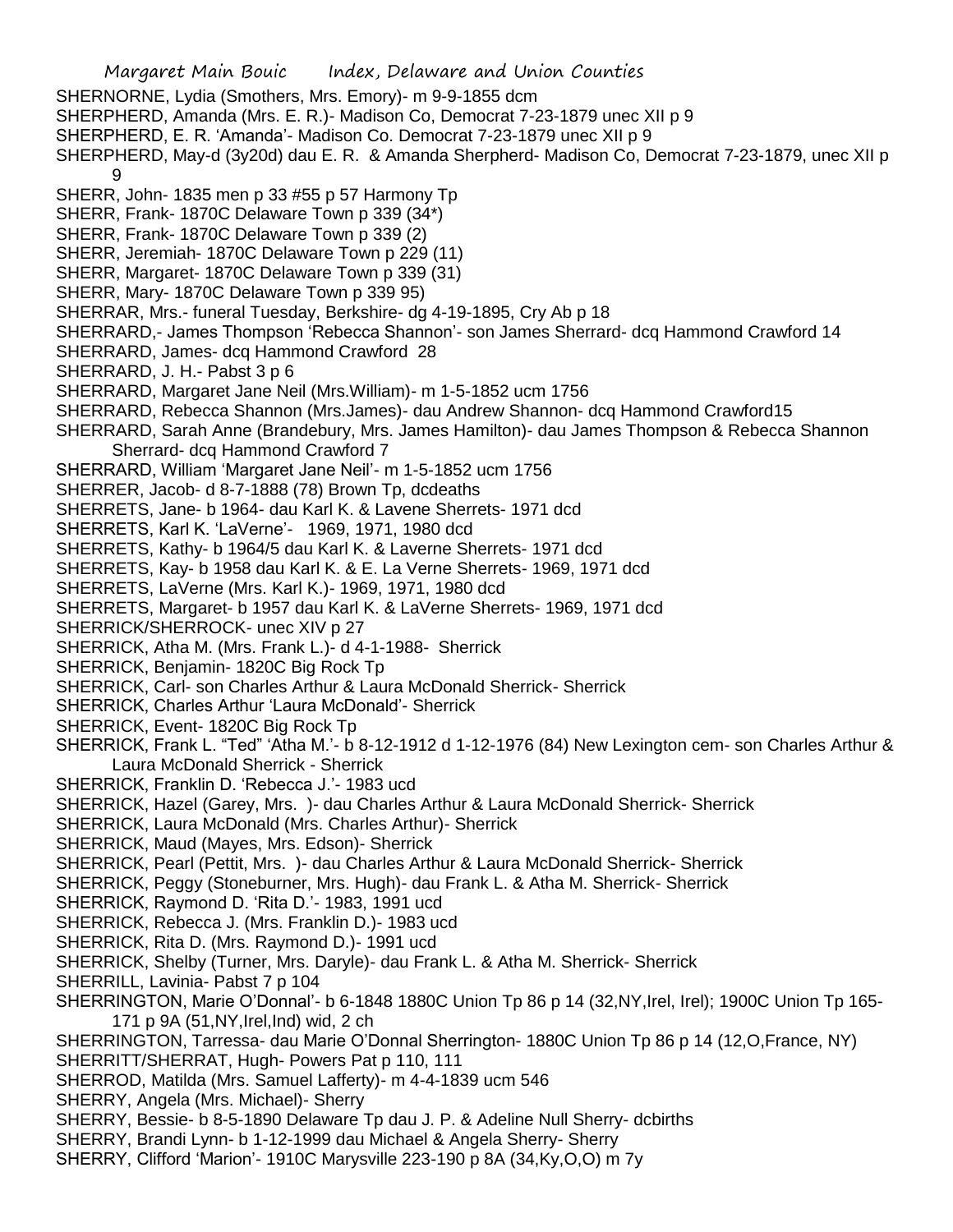Margaret Main Bouic Index, Delaware and Union Counties SHERRY, Edith G.- dau Clifford & Marion Sherry- 1910C Marysville 223-190 p 8A (4,O,Ky,O) SHERRY, Edward G.- b 12-19-1872 Delaware Town son j. P. & Addie Nutt Sherry- dcbirths SHERRY, Ellen R.- dau Clifford & Marion Sherry- 1910C Marysville 223-190 p 8A (6,O,Ky,O) SHERRY, James- 1870C Delaware Tp p 270 (23\*) SHERRY, James P.- 1908 dch p 405 SHERRY, James P,.- son-in-law of Mrs. Susan Null- dg 7-7-1891, Cry Ab p 62 SHERRY, Mrs. James Sherry's mother d 7-5-1891 (83) dg 7-10-1891, Cry Ab p 63 SHERRY, Jenney- b 1-10-1876 Delaware Town dau Jas. P. & Adaline Nutt Sherry- dcbirths SHERRY, John M.- 1908 dch p 405 SHERRY, Marilyn- 1975 ucd SHERRY, Marion (Mrs. Clifford)- 1910C Marysville 223-190 p 8A (28,O,Pa,Pa) m 7y 2ch SHERRY, Michael 'Angela'- Sherry SHERRY, William H.- b 4-15-1874 Delaware Tp son Jas p. & Adeline Hall Sherry- dcbirths SHERRY, Wm. T.- b 4-16-1874 Delaware Tp son Jas P. & Addie Sherry- dcbirths SHERSTAD, Barbara Sue Wilson (Mrs. Larry Charles)- m 7-15-1967 dau John H. Wilson- Sherstad SHERSTAD, Larry Charles 'Barbara Sue Wilson'- m 7-15-1967 Sherstad SHERTZER, Bell Carriher (Mrs. Simon)- m 11-19-1868 ucm (Hearl) SHERTZER, Chester 'Kenneth'- 1949 ucd SHERTZER, Elizabeth Sally (Mrs. Samuel)- m 5-18-1845 ucm 1051 SHERTZER, Jennie- 1910C Marysville 83-75 p 3B (50,O,Md,O) wid, 4 ch SHERTZER, Kenneth (Mrs. Chester)- 1949 ucd SHERTZER, Leola (Brown, Mrs. )- 1910C Marysville 83-75 p 3B (25,O,O,O) seamstress SHERTZER, Lillie (Burnsides, Mrs. Lewis C.)- m 8-12-1879 ucm 6513 SHERTZER, Lorenzo 'Mary Moore'- m 4-25-1872 ucm 5073 SHERTZER, Lucinda Thornton (Mrs. Solomon)- m 4-12-1845 ucm (Hearl) SHERTZER, Lydia Ann Minshall (Mrs. Siras)- m 6-18-1854 ucm 2140 SHERTZER, Martha M. Romick (Mrs. Peter)- m 12-22-1897 SHERTZER, Mary Moore (Mrs. Lorenzo)- m 4-25-1872 ucm 5073 SHERTZER, Peter 'Martha M. Romick'- m 12-22-1897 ucm (Hearl) SHERTZER, Samuel 'Elizabeth Sally'- m 5-18-1845 ucm 1051 SHERTZER, Sarah (Wright, Mrs. Charles)- m 4-11-1867 ucm 4172 SHERTZER, Simon 'Bell Carriher'- m 11-19-1868 ucm (Hearl) SHERTZER, Siras 'Lydia Minshall'- m 6-18-1854 ucm 2140 SHERTZER, Solomon 'Lucinda Thornton'- m 4-12-1845 ucm (Hearl) SHERWIN, Ebenezer 'Sarah Andrews'- m 1-15-1748/9, Powers Pat p 2 SHERWIN, Everett- 1880 dch p 498 SHERWIN, Henry- 1880 dch p 498 SHERWIN, John- Powers Pat p 2 SHERWIN, Sarah Andrews (Mrs. Ebenezer)- b 11-29-1730 m 1-15-1847/9 Powers Pat p 2 SHERWOOD, —d 5-12-1884 (1d) Oxord Tp, dceeaths SHERWOOD, Reunion- mt 8-5-1903 p 3 Abs p 15 SHERWOOD, A. B.- 1883 uch IV p 519 SHERWOOD, Abbie M. (Pence, Mrs. William H.)- m 5-30-1878 ucm 6269 SHERWOOD,Abigail M.- dau Samuel & Hester A. Converse Sherwood- 1883 uch V p 672; 1870C Washington Tp 72-68 p 11 (11,O) SHERWOOD, Ada Belle (Hire, Mrs. ) (Bidwell, Mrs. )- dau Everett & Florence McKitrick Sherwood- McKitrick p 290; Sherwood; 1910C Jerome Tp 222-228 p 10B (4,O,O,O) SHERWOOD,Adaiah- 1880 dch p 797 SHERWOOD, Adam M.'Martha J.'- son Samuel & Caroline Cary Sherwood- 1850C Millcreek Tp 2049 (8,O); 1860C Marysville 11486-1478 p 96 (17,O); 1870C Marysville 40 p 5 (27,O) SHERWOOD, Agatha Wlodarsky'(Mrs. Elmer Paul)- Sherwood; 1949, 1959, 1962, 1967, 1971, 1973, 1975, 1977, 1981, 1983 ucd

- SHERWOOD, A. H.- erected stones, Smith Cem, Madison Co, unec VII p 36; unec VIII p 53
- SHERWOOD, Albert- son Ardella Johnson Sherwood- obit Ardella, mlib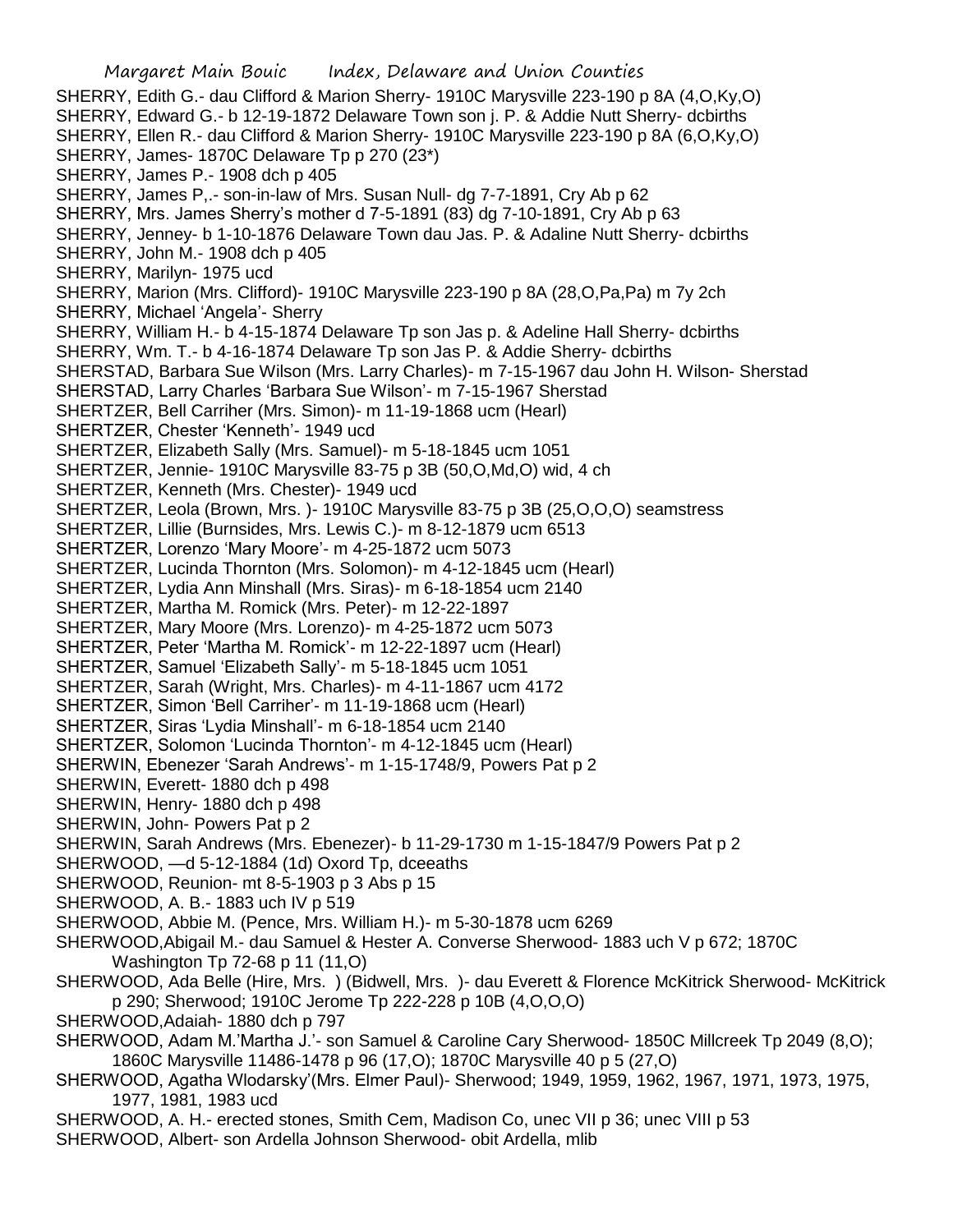- SHERWOOD, Alfred P.- b 1-6-1857 d 10-10-1865 (8-9-4) Byhalia Cem, lptw p 114- son Samuel & Hester A. Converse Sherwood- 1883 uch V p 672; 1860C Jerome Tp 102 p 15 (3,ILL)
- SHERWOOD, A. M.- 1883 uch IV p 518, 534
- SHERWOOD, Am–'Emma G.'- b 11-1871 1900C Jerome Tp 4 p 1A (28,O,O,O) m 7y, decorator
- SHERWOOD, Amanda E. 1870C Oxford Tp p 435 (30)
- SHERWOOD, Amanda E. (Mrs. Jesse H.)- d 1-28 (67y13d) Marlborough Cem. p 155, Powell p 291 see Elizabeth Smith
- SHERWOOD, Amanda Latham (Mrs. Daniel B.)- m 10-27-1868 ucm 4456
- SHERWOOD, Amanda N.- b 1860 d 1862 Marlborough Cem. p 162 dau Levi B, & Juliann Wornstaff Sherwood- 1880 dch p 797
- SHERWOOD, Amos- 1883 uch IV p 484
- SHERWOOD, Amos Beach 'Emily Gertrude Sesler- 1985 uch p 56
- SHERWOOD, Andrew 'Della Milliken'- Sherwood
- SHERWOOD, Andrew H.- b 11-26-1808 d 7-1-1897 Plain City Cem, R9 unec VII p 53
- SHERWOOD, Andrew E.'Irena'- 1883 uch V p 672; mt 2-27-1907 p6c5, Abs p 37; unec VIII p 52
- SHERWOOD, Andrew J.- d 11-13-1850 (22y9m) Marlborough Cem. p 164, Powell p 287- son Benjamin & Catharine Bennett Sherwood
- SHERWOOD, Anna A. (Sackett, Mrs. Milton H.)- m 2-5-1833, Cry Ab p 107
- SHERWOOD, Anna Lee Grant (Mrs. Jason)- White (190)
- SHERWOOD, Anna Mae (Eastman, Mrs. Carroll)- dau Elmer F. & Maudie D. Stewart Sherwood- Sherwood; obit Elmer F., mlib (brown)
- SHERWOOD, Ardella Johnson- d 8-14-1944 (80) bur West Mansfield- obit,mlib
- SHERWOOD, Barbara Blanton (Mrs. Reed H.)- m 5-15-1960- Sherwood
- SHERWOOD, Belle E. Johnson (Mrs. Nathan)- m 4-4-1865 dcm
- SHERWOOD, Benjamin 'Catharine Bennett'- d 7-5-1833 (34-2-19) Marlborough Cem. p 164, Powell p 287
- SHERWOOD, Bertha (Harvey, Mrs. ) dau Owen Edgar & Sarah Elizabeth Burnside Sherwood- Sherwood
- SHERWOOD, Betty (Heatherman, Mrs. )- dau Everett D. Sherwood- Sherwood
- SHERWOOD, Betty Jo (Welling, Mrs. Herman)- dau Elmer F. & Maudie D. Stewart Sherwood- obit Elmer F., mlib (brown)
- SHERWOOD, Bill- b 1963 son Elmer P. & Agatha Sherwood- 1973 ucd
- SHERWOOD, Billy- d last Sunday- dg 12-21-1895, Cry Ab p 50
- SHERWOOD, Bruce- son Caroline Sherwood- 1850C Berkshire Tp 111 p 12 (2,O)
- SHERWOOD, L. Bruce 'Josephine Kennedy'- m 2-6-1895 ucm (Hearl)
- SHERWOOD, Carl T. 'Helen Irene Wright'- b 9-18-1904 m 6-24/19-1933 d 6–17-1978 (73) Byhalia Cem, lptw p 124- son Owen Edgar & Sarah Elizabeth Burnside Sherwood- 1985 uch p 150; Sherwood; obit, mlib (brown), obit Ottie F., obit William H., mlib (brown); 1949, 1967, 1971, 1973, 1975, 1977 ucd
- SHERWOOD, Carol (Mrs. Larry D.)- 1967 ucd
- SHERWOOD, Caroline- 1850C Berkshire Tp 111 p 12 (22,O)
- SHERWOOD, Caroline C.- 1870C Oxford Tp p 432 (36)
- SHERWOOD, Caroline Corey (Mrs. Samuel)- m 9-5-1837 ucm 440; unec III p 30
- SHERWOOD, Caroline Cary (Mrs. Samuel)- b 1813 NY m 8-28-1837 ucm 440 d 12-1-1894 (81-5-1) Oakdale I p 77 (D-R2-15); mt 12-5-1894 p 3, Abs p 59; 1850C Millcreek Tp 2049 (36,NY); 1860C Marysville 1486- 1478 p 196 (45,NY); 1870C Marysville 41 p 5 (55,O)
- SHERWOOD, Caroline Farnum (Mrs. Samuel)(Mrs. William Cory)- dau Zebediah & Jane McNinch Farnum-Farnum 1; 1883 uch V p 334
- SHERWOOD, Caroline- b 12-26-1883 Oxford Tp dau Presley & Sadie Jewell Sherwood- dcbirths
- SHERWOOD, Caroline Seaman (Mrs. James J.)- m 9-20-1852 dcm; 1915 uch p 1050
- SHERWOOD, Caroline Weeks (Mrs. Sidney)- m 7-4-1848 dcm
- SHERWOOF, Carolyn A. (Carter, Mrs. )- dau Robert M. & Evelyn O 'Dell Sherwood- Sherwood
- SHERWOOD, Carolyn "Carrie" Marie (Mader, Mrs. Frank)- b 6-13-1883 m 1904 dau Johann George & Anna Christina Trapp- 1985 uch p 139
- SHERWOOD, Carolyn Ruth- dau Charles LeRoy & Lena Sherwood- Sherwood
- SHERWOOD, Carrie (Bishop, Mrs. )- dau Ardella Johnson Sherwood- obit Ardella, mlib
- SHERWOOD, Carrie (Trapp, Mrs. Fred)- dau Presley R. & Sadie Jewell Sherwoods- 1915 uch p 1051
- SHERWOOD, Catherine Bennett (Mrs. Benjamin)- Marlborough Cem. p 164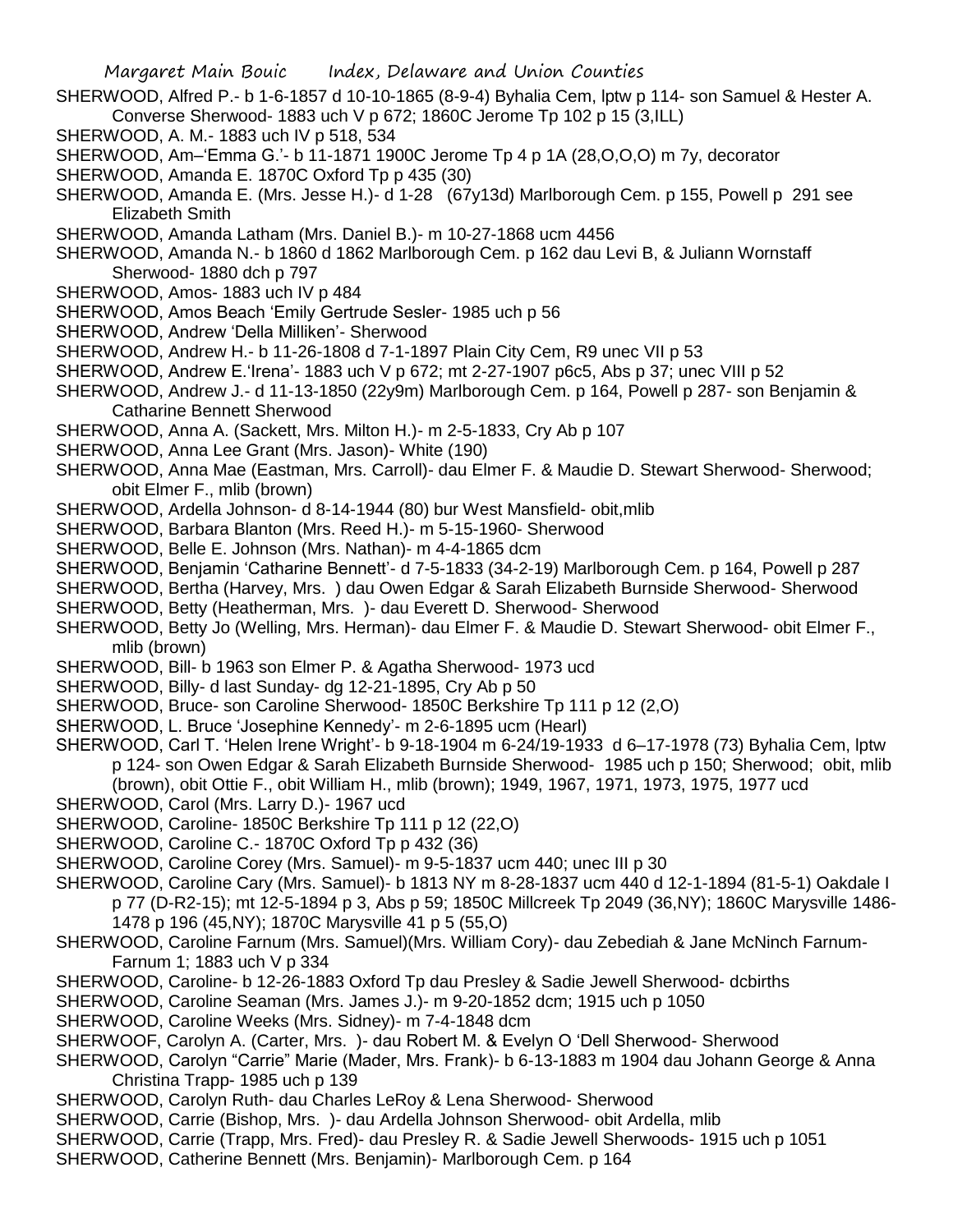- Margaret Main Bouic Index, Delaware and Union Counties SHERWOOD, Catharine- dau Daniel & Margaret Bishop Sherwood- 1880 dch p 797 SHERWOOD, Catherine (Evans, Mrs. Lewis H.)- dumch p 232 SHERWOOD, Catharine (Green, Mrs. )(Mrs. Jesse H.)- 1880 dch p 778; Powell p 345 SHERWOOD, Catherine (Hickman, Mrs. Ralph)- d 3-1-1971 (56) bur Washington C. H. dau David C. & Jessie B. Sherwood- Sherwood SHERWOOD, Catherine (Wornstaff, Mrs. Harvey)- b 1832 m 6-15-1853 d 1900 Marlborough Cem. p 180 SHERWOOD, Cecil- son David C. & Jessie B. Sherwood- Sherwood SHERWOOD, Cecil E. 'Ruth'- d 7-4-1985 (76) bur Morrow Co, Sherwood SHERWOOD, Charles 'Elvira'- 1850C Berlin Tp 2061 p 124 (29,O) SHERWOOD, Charles- 1840C Berlin Tp 204 (20-30); 1835 men p 13 #82 p 20 Burlin Tp SHERWOOD, Charles L.'Lena'- b 1-24-1908 d 10-24-1984 (76) son Owen Edgar & Sarah Elizabeth Burnside Sherwood- obit, Carl T., obit Elmer F., obit Ottie F., obit William H., mlib (brown); Sherwood SHERWOOD, Charles S.- d 2-19-1864 (11m22d) Cheshire Cem SHERWOOD, Charles S. 'Elma Bockover'- m 11-28-1839 dcm SHERWOOD, Chloe (Mrs. D. B.)- d 2-27-1868 (35-3-23) Plain City Cem R9, unec VII p 53 SHERWOOD, Christopher- b 1959 son Elmer Paul & Agatha Sherwood- 1962, 1967, 1977 ucd SHERWOOD, Clara- dau James N. & Amanda Elizabeth Smith Sherwood- 1880 dch p 778 SHERWOOD, Clarra- b 2-7-1871 Oxford Tp dau Jesse & Amanda E. Smith Sherwood- dcbirths SHERWOOD, Cloa (Mrs. Daniel)- 1860C Jerome Tp 102-101 p 14 (27,O) SHERWOOD, Dana- b Va d 1-23-1873 Troy Tp- dcdeaths SHERWOOD, Daniel- Nash p 166 SHERWOOD, Daniel B. 'Amanda Latham'- m 10-27-1868 ucm 4456 SHERWOOD, Daniel 'Cloa'- 1860C Jerome Tp 102-101 p 14 (27,O) SHERWOOD, David- hadc p 42; CCC (1849 Oxford Tp) SHERWOOD, David- 1870C Troy Tp p 523 (60\*) SHERWOOD, David- b Va d 1-23-1873 (70-2-27) Troy Tp, dcdeaths; dg 1-31-1873 Cry Ab p 103 SHERWOOD, David- d 6-26-1843 (4-1-2) Marlborough Cem.Cem, Powell p 287 son D. & E. SHERWOOD, David- son Cecil E. & Ruth Sherwood- Sherwood SHERWOOD, David C. 'Jessie B.'- d 11-7-1961 (85) Ashley Union Cem- Sherwood SHERWOOD, David E.- Marlborough Cem. p 164; son David & Margaret Bishop Sherwood- 1880 dch p 797 SHERWOOD, David 'Emelina Bartlett'- dumch p 255 SHERWOOD, David- son Jesse H. & Catharine Sherwood- 1880 dch p 778 SHERWOOD, David 'Margaret Bishop'- b 10-27-1802 d 1-23-1873/2 (70-2-26) Marlborough Cem. p 164; Powell p 287; 1915 uch p 1050; hadc p 56 SHERWOOD, David- b 1975 son Thomas & Janet L. Sherwood- 1977, 1979 ucd SHERWOOD, Della- dau Jesse W. & Ida Fegley Sherwood- White 188 SHERWOOD, Della Milliken (Mrs. Andrew)- Sherwood SHERWOOD, Don- son William H. & Margaret Sherwood- obit William H., mlib (brown) SHERWOOD, Donna B.- b 9-17-1892 Oxford Tp dau Wm. & Rachael Walker Sherwood- dcbirths SHERWOOD, Donnabel (Grant, Mrs. Arthur)- Asp (2397ag) SHERWOOD, Douglass- son Daniel & Cloa Sherwood- 1860C Jerome Tp 102-101 p 14 (4,O) SHERWOOD, Douglas- 1985 uch p 67, owned restaurant Harper & Sherwood SHERWOOD, Drusilla A. Scott (Mrs. John S.)- m 8-25-1844 dcm; 1850C Berkshire Tp 178 p 18 (25,Ct) SHERWOOD, Edgar H.- son Jeremiah & Rachel Lamme Sherwood- 1860C Darby Tp 2\343-345 p 49 (4,O) SHERWOOD, Edgar L.- b 1894 d 1918 30th Co 8th Fr Bn- Byhalia Cem- lptw p 116- son Owen Edgar & Sarah Elizabeth Burnside Sherwood- Sherwood SHERWOOD, Edith Moore- b 1909 d 1937 Price Cem, djlm p 61 SHERWOOD, Edith P.- b 5-1894 dau A & Emma G. Sherwood- 1900C Jerome Tp 4 p 1A (6,O,O,O) SHERWOOD, Edna Guess (Mrs. Rev. Ottie E.)- obit Ottie E., mlib (brown) SHERWOOD, Edward Bruce Sterling 'Rose Margaret Sharer'- b 9-11-1918 m 12-1940- Nash p 330 SHERWOOD, Elbert E.'Elizabeth "Lizzie"M. Burnsides'- b 1870 m 6-13/15-1895 ucm (Hearl) d 4-25-1949 Byhalia Cem, lptw p 122- son Samuel & Hester A. Converse Sherwood- Sherwood; 1883 uch V p 672; 1880C Washington Tp 28-29 p 3 (9,O,O,O)
- SHERWOOD, Elder- preached funeral service, dg 5-20-1870, Cry Ab p 80
- SHERWOOD, Elizabeth- d 3-9-1873 Concord Tp, b Oxford Tp, dcdeaths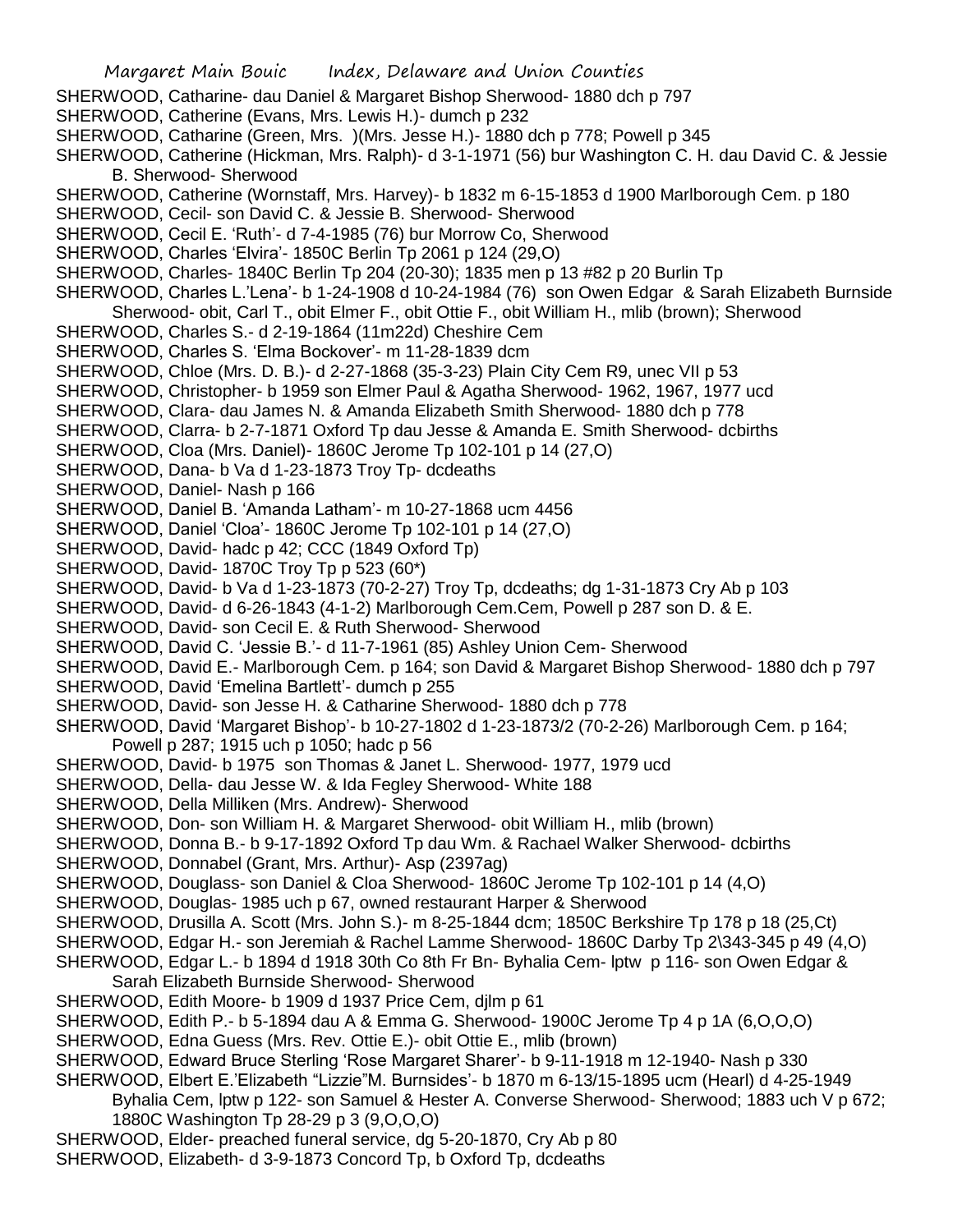- SHERWOOD, Elizabeth- b 1840 d 1936 Byhalia Cem, lptw p 129
- SHERWOOD, Elizabeth Burnside (Mrs. Elbert E.)- b 5-21-1874 m 6-15-1895 d 2-18-1963 Byhalia Cem, lptw p 122- dau William Burnside- Sherwood
- SHERWOOD, Elizabeth- dau Elmer F. & Maudie D. Sherwood- 1962, 1967 ucd
- SHERWOOD, Elizabeth (Heatherman, Mrs. )- dau Everett & Florence McKitrick Sherwood- McKitrick p 290; **Sherwood**
- SHERWOOD, Elizabeth Galloway (Mrs. Lafayette)- b 8-18-1835 m 11-8-1853 dcm d 12-4-1904, dg 1-6-1905 Cry Ab p 1
- SHERWOOD, Elizabeth Harris (Mrs. Samuel)- m 7-14-1904, mt 2-27-1907 p6c5, Abs p 37
- SHERWOOD, Amanda Elizabeth Smith (Ms. Jesse H.)- b 3-21-1840 m 8-29-1861 d 1-21-1873 Marlborough Cem. p 155- dau Nehemiah & Experience Robberds Smith- 1880 dch p 778
- SHERWOOD, Elizabeth (Taylor, Mrs. Jonathon)- m 11-12-1724- Nash p 422, 430
- SHERWOOD, Elma Bockover (Mrs. Charles S.)- m 11-28-1839 dcm
- SHERWOOD, Elmer F. 'Maudie D. Stewart'- b 4-29-1896 m 2-13-1923 d 7-7-1979 Co E. 336th Inf 84th Div, WW1, Cpl; Byhalia Cem, lptw p 131- son Owen Edgar & Sarah Elizabeth Burnside Sherwood-Sherwood; obit, mlib (brown); obit Carl T., obit William Hl., obit Allie E., mlib (brown); 1967, 1971, 1973, 1975, 1979 ucd
- SHERWOOD, Elmer Paul 'Agatha'- 1967, 1971, 1973, 1975, 1977, 1979 ucd
- SHERWOOD, Elvira (Mrs.Charles)- 1850C Berlin Tp 2061 p 124 (29,NJ)
- SHERWOOD, Emelinda Bartlett (Mrs. David)- dau Henry & Belinda Schofield Bartlett- dumch p 255
- SHERWOOD, Emily Gertrude Sesler (Mrs. Amos Beach)- dau Alanson & Lovisa M. Hager Sesler- 1985 uch p 56
- SHERWOOD, Emma- d 10-3-1881 (22y) Delaware dcdeaths
- SHERWOOD, Emma- 1870C Troy Tp p 523 (18)
- SHERWOOD, Emma G. (Mrs. A—) b 10-1874 1900C Jerome Tp 4 p 1A (26,O,O,O) m 7y, 2ch
- SHERWOOD, Emma- d 10-3-1881 (22-3-21) or d 1891 Marlborough Cem. p 156 dau Jonathan & Melisa Sherwood
- SHERWOOD, Esta F. (Harris, Mrs. Edward A.)- b 9-1881 m 12-18-1898 ucm (Hearl) dau Samuel & Hester A. Converse Sherwood- 1883 uch V p 672; 1900C Washington Tp 116 p 5B (18,O,O,O) wid, 1 ch; mt 5- 17-1899 p8c4, Abs p 55 (Harris, Mrs. Burton)
- SHERWOOD, Esther (Mrs. Jason)- 1967 ucd
- SHERWOOD, Esther Roby (Mrs. Neel)- dau Ellsworth & Libbie M. McKitrick Roby- McKitrick p 285
- SHERWOOD, Ethel Reed (Mrs. James)- Sherwood- Sherwood
- SHERWOOD, Euphemia (Conrad, Mrs. Peter)- dau Jesse W. & Ida Fegley Sherwood- opc 732; White 189
- SHERWOOD, Eva L.- dau Everett & Florence McKitrick Sherwood- McKitrick p 290; 1910C Jerome Tp 222- 228 p 10B (1 8/12,O,O,O)
- SHERWOOD, Evelyn O. (Mrs. Robert M.)- d 7-9-1984 (74) Forest Grove Cem- Sherwood; 1980 dcd
- SHERWOOD, Everett D.- d 2-17-1977\\66 (81) Forest Grove Cem, Sherwood
- SHERWOOD, Everett D. 'Florence McKitrick L.'- McKitrick p 290; Sherwood; 1910C Jerome Tp 222-228 p 10B (26,O,O,O) m 4y
- SHERWOOD, Fayette- ch Lewis & Locky? Sherwood- Pabst 1 p 49; 1850C Berlin Tp 2060 p 124 (18,O)
- SHERWOOD, Florence L. McKitrick (Mrs. Everett)- dau William M. & Ada McClain McKitrick McKitrick p 290; Sherwood; 1910C Jerome Tp 222-228 p 10B (25,O,O,ILL) m 4y, 3 ch
- SHERWOOD, Frances (Brennor, Mrs. )- dau Rev. Ottie F. & Edna Green Sherwood- Sherwood
- SHERWOOD, Frank B. ' '- 1910C Jerome Tp 204-210 p 10A (45,O,O,O) m 7y
- SHERWOOD, Frank- pallbearer for Mrs. F. E. Farmer- dg 4-19-1910, Cry Ab p 117; for James Monroe Sharpdg 7-29-1910, Cry Ab p 140
- SHERWOOD, —(Mrs. Frank B.)- 1910C Jerome Tp 204-210 p 10A (38,O,O,O) m 7y
- SHERWOOD, Frank D.- b 3-10/6-1900 d 10-9-1952 son Presley R. & Sadie Jewell Sherwood- 1915 uch p 1051; obit, mlib, not m.- 1910C Paris Tp 54-55 p 3B (10,O,O,O); dcbirths
- SHERWOOD, Francis (Brennar, Mrs. )- dau Rev. Ottie F. & Edna Guess Sherwood- obit Ottie F., mlib (brown) SHERWOOD, Fred- son Rev. Ottie F. & Edna Green Sherwood- Sherwood; obit Ottie F., mlib (brown)
- SHERWOOD, Mrs. George- stepdau of Mrs. Wood Petty- dg 1–17-1913, Cry Ab p 8
- SHERWOOD, George E.- son Charles & Elvira Sherwood- 1850C Berlin Tp 2061 p 124 (4,O)
- SHERWOOD, George L.- 1870C Oxford Tp p 435 (3)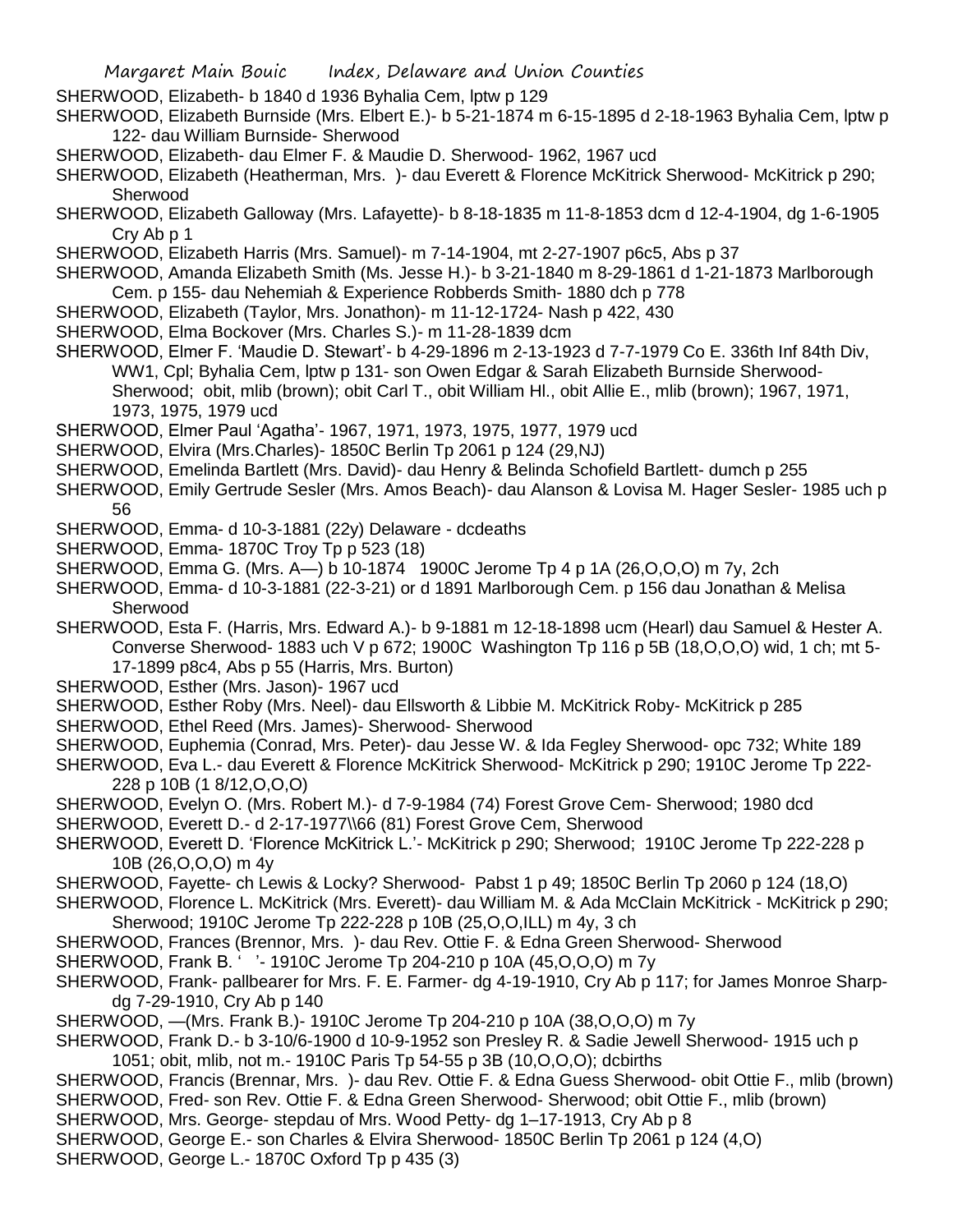- SHERWOOD, George L.- b 1866 d 1923 Marlborough Cem. p 181
- SHERWOOD, George L.- son Levi B. & Julia A. Wornstaff Sherwood- 1880 dch p 797
- SHERWOOD, George 'Mary Meredith'- Pabst 1 p 42, 58
- SHERWOOD, George P.- 1840C Berlin Tp p 203 (20-30)
- SHERWOOD, Gladys L. Schatz (Mrs. Rollin)- d 7-30-1971 (74) Forest Grove Cem,- Sherwood; obit Gladys, mlib (brown)
- SHERWOOD, Hattie B.- dau Adam M. & Martha J. Sherwood- 1870C Marysville 40 p 5 (2,O)
- SHERWOOD, Harriett- dau David & Margaret Bishop Sherwood- 1915 uch p 1050
- SHERWOOD, Harriet H.- b 8-1896 dau Am-- & Emma G. Sherwood- 1900C Jerome Tp 4 p 1A (4,O,O,O)
- SHERWOOD, Hartley- son Ardella Johnson Sherwood- obit Ardella, mlib
- SHERWOOD, Hazel- b 11-18-1895 Porter Tp dau Irvin W. & Mabel Carpenter Sherwood- dcbirths
- SHERWOOD, Hazel M.- b 5-21-1896 Oxford Tp dau George L. & Maggie E. Betty Sherwood- dcbirths
- SHERWOOD, Helen Irene Wright (Mrs. Carl T.)(Lockwood, Mrs. Herman)- b 5-3-1914 m (1)6-24-1933 (2) 7-
- 24-1983 Byhalia Cem, lptw p 124 dau Lewis Leora & Edna Opal Gregory Wright- 1985 uch p 150; obit Carl T., mlib (brown); 1949, 1971, 1973, 1975, 1977, 1979, 1981, 1983 ucd
- SHERWOOD, Henry- son William H. & Margaret Sherwood- obit William H., mlib (brown); Sherwood
- SHERWOOD, Hester A. Converse (Mrs. Samuel)- b 5-5-1838 m 3-6-1856 d 2-20-1900 Byhalia Cem, lptw p 114, 115- dau Edwin & Louise Converse-mt 2-27-1907 p6c5, Abs p 37;1883 uch V p 672; 1860C
	- Jerome Tp 102 p 14 (21,O); 1870C Washington Tp 28-29 p 3 (42,O,O,O)
- SHERWOOD, Howard Wilfred 'Mildred Ellen Felt'- b 6-23-1901 m 6-22-1926- Weiser p 152
- SHERWOOD, Hoy O,- d 1933 Marlborough Cem. p 181, Soldier
- SHERWOOD, Hoy P.- b 1-30-1892 Oxford Tp son George & Maggie Petty Sherwood- dcbirths
- SHERWOOD, Ida Fegley (Mrs. Jesse W.)- dau Henry & Mary White Fegley- White (183)
- SHERWOOD, Irena (Mrs. Andrew)- b 4-18-1815 d 6-24-1891 Plain City Cem, R9, unec VII p 53, VIII p 52; 1883 uch V p 672
- SHERWOOD, Isabelle (78-1946)- b 12-14-1867 d 12-4-1952 uninf p 27, Union Tp
- SHERWOOD, Isabel Johnson (Mrs. )- dau Harvey & Julia Hoskins Johnson- dumch p 416
- SHERWOOD, I. W.- 1908 dch p 427
- SHERWOOD, Jackie- b 1977 ch Timothy P. & Terry L. Sherwood- 1991 ucd
- SHERWOOD, James Bishop- Marlborough Cem. p 165 son J. J. & C. Sherwood
- SHERWOOD, James- son David 1-29-1873, dg 1-31-1873 Cry Ab p 103
- SHERWOOD, ---------(Mrs. James)- d 1-21-1873 dg 1-31-1873 Cry Ab p 103
- SHERWOOD, James 'Ethel Reed'- Sherwood
- SHERWOOD, James Lee- b 11-30-1916 d 7-11-1988 (71) Forest Grove Cem- son Everett D. & Florence McKitrick Sherwood- Sherwood; McKitrick p 290
- SHERWOOD, James G.- son David & Margaret Bishop Sherwood- 1880 dch p 779, 797; 1908 dch p 405
- SHERWOOD, James J.'Caroline Seaman'- m 9-20-1852 dcm; 1880 dch p 539; 1915 uch p 1050; 1908 dch p 141; 18 50C Delaware Town 971 p 77 (20); 1870C Oxford Tp p 432 (40\*)
- SHERWOOD, James 'Sarah Kilgore'- m 3-22-1838 Madison Co, unec IX p 6
- SHERWOOD, Jane (Beecher, Mrs. Walter)- m 12-10-1854 ucm 2206; d Sunday (72) dau Samuel Sherwood; mt 12-13-1854; mt 11-21-1906 p1c5, Abs p 27; unec VIII p 19, XVI p 59a; 1850C Millcreek Tp 2049 (15,O);Pabst p 7
- SHERWOOD, Jane Riddle (Mrs. Samuel)- b 3-8-1812 m 2-11-1830 d 12-21-1836 (24-9-13)Oakdale I p 77 (D-R2-15); Smith Cem, Madison Co, unec VII p 36; 1883 uch V p 343
- SHERWOOD, Jane- dau Samuel & Caroline Cary Sherwood-
- SHERWOOD, Janet L. (Mrs. Thomas)- 1975, 1977, 1979, 1981, 1983, 1991 ucd
- SHERWOOD, Jason 'Esther'- 1967 ucd
- SHERWOOD, Jason- son Jesse W. & Ida Fegley Sherwood- White 190
- SHERWOOD, J. C. 'Rachel'- d 4-24-1876 (64-11-9) Plain City Cem R3- unec VII p 51
- SHERWOOD, Jennie- b 5-16-1892 d 6-5-1960 dau Presley R. & Sadie Jewell Sherwood- Sherwood; 1915 uch p 1051; 1985 uch p 121; obit Frank D., obit Jennie, mlib; birth reg. ;1910C Paris Tp 54-55 (18,O,O,O)
- SHERWOOD, Jennie- dau Timothy P. & Terry L. Sherwood- 1991 ucd
- SHERWOOD, Jeremiah 'Rachel Lamme'- m 12-6-1849 ucm 1480; unec VII p 59, XIII p 20; 1850C Darby Tp 1621-1641 p 240 (39,NY), unec VI p 56; 1860C Darby Tp 343-345 p 49 (49,NY)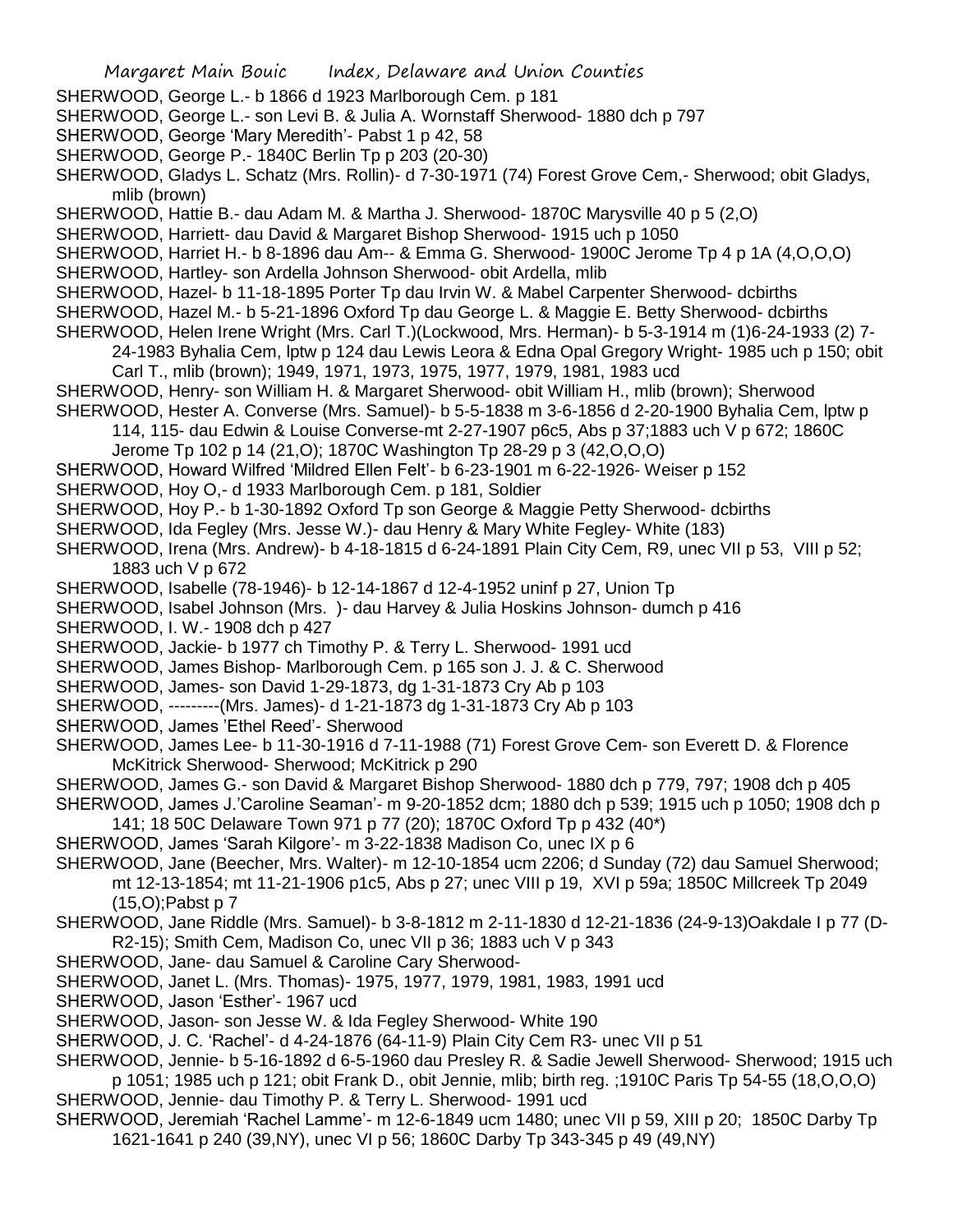- SHERWOOD, Jesse H.'Amanda Elizabeth Smith''Catherine Green'- b 9-4-1837 m(1) 8-29-1861 (2) 12-6-1874 d 9-22-1887 (50-0-18) Powell p 291, Troy Tp son David & Margaret Bishop Sherwood- 1880 dch p 778, 797; 1870C Oxford Tp p 435 (32\*)
- SHERWOOD, Jesse W. 'Ida Fegley'- White (183)
- SHERWOOD, Jessie B. (Mrs. David C)- d 9-16-1978 (97) Ashley Union Cem- Sherwood
- SHERWOOD, John- 1870C Jerome Tp 228-219 p 30 (16,O) lived with Bowen & Eliza Lamme
- SHERWOOD, John C.- son Jeremiah & Rachel Lamme Sherwood- 1860C Darby Tp 343-345 p 49 (6,O)
- SHERWOOD, John D.- 1870C Oxford Tp p 432 (16)
- SHERWOOD, John- son Daniel & Cloa Sherwood- 1860C Jerome Tp 102-101 (2,O)
- SHERWOOD, John- son James J. & Caroline Seaman Sherwood- 1915 uch p 1050
- SHERWOOD, John Robert- b 7-21-1946 son Edward Bruce Sterling & Rose Margaret Sharer Sherwood- Nash p 331
- SHERWOOD, John S. 'Drusilla A. Scott'- m 8-25-1844 dcm; 1850C Berkshire Tp 178 p 18 (30,O)
- SHERWOOD, Jonathan 'Malissa Mason'- m 10-14-1858 dcm, d 1-11-1863/2 (27) Marlborough Cem. p 156, Powell p 290 1880 dch p 779, 797
- SHERWOOD, Joseph- b 1851 d 1854 Marlborough Cem. p 162 son Levi B. & Julianna Wornstaff Sherwood-1880 dch p 797
- SHERWOOD, Josephine Kennedy (Mrs. L. Bruce)- m 2-6-1895 ucm (Hearl)
- SHERWOOD, Joyce E.- dau Robert M. & Evelyn O'Dell Sherwood- Sherwood
- SHERWOOD, Julia Ann (Juliann) Wornstaff (Mrs. Lei B.)- b 1829 d 1900 Marlborough Cem. p 162- dau Daniel Wornstaff- 1880 dch p 797 - 1850C Oxford Tp 2687 p 152 (21,O); 1870C Oxford Tp p 435 (41)
- SHERWOOD, June (Goldsberry, Mrs. )- dau Everett D. & Flora McKitrick Sherwood- Sherwood
- SHERWOOD, Kate- dau David & Margaret Bishop Sherwood- 1915 uch p 1050
- SHERWOOD, Kathy (Stalling, Mrs. )- b 1952 dau Paul & Agatha Wlodarsky Sherwood- Sherwood; 1959, 1962, 1967, 1971, 1973 ucd
- SHERWOOD, Kenneth- son Jason & Anna Lee Grant Sherwood- White 184
- SHERWOOD, Kenneth J.- son Presley R. & Sadie M. Sherwood- 1910C Paris Tp 54-55 p 3B (5,O,O,O)
- SHERWOOD, Kip- b 1959 ch Elmer P. & Agatha Wlodarsky Sherwood- Sherwood; 1971, 1973 ucd
- SHERWOOD, Lafayette 'Elizabeth Galloway'- m 11-8-1853 dcm; dg 1-6-1905, Cry Ab p 1
- SHERWOOD, Lafayette- son Lewis & Locky Sherwood, dg 10-11-1867, Cry Ab p 64
- SHERWOOD, Lanson L.- d 7-29-1813 (3) Blockhouse Cem, Powell p 50- son Nathan & Sarah Sherwood
- SHERWOOD, Larry D.'Carol'- b 7-17-1944 d (49) Byhalia Cem- son Carl T. & Helen Irene Wright Sherwood-1985 uch p 150; obit Carl T., mlib (brown); Sherwood; 1967 ucd
- SHERWOOD, Laura J. (Mrs. Lewis D.)- b 1832 m 1851 d 1918, Marlborough Cem. p 162, Powell p 370
- SHERWOOD, Laurie- b 1969 dau Thomas & Janet L. Sherwood- 1975, 1977, 1979, 1981, 1983 ucd
- SHERWOOD, Elder L. B.- d 8-22-1896 (68-11-6) Ashley, b Va.- son David Sherwood- dcdeaths, funeral of Minnie E. Slack- dg 10-21-1892, Cry Ab p 106; of Steven Rosevelt- dg 7-18-1890, Cry Ab p 24; Henry Flemming, dg 6-12-1891, Cry Ab p 60; Mary Hoild dg 2-3-1893, Cry Ab p 113, Sarah Ann Rosevelt, dg 8-8-1890, Cry Ab p 26; Charlie A. Gardner- dg 10-17-1890, Cry Ab p 36. Mrs. Debby Ashbrook- dg 7- 21-1891, Cry Ab p 64; Alexander March- dg 7-20-1894, Cry Ab p 174, 175; Rhoda Loretta Slack- dg 11-16-1894 Cry Ab p 184; Charley Pettie- dg 2-5-1892, Cry Ab p 84
- SHERWOOD, Lee Ann- dau Robert L. & Martha Sherwood- 1959 (3), 1962 ucd
- SHERWOOD, Lena (Mrs. Charles LeRoy)- Sherwood
- SHERWOOD, Lester 'Marty'- 1964 dcd
- SHERWOOD, Levi B.'Julia A. Wornstaff'- b 9-16-1827 m 1849 d 1896 Marlborough Cem. p 162- sion David & Margaret Bishop Sherwood- 1880 dch p 797; 1915 uch p 1050; 1850C Oxford Tp 2687 p 152 (23,Va); 1870C Oxford Tp p 435 (42\*)
- SHERWOOD, Lewis- son David & Margaret Bishop Sherwood- 1880 dch p 797
- SHERWOOD, Lewis D. 'Laura J. Ashbrook'- b 10-22-1828 m 1851 d 1912, Marlborough Cem. p 162; Powell p 370
- SHERWOOD, Lewis Edward.- b 1855 d 1913 (58) Marlborough Cem. p 165; dg 1-14-1913, Cry Ab p 7;1870C Oxford Tp p 432 (15); brother-in -law of James Main
- SHERWOOD, Lewis "Locky'- 1880 dch p 465; Q270; Sherwood 1 p 3, 44, 49, 5 p 4; Pabst Pion p 62; dg 10- 1101867 Cry Ab p 64; 1820C Sunbury Tp; 1835 men p 14 #81 p 20 Burlin Tp; 1840C Berlin Tp p 204 (40-50); 1850C Berlin Tp 2060 p 124 (55,Conn)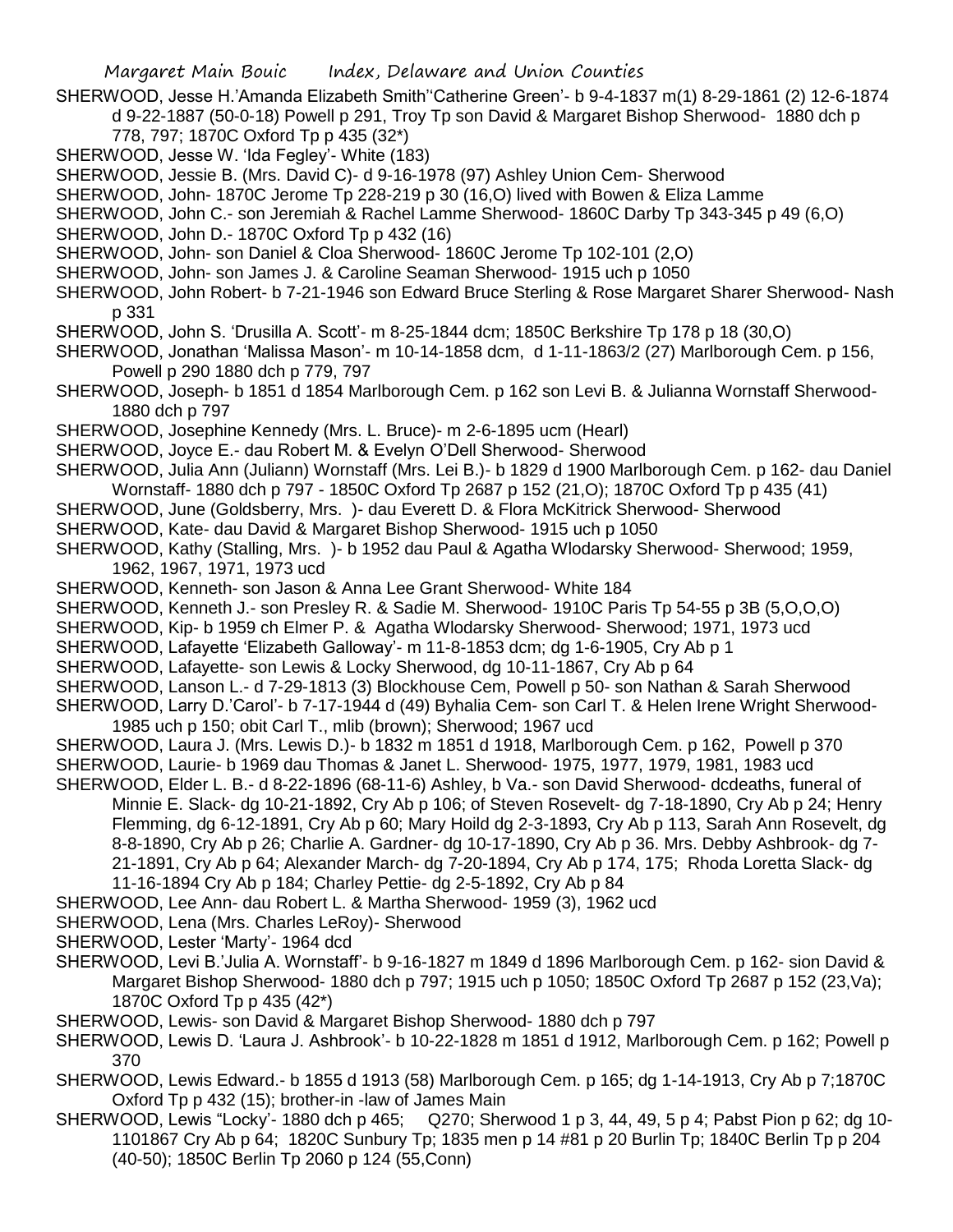- SHERWOOD, Lewis- son James J. & Caroline Serman Sherwood- 1915 uch p 1050
- SHERWOOD, Lewis- son John & Drusilla Sherwood- 1850C Berkshire Tp 178 p 18 (5,O)
- SHERWOOD, Lewis M.- d 9-20-1852 (7-3-19) Cheshire Cem- Powell p 50 son J. & D.
- SHERWOOD, Lillian Kathrine (Kirby, Mrs.Harold Richard)- b 5-23-1914 Oakdale II p 154 (M-R21-1) Rausch (17213), III p 300; Kirby; Sherwood
- SHERWOOD, Lillie M.- d 12-5-1880 (18-6-16) dau J. C & R.- Plain City Cem, unec VII p 51
- SHERWOOD, Lincoln B.- son Jeremiah & Rachel Lamme Sherwood- 1860C Darby Tp 343-345 p 49 (1,O)
- SHERWOOD, Linda Louise (Spain, Mrs. Donald C.)- m 4-6-1962 dau Carl T. & Helen Irene Wright Sherwood-Sherwood; obit Carl T., mlib (brown); 1985 uch p 156
- SHERWOOD, Lizzie M. Burnsides (Mrs. Elbert E.)- m 6-13-1895 ucm (Hearl)
- SHERWOOD, L. M.- hadc p 125
- SHERWOOD, Loa- Pabst 1 p 49
- SHERWOOD, Locky (Mrs. Lewis)-b 1798 Ct.,. to Ohio 1809, m age 18. d 9-15-1867, dg 10-11-1867, Cry Ab p 64; Pabst Pioneer I p 62; 1850C Berlin Tp 2060 p 124 (50,Conn)
- SHERWOOD, Lois (Toothman, Mrs. )- dau Everett D. Sherwood- Sherwood
- SHERWOOD, Louisa- dau Charles & Elvira Sherwood- 1850C Berlin Tp 2061 p 124 (9,O)
- SHERWOOD, Louisa I/L. (Goff, Mrs. E. H.)- d 8-9-1878 (10-11-16) Byhalia Cem. lptw p 115 dau Samuel & Hester Converse Sherwood- 1883 uch V p 672; 1860C Jerome Tp 101 p 15 ( 2,ILL); 1870C Washington Tp 72-68 p 11 (12,O)
- SHERWOOD, Lucy (Drake, Mrs. John)- m 1-2-1866 ucm 3891, unec XXII p 33
- SHERWOOD, Lucy M.- dau Samuel & Caroline Cary Sherwood- 1850C Millcreek Tp 2049 (8,O); 1860C Marysville 1486-1478 p 1976 (15,O)
- SHERWOOD, Lucy (Shoemaker, Mrs. Wellington M.)- b 1857 d 1931 Marlborough Cem. p 195, Powell p 370 dau Lewis D. & Laura J. Ashbrook Sherwood- 1908 dch p 781
- SHERWOOD, Lula (Hilts, Mrs. D. C.)- mt 10-16-1901 p 8c2; Abs p 12
- SHERWOOD, Maida Elizabeth (Pugh, Mrs. Edmar John)- b 3-17-1929 m 5-28-1949 dau Howard Wilfred & Mildred Ellen Felt Sherwood- Weiser p 152
- SHERWOOD, Malissa Mason (Mrs. Jonathan)- m 10-14-1858 dcm d 2-15-1862 (24-1-7) Marlborough Cem. p 156, Powell p 270
- SHERWOOD, Maggie- b 1867 d 1929 Marlborough Cem. p 181
- SHERWOOD, Maggie (Mrs. )- dau Mrs. Elizabeth Larcom- dg 6-22-1915, dg 6-29-1915, Cry Ab p 59, 60
- SHERWOOD, Margaret- 1870C Troy Tp p 523 (58)
- SHERWOOD, Margaret A. H.- dau David & Margaret Bishop Sherwood- 1880 dch p 797
- SHERWOOD, Margaret Bishop (Mrs. David) -d 7-12-1876 (73y10m) Marlborough Cem. p 164, Powell p 287; 1880 dch p 778, 797
- SHERWOOD, Margaret C.(Maine, Mrs. James A.)- m 2-14-1878 dau James J. & Caroline Seaman Sherwood-1915 uch p 1050; 1870C Oxford Tp p 432 (12); dg 4-15-1913, Cry Ab p 30
- SHERWOOD, Margaret Tippett (Mrs. )- owner of Trevarthen Bible- une IX p 54
- SHERWOOD, Margaret (Mrs. William H.)- Sherwood ; obit William H., mlib (brown)
- SHERWOOD, Martha E.- 1870C Oxford Tp p 435 (5)
- SHERWOOD, Martha E.- dau Jesse H. & Amanda Elizabeth Smith Sherwood- 1880 dch p 778
- SHERWOOD, Martha J. (Mrs. Adam M.)- 1870C Marysville 40 p 5 (25,O)
- SHERWOOD, Martha (Mrs. Robert L.)- 1959, 1962 ucd
- SHERWOOD, Marty (Mrs. Lester)- 1964 dcd
- SHERWOOD, Mary- 1870C Troy Tp p 523 (16)
- SHERWOOD, Mary Alice (Becker, Mrs. Wayne)- dau Rollin & Gladys L. Schatz Sherwood- Sherwood; obit Gladys, mlib (brown)
- SHERWOOD, Mary Alice (Brenk, Mrs. Michael)- dau Reed H, & Barbara Blanton Sherwood- Sherwood
- SHERWOOD, Mary Louise (Kinikin, Mrs. )- dau Elmer F. & Maudie D. Stewart Sherwood- Sherwood; obit Elmer F., mlib (brown)
- SHERWOOD, Mary Meredith (Mrs. George)- Pabst 1 p 58
- SHERWOOD, Mary M.- b 9-29-1884 Troy Tp dau J. S. & Ella Spotting Sherwood- dcbirths
- SHERWOOD, Mary (Pummell, Mrs. Richard)- dau Paul & Agatha Wlodarsky Sherwood- Sherwood; 1959 (12), 1962 ucd
- SHERWOOD, Mary (Shoemaker, Mrs. Lester E.)- 1880 dch p 781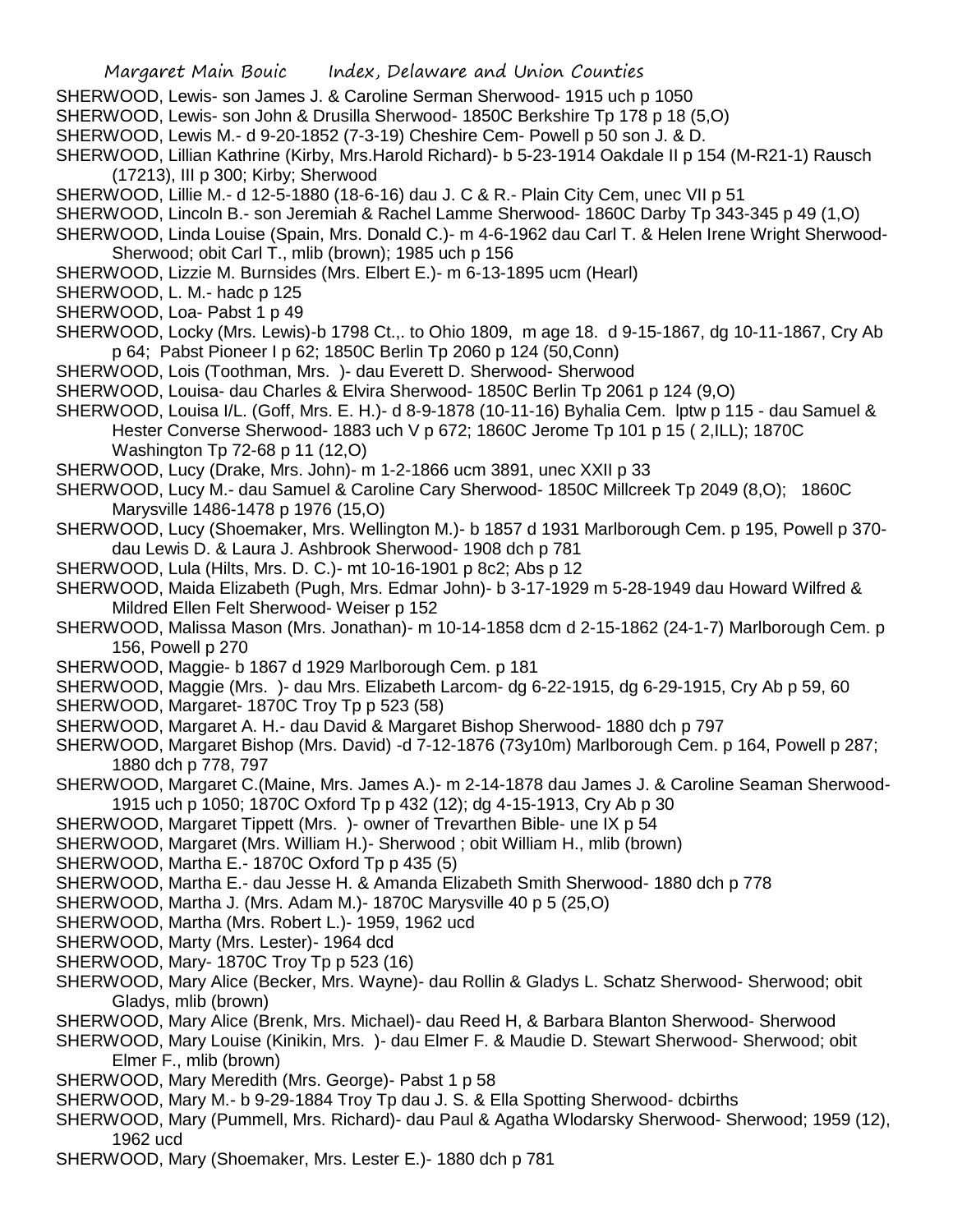- SHERWOOD, Mary (Warner, Mrs. Elijah)- m 12-14-1834 d 3-17-1841 (25) Forest Grove Cem, 1985 uch p 141
- SHERWOOD, Matilda G. (Lafferty, Mrs. Samuel J.)- m 4-4-1839 ucm 546; unec III p 37
- SHERWOOD, Maudie B.- b 5-16-1892 Oxford Tp dau P. R. & Sadie Jewell Sherwood- dcbirths
- SHERWOOD, Maudie D. Stewart (Mrs. Elmer F.)- b 1903 m 2-13-1923 Byhalia Cem, lptw p 131; obit Elmer F., mlib (brown); 1962, 1971, 1973, 1975, 1977, 1979, 1981 ucd
- SHERWOOD, Maynard- son Jason & Alla Lee Grant Sherwood- White 195
- SHERWOOD, Michael D.- b 3-24-1952 d 4-9-1983 Byhalia Cem, lptw p 123
- SHERWOOD, Michael- son Robert L. & Martha Sherwood- 1959(7), 1962 ucd
- SHERWOOD, Mildred Ellen Felt (Mrs. Howard Wilfred)-b 5-16-1906 m 6-22-1926 dau William Harry & Bertha Margaret McCauley Felt- Weiser p 152
- SHERWOOD, Mina- d 8-11-1874 (2-7-2) dau K. B. & L.- Plain City Cem, R8- unec VII p 52
- SHERWOOD, Mona June (Goldsberry, Mrs. John Robert)- 2nd wife; 1985 uch p 60
- SHERWOOD, Naomi (Eden, Mrs. Corbett)- dau Jesse W. & Ida Fegley Sherwood- White 191
- SHERWOOD, Nathan 'Belle E. Johnson'- b 4-4-1865 dcm
- SHERWOOD, Nathan H.- son Samuel & Jane Sherwood- b 1-31-1831 d 7-30-1833 Smith Cem, Madison Co, unec VII p 36
- SHERWOOD, Nathan- son Lewis & Locky Sherwood- 1850C Berlin Tp 2060 p 124 (13,O)
- SHERWOOD, Nathan 'Sarah Lewis'- 1880 dch p 462; 1908 dch p 442; Pabst 1 p 4, 49, 5 p 4; btp p 2, 3, 4; Powell p 50,. 61; 1820C Berlin Tp
- SHERWOOD, Neil 'Esther Roby'- McKitrick p 285
- SHERWOOD, Nellie (Miller, Mrs. )- dau Everett D. Sherwood- Sherwood
- SHERWOOD, Octavia E.- ch Charles & Elvira Sherwood- 1850C Berlin Tp 2061 p 124 (6,O)
- SHERWOOD, Olive B. Lyons (Mrs. William R.)- m 2-1-1855 ucm 2232; mt 2-14-1855, Abs p 18; unec VIII p 35, XVII p 6
- SHERWOOD, O. R.- 1860C Millcreek Tp 154 (23,O)
- SHERWOOD, Orinda (Douglass, Mrs. Syrus)- m 1-13-1845 Madison Co, unec X p 17
- SHERWOOD, Orinda Jane (Beecher, Mrs. Walter Booth)- b 6-1-1834 m 12-10-1854 ucm 2206 d 11-18-1906 Oakdale II p 23 (B-R10-17)- dau Samuel & Caroline Sherwood; mt 12-13-1854; mt 12-5-1894 p 3, Abs p 59; 1883 uch V p 343; Beecher 1,2; 1985 uch p 55; 1880C Millcreek Tp 97
- SHERWOOD, Orinda (Mrs. Samuel)- d 3-16-1821 (36) Smith Cem, Madison Co, unec VII p 36
- SHERWOOD, Rev; Ottie F. 'Edna Green'- b 7-21-1899 d 3-6-1976 Byhalia Cem. lptw p 124- son Owen Edgar & Sarah Elizabeth Burnside Sherwood- Sherwood; obit, mlib (brown)
- SHERWOOD, Owen Edgar 'Sarah Elizabeth Burnside'- b 1867 m 4-15-1888 ucm (Hearl) d 1935 Byhalia Cem, lptw p 116- son Samuel & Hester A. Converse Sherwood- 1883 uch V p 672; ; obit Rev. Ottie F., mlib (brown); obit Carl T., mlib (brown); 1870C Washington Tp 72-68 p 11 (3,O); 1880C Washington Tp 28- 29 p 3 (13,O,O,O)
- SHERWOOD, Patricia J. (Scheiderer, Mrs. Lowell F.)- m 12-27-1957 dau Carl T. & Helen Irene Wright Sherwood- ; 1985 uch p 150; obit Carl T., mlib (brown); Sherwood
- SHERWOOD, Patrick- son Robert L. & Martha Sherwood- 1959 (4), 1962 ucd
- SHERWOOD, Paul- 1962 ucd, Mt. Victory
- SHERWOOD, Elmer Paul 'Agatha Wlodarsky'- b 4-5-1924 son Elmer F. & Maudie D. Stewart Sherwood-Sherwood; obit Elmer F., mlib (brown); 1949, 1959, 1962, 1977, 1983 ucd
- SHERWOOD, Pearl- d Saturday, Marquette, Mich. Lived Plain City, mt 12-4-1907 p1c3, Abs p 62
- SHERWOOD, Philip Bruce- b 9-14-1941 son Edward Bruce Sterling & Rose Margaret Sharer Sherwood- Nash p 330
- SHERWOOD, Presley R.'Sadie M. Jewell'- b 3-4-1860 d 1930 Marlborough Cem. p 181 son James J. & Caroline Seaman Sherwood- 1915 uch p 1050-1051; (32-1892, Jennie Belle) dcb; obit Frank D., mlib; farm owner, mt 10-23-1907 p6c2, Abs p 58; 1870C Oxford Tp p 432 (10); 1910C Paris Tp 54-55 p 3A (50,O,O,O) m 20y
- SHERWOOD, Rachel A.- b 1857 d 1918
- SHERWOOD, Rachel (Corey, Mrs. Peter J.)- m 11-1-1855 dcm,
- SHERWOOD, Rachel- dau David & Margaret Bichop Sherwood- 1880 dch p 797; 1915 uch p 1050
- SHERWOOD, Rachel (Mrs. J. C.)- d 3-2-1874 (46-9-23) Plain City Cem R3, unec VII p 51
- SHERWOOD, Rachel Lamme (Mrs. Jeremiah)- m 12-6-1849 ucm 1480; unec VII p 59, XIII p 20; 1850C Darby Tp 1621-1641 p 240 (23,O); unec VI p 56; 1860C Darby Tp 343-345 p 49 (32,O)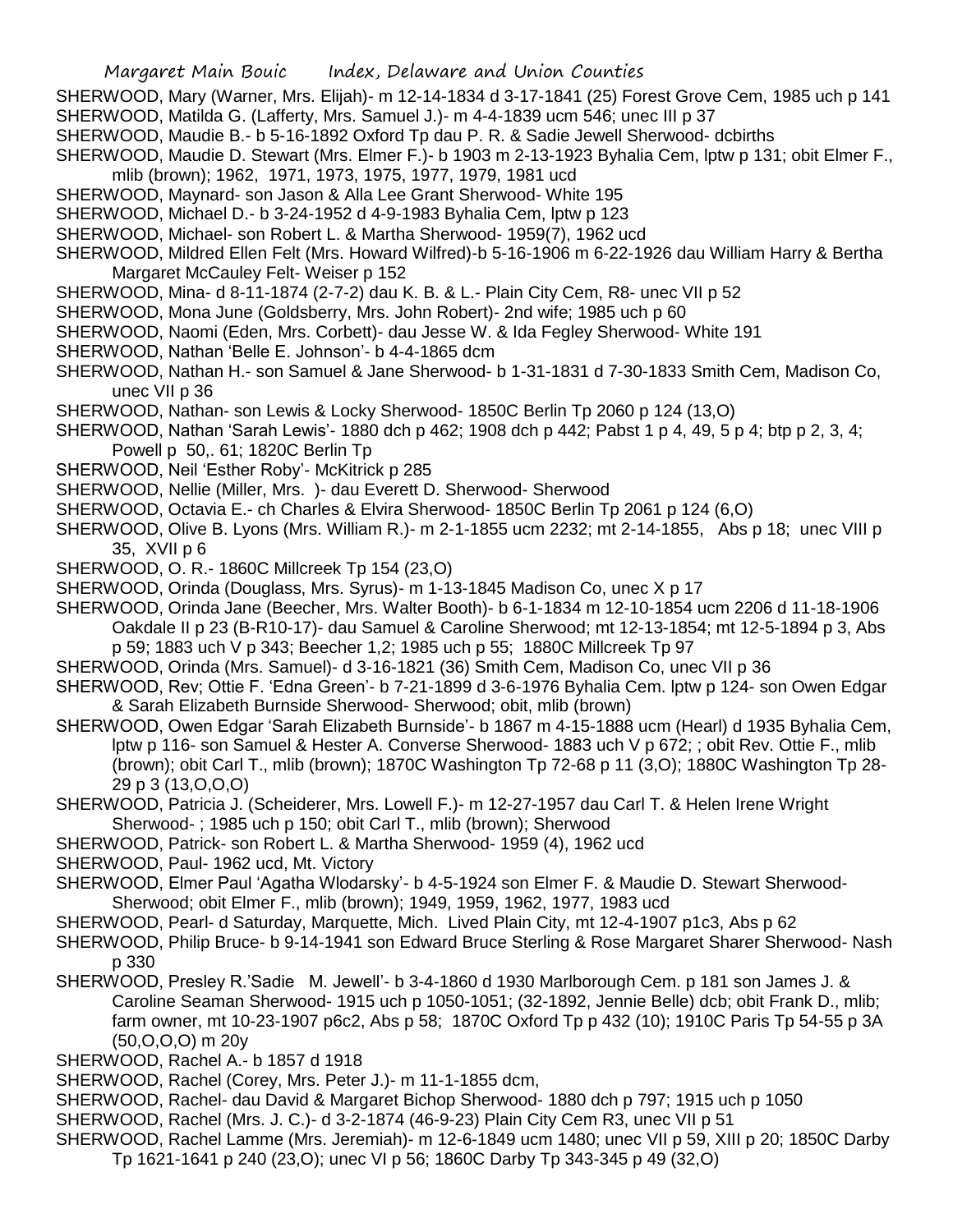SHERWOOD, Rachel Walker (Mrs. William)- 1880 dch p 797

SHERWOOD, Reed H, 'Barbara Blanton'- m 5-15-1960 d 10-17- (61) Forest Grove Cem- son James & Ethel Reed Sherwood; nephew Everett D. Sherwood- Sherwood

SHERWOOD, R. G.- pallbearer for Harry Collins- dg 3-28-1905, Cry Ab p 17

SHERWOOD, Richard A.- son Robert M. & Evelyn O'Dell Sherwood- Sherwood

SHERWOOD, Richard- 1908 dch p 434

SHERWOOD, Robert Clark- b 8-24-1937 son Howard Wilfred & Mildred Ellen Felt Sherwood- Weiser p 152

- SHERWOOD, Robert Lee- son Elmer F. & Maudie D. Stewart Sherwood- Sherwood; obit Elmer F., mlib (brown)
- SHERWOOD, Robert L. 'Martha'- 1959, 1962 ucd
- SHERWOOD, Robert M. 'Evelyn O'Dell.- b 12-30-1910 d 3-15-1998 (87) Forest Grove Cem- son Andrew & Della Milliken Sherwood- Sherwood; 1980 dcd
- SHERWOOD, Rollin 'Gladys L. Schatz'- Sherwood

SHERWOOD, Rose Dell- dau Jesse H. & Amanda Elizaeth Smith Sherwood- 1880 dch p 778; 1870C Oxford Tp p 435 (7)

SHERWOOD, Rose Margaret Sharer (Mrs. Edward Bruce Sterling)- dau Raymond & Verna Walker Sharer-Nash p 330

SHERWOOD, Rosetta (Owen, Mrs. H. F.)- dau Levi B. & Julia A. Wornstaff Sherwood- 1880 dch p 797; 1870C Oxford Tp p 435 (16)

- SHERWOOD, Roxana Rufe- d 2-17-1889 (63-7-1) Cheshire Cem- Powell p 55
- SHERWOOD, R. S.- 1908 dch p 434
- SHERWOOD, Ruth (Mrs. Cecil E.)- d 1981- Sherwood
- SHERWOOD, Ruth (Coe, Mrs. Guy)- dau Jesse W. & Ida Fegley Sherwood- White 192
- SHERWOOD, Ruth Viola- b 7-4-1904 b York Tp Un Co dau J. W. & Ida May Fegley Sherwood- dcbirths
- SHERWOOD, Sadie M. Jewell (Mrs. Presley R.)- b 1963 d 1912; (28-1892, Jennie Belle dcb); 1915 uch p 1051; obit Frank D., mlib; 1910C Paris Tp 54-55 (45,O,Pa,Pa)- m 20y
- SHERWOOD, Samuel- Quaker- unec X p 15
- SHERWOOD, Samuel- 1840C Millcreek Tp 1280 p 56 (70-80), 1 f (60-70), 1m (30-40), 2 f (20-30) 1m (5-10), 1 f (5-10), 1m (-5)
- SHERWOOD, Samuel- (18-1825) uccp p 3, chose guardian, will Bk 195 (cp p 158)
- SHERWOOD, ----mt 11-21-1906 p1c5, Abs p 27
- SHERWOOD, Mrs. Samuel- d 2-28-1900, obit, mlib; Affidavits, unec XV p 8
- SHERWOOD, Samuel- 1850C Millcreek Tp 2049 (43,NY)
- SHERWOOD, Samuel 'Caroline Corey'- m 9-5-1837 ucm 440; unec III p 30
- SHERWOOD, Samuel 'Hester A. Converse''Elizabeth Harris'- b 11-29-1834 m 3-6-1856 m(2) 7-14-1904 d 2- 18-1907 (73-2-19) Byhalia Cem, lptw p 114, 115- 2nd son Andrew & Irena Sherwood- 1883 uch V p 672; mt 2-27-1907 p6c5, Abs p 37; 1860C Jerome Tp 101-102 p 14 (25,O); 1870C Wash Tp 72-68 p 11 (34,O); 1880C Wash Tp 28-29 p 3 (45,O); 1900C Wash Tp 116 p 5A (65,O,NY,O) wid, farmer
- SHERWOOD, Samuel 'Jane Riddle''Caroline Gary'- b 4-2-1807 NY m 2-11-1830 (2) 8-28-1837 ucm 440 d 12- 29-1859 Oakdale I p 77 (D-R2-15); mt 12-5-1894 p 3, Abs p 59; 1883 uch V p 334,343, picture 289; Farnum I; unec XII p 56; 1840C Millcreek Tp p 56 (70-80);
- SHERWOOD, Samuel 'Orinda'- d 9-26-1824 (45) Smith Cem, Madison Co, unec VII p 36
- SHERWOOD, Sarah- 1870C Troy Tp p 523 (20)
- SHERWOOD, Sarah E.- d 9-27-1898 (55-2-10) Marlborough Cem. p 164, Powell p 287- dau David & Margaret Bishop Sherwood- 1880 dch p 797
- SHERWOOD, Sarah Elizabeth Burnside (Mrs. Owen Edgar)- b 1870 m 4-15-1888 ucm (Hearl) d 1945 Byhalia Cem, lptw p 116; obit Carl T., mlib (brown);; Sherwood
- SHERWOOD, Sarah Kilgore (Mrs. James)- m 3-22-1838 Madison Co, unec IX p 6
- SHERWOOD, Sarah Kilgore (Mrs. Jeremiah)- dau Thomas & Jane Patterson Kilgore- dumch p 188
- SHERWOOD, Sarah L.- dau Jeremiah & Rachel Lamme Sherwood- 1860C Darby Tp 343-345 p 49 (9,O)
- SHERWOOD, Sarah- dau Lewis & Locky Sherwood- 1850C Berlin Tp 2060 p 124 (15,O)
- SHERWOOD, Sarah (Lewis, Mrs. Joseph)- btp p 4; Pabst 1 p 20, 49
- SHERWOOD, Sharon (Goff, Mrs. )- dau Cecil E. & Ruth Sherwood- Sherwood
- SHERWOOD, Sidney 'Caroline Weeks'- m 7-4-1848 dcm; Pabst 1 p 49; 1850C Bekshire Tp 185 p 18 (21,O)
- SHERWOOD, Sidney- son Lewis & Locky Sherwood- 1850C Berlin Tp 2060 p 124 (23,O)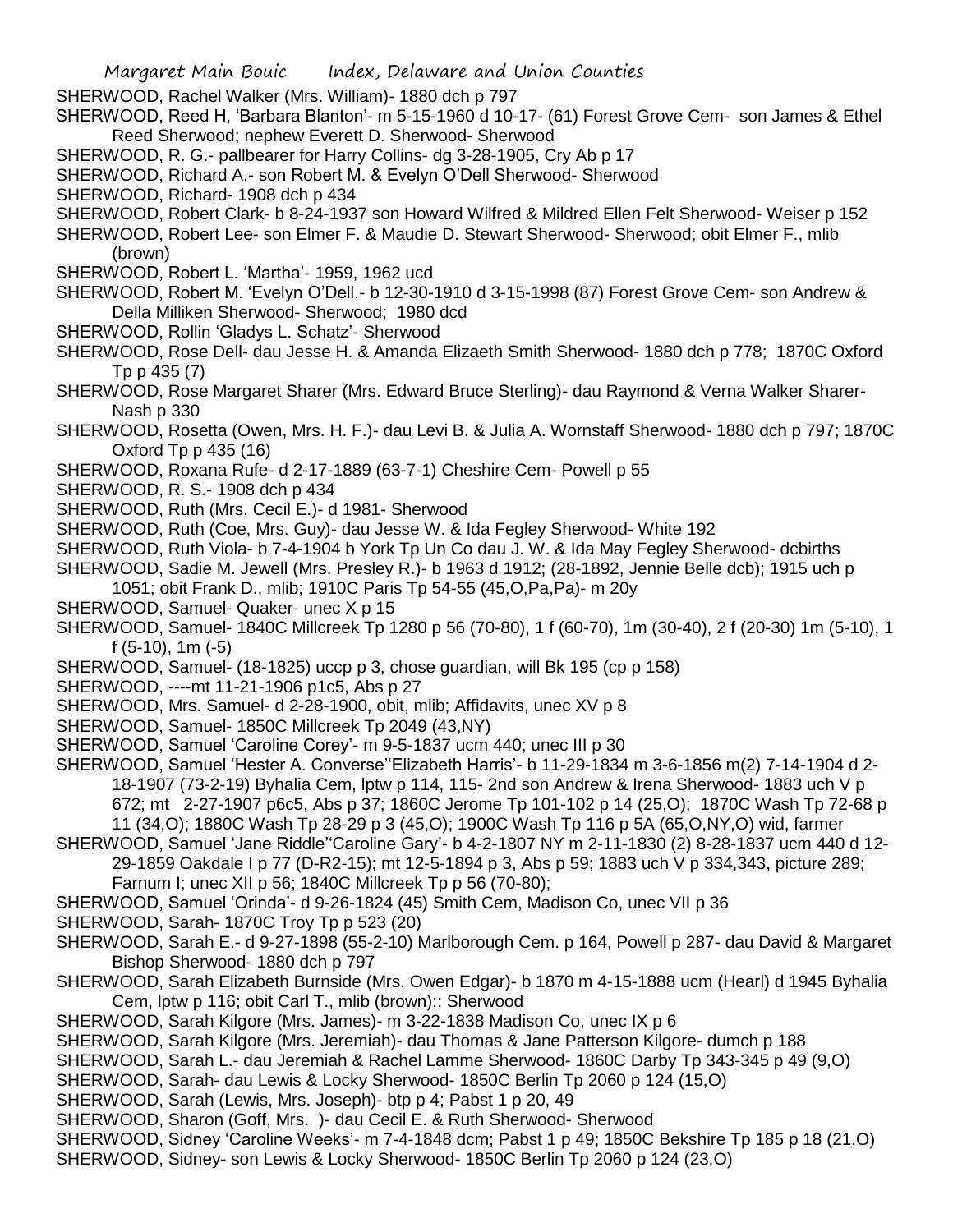SHERWOOD, S. S.- 1883 uch V p 663

- SHERWOOD, Sterling Arthur- b 6-30-1947 son Edward Bruce Sterling & Rose Margaret Sharer Sherwood-Nash p 330
- SHERWOOD, Steven Chandler- 12-18-1942 son Edward Bruce Sterling & Rose Margaret Sharer Sherwood-Nash p 330
- SHERWOOD, Tammy- ch Robert L. & Martha Sherwood- 1959 (1), 1962 ucd
- SHERWOOD, Terry L. (Mrs. Timothy P.)- 1991 ucd
- SHERWOOD, Thelma (Raymond, Mrs. )- dau David C. & Jessie B. Sherwood- Sherwood
- SHERWOOD, Thomas H. 'Janet L.- 1991 ucd
- SHERWOOD, Thomas- b 1975 son Thomas H. & Janet L. Sherwood- 1991 ucd
- SHERWOOD, Timothy- b 1958 son Elmer Paul & Agatha Wlodarsky Sherwood- Sherwood; 1959, 1962, 1967, 1971, 1973 ucd
- SHERWOOD, Timothy P.'Terry L.'- 1991 ucd
- SHERWOOD, Timothy- b 1988 son Timothy P. & Terry L. Sherwood- 1991 ucd
- SHERWOOD, Tom- son Paul & Agatha Wlodarsky Sherwood- Sherwood; 1959 (8), 1962 ucd
- SHERWOOD, Thomas H. 'Janet L.'- son Paul & Agatha Wlodarsky Sherwood- Sherwood; 1967, 1975, 1977, 1979, 1981, 1983 ucd
- SHERWOOD, Thomas- b 1975 son Thomas H. & Janet L. Sherwood- 1979, 1981, 1983 ucd
- SHERWOOD, Thomas Wynn- b 12-10-1944 son Edward Bruce Sterling & Rose Margaret Sharer Sherwood-Nash p 331
- SHERWOOD, Tyler- b 1990 son Timothy P. & Terry L. Sherwood- 1991 ucd
- SHERWOOD, Vernon Paul- son Jason & Anna Lee Grant Sherwood- White 196
- SHERWOOD, Rev. William- d 11-19-1870 (56-4-18) Cheshire Cemk Powell p 55 (58-4-18)
- SHERWOOD, William D.- b 1856 d 1936; 1870C Oxford Tp p 435 (13)
- SHERWOOD, William- b 1963 son Elmer Paul & Agatha Wlodarsky Sherwood- Sherwood; 1977 ucd
- SHERWOOD, William- pallbearer for Mrs. Sabeers Martin- dg 6-12-1891, Cry Ab p 61
- SHERWOOD, William H. 'Margaret'- d 3-17-1978 (80) Colorado- son Owen E. & Sarah Burnside Sherwood-Sherwood; obit, mlib (brown); obit Ottie F., mlib (brown)
- SHERWOOD, William H. 'Olive Lyons'- m 2-1-1855 ucm 2232; mt 2-14-1855, abs p 18; unec XVII p 6; 1860C Millcreek Tp 154 (26,O)
- SHERWOOD, William R. 'Olive B. Lyons'- unec VIII p 35
- SHERWOOD, b 5-12-1884 Oxford Tp son Wm. & Rachel Walker Sherwood- dcbirths
- SHERWOOD, William R.- son Samuel & Caroline Cary Sherwood- 1883 uch V p IV p 504, 505, 509; 1850C Millcreek Tp 2049 (16,O); 1860C Mil Tp 154 (26,O)
- SHERWOOD, William South- d 8-22-1850 (15) Cheshire Cem. Powell p p 55- son William & Roxanna Sherwood
- SHERWOOD, William T.- b 1870 d 1896, Marlborough Cem. p 162- son William & Perah Ashbrook Sherwood
- SHERWOOD, Willis R.- son Everett & Florence McKitrick Sherwood- 1910C Jerome Tp 222-228 p 10B (2/12,O,O,O)
- SHERWOOD, Winfield S.- son John & Drusilla Sherwood- 1850C Berkshire Tp 178 p 18 (2,O)
- SHERWOOD, footstones, Wl. P. S., V. H. S. Smith Cem, Madison Co, unec VII p 36
- SHERWOOD, Zebediah- son Samuel & Caroline Cary Sherwood- 1883 ucy III p 457, IV p 457; 1850C
- Millcreek Tp 2049 (12,O); 1860C Marysville 1486-1478 p 196 (22,O)
- SHERWOOD, Zeta (Hickok, Mrs. William Lafayette)- Weaver (125931)
- SHESLER, D.- d 3-22-1873 (5y11d) Genoa Tp b Harris Co Ohio, dcdeaths
- SHRDYRT, Ann (Reed, Mrs. Jacob)- m 3-9-1835 ucm 359; unec III p 8
- SHETLER, Heidi Janelle- b 1970 dau Philip & Janet Shetler- Shetler; 1977, 1979, 1981, 1983 ucd engaged to Charles Randall Kline
- SHETLER, Janeen- 1981 dau Philip D. & Janet M. Shetler- 1991 ucd
- SHETLER, Janet (Mrs. Philip D.)- Shetler; 1977, 1979, 1981, 1983, 1991 ucd
- SHETLER, Letitia- b 1973 dau Philip & Janet Shetler- 1977, 1979, 1981, 1983, 1991 ucd
- SHETLER, Philip D.'Janet'- Shetler; 1977, 1979, 1981, 1983, 1991 ucd
- SHETLER, Sonya- b 1977 dau Philip E. & Janet M. Shetler- 1991 ucd
- SHETTAN, Samuel 'Tryfenia Hatch'- m 7-1-1820 Madison Co, unec IV p 52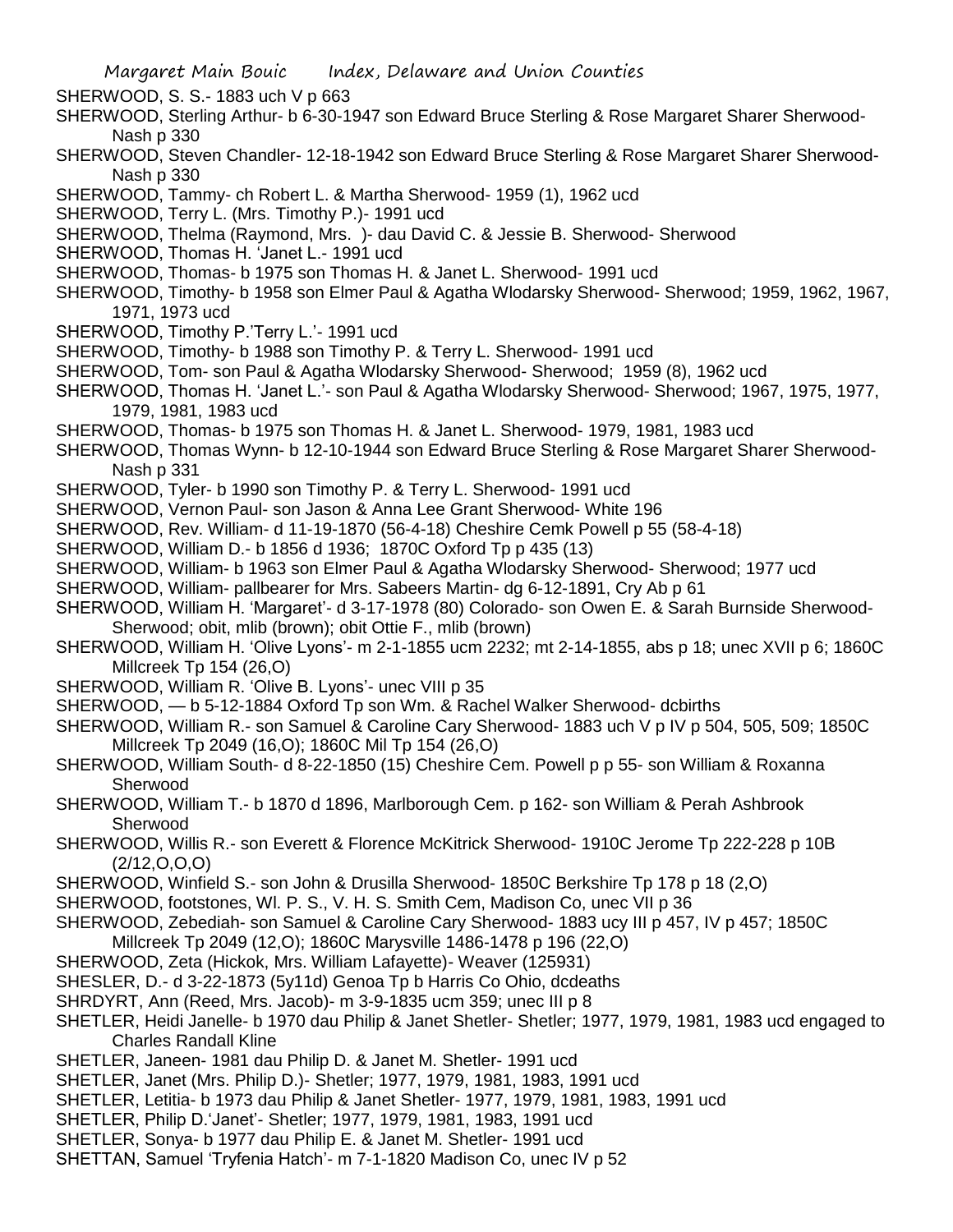- SHETTAN, Tryfenia Hatch (Mrs. Samuel)- m 7-1-1820 Madison Co, unec IV p 52
- SHETTEL, Adaline (Adair, Mrs. George Benjamin)- b 10-4-1910 m 4-22-1933- dau George Jacob & Carrie Elizabeth Strominger Shettel- Weiser p 460
- SHETTEL, Alan Bruce- b 8-8-1949 son John Emerson & Doris Lee Newman Shettel- Weiser p 455
- SHETTEL, Alice Angelin (Miskonic, Mrs. David Brunis)- b 12-26-1939 m 6-9-1956 dau George Edward & Eva Turkett Shettel- Weiser p 452
- SHETTEL, Alice Marion- b 12-2-1915 d 2-10-1917 dau David Markel & Carrie M. Olson Shettel- Weiser p 452
- SHETTEL, Alice (Nebinger, Mrs. Charles)- b 3-19-1860 d 12-8-1945 dau William G. & Henrietta Minnich Shettel- Weiser p 449
- SHETTEL, Annie Hykes (Mrs. Raymond John)- b 9-14-1882 m 11-9-1903- Weiser p 459
- SHETTEL, Arlene Louise (Du Frense, Mrs. Wayne Dennis)- b 12-26-1939 m 3-15-1957- dau George Edward & Eva Turkett Shettel- Weiser p 452
- SHETTEL, Bertha Virginia Laverty Haines (Ms. David William)- b 5-30-1897 m 6-21-1941- Weiser p 453
- SHETTEL, Birdella (Kaley, Mrs. Rudolph)- b 3-28-1867 m 2-9-1886 d 11-10-1947 dau William G. & Henrietta Minnich Shettel- Weiser p 456
- SHETTEL, Carol Ann- dau Lloyd & Ila Reel Shettel- Weiser p 458
- SHETTEL, Carolyn Faye Baker (Mrs. David William II)- b 5-15-1938- Weiser p 453
- SHETTEL, Carrie Elizabeth Strominger (Mrs. George Jacob)- b 9-9-1887 m 2-21-1905- Weiser p 460
- SHETTEL, Carrie M. Olson (Mrs. David Markel- b 8-4-1880 m 11-22-1900- Weiser p 451
- SHETTEL, Catharine C. (Shettel, Mrs. Robert S.)- b 8-4-1841 m 7-1864 d 11-20-1921 dau George & Maria Eppley Shettel- Weiser p 458
- SHETTEL, Catharine Elizabeth- b 3-17-1915 dau George W. & Nora Landis Shettel- Weiser p 459
- SHETTEL, Catherine Shettel- b 7-27-1884 dau Robert S. & Catharine C. Shettel Shettel- Weiser p 459
- SHETTEL, Charles Edward- b 1-6-1934 son Robert & Clara M. Stoner Shettel- Weiser p 459
- SHETTEL, Charles Ross 'Minnie Wolf'- b 12-27-1875 m 10-23-1908- son Robert S. & Catharine C. Shettel Shettel- Weiser p 459
- SHETTEL, Christine- b 4-15-1910 d 7-1910 dau George W. & Nora Landis Shettel- Weiser p 459
- SHETTEL, Clara M. Stoner (Mrs. Robert)- m 4-3-1933- Weiser p 459
- SHETTEL, David Carl- b 2-13-1906 d 11-29-1907 son David Markel & Carrie M. Olsen Shettel- Weiser p 452
- SHETTEL, David Lewis 'Thelma Mae Hedricks'- b 6-2-1914 son David William & Elsie Rathfon Langletz Shettel- Weiser p 453
- SHETTEL, David Merkel 'Carrie M. Olson'- b 4-18-1863 m 11-22-1900 d 10-21-1949 son William G. & Henrietta Minnich Shettel- Weiser p 451
- SHETTEL, David William 'Elsie Rathfon Langletz''Bertha Virginia Lavery Haines'- b 3-1-1891 m(2) 6-21-1941 son John Ault & Elizabeth Jane Crowl Shettel- Weiser p 453
- SHETTEL, David William II 'Carolyn Faye Baker'- 10-14-1937 son David Lewis & Thelma Mae Hedricks Shettel- Weiser p 453
- SHETTEL, Don- son Lloyd & Ila Reel Shettel- Weiser p 458
- SHETTEL, Doris Lee Newman (Mrs. John Emerson)- b 12-10-1924 m 12-24-1946- Weiser p 455
- SHETTEL, Elizabeth- dau George E. Shettel- Weiser p 458
- SHETTEL, Elizabeth Jane Crowl (Mrs. John Ault)- b 12-8-1869 m 2-20-1890 d 4-10-1951- Weiser p 453
- SHETTEL, Elizabeth Jeanne- b 5-8-1950 dau Paul Otterbein,Jr. & Jeanne Kaufman Shettel- Weiser p 454
- SHETTEL, Ella Christine (Clark, Mrs. James)- dau David Markel & Carrie M. Olsen Shettel- Weiser p 451
- SHETTEL, Ellen J. Grissinger (Mrs. Jacob E.)- b 7-8-1850 m 1-13-1870 d 5-8-1921- Weiser p 456
- SHETTEL, Elsie (Oppelt, Mrs. William)- b 6-25-1887 m 11-28-1906 dau Levi Markel & Lydia Ann Snavely Shettel- Weiser p 462
- SHETTEL, Elsie Rathfon Langletz (Mrs. David William)- b 11-24-1889 d 2-20-1939- Weiser p 453
- SHETTEL, Ernest Robert 'Myrtle Belle Brenizer'- b 2-27-1881 m 3-23-1911 son Robert S. & Catharine C. Shettel Shettel - Weiser p 459
- SHETTEL, Estelle (Beidlerman, Mrs. George)- b 7-20-1877 m 1-27-1903 d 6-12-1928 dau Robert S. & Catharine C. Shettel Shettel- Weiser p 459
- SHETTEL, Esther Dorcas (Duncan, Mrs. William O.)(Bolan, Mrs. Charles)- b 4-8-1909 m(2) 12-21-1940 dau John Ault & Elizabeth Jane Crowl Shettel- Weiser p 455
- SHETTEL, Eva Turkett (Mrs. George Edward)- b 11-10-1910- Weiser p 452
- SHETTEL, Florence Brenneman Billet (Mrs. Mearl Jacob)- b 4-21-1890 m 9-14-1920- Weiser p 458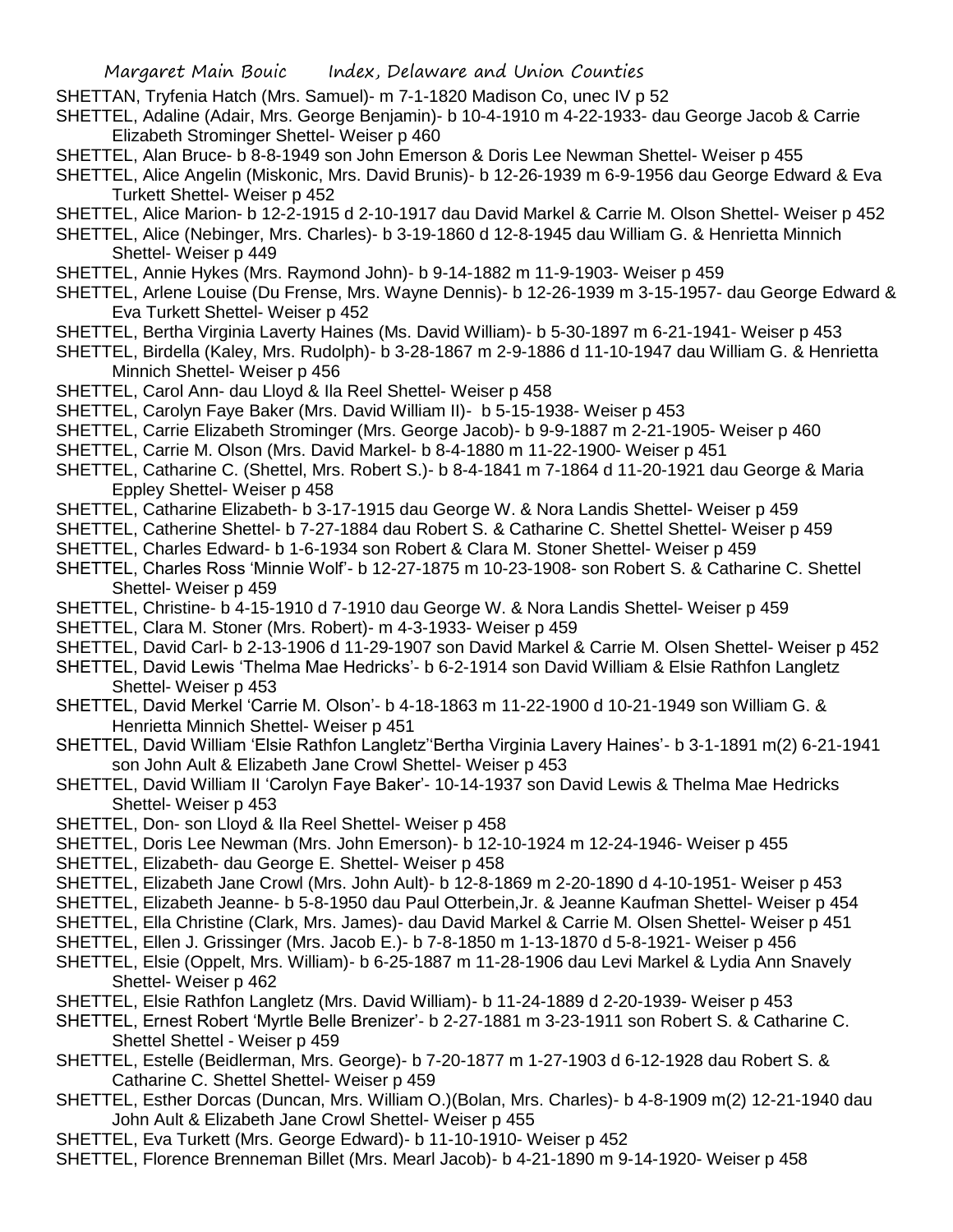- SHETTEL, Francis Magdalene Jobe (Mrs. Robert Charles)- b 9-17-1927 m 11-16-1946- Weiser p 452
- SHETTEL, Frank Harold b 7-28-1910 son David Markel & Carrie M. Olsen Shettel- Weiser p 452
- SHETTEL, Gail (Stetler, Mrs.Monroe)- b 12-19-1898 dau George W. & Nora Landis Shettel- Weiser p 458 SHETTEL, George E.- b 3-28-1839 son George & Maria Eppley Shettel- Weiser p 458
- SHETTEL, George Edward 'Eva Turkett'- b 3-22-1912 son David Markel & Carrie M. Olsen Shettel- Weiser p 452
- SHETTEL, George- 1-23-1901 not m- son George W. & Nora Landis Shettel- Weiser p 459
- SHETTEL, George Jacob 'Carrie Elizabeth Strominger'- b 3-14-1883 m 2-21-1905 d 1-30-1951 son John D. & Salome Weaver Shettel- Weiser p 460
- SHETTEL, George 'Maria Eppley'- 10-4-1810 m 4-2-1835 d 12-21-1889- Weiser p 448
- SHETTEL, George McClellan- b 11-1861 d 11-1862 son William G. & Henrietta Minnich Shettel- Weiser p 449
- SHETTEL, George W. 'Nora Landis''Pearl E. Beistline'- b 1-15-1868 m(1) 3-15-1891 (2) 7-13-1913- son Robert S. & Catharine C. Shettel Shettel- Weiser p 458
- SHETTEL, Gladys (Seitz, Mrs. Blaine)- b 6-21-1904 m 6-25-1925- dau Raymond John & Annie Hykes Shettel-Weiser p 459
- SHETTEL, Grace (Barnhill, Mrs. Henry Clay)- b 8-7-1872 m 12-29-1892 dau Levi Markel & Lydia Ann Snavely Shettel- Weiser p 461
- SHETTEL, Helen Eckels (Mrs. Randall Byron)- Weiser p 459
- SHETTEL, Helen Louise (Kohut, Mrs. Georg M.)- b 12-6-1922 m 2-1-1948 dau Mearl Jacob & Florence Brenneman Bilet Shettel- Weiser p 458
- SHETTEL, Helen Miller (Mrs. Norman)- Weiser p 458
- SHETTEL, Helen Myers (Mrs. Raymond,Jr.)- Weiser p 460
- SHETTEL, Henrietta Minnich (Mrs. William G.)- m 5-1-1859 d 5-10-1894- Weiser p 449
- SHETTEL, Henry- b 11-17-1878 d 3-22-1889 bur Pa.- son Robert S. & Catharine C. Shettel Shettel- Weiser p 459
- SHETTEL, Hugh- b 1-29-1904 d 9-5-1904 son George W. & Nora Landis Shettel- Weiser p 459
- SHETTEL, Ida M. Crist (Mrs. Roy G.)- m 12-19-1905- Weiser p 458
- SHETTEL, Ila Reel (Mrs. Lloyd)- Weiser p 458
- SHETTEL, Jacob E. 'Ellen J. Grissinger'- b 9-14-18937 m 1-13-1870 d 7-9-1921 son George & Maria Eppley Shettel- Weiser p 456
- SHETTEL, Jeanne Kaufman (Mrs. Paul Otterbein,Jr.)- m 9-7-1946- Weiser p 454
- SHETTEL, Jo Ann Shirley (Zummach, Mrs. James Philip)- b 7-15-1937 m 11-1955 dau George Edward & Eva Turkett Shettel- Weiser p 452
- SHETTEL, John Alton- b 3-27-1908 d 1934 son David Markel & Carrie M. Olson Shettel- Weiser p 452
- SHETTEL, John Ault 'Elizabeth Jane Crowl'- b 2-1-1865 m 2-20-1890 d 2-26-1945 son William G. & Henrietta Minnich Shettel- Weiser p 452
- SHETTEL, John D. 'Salome Weaver'- b 7-27-1843 d 3-1920 son George & Maria Eppley Shettel- Weiser p 459
- SHETTEL, John Emerson 'Doris Lee Newman'- b 8-16-1928 m 1`2-24-1946 son Paul Otterbein & Viola Witmer Shettel- Weiser p 455
- SHETTEL, John- son George E. Shettel- Weiser p 458
- SHETTEL, John Lewis- b 4-20-1900 d 3-18-1901 son John Ault & Elizabeth Jane Crowl Shettel- Weiser p 455
- SHETTEL, Joyce Anne (Snyder, Mrs. Donald L.)- b 8-28-1933 m 9-2-1952 dau Paul Otterbein & Viola Witmer Shettel- Weiser p 455
- SHETTEL, Laura Beth- b 4-2-1954 dau John Emerson & Doris Lee Newman Shettel- Weiser p 455
- SHETTEL, Lenora- dau Lloyd & Ila Reed Shettel- Weiser p 458
- SHETTEL, Levi Merkel 'Lydia Ann Snavely'- b 8-8-1847 m 3-19-1870 d 11-2-1934- son George & Maria Eppley Shettel- Weiser p 460
- SHETTEL, Linda Kay- b 10-10-1946 dau 'David Lewis & Thelma Mae Hedricks Shettel- Weiser p 453
- SHETTEL, Lloyd 'Ila Reel'- b 11-29-1891 son George W. & Nora Landis Shettel- Weiser p 458
- SHETTEL, Lucretia (Gray, Mrs. Charles)- b 2-28-1880 m 4-9-1909- son John D. & Salome Weaver Shettel-Weiser p 460
- SHETTEL, Lydia Ann Snavely (Mrs. Levi Markel)- b 3-29-1850 m 3-19-1870 d 12-22-1924- Weiser p 460
- SHETTEL, Mae Emma (Long, Mrs. Ernest R.)- b 9-2-1915 dau David William & Elsie Rathfon Langletz Shettel - Weiser p 453
- SHETTEL, Margaret- dau Lloyd & Ila Reel Shettel- Weiser p 458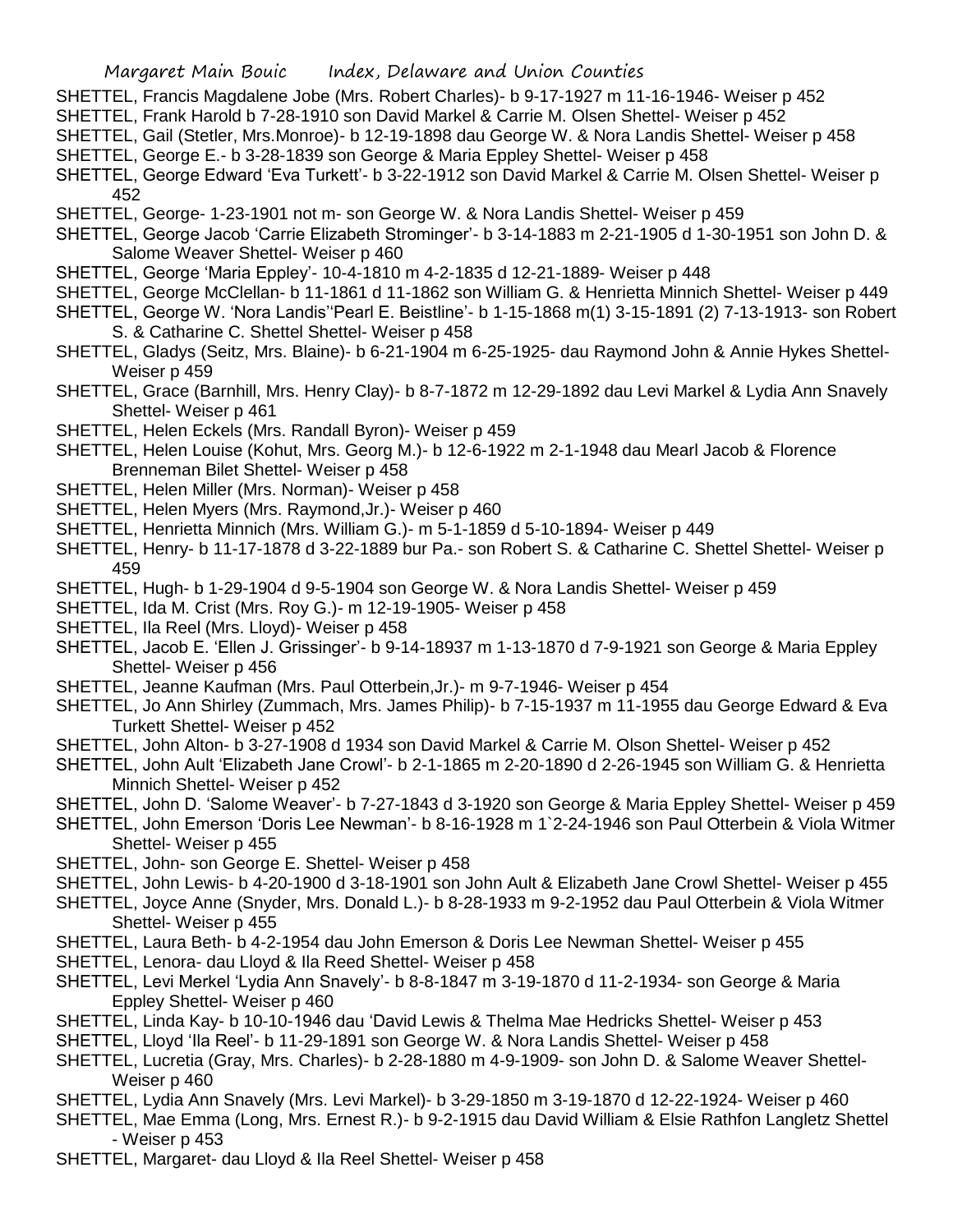- SHETTEL, Marguerite Carolyn Naomi- b 1-11-1917 dau George W. & Nora Landis Shettel- Weiser p 459 SHETTEL, Maria Eppley (Mrs. George)- b 10-22-1810 , 4-2-1835 d 2-8-1884 dau Jacob & Mary Magdalena Womelsdorf Eppley- Weiser p 449
- SHETTEL, Marlene- dau Weil & Mildred Reisch Shettel- Weiser p 459
- SHETTEL, Mary (Clark, Mrs. James)- m 1906 dau Levi Merkel & Lydia Ann Snavely Shettel- Weiser p 461
- SHETTEL, Mary Ellen (Welty, Mrs. Mervie H.)- b 1-25-1898 m 1-25-1926 dau John Ault & Elizabeth Jane Crowl Shettel- Weiser p 455
- SHETTEL, Mearl Jacob 'Florence Brenneman Billet'- b 6-28-1880 m 9-14-1920 son Jacob E. & Ellen J. Grissinger Shettel- Weiser p 458
- SHETTEL, Mildred Reisch (Mrs. Weil)- Weiser p 459
- SHETTEL, Milton- son George E. Shettel- Weiser p 458
- SHETTEL, Minnie Wolf (Mrs. Charles Ross)- m 10-23-1908- Weiser p 459
- SHETTEL, Myrtle Belle Brenizer (Mrs. Ernest Robert)- m 3-23-1911- Weiser p 459
- SHETTEL, Myrtle Ellen (Myers, Mrs. S. H.)- m 9-25-1893 dau Levi Merkel & Lydia Ann Snavely Shettel-Weiser p 461
- SHETTEL, Naomi Belle- b 1-29-1908 d 4-14-1908 dau John Ault & Elizabeth Jane Crowl Shettel- Weiser p 455
- SHETTEL, Naomi Elizabeth (Stauffer, Mrs. Stedman P.)- b 9-2-1915 dau David William & Elsie Rathfon Langletz Shettel- Weiser p 453
- SHETTEL, Nelle Eva- b 3-30-1922 dau George W. & Nora Landis Shettel- Weiser p 459
- SHETTEL, Norman 'Helen Miller'- b 6-39-1894 son George W. & Nora Landis Shettel- Weiser p 458
- SHETTEL, Nora Landis (Mrs. George W.)- m 3-15-1891 d 4-28-1910- Weiser p 458
- SHETTEL, Olive Pearl (Wertz, Mrs. Israel C.)- b 6-19-1870 m 1888 d 8-19-1909 dau Jacob E. & Ellen J. Grissinger Shettel- Weiser p 457
- SHETTEL, Oscar William- b 9-22-1901 son David Markel & Carrie M. Olson Shettel- Weiser p 451
- SHETTEL, Patricia Ann (Mattern, Mrs. Edward)- b 6-2-1932 dau David Lewis & Thelma Mae Hedricks Shettel-Weiser p 453
- SHETTEL, Paul Otterbein 'Viola Witmer'- b 9-21-1895 m 6-15-1922 son John Ault & Elizabeth Jane Crowl Shettel- Weiser p 454
- SHETTEL, Paul Otterbein,Jr. 'Jeanne Kaufman'- b 5-23-1923 m 9-7-1946 son Paul Otterbein & Viola Witmer Shettel- Weiser p 454
- SHETTEL, Paul Otterbein, III- b7-31-1947- son Paul Otterbein,Jr. & Jeanne Kaufman Shettel- Weiser p 454
- SHETTEL, Pauline Salome (Hale, Mrs. Guy)- b 9-9-1906 dau George Jacob & Carrie Elizabeth Strominger Shettel- Weiser p 460
- SHETTEL, Pearl E. Beistline (Mrs. George W.)- m 7-13-1913- Weiser p 458
- SHETTEL, Pearl (Kreitser, Mrs. Harry)- b 4-26-10-6- dau George W. & Nora Landis Shettel- Weiser p 459
- SHETTEL, Phyllis Esther (Gussler, Mrs. William S.)- b 7-31-1919 dau David William & Elsie Rathfon Langletz Shettel- Weiser p 454
- SHETTEL, Rae Louise- b 4-22-1948 dau Raymond,Jr. & Helen Myers Shettel- Weiser p 460
- SHETTEL, Randall Byron 'Helen Eckels'- b 7-9-1913 son George W. & Nora landis Shettel- Weiser p 459
- SHETTEL, Raub- b 6-20-1919 d 6-27-1919 son George W. & Nora Landis Shettel- Weiser p 459
- SHETTEL, Raymond,Jr. 'Helen Myers'- b 9-3-1913 son Raymond John & Annie Hykes Shettel- Weiser p 460
- SHETTEL, Raymond John 'Annie Hykes'- b 2-14-1875 m 11-9-1903 son John D. & Salome Weaver Shettel-Weiser p 459
- SHETTEL, Raymond- b 12-15-1866 d 8-29-1867 son Robert S. & Catharine C. Shettel Shettel- Weiser p 458
- SHETTEL, Rhoda Elizabeth (Raby, Mrs. St. Paul)- b 4-24-1902 m 80-17-1929 dau John Ault & Elizabeth Jane Crowl Shettel- Weiser p 455
- SHETTEL, Robert Charles 'Francis Magdalene Jobe'- b 12-6-1918 m 11-26-1946 son David Markel & Carrie M. Olsen Shettel- Weiser p 452
- SHETTEL, Robert Charles II- b 11-13-1947 son Robert Charles & Francis Magdalene Jobe Shettel- Weiser p 452
- SHETTEL, Robert 'Clara M. Stoner'- b 9-23-1910 m 4-3-1933 son Charles Ross & Minnie Wolf Shettel- Weiser p 459
- SHETTEL, Robert Lee- b 6-4-1951 son John Emerson & Doris Lee Newman Shettel- Weiser p 455
- SHETTEL, Robert S. 'Catharine C. Shettel- b 11-14-1839 m 7-1864 d 5-28-1916- Weiser p 458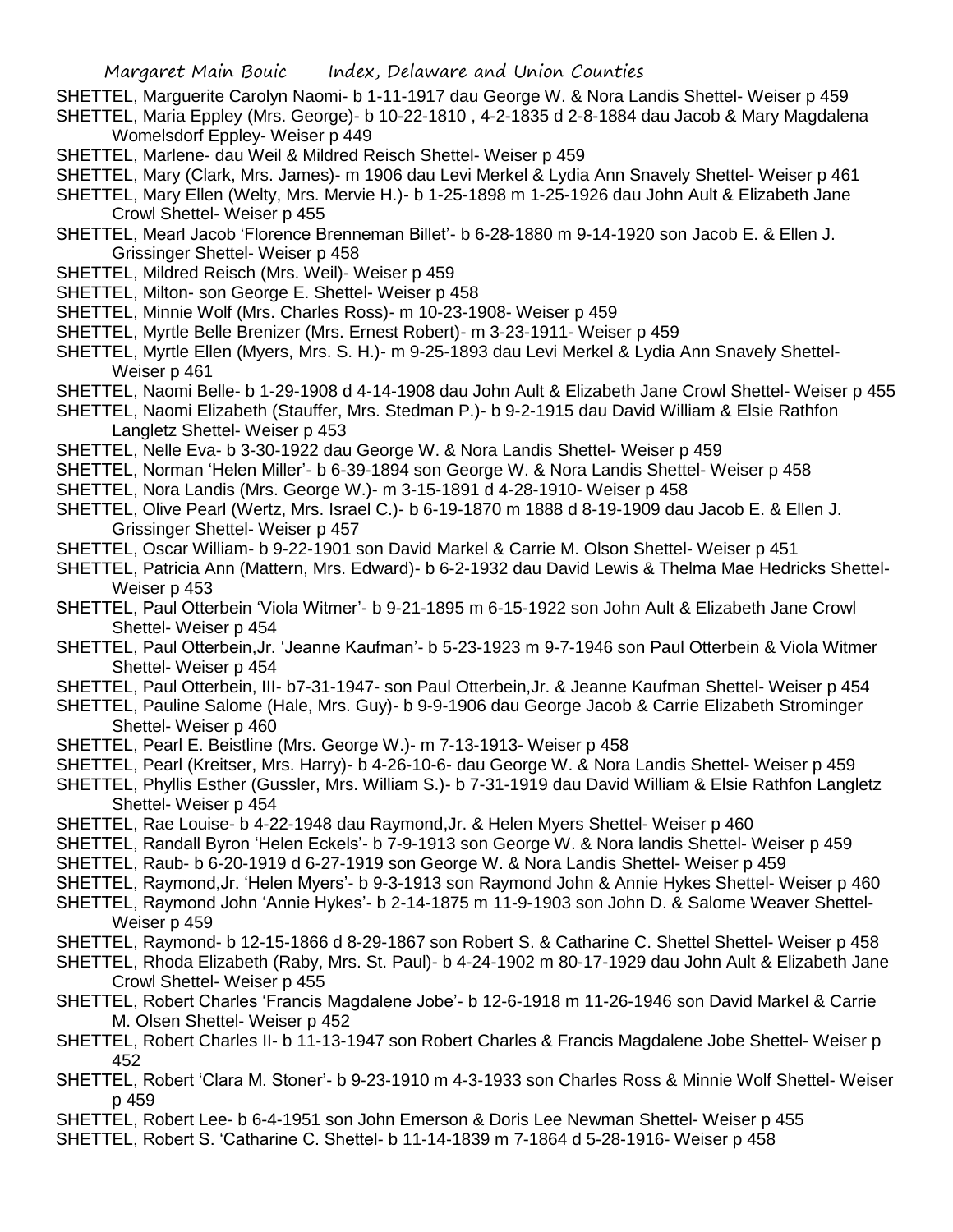- SHETTEL, Roy G. 'Ida M. Crist'- b 10-19-1878 m 12-19-1905 d 9-19-1948 son Jacob E. & Ellen J. Grissinger Shettel- Weiser p 458
- SHETTEL, Ruth Emma (Fehl, Mrs. Harry L.)- b 2-20-1893 m 1-14-1918 dau John Ault & Elizabeth Jane Crowl Shettel- Weiser p 454
- SHETTEL, Ruth- b 4-26-1906 d 12-27-1906 dau George W. & Nora Landis Shettel- Weiser p 459
- SHETTEL, Ruth Virtinia (Trout, Mrs. Russel)- b 9-17-1908 m 8-9-1930 dau George Jacob & Carrie Elizabeth Strominger Shettel- Weiser p 460
- SHETTEL, Salome (Albright, Mrs. Rev. John)- b 8-1-1909 m 6-18-1936- dau Raymond John & Annie Hkes Shettel- Weiser p 460
- SHETTEL, Salome Weaver (Mrs. John D.)- b 8-24-1839 d 1916- Weiser p 459
- SHETTEL, Samertha (Fetrow, Mrs. Grant William)- b 11-7-1876 m 1893 dau John D. & Salome Weaver Shettel- Weiser p 40
- SHETTEL, Samuel P.- b 7-5-1850 d 8-2-1850 bur Pa- son George & Maria Eppley Shettel- Weiser p 463
- SHETTEL, Silas Crowl- b 8-5-1904 d 2–17-1912 son John Ault & Elizabeth Jane Crowl Shettel- Weiser p 455 SHETTEL, Thelma Mae Hedricks (Mrs. David Lewis)- b 9-19-1914-- Weiser p 453
- SHETTEL, Viola Evelyn (Crites, M rs. Robert E.)- b 10-12-1924 dau Paul Otterbein & Viola Witmer Shettel-Weiser p 455
- SHETTEL, Viola Witmer (Mrs. Paul Otterbein)- b 4-18-1901 m 6-15-1922- Weiser p 454
- SHETTEL, Weil 'Mildred Reisch'- b 1-1-1903 son George W. & Nora Landis Shettel- Weiser p 459
- SHETTEL, William G. 'Henrietta Minnich'- b 2-6-1836 m 5-1-1855 d 9-23-1868 son George & Maria Eppley Shettel- Weiser p 449
- SHETTERLY, Carson B. 1915 uch p 328
- SHETTERLY, Joe E.- 1915 uch p 328
- SHETTEL, Roy G. 'Ida M. Crist'- b 10-19-1878 m 12-19-1905 d 9-19-1948 son Jacob E.
- SHETTERLEY, Hershel W.- b 12-1899 son William R. & Rozella Shetterley- 1900C Marysville 3rd ward 1 p 1A (5/12,O,O,O)
- SHETTERLEY, Joseph 'Lora E.'- b 3-1872- 1900C Marysville 3rd ward 13-14 p 1A (28,O,O,O)
- SHETTERLEY, Lora E. (Mrs. Joseph)- b 12-1876 1900C Marysville 3rd ward 13-14 p 1A -(Wva,WVa,WVa)
- SHETTERLEY, Rozella (Mrs. William R.)- b 7-1872 1900C Marysville 3rd ward 1 p 1A (27,O,O,O) m 2y, 1 ch
- SHETTERLEY, William R. 'Rozella'- b 10-1866 1900C Marysville 3rd ward 1 p 1A (33,O,O,O) m 2y
- SHETTERLY, C—(male) b 11-1873 1900C Marysville 4th ward 413-432 (26,O,O,O) salesman
- SHETTERLY, Carson B. 'Cora May Andrews'- married, mt 8-21-1901. Abs p 6- son Harmon & Mary Millicant Shetterly- obit George, mlib
- SHETTERLY, Cora May Andrew (Mrs. Carson B.)- married, mt 8-21-1901, Abs p 6
- SHETTERLY, Eugene- son Joseph E. & Lorie E. Shetterly- 1910C Marysville 172-188 p 7B (4,O,O,O)
- SHETTERLY, Frank L.- son Harmon & Mary Millicent Shetterly- obit George, mlib
- SHETTERLY, Rev. George- father of Phebe J., Methodist preacher- dg 4-5-1910, Cry Ab p 113
- SHETTERLY, George- b 7-22-1870 Clermont Co d Thursday (29-7-9) interment Goshen Cem, son Harmon & Mary Millicent Shetterly- obit, mlib
- SHETTERLY, Harmon 'Mary Millicent'- obit George, mlib
- SHETTERLY, Harry- son Harmon & Mary Millicent Shetterly- d 1889 (12)
- SHETTERLY, Helen B.- dau Joseph E. & Lorie E. Shetterly- 1910C Marysville 172-188 p 7B (?,O,O,O)
- SHETTERLY, Henry O.- son Harmon & Mary Millicent Shetterly- obit George, mlib
- SHETTERLY, Joe E.- son Harmon & Mary Millicent Shetterly- obit George, mlib
- SHETTERLY, Joseph E. 'Lorie E.'- 1910C Marysville 172-188 p 7B ((38,O,O,O) m 10y
- SHETTERLY, Lillian Louise Griffiths- b 7-23-1906 d 12-16-1933 dau George Washington & Gera Lenora Cowan Griffiths, see Judith Ellis Wrinkle 6
- SHETTERLY, Lorie E.(Mrs. Joseph E.)- 1910C Marysville 172-188 p 7B (33,Va,Va,Va) m 10y, 3 ch
- SHETTERLY, Mary Millicent (Mrs. Harmon)- obit George, mlib
- SHETTERLY, Phebe J. (Bird, Mrs. Isaac T.)(Doughman, Mrs. Isaac E.)- b 5-3-1840 d 1-26-1910 dau Rev. George Shetterly- dg 4-5-1910, Cry Ab p 113
- SHETTERLY, Ralph C.- son Joseph E. & Lorie E. Shetterly- 1910C Marysville 172-188 p 7B (9,O,O,O)
- SHETTERLY, W. R.- son Harmon & Mary Millicent Shetterly- obit George, mlib
- SHEW, John 'Sarah Packram'- m 2-7-1836 Madison Co, unec VII p 23
- SHEW, Lloyd Daniel 'Marcella M.'- 1980 dcd